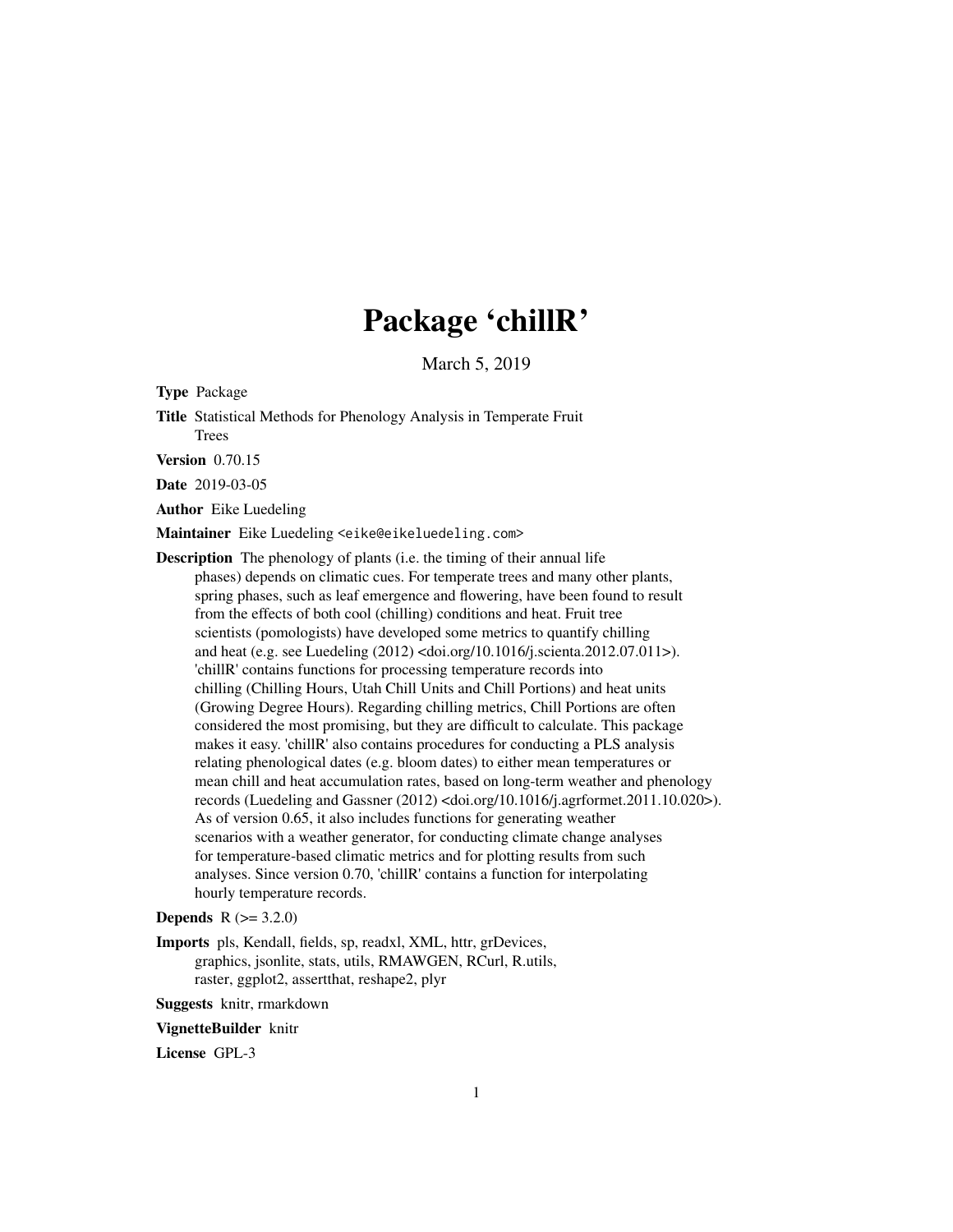LazyData TRUE RoxygenNote 6.1.1 Encoding UTF-8 NeedsCompilation no Repository CRAN Date/Publication 2019-03-05 19:00:14 UTC

## R topics documented:

|                                                                                                              | $\overline{4}$ |
|--------------------------------------------------------------------------------------------------------------|----------------|
|                                                                                                              | 5              |
|                                                                                                              | 8              |
|                                                                                                              | 10             |
|                                                                                                              | 12             |
|                                                                                                              | 13             |
|                                                                                                              | 14             |
|                                                                                                              | 16             |
|                                                                                                              | 18             |
|                                                                                                              | 21             |
|                                                                                                              | 22             |
|                                                                                                              | 24             |
|                                                                                                              | 26             |
|                                                                                                              | 29             |
|                                                                                                              | 30             |
|                                                                                                              | 31             |
|                                                                                                              | 32             |
|                                                                                                              | 33             |
|                                                                                                              | 34             |
|                                                                                                              | 36             |
|                                                                                                              | 37             |
|                                                                                                              | 38             |
|                                                                                                              | 39             |
|                                                                                                              | 40             |
|                                                                                                              | 42.            |
|                                                                                                              | 43             |
|                                                                                                              | 44             |
|                                                                                                              | 46             |
|                                                                                                              | 48             |
|                                                                                                              | 51             |
|                                                                                                              | 53             |
|                                                                                                              | 56             |
|                                                                                                              | 58             |
|                                                                                                              | 59             |
|                                                                                                              | 60             |
| $JDay_count \dots \dots \dots \dots \dots \dots \dots \dots \dots \dots \dots \dots \dots \dots \dots \dots$ | 63             |
|                                                                                                              | 64             |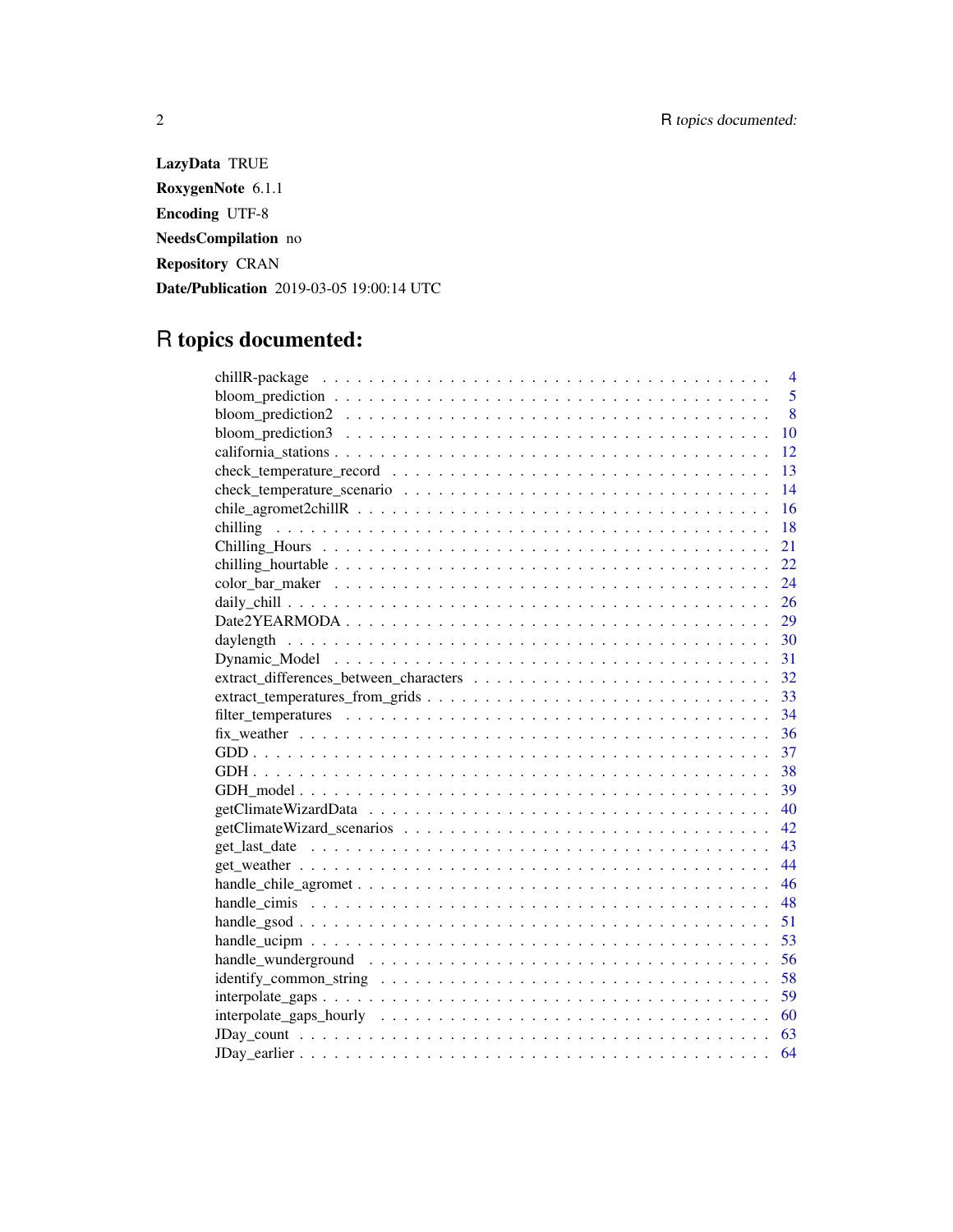|     | 65  |
|-----|-----|
|     | 66  |
|     | 66  |
|     | 67  |
|     | 68  |
|     | 69  |
|     | 70  |
|     | 71  |
|     | -72 |
|     | -74 |
|     |     |
|     |     |
|     |     |
|     |     |
|     |     |
|     |     |
|     |     |
|     |     |
|     |     |
|     |     |
|     |     |
|     |     |
|     |     |
|     |     |
|     |     |
|     |     |
|     |     |
|     |     |
|     |     |
|     |     |
|     |     |
|     |     |
|     |     |
|     |     |
|     |     |
|     |     |
|     |     |
|     |     |
|     |     |
|     |     |
|     |     |
|     |     |
|     |     |
|     |     |
|     |     |
| VIP |     |
|     |     |
|     |     |
|     |     |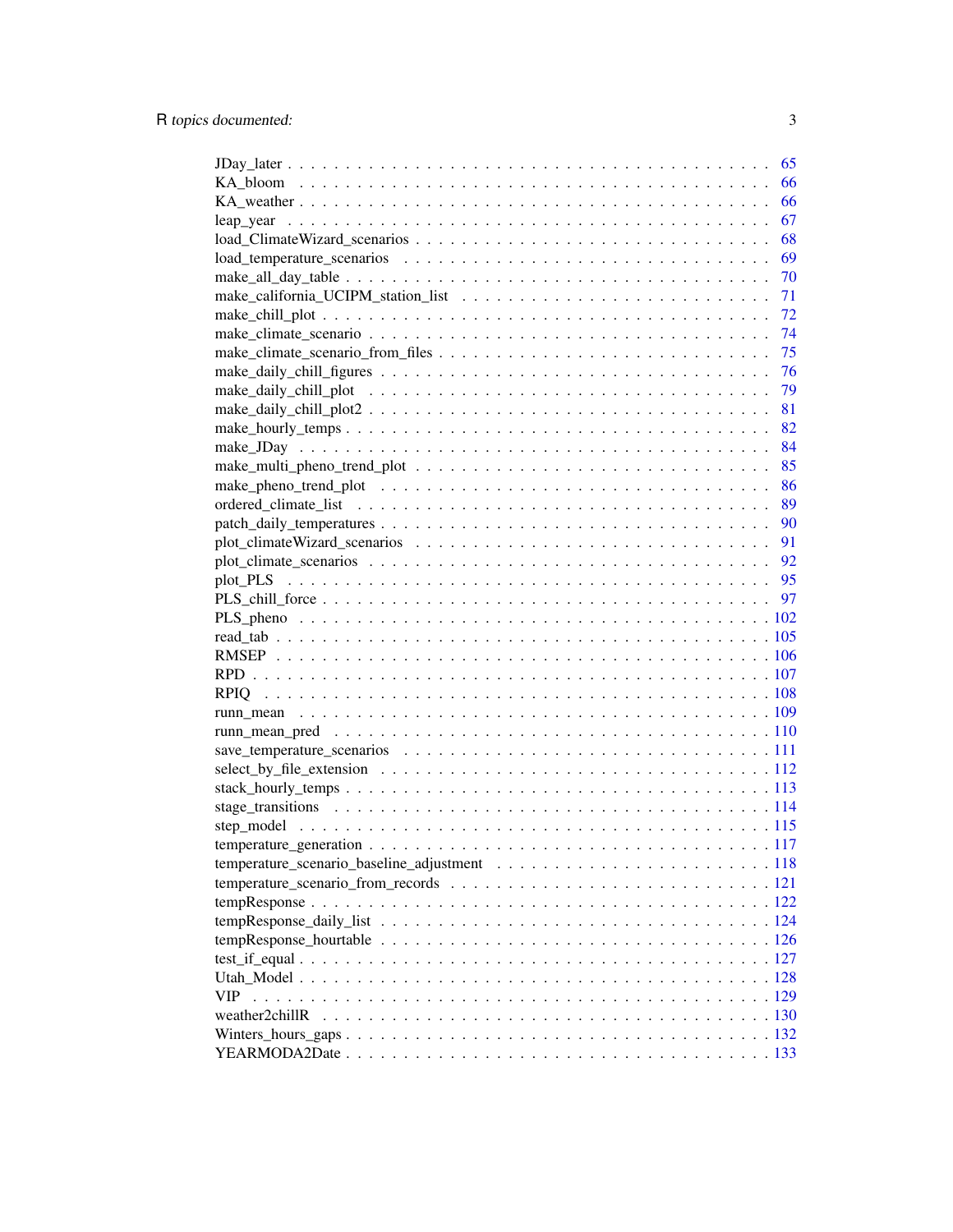### <span id="page-3-0"></span>**Index** 2003 **[134](#page-133-0)**

#### **Description**

The phenology of plants (i.e. the timing of their annual life phases) depends on climatic cues. For temperate trees and many other plants, spring phases, such as leaf emergence and flowering, have been found to result from the effects of both cool (chilling) conditions and heat. Fruit tree scientists (pomologists) have developed some metrics to quantify chilling and heat (e.g. see Luedeling  $(2012)$  <doi.org/10.1016/j.scienta.2012.07.011>). 'chillR' contains functions for processing temperature records into chilling (Chilling Hours, Utah Chill Units and Chill Portions) and heat units (Growing Degree Hours). Regarding chilling metrics, Chill Portions are often considered the most promising, but they are difficult to calculate. This package makes it easy. 'chillR' also contains procedures for conducting a PLS analysis relating phenological dates (e.g. bloom dates) to either mean temperatures or mean chill and heat accumulation rates, based on long-term weather and phenology records (Luedeling and Gassner (2012) <doi.org/10.1016/j.agrformet.2011.10.020>). As of version 0.65, it also includes functions for generating weather scenarios with a weather generator, for conducting climate change analyses for temperature-based climatic metrics and for plotting results from such analyses. Since version 0.70, 'chillR' contains a function for interpolating hourly temperature records.

### Details

Package: chillR Type: Package License: The "GNU General Public License" version 3

#### Author(s)

Eike Luedeling Maintainer: Eike Luedeling <eike@eikeluedeling.com>

#### References

Applications of some of the methods in the package:

Luedeling E, Zhang M, Luedeling V and Girvetz EH, 2009. Sensitivity of winter chill models for fruit and nut trees to climatic changes expected in California's Central Valley. Agriculture, Ecosystems and Environment 133, 23-31

Luedeling E, Zhang M, McGranahan G and Leslie C, 2009. Validation of winter chill models using historic records of walnut phenology. Agricultural and Forest Meteorology 149, 1854-1864

Luedeling E and Brown PH, 2011. A global analysis of the comparability of winter chill models for fruit and nut trees. International Journal of Biometeorology 55, 411-421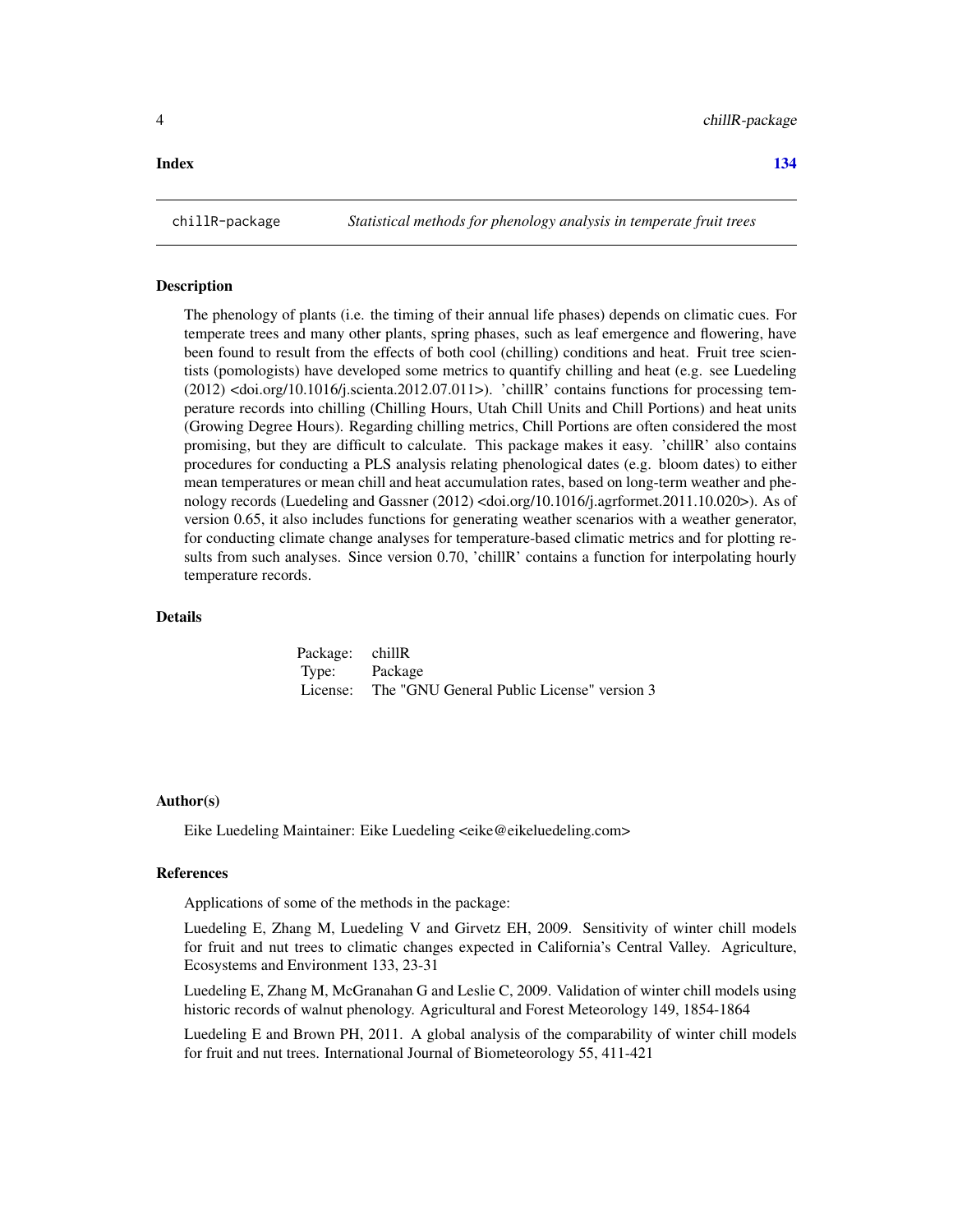### <span id="page-4-0"></span>bloom\_prediction 5

Luedeling E, Kunz A and Blanke M, 2011. Mehr Chilling fuer Obstbaeume in waermeren Wintern? (More winter chill for fruit trees in warmer winters?). Erwerbs-Obstbau 53, 145-155

Luedeling E, Guo L, Dai J, Leslie C, Blanke M, 2013. Differential responses of trees to temperature variation during the chilling and forcing phases. Agricultural and Forest Meteorology 181, 33-42.

Review on chilling models in a climate change context:

Luedeling E, 2012. Climate change impacts on winter chill for temperate fruit and nut production: a review. Scientia Horticulturae 144, 218-229

The chillR package:

Luedeling E, Kunz A and Blanke M, 2013. Identification of chilling and heat requirements of cherry trees - a statistical approach. International Journal of Biometeorology 57,679-689.

#### Examples

```
weather<-fix_weather(KA_weather[which(KA_weather$Year>2004&!(
   KA_weather$Year==2005&KA_weather$Month<6)),])
PLS_results<-PLS_pheno(
 weather_data=KA_weather,
 split_month=6, #last month in same year
 bio_data=KA_bloom)
PLS_results_path<-paste(getwd(),"/PLS_output",sep="")
plot_PLS(PLS_results,PLS_results_path)
stack<-stack_hourly_temps(weather,latitude=50.4)
cc<-chilling(stack,305,60)
```
bloom\_prediction *Bloom prediction from chilling and forcing requirements, assumed to be fulfilled strictly in sequence*

### Description

This is a pretty rudimentary function to predict phenological dates from chilling and forcing requirements and hourly chilling and forcing data. Note that there are enormous uncertainties in these predictions, which are hardly ever acknowledged. So please use this function with caution.

### Usage

```
bloom_prediction(HourChillTable, Chill_req, Heat_req,
  Chill_model = "Chill_Portions", Heat_model = "GDH",
  Start_JDay = 305)
```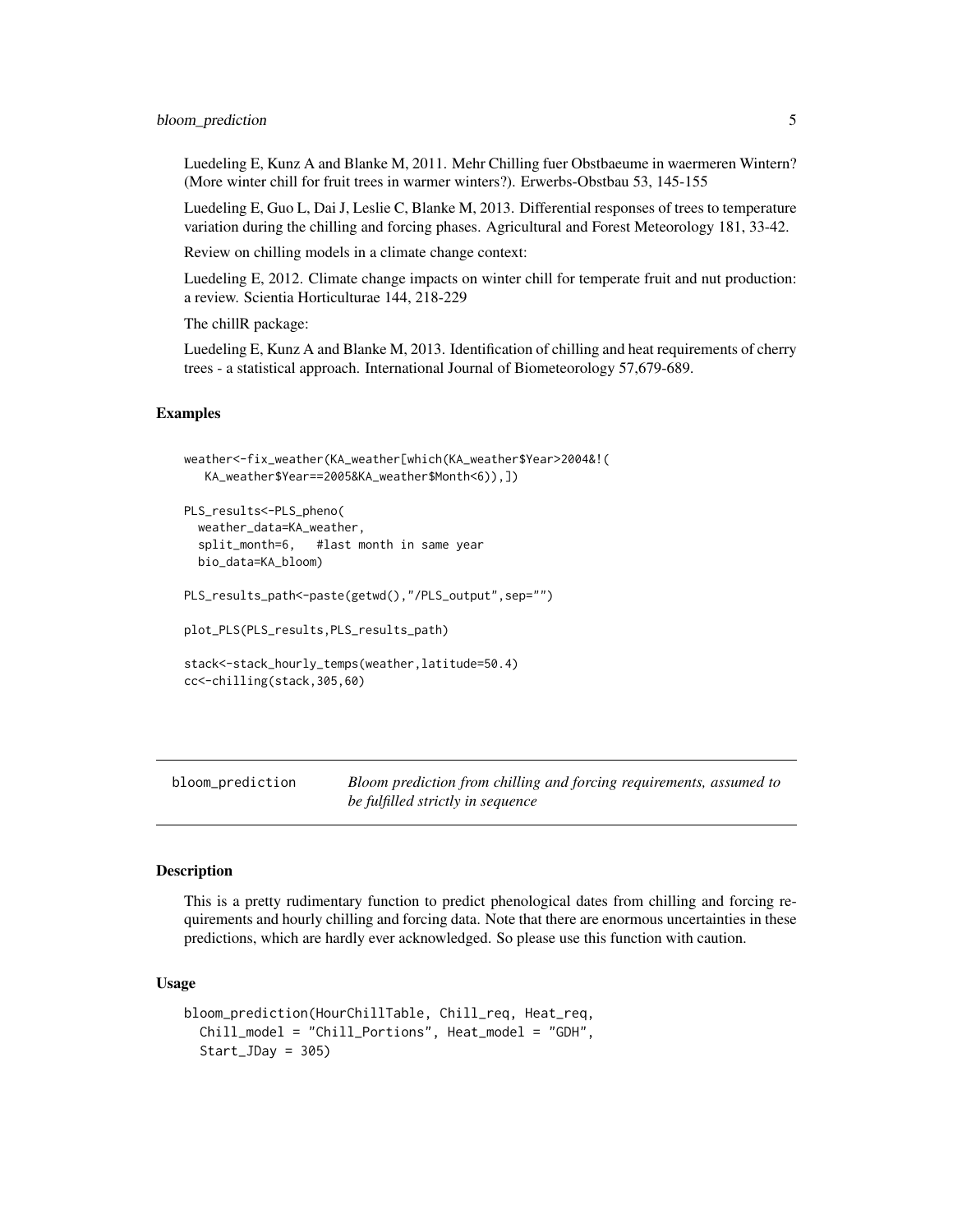#### Arguments

|             | HourChillTable a data frame resulting from the chilling hourtable function.                                                                                                                                                    |
|-------------|--------------------------------------------------------------------------------------------------------------------------------------------------------------------------------------------------------------------------------|
| Chill_req   | numeric parameter indicating the chilling requirement of the particular growth<br>stage (in the unit specified by "Chill_model")                                                                                               |
| Heat_req    | numeric parameter indicating the heat requirement of the particular growth stage<br>(in Growing Degree Hours)                                                                                                                  |
| Chill_model | character string specifying the chill model to use. This has to correspond to the<br>name of the column in HourChillTable that contains the chill accumulation (e.g.<br>"Chilling_Hours", "Chill_Portions" and "Chill_Units"). |
| Heat_model  | character string specifying the heat model to use. This has to correspond to the<br>name of the column in HourChillTable that contains the heat accumulation (e.g.<br>"GDH").                                                  |
| Start_JDay  | numeric parameter indicating the day when chill accumulation is supposed to<br>start                                                                                                                                           |

#### Details

This function is a bit preliminary at the moment. It will hopefully be refined later.

Chill metrics are calculated as given in the references below. Chilling Hours are all hours with temperatures between 0 and 7.2 degrees C. Units of the Utah Model are calculated as suggested by Richardson et al. (1974) (different weights for different temperature ranges, and negation of chilling by warm temperatures). Chill Portions are calculated according to Fishman et al. (1987a,b). More honestly, they are calculated according to an Excel sheet produced by Amnon Erez and colleagues, which converts the complex equations in the Fishman papers into relatively simple Excel functions. These were translated into R. References to papers that include the full functions are given below. Growing Degree Hours are calculated according to Anderson et al. (1986), using the default values they suggest.

#### Value

data frame containing the predicted dates of chilling requirement fulfillment and timing of the phenological stage. Columns are Creqfull, Creq\_year, Crey\_month, Creq\_day and Creq\_JDay (the row number, date and Julian date of chilling requirement fulfillement), Hreqfull, Hreq\_year, Hreq\_month, Hreq\_day and Hreq\_JDay (the row number, date and Julian date of heat requirement fulfillment - this corresponds to the timing of the phenological event.

#### **Note**

After doing extensive model comparisons, and reviewing a lot of relevant literature, I do not recommend using the Chilling Hours or Utah Models, especially in warm climates! The Dynamic Model (Chill Portions), though far from perfect, seems much more reliable.

### Author(s)

Eike Luedeling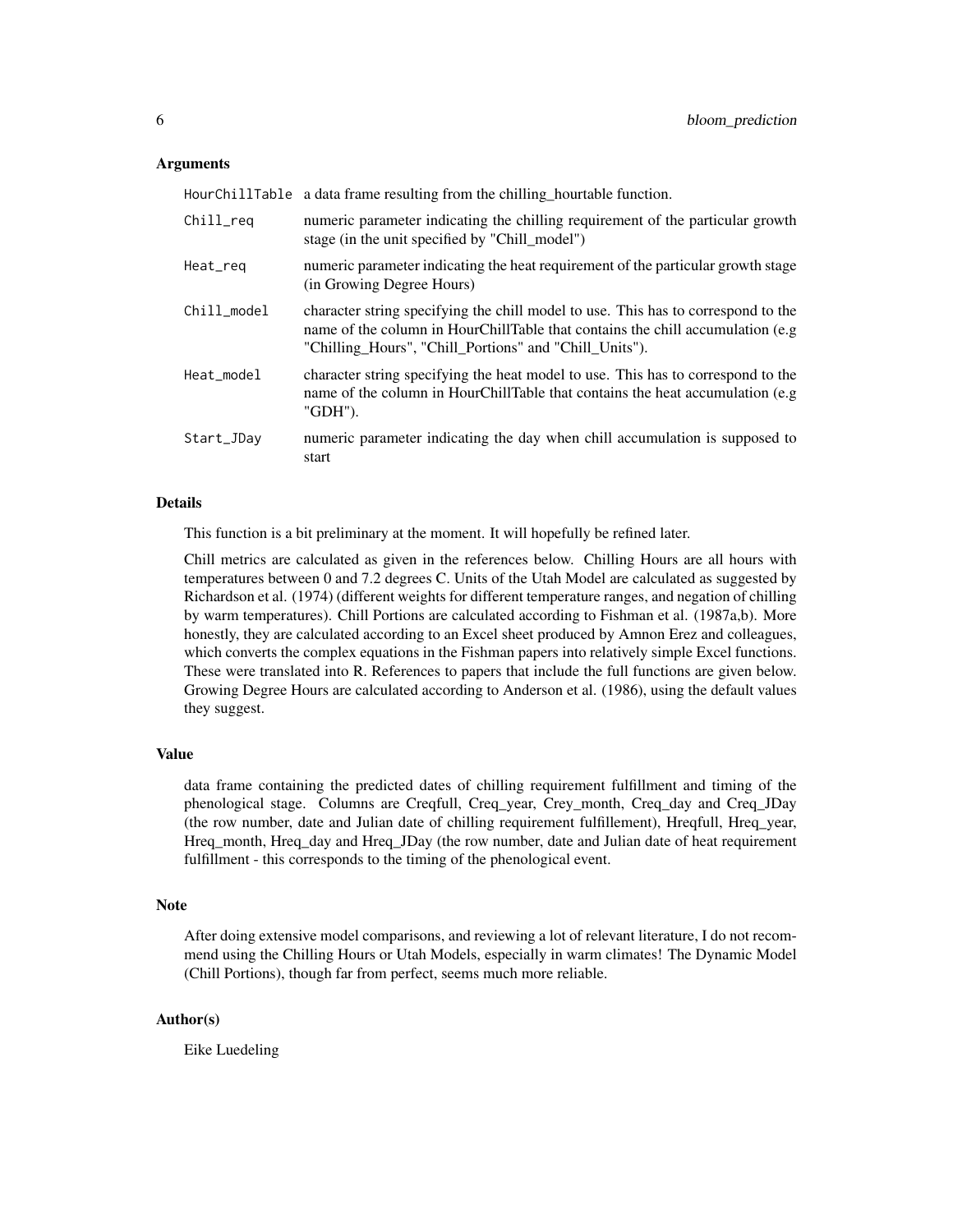#### References

Model references:

Chilling Hours:

Weinberger JH (1950) Chilling requirements of peach varieties. Proc Am Soc Hortic Sci 56, 122- 128

Bennett JP (1949) Temperature and bud rest period. Calif Agric 3 (11), 9+12

Utah Model:

Richardson EA, Seeley SD, Walker DR (1974) A model for estimating the completion of rest for Redhaven and Elberta peach trees. HortScience 9(4), 331-332

Dynamic Model:

Erez A, Fishman S, Linsley-Noakes GC, Allan P (1990) The dynamic model for rest completion in peach buds. Acta Hortic 276, 165-174

Fishman S, Erez A, Couvillon GA (1987a) The temperature dependence of dormancy breaking in plants - computer simulation of processes studied under controlled temperatures. J Theor Biol 126(3), 309-321

Fishman S, Erez A, Couvillon GA (1987b) The temperature dependence of dormancy breaking in plants - mathematical analysis of a two-step model involving a cooperative transition. J Theor Biol 124(4), 473-483

Growing Degree Hours:

Anderson JL, Richardson EA, Kesner CD (1986) Validation of chill unit and flower bud phenology models for 'Montmorency' sour cherry. Acta Hortic 184, 71-78

Model comparisons and model equations:

Luedeling E, Zhang M, Luedeling V and Girvetz EH, 2009. Sensitivity of winter chill models for fruit and nut trees to climatic changes expected in California's Central Valley. Agriculture, Ecosystems and Environment 133, 23-31

Luedeling E, Zhang M, McGranahan G and Leslie C, 2009. Validation of winter chill models using historic records of walnut phenology. Agricultural and Forest Meteorology 149, 1854-1864

Luedeling E and Brown PH, 2011. A global analysis of the comparability of winter chill models for fruit and nut trees. International Journal of Biometeorology 55, 411-421

Luedeling E, Kunz A and Blanke M, 2011. Mehr Chilling fuer Obstbaeume in waermeren Wintern? (More winter chill for fruit trees in warmer winters?). Erwerbs-Obstbau 53, 145-155

Review on chilling models in a climate change context:

Luedeling E, 2012. Climate change impacts on winter chill for temperate fruit and nut production: a review. Scientia Horticulturae 144, 218-229

The PLS method is described here:

Luedeling E and Gassner A, 2012. Partial Least Squares Regression for analyzing walnut phenology in California. Agricultural and Forest Meteorology 158, 43-52.

Wold S (1995) PLS for multivariate linear modeling. In: van der Waterbeemd H (ed) Chemometric methods in molecular design: methods and principles in medicinal chemistry, vol 2. Chemie, Weinheim, pp 195-218.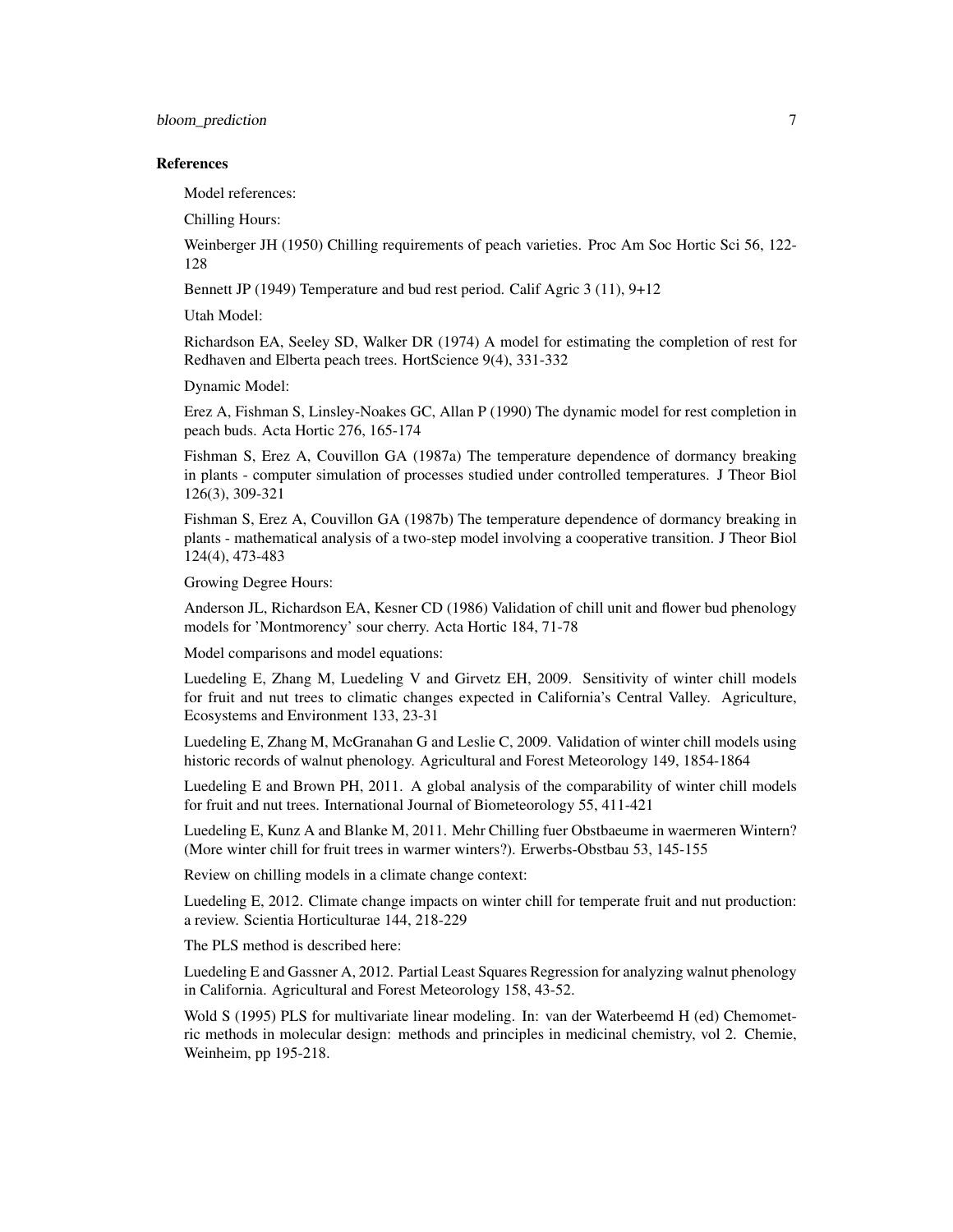<span id="page-7-0"></span>Wold S, Sjostrom M, Eriksson L (2001) PLS-regression: a basic tool of chemometrics. Chemometr Intell Lab 58(2), 109-130.

Mevik B-H, Wehrens R, Liland KH (2011) PLS: Partial Least Squares and Principal Component Regression. R package version 2.3-0. http://CRAN.R-project.org/package0pls.

Some applications of the PLS procedure:

Luedeling E, Kunz A and Blanke M, 2013. Identification of chilling and heat requirements of cherry trees - a statistical approach. International Journal of Biometeorology 57,679-689.

Yu H, Luedeling E and Xu J, 2010. Stronger winter than spring warming delays spring phenology on the Tibetan Plateau. Proceedings of the National Academy of Sciences (PNAS) 107 (51), 22151- 22156.

Yu H, Xu J, Okuto E and Luedeling E, 2012. Seasonal Response of Grasslands to Climate Change on the Tibetan Plateau. PLoS ONE 7(11), e49230.

The exact procedure was used here:

Luedeling E, Guo L, Dai J, Leslie C, Blanke M, 2013. Differential responses of trees to temperature variation during the chilling and forcing phases. Agricultural and Forest Meteorology 181, 33-42. The chillR package:

Luedeling E, Kunz A and Blanke M, 2013. Identification of chilling and heat requirements of cherry trees - a statistical approach. International Journal of Biometeorology 57,679-689.

### Examples

hourtemps<-stack\_hourly\_temps(fix\_weather(KA\_weather[which(KA\_weather\$Year>2008),]),latitude=50.4)

CT<-chilling\_hourtable(hourtemps,Start\_JDay=305)

```
bloom_prediction(CT,Chill_req=60,Heat_req=5000,Chill_model="Chill_Portions",
                Heat_model="GDH",Start_JDay=305)
```

| bloom_prediction2 | Bloom prediction from chilling and forcing requirements, assumed to |
|-------------------|---------------------------------------------------------------------|
|                   | be fulfilled strictly in sequence - version 2                       |

#### **Description**

This is a pretty rudimentary function to predict phenological dates from chilling and forcing requirements and hourly chilling and forcing data. Note that there are enormous uncertainties in these predictions, which are hardly ever acknowledged. So please use this function with caution.

### Usage

```
bloom_prediction2(HourChillTable, Chill_req, Heat_req,
  permutations = FALSE, Chill_model = "Chill_Portions",
 Heat_model = "GDH", Start_JDay = 305, infocol = NULL)
```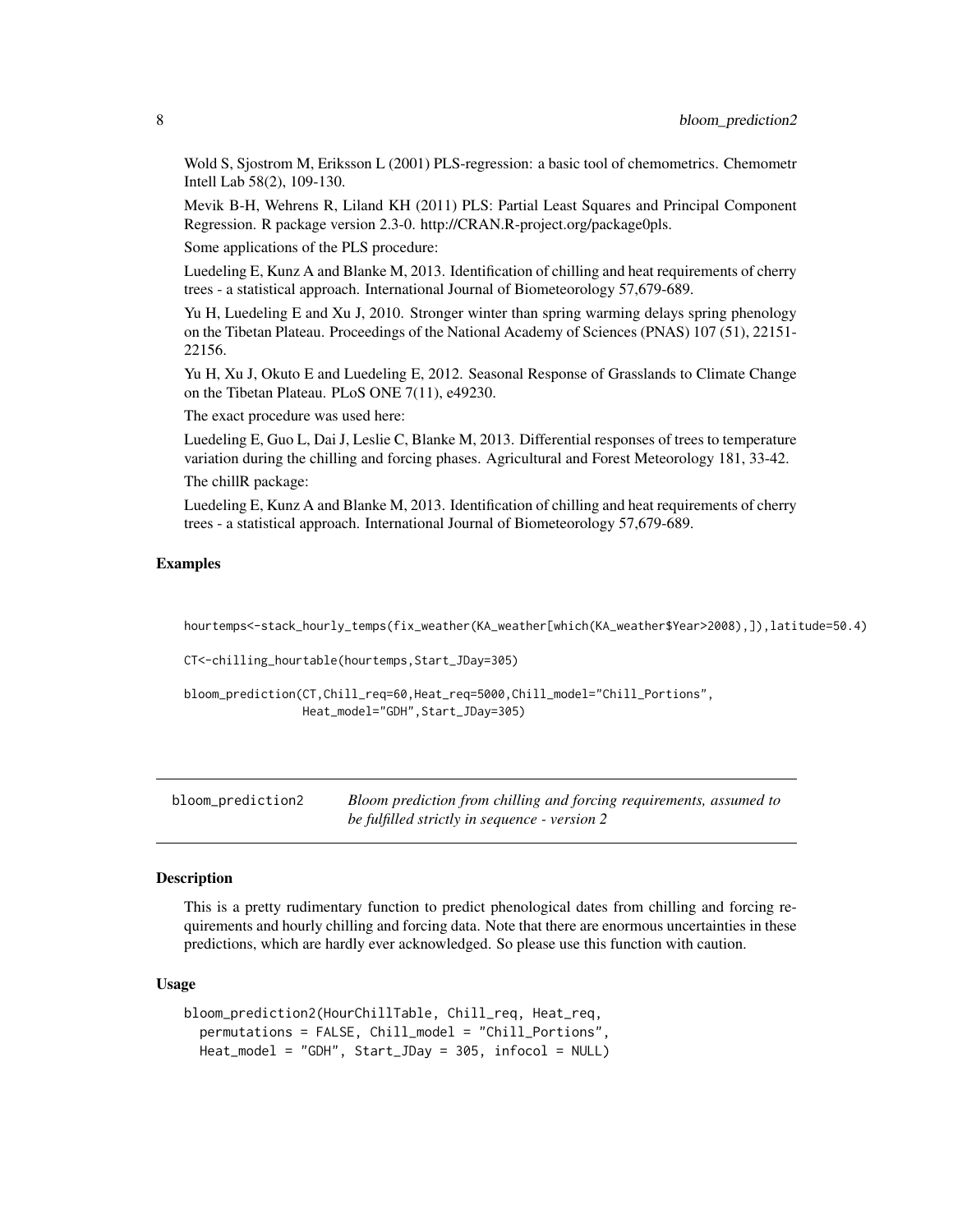#### Arguments

HourChillTable a data frame resulting from the chilling\_hourtable function. Chill\_req numeric vector indicating one or multiple chilling requirements of the particular growth stage (in the unit specified by "Chill\_model")

- Heat\_req numeric vector indicating one or multiple heat requirements of the particular growth stage (in Growing Degree Hours)
- permutations boolean parameter indicating whether all possible combinations of the supplied chilling and heat requirements should be used. Defaults to FALSE, which means that the function matches chilling and heat requirements according to their positions in the Chill\_req and Heat\_req vectors and only predicts stage occurrence dates for these combinations.
- Chill\_model character string specifying the chill model to use. This has to correspond to the name of the column in HourChillTable that contains the chill accumulation (default is "Chill\_Portions" for units of the Dynamic Model).
- Heat\_model character string specifying the heat model to use. This has to correspond to the name of the column in HourChillTable that contains the heat accumulation (e.g "GDH").
- Start\_JDay numeric parameter indicating the day when chill accumulation is supposed to start
- infocol a vector of length length(Chill\_req) which contains additional information for each element of the vector. This is preserved and included in the output. This only works when permutation=FALSE, and is meant to facilitate recognition of particular phenological events in the output.

### Details

This function is an update to the bloom\_prediction function, which was quite slow and didn't allow testing multiple chilling and heat requirements. In this updated version, chilling and heat requirements can be supplied as vectors, which are interpreted in sequence, with each pair of Chill\_req and Heat\_req values matched according to their position in the vectors. Through the permutations argument, it is also possible to compute stage occurrence dates for all possible combinations of the requirements specified by the Chill\_req and Heat\_req vectors.

The model allows specifying any numeric column as the chill and heat columns, indicated by the Chill\_model and Heat\_model parameters.

#### Value

data frame containing the predicted Julian dates of chilling requirement fulfillment and timing of the phenological stage. Columns are Season, Creq, Hreq, Creq\_full (day when the chilling requirement is fulfilled) and Pheno\_date (the predicted date of the phenological event).

### Author(s)

Eike Luedeling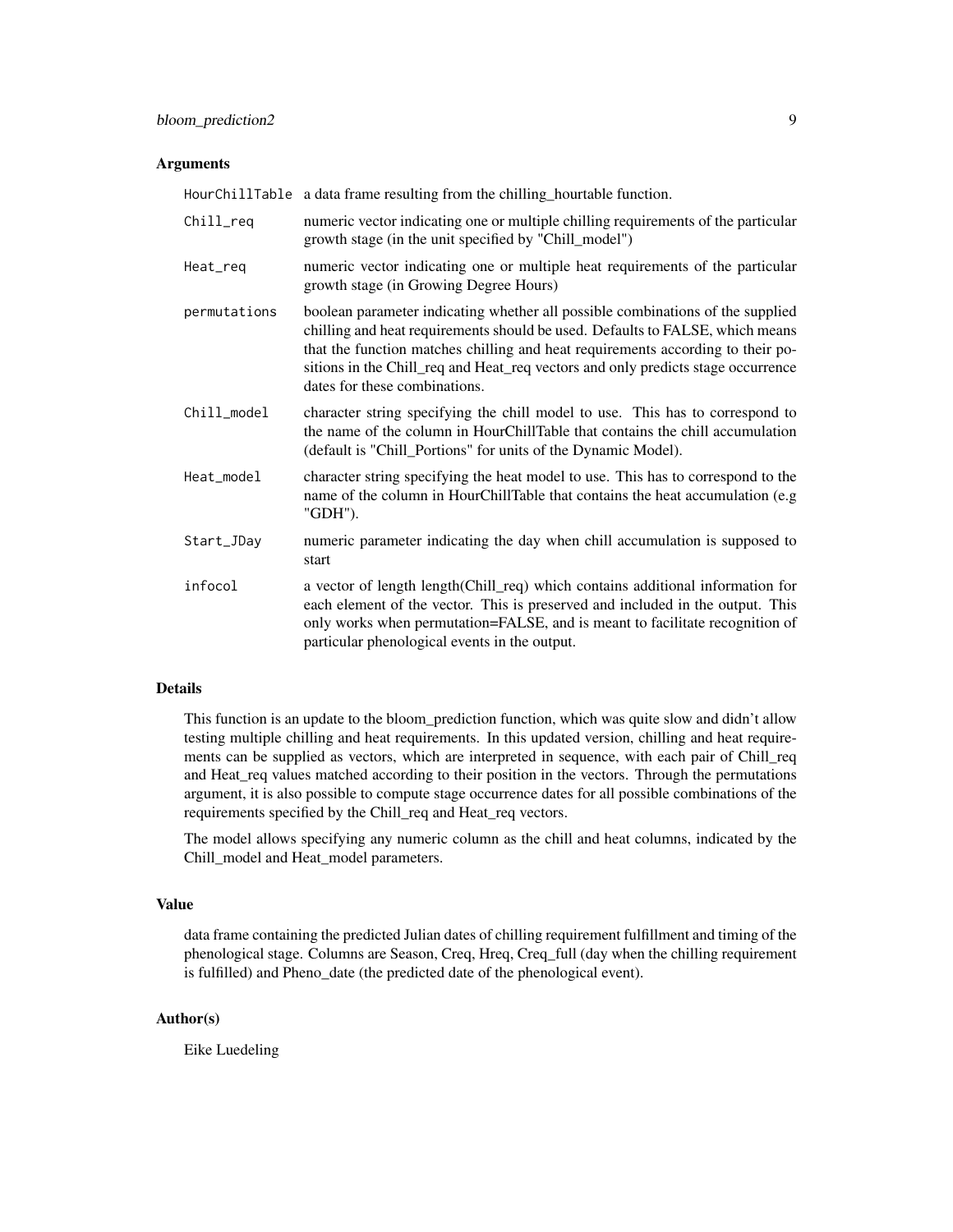### References

Model references:

Dynamic Model:

Erez A, Fishman S, Linsley-Noakes GC, Allan P (1990) The dynamic model for rest completion in peach buds. Acta Hortic 276, 165-174

Fishman S, Erez A, Couvillon GA (1987a) The temperature dependence of dormancy breaking in plants - computer simulation of processes studied under controlled temperatures. J Theor Biol 126(3), 309-321

Fishman S, Erez A, Couvillon GA (1987b) The temperature dependence of dormancy breaking in plants - mathematical analysis of a two-step model involving a cooperative transition. J Theor Biol 124(4), 473-483

Growing Degree Hours:

Anderson JL, Richardson EA, Kesner CD (1986) Validation of chill unit and flower bud phenology models for 'Montmorency' sour cherry. Acta Hortic 184, 71-78

#### Examples

hourtemps<-stack\_hourly\_temps(fix\_weather(KA\_weather[which(KA\_weather\$Year>2008),]),latitude=50.4)

CT<-chilling\_hourtable(hourtemps,Start\_JDay=305)

```
bloom_prediction2(CT,c(30,40,50),c(1000,1500,2000))
bloom_prediction2(CT,c(30,40,50),c(1000,1500,2000),permutations=TRUE)
```
bloom\_prediction3 *Bloom prediction from chilling and forcing requirements, assumed to be fulfilled strictly in sequence - version 3*

### Description

This is a pretty rudimentary function to predict phenological dates from chilling and forcing requirements and hourly chilling and forcing data. Note that there are enormous uncertainties in these predictions, which are hardly ever acknowledged. So please use this function with caution.

### Usage

```
bloom_prediction3(hourtemps, Chill_req, Heat_req,
 models = c(Chill_Portions = Dynamic_Model, GDH = GDH_model),
 permutations = FALSE, Chill_model = "Chill_Portions",
 Heat_model = "GDH", Start_JDay = 305, infocol = NULL)
```
<span id="page-9-0"></span>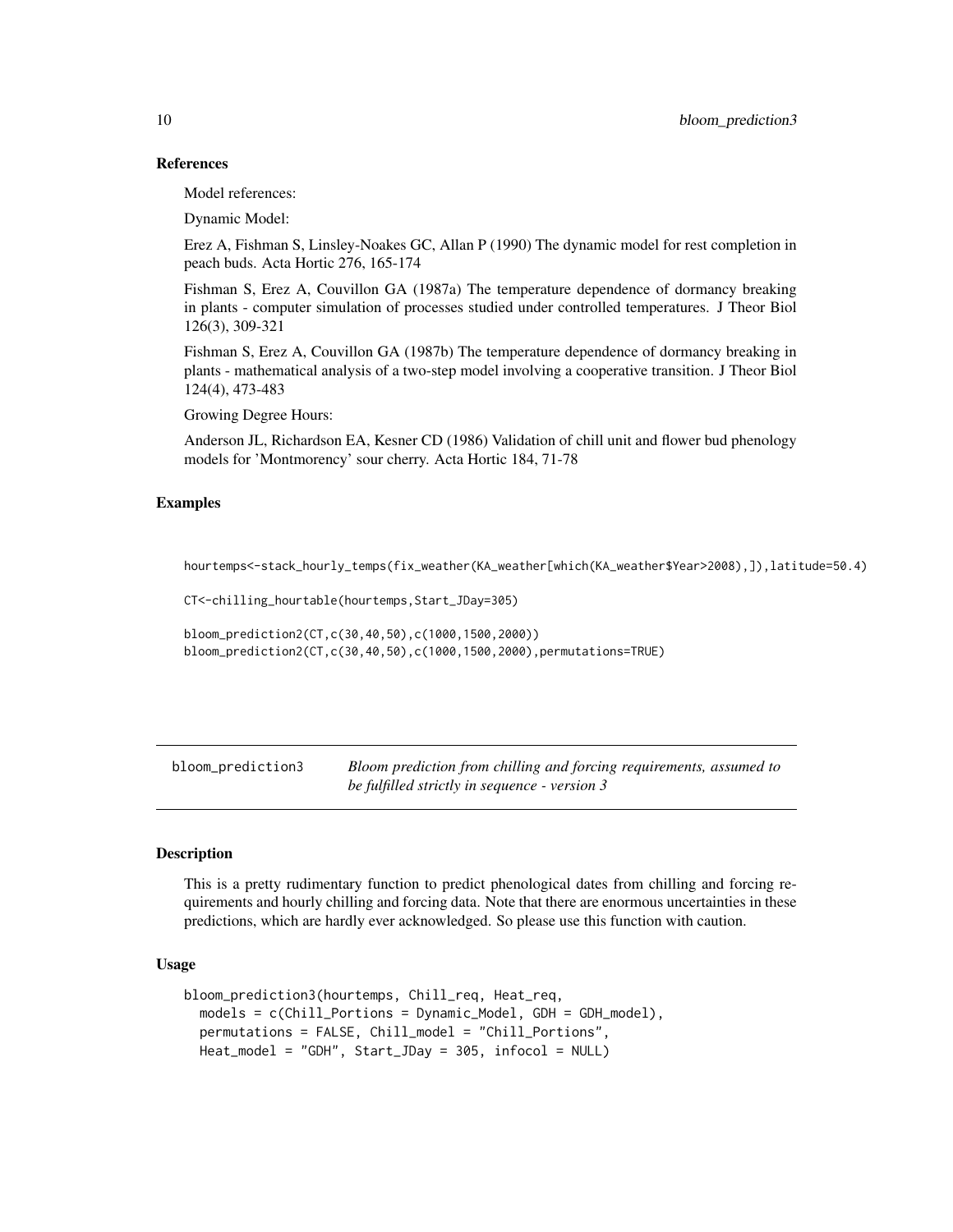### Arguments

| hourtemps    | a data frame of hourly temperatures (e.g. resulting from the stack_hourly_temps<br>function - should have columns "Year", "Month", "Day" and "Temp").                                                                                                                                                                                                                   |
|--------------|-------------------------------------------------------------------------------------------------------------------------------------------------------------------------------------------------------------------------------------------------------------------------------------------------------------------------------------------------------------------------|
| Chill_req    | numeric vector indicating one or multiple chilling requirements of the particular<br>growth stage (in the unit specified by "Chill_model")                                                                                                                                                                                                                              |
| Heat_req     | numeric vector indicating one or multiple heat requirements of the particular<br>growth stage (in Growing Degree Hours)                                                                                                                                                                                                                                                 |
| models       | named list of models that should be applied to the hourly temperature data.<br>These should be functions that take as input a vector of hourly temperatures.<br>This defaults to $c$ (Chill_Portions = Dynamic_Model, GDH = GDH_model),<br>which refer to the Dynamic chill model and the Growing Degree Hours model<br>functions contained in chillR.                  |
| permutations | boolean parameter indicating whether all possible combinations of the supplied<br>chilling and heat requirements should be used. Defaults to FALSE, which means<br>that the function matches chilling and heat requirements according to their po-<br>sitions in the Chill_req and Heat_req vectors and only predicts stage occurrence<br>dates for these combinations. |
| Chill_model  | character string specifying the chill model to use. This has to correspond to<br>the name of the column in HourChillTable that contains the chill accumulation<br>(default is "Chill_Portions" for units of the Dynamic Model).                                                                                                                                         |
| Heat_model   | character string specifying the heat model to use. This has to correspond to the<br>name of the column in HourChillTable that contains the heat accumulation (e.g<br>"GDH").                                                                                                                                                                                            |
| Start_JDay   | numeric parameter indicating the day when chill accumulation is supposed to<br>start. Note that this is also the latest acceptable bloom date.                                                                                                                                                                                                                          |
| infocol      | a vector of length length (Chill_req) which contains additional information for<br>each element of the vector. This is preserved and included in the output. This<br>only works when permutation=FALSE, and is meant to facilitate recognition of<br>particular phenological events in the output.                                                                      |

### Details

This function is an update to the bloom\_prediction and bloom\_prediction2 functions. This version takes hourly temperatures as input rather than requiring pre-calculated chill and heat records. This functionality is now integrated in the function, so that users can now specify a list of temperature metrics/models to be computed and used in the bloom prediction.

### Value

data frame containing the predicted Julian dates of chilling requirement fulfillment and timing of the phenological stage. Columns are Season, Creq, Hreq, Creq\_full (day when the chilling requirement is fulfilled) and Pheno\_date (the predicted date of the phenological event).

### Author(s)

Eike Luedeling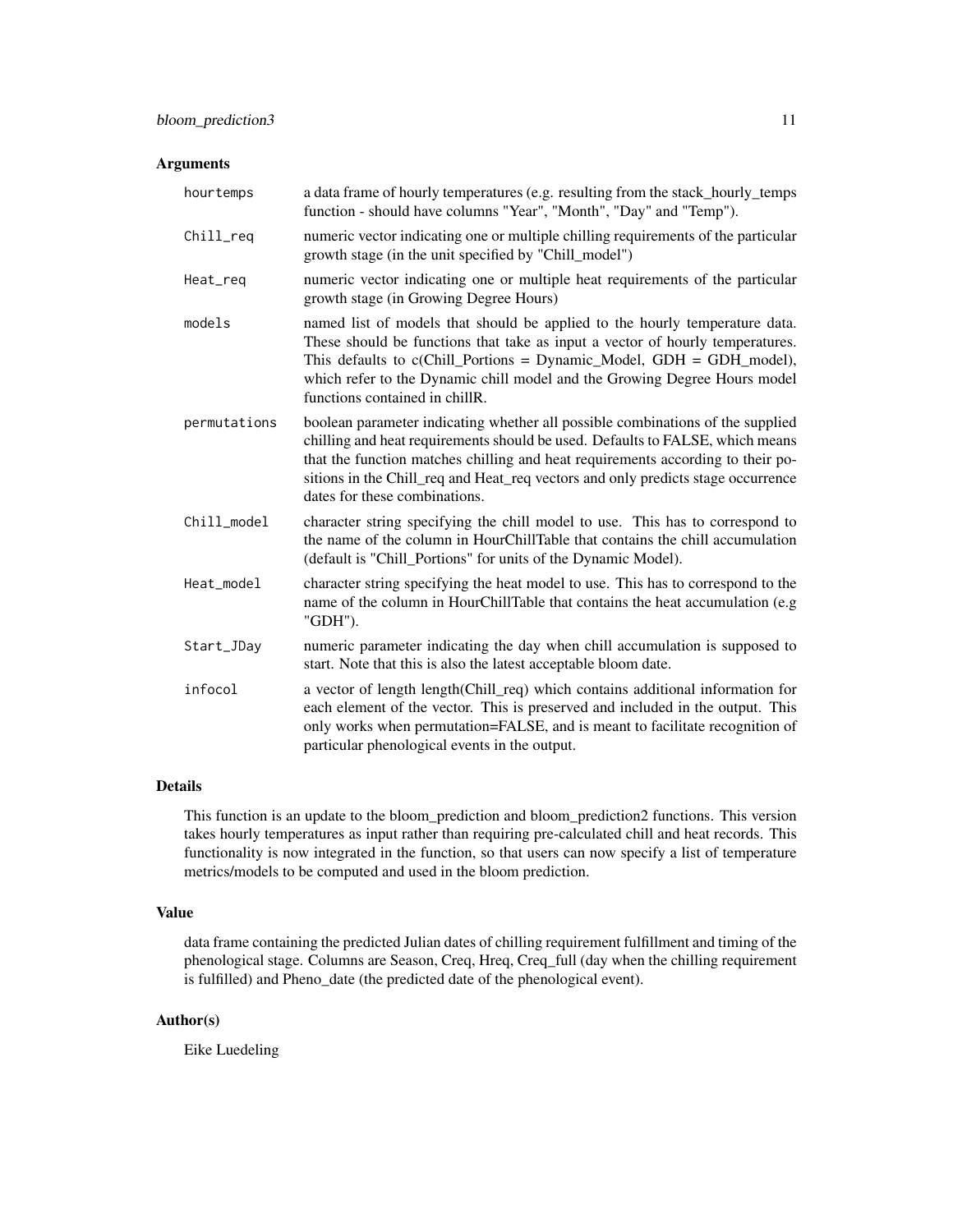### References

Model references:

Dynamic Model:

Erez A, Fishman S, Linsley-Noakes GC, Allan P (1990) The dynamic model for rest completion in peach buds. Acta Hortic 276, 165-174

Fishman S, Erez A, Couvillon GA (1987a) The temperature dependence of dormancy breaking in plants - computer simulation of processes studied under controlled temperatures. J Theor Biol 126(3), 309-321

Fishman S, Erez A, Couvillon GA (1987b) The temperature dependence of dormancy breaking in plants - mathematical analysis of a two-step model involving a cooperative transition. J Theor Biol 124(4), 473-483

Growing Degree Hours:

Anderson JL, Richardson EA, Kesner CD (1986) Validation of chill unit and flower bud phenology models for 'Montmorency' sour cherry. Acta Hortic 184, 71-78

#### Examples

hourtemps<-stack\_hourly\_temps(fix\_weather(KA\_weather[which(KA\_weather\$Year>2007),]),latitude=50.4)

bloom\_prediction3(hourtemps,c(30,140,50),c(1000,1500,2000))

bloom\_prediction3(hourtemps,c(30,40,50),c(1000,1500,2000),permutations=TRUE)

california\_stations *Weather stations in California*

### Description

This is a list of weather stations in California that are contained in the UC IPM database. This can also be generated with make\_california\_UCIPM\_station\_list(), but this takes quite a while. So this dataset is supposed to be a shortcut to this.

### Format

a data.frame containing stations from the California UC IPM database (), with the following columns: "Name", "Code", "Interval", "Lat", "Long", "Elev".

list("Name") mame of the weather station list("Code") code of the weather station, indicating the name and the database it comes from list("Interval") period of available data (as character string) list("Lat") latitude of the station list("Long") longitude of the station list("Elev") elevation of the station

<span id="page-11-0"></span>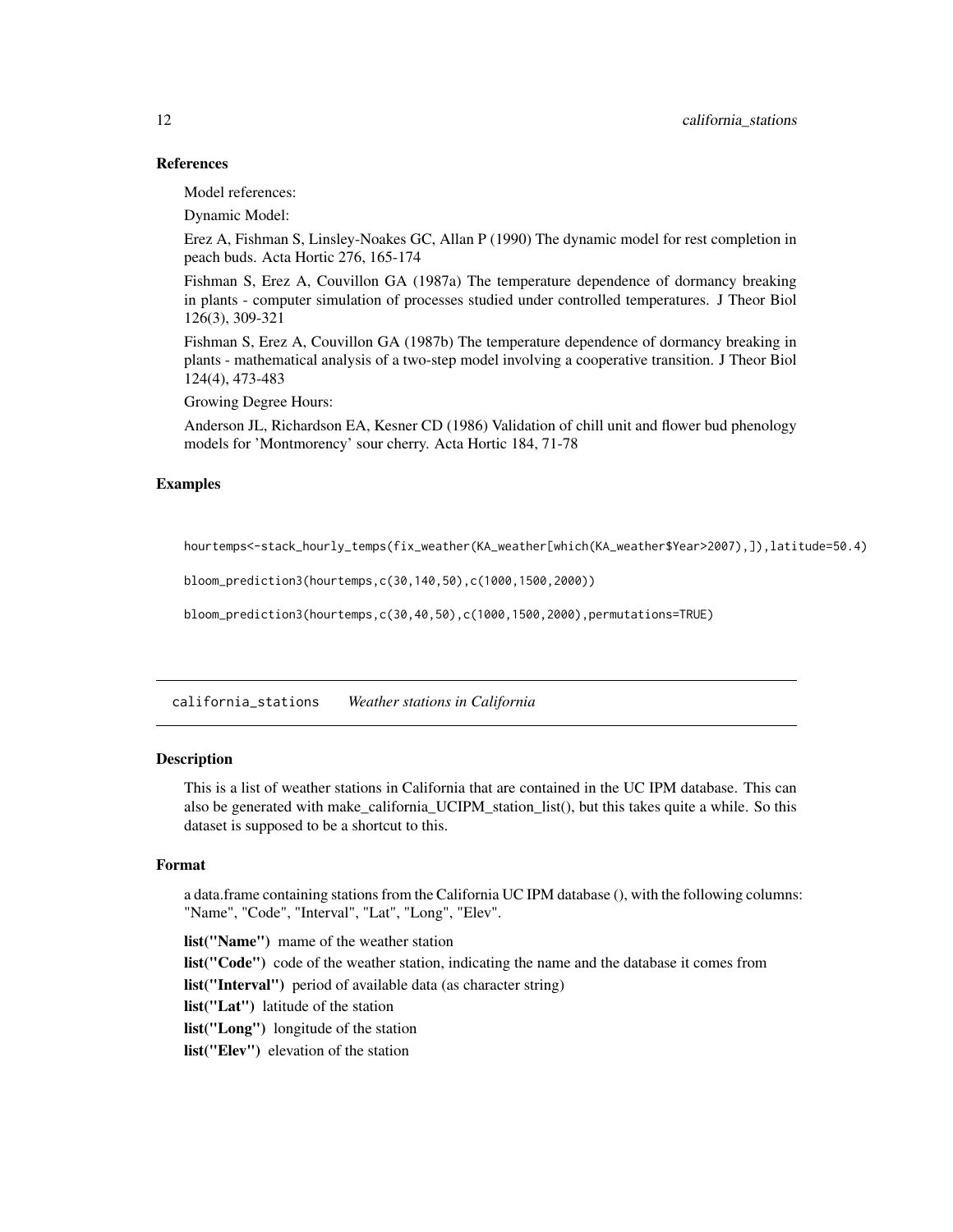### <span id="page-12-0"></span>Source

UC IPM website: http://www.ipm.ucdavis.edu/WEATHER/index.html

### Examples

```
data(california_stations)
```
check\_temperature\_record

*Check a daily or hourly temperature record for compliance with chillR's standards*

#### Description

This function performs basic tests to determine whether a temperature record complies with chillR's formatting rules. If desired, the function also checks whether the record is complete (has rows for all time units in the interval) and how many values are missing.

### Usage

```
check_temperature_record(weather, hourly = FALSE,
  completeness_check = TRUE, no_variable_check = FALSE)
```
#### Arguments

| weather            | object to be tested for whether it contains chill R-compatible temperature data.                                                                                                                               |
|--------------------|----------------------------------------------------------------------------------------------------------------------------------------------------------------------------------------------------------------|
| hourly             | boolean parameter indicating whether temp_record contains hourly data. If not,<br>it is assumed to consist of daily records (the default).                                                                     |
| completeness_check |                                                                                                                                                                                                                |
|                    | boolean parameter indicating whether the records should be checked for com-                                                                                                                                    |
|                    | pleteness.                                                                                                                                                                                                     |
| no_variable_check  |                                                                                                                                                                                                                |
|                    | boolean parameter to indicate whether the function should check if the dataset<br>contains the usual chillR temperature variables. Defaults to TRUE, but should<br>be set to FALSE for different data formats. |
|                    |                                                                                                                                                                                                                |

### Value

list containing the following elements: 'data\_frequency' ("daily or "hourly), 'weather\_object' (boolean, indicates whether records are in a sub-object called weather), 'chillR\_compliant' (boolean, indicates whether the object was found to conform to chillR format standards) and 'error' (contains error messages generated during the checking procedure).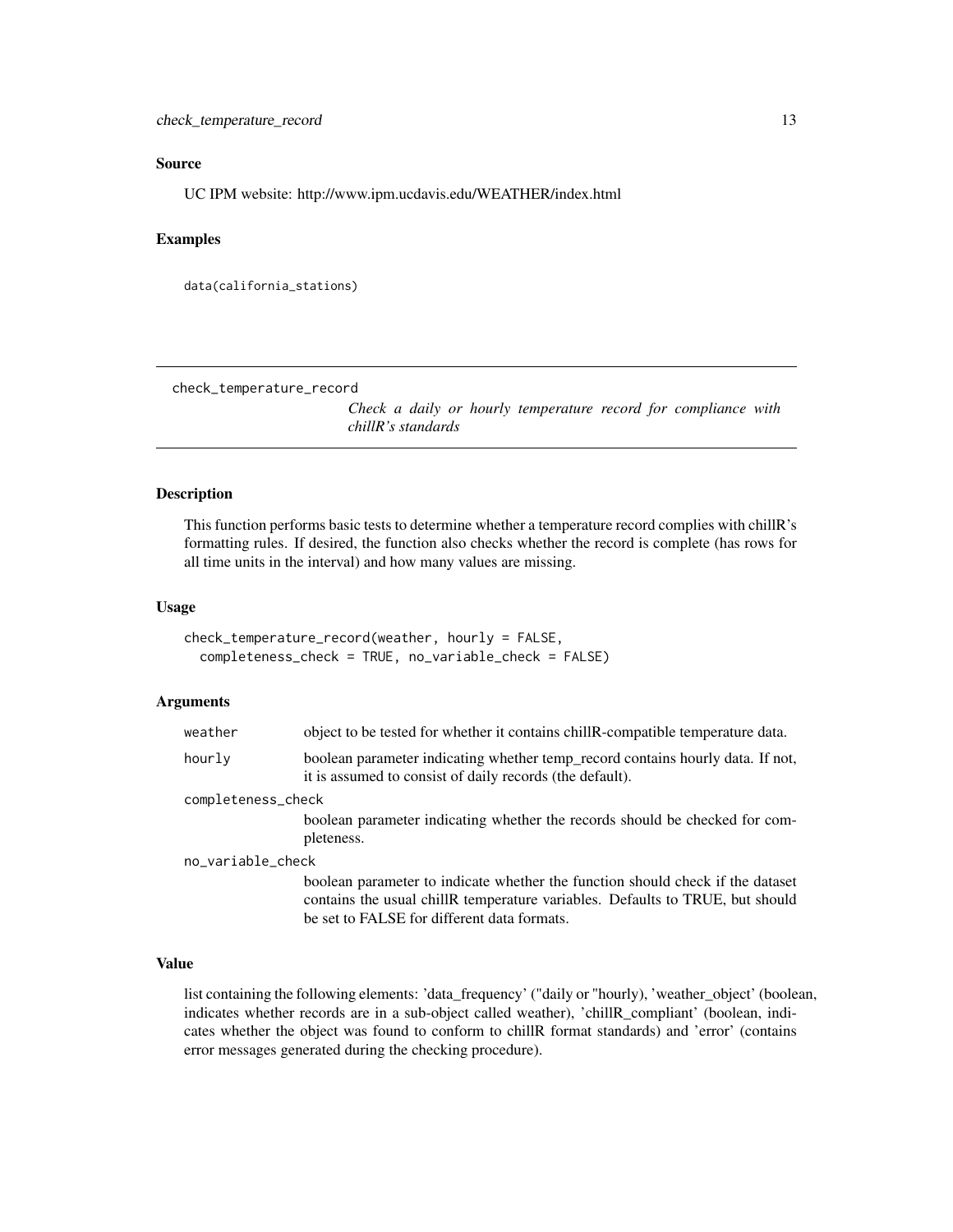<span id="page-13-0"></span>This function doesn't check whether there are faulty data. It only tests whether the data is compatible with the requirements of chillR's major functions.

### Author(s)

Eike Luedeling

#### References

The chillR package:

Luedeling E, Kunz A and Blanke M, 2013. Identification of chilling and heat requirements of cherry trees - a statistical approach. International Journal of Biometeorology 57,679-689.

#### Examples

check\_temperature\_record(KA\_weather)

check\_temperature\_scenario

*Check temperature scenario for consistency*

#### Description

chillR's temperature generation procedures require absolute or relative temperature scenarios. This function checks these scenarios for consistency, regarding the data format, the reference year, and whether they are relative or absolute scenarios (based on specified criteria).

### Usage

```
check_temperature_scenario(temperature_scenario, n_intervals = 12,
  check_scenario_type = TRUE, scenario_check_thresholds = c(-5, 10),
 update_scenario_type = TRUE, warn_me = TRUE,
 required_variables = c("Tmin", "Tmax"))
```
#### Arguments

temperature\_scenario

can be one of two options: 1) a data.frame with two columns Tmin and Tmax and n intervals (default: 12) rows containing temperature changes for all time intervals, or absolute temperatures for these intervals. 2) a temperature scenario object, consisting of the following elements: 'data' = a data frame with n\_intervals elements containing the absolute or relative temperature information (as in input option 1); 'scenario\_year' = the year the scenario is representative of; 'reference\_year' = the year the scenario is representative of; 'scenario\_type'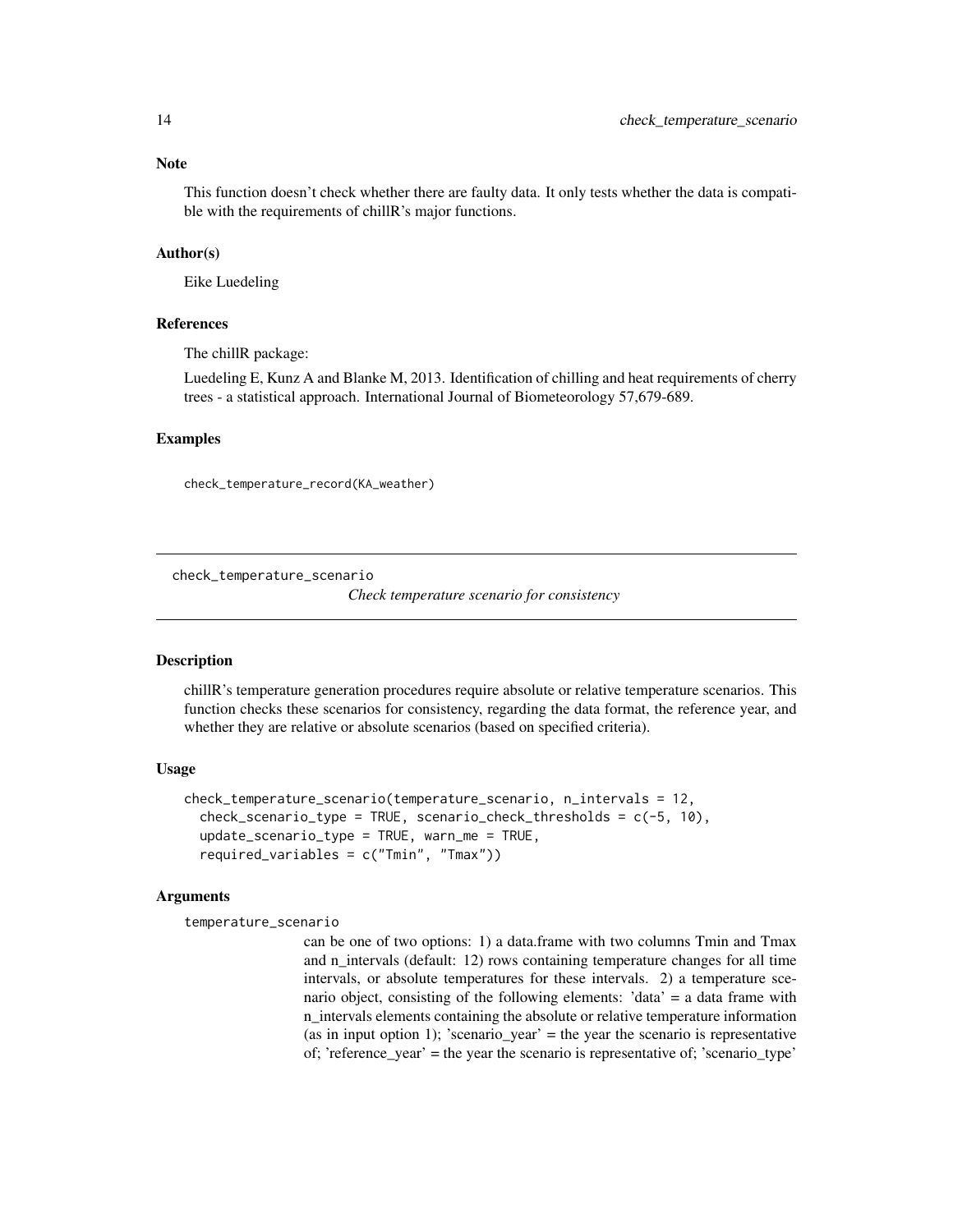= the scenario type ('absolute' or 'relative' - if NA, this is assigned automatically); 'labels' = and elements attached to the input temperature scenario as an element names 'labels'. A subset of these elements can also be specified, but 'data' must be present.

n\_intervals the number of time intervals specified in the temperature scenarios. This is often the number of months in a year, so the default is 12. If the temperature scenario is specified for a different number of time intervals, this should be adjusted.

check\_scenario\_type

boolean variable indicating whether the specified (or unspecified) scenario type should be verified, i.e. whether the scenario is a relative or absolute temperature scenario.

scenario\_check\_thresholds

vector with two numeric elements specifying the thresholds for checking whether the scenario is an absolute or relative temperature scenario. These are the minimum (first value) and maximum (second value) plausible changes in a relative temperature scenario. The test only works in settings where either the lowest mean minimum temperature across all time intervals is below the stated minimum threshold or the highest mean maximum temperature across all time intervals is above the maximum threshold. With the default values c(-5,10), this should be the case for most locations on Earth, but in extreme cases (either for extreme change scenarios or where all monthly minimum and maximum temperatures are between -5 and 10 degrees), this may need adjustment. This is only used if check\_scenario\_type==TRUE.

update\_scenario\_type

boolean variable stating whether, if scenario type is found to be inconsistent with the numbers, the scenario\_type should be updated. Defaults to TRUE and is only used if check\_scenario\_type==TRUE.

warn\_me boolean variable specifying whether warnings should be shown. Defaults to TRUE.

required\_variables

character vector containing the names of columns that are required. This defaults to c("Tmin","Tmax").

#### Details

Besides being able to validate classic temperature scenarios consisting of "Tmin" and "Tmax" data, the function can also validate other datasets (e.g. outputs of the getClimateWizardData function). To do this, the required variables should be provided as "required\_variables" parameter. If there is no column "GCM" in the data element of the scenario, then the check\_scenario\_type parameter should be set to FALSE.

### Value

temperature scenario object, consisting of the following elements: 'data' = a data frame with n intervals elements containing the absolute or relative temperature information. 'reference year' = the year the scenario is representative of. 'scenario\_type' = the scenario type ('absolute' or 'relative'); 'labels' = and elements attached to the input temperature\_scenario as an element names 'labels'.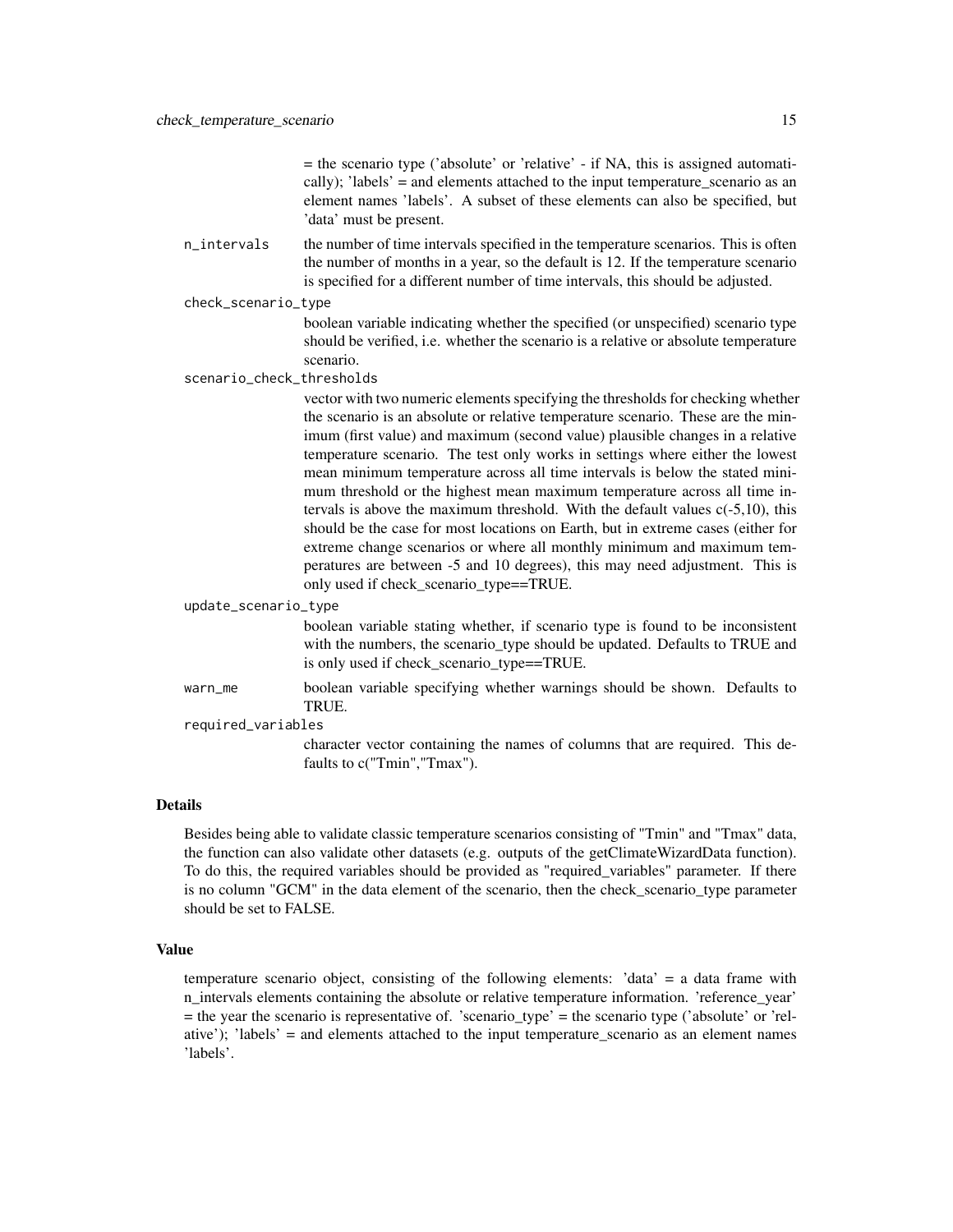<span id="page-15-0"></span>The function also returns warnings, where elements are missing or the scenario\_type appears to be wrong, and it stops with an error, if the scenario isn't specified in a format that is usable by chillR.

### Author(s)

Eike Luedeling

### Examples

```
temperature_scenario<-list(data=data.frame(Tmin=c(-5,-2,0, 4, 9,12,15,13,12, 9, 4,0),
                                       Tmax=c( 0, 4,8,12,15,18,21,19,17,14,11,5)),
                                       reference_year=1975,scenario_type="absolute",
                                   labels=list(GCM="none",RCM="none",Time="1950-2000"))
```
checked\_temperature\_scenario<-check\_temperature\_scenario(temperature\_scenario,n\_intervals=12, check\_scenario\_type=FALSE,scenario\_check\_thresholds=c(-5,10),update\_scenario\_type=FALSE)

checked\_temperature\_scenario<-check\_temperature\_scenario(temperature\_scenario,n\_intervals=12, check\_scenario\_type=TRUE,scenario\_check\_thresholds=c(-5,10),update\_scenario\_type=FALSE)

checked\_temperature\_scenario<-check\_temperature\_scenario(temperature\_scenario,n\_intervals=12, check\_scenario\_type=TRUE,scenario\_check\_thresholds=c(-5,10),update\_scenario\_type=TRUE)

chile\_agromet2chillR *Convert a weather file downloaded from the Chilean Agromet website to chillR format*

#### Description

Convert downloaded weather data into a data frame that makes running other chillR functions easy.

#### Usage

```
chile_agromet2chillR(downloaded_weather_file, drop_most = TRUE)
```
### Arguments

| downloaded_weather_file |                                                                                                                                                                                |
|-------------------------|--------------------------------------------------------------------------------------------------------------------------------------------------------------------------------|
|                         | full path of a weather file downloaded from the Chilean Agromet website (http://agromet.inia.cl/)<br>as an alleged Excel file (it has some formatting issues).                 |
| drop_most               | boolean variable indicating if most columns should be dropped from the file. If<br>set to TRUE (default), only essential columns for running chillR functions are<br>retained. |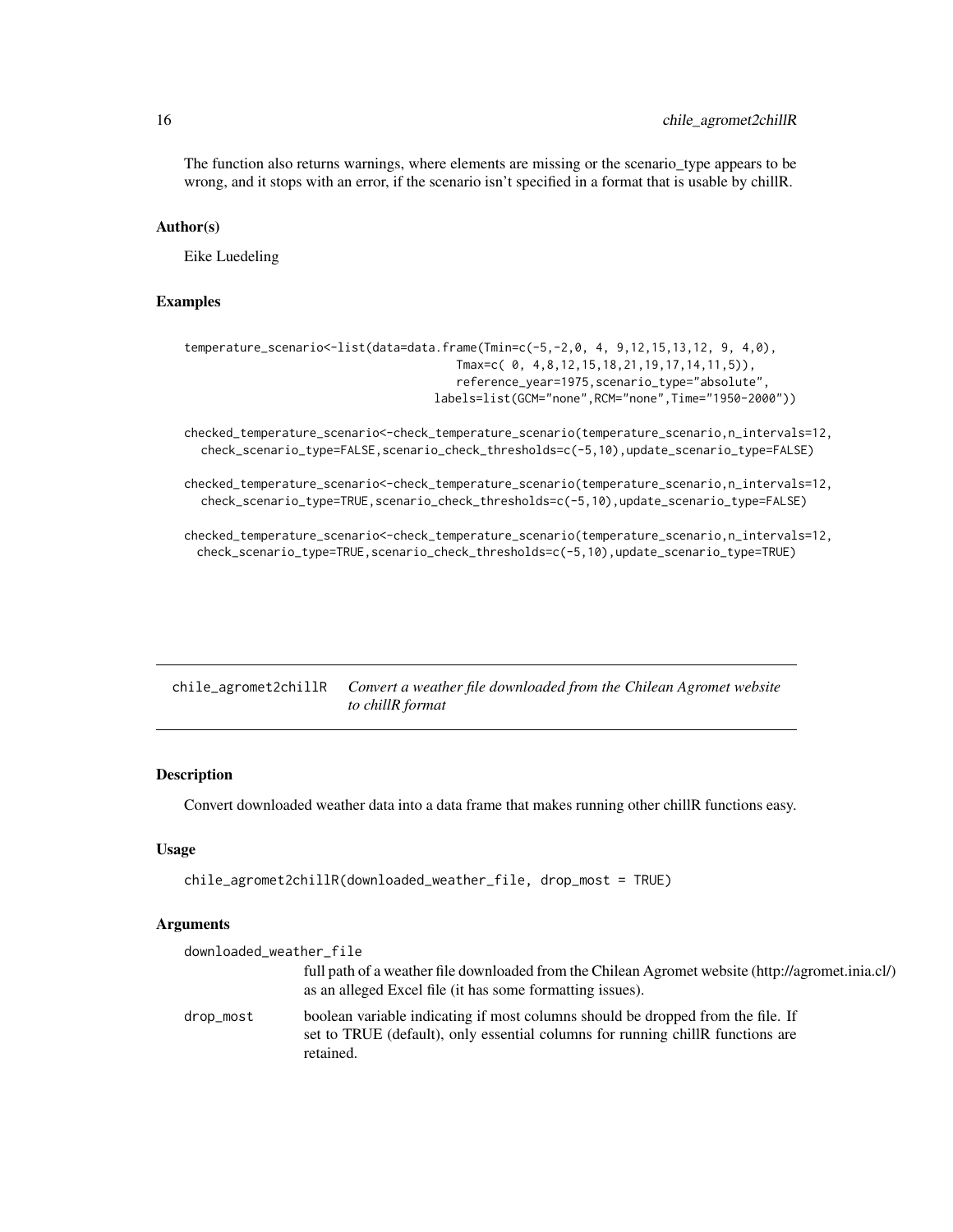### Details

Processing the data with this function will make the data work well with the remainder of this package.

### Value

a data.frame with weather data, according to the downloaded file provided as input. If drop\_most is FALSE, all columns from the original dataset are preserved, although some column names are adjusted to chillR's preferences ("Year","Month","Day","Tmin","Tmax","Tmean","Prec", if these columns are present). If drop\_most is TRUE, only columns likely to be of interest to chillR users are retained.

### Note

Many databases have data quality flags, which may sometimes indicate that data aren't reliable. These are not considered by this function!

#### Author(s)

Eike Luedeling

#### References

The chillR package:

Luedeling E, Kunz A and Blanke M, 2013. Identification of chilling and heat requirements of cherry trees - a statistical approach. International Journal of Biometeorology 57,679-689.

### Examples

weather<-fix\_weather(KA\_weather[which(KA\_weather\$Year>2005),]) # this line is #only here to make the example run, even without downloading a file

# FOLLOW THE INSTRUCTIONS IN THE LINE BELOW THIS; AND THEN RUN THE LINE AFTER THAT (without the #) # download an Excel file from the website and save it to disk (path: {X}) #weather<-fix\_weather(chile\_agromet2chillR({x}))

hourtemps<-stack\_hourly\_temps(weather, latitude=50.4) chilling(hourtemps,305,60)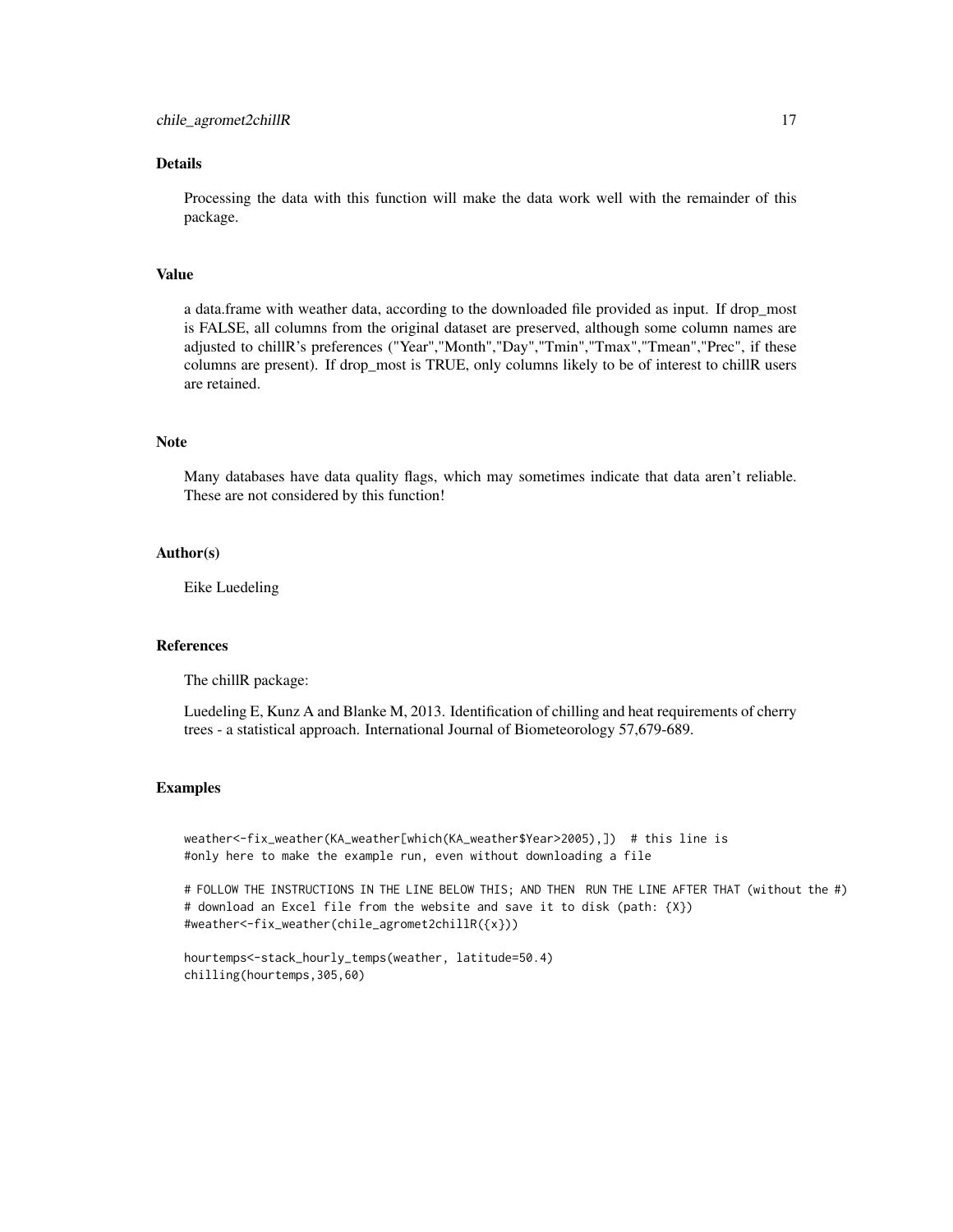### Description

Function to calculate three common horticultural chill metrics and one heat metric from stacked hourly temperatures (produced by stack\_hourly\_temps). Metrics that are calculated are Chilling Hours, Chill Units according to the Utah Model, Chill Portions according to the Dynamic Model and Growing Degree Hours.

### Usage

```
chilling(hourtemps = NULL, Start_JDay = 1, End_JDay = 366,
  THourly = NULL, misstolerance = 50)
```
### Arguments

| hourtemps     | a list of two elements, with element 'hourtemps' being a data frame of hourly<br>temperatures (e.g. produced by stack_hourly_temps). This data frame must<br>have a column for Year, a column for JDay (Julian date, or day of the year),<br>a column for Hour and a column for Temp (hourly temperature). The second<br>(optional) element is QC, which is a data frame indicating completeness of the<br>dataset. This is automatically produced by stack_hourly_temps. |
|---------------|---------------------------------------------------------------------------------------------------------------------------------------------------------------------------------------------------------------------------------------------------------------------------------------------------------------------------------------------------------------------------------------------------------------------------------------------------------------------------|
| Start_JDay    | the start date (in Julian date, or day of the year) of the period, for which chill<br>and heat should be quantified.                                                                                                                                                                                                                                                                                                                                                      |
| End_JDay      | the end date (in Julian date, or day of the year) of the period, for which chill and<br>heat should be quantified.                                                                                                                                                                                                                                                                                                                                                        |
| THourly       | the same as hourtemps. This argument is only retained for downward compati-<br>bility and can be ignored in most cases.                                                                                                                                                                                                                                                                                                                                                   |
| misstolerance | maximum percentage of values for a given season that can be missing without<br>the record being removed from the output. Defaults to 50.                                                                                                                                                                                                                                                                                                                                  |

#### Details

Chill metrics are calculated as given in the references below. Chilling Hours are all hours with temperatures between 0 and 7.2 degrees C. Units of the Utah Model are calculated as suggested by Richardson et al. (1974) (different weights for different temperature ranges, and negation of chilling by warm temperatures). Chill Portions are calculated according to Fishman et al. (1987a,b). More honestly, they are calculated according to an Excel sheet produced by Amnon Erez and colleagues, which converts the complex equations in the Fishman papers into relatively simple Excel functions. These were translated into R. References to papers that include the full functions are given below. Growing Degree Hours are calculated according to Anderson et al. (1986), using the default values they suggest.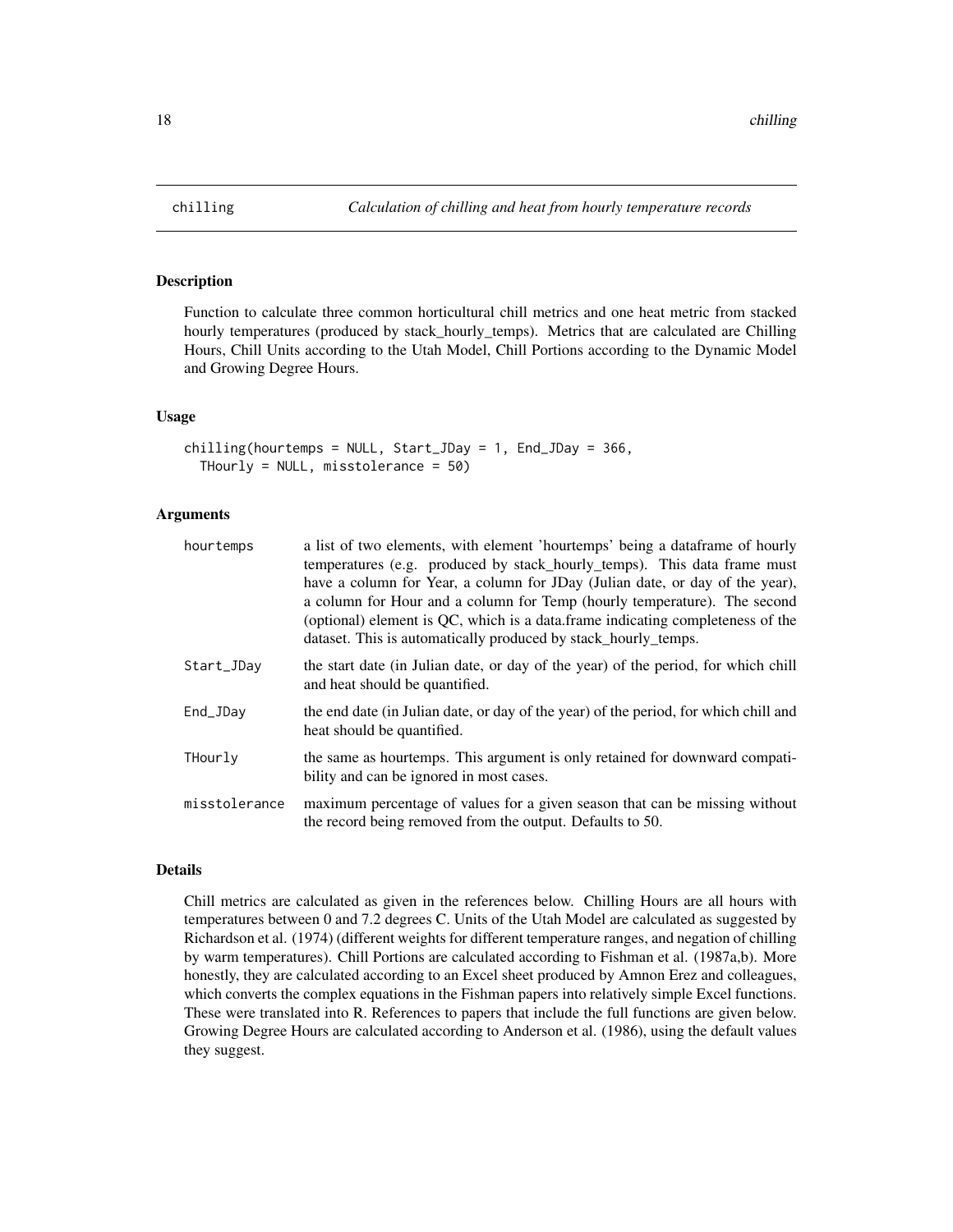#### chilling 19

#### Value

data frame showing chilling and heat totals for the respective periods for all seasons included in the temperature records. Columns are Season, End\_year (the year when the period ended), Days (the duration of the period), Chilling\_Hours, Utah\_Model, Chill\_portions and GDH. If the weather input consisted of a list with elements hourtemps and QC, the output also contains columns from QC that indicate the completeness of the weather record that the calculations are based on.

### **Note**

After doing extensive model comparisons, and reviewing a lot of relevant literature, I do not recommend using the Chilling Hours or Utah Models, especially in warm climates! The Dynamic Model (Chill Portions), though far from perfect, seems much more reliable.

#### Author(s)

Eike Luedeling

#### References

Model references:

Chilling Hours:

Weinberger JH (1950) Chilling requirements of peach varieties. Proc Am Soc Hortic Sci 56, 122- 128

Bennett JP (1949) Temperature and bud rest period. Calif Agric 3 (11), 9+12

Utah Model:

Richardson EA, Seeley SD, Walker DR (1974) A model for estimating the completion of rest for Redhaven and Elberta peach trees. HortScience 9(4), 331-332

Dynamic Model:

Erez A, Fishman S, Linsley-Noakes GC, Allan P (1990) The dynamic model for rest completion in peach buds. Acta Hortic 276, 165-174

Fishman S, Erez A, Couvillon GA (1987a) The temperature dependence of dormancy breaking in plants - computer simulation of processes studied under controlled temperatures. J Theor Biol 126(3), 309-321

Fishman S, Erez A, Couvillon GA (1987b) The temperature dependence of dormancy breaking in plants - mathematical analysis of a two-step model involving a cooperative transition. J Theor Biol 124(4), 473-483

Growing Degree Hours:

Anderson JL, Richardson EA, Kesner CD (1986) Validation of chill unit and flower bud phenology models for 'Montmorency' sour cherry. Acta Hortic 184, 71-78

Model comparisons and model equations:

Luedeling E, Zhang M, Luedeling V and Girvetz EH, 2009. Sensitivity of winter chill models for fruit and nut trees to climatic changes expected in California's Central Valley. Agriculture, Ecosystems and Environment 133, 23-31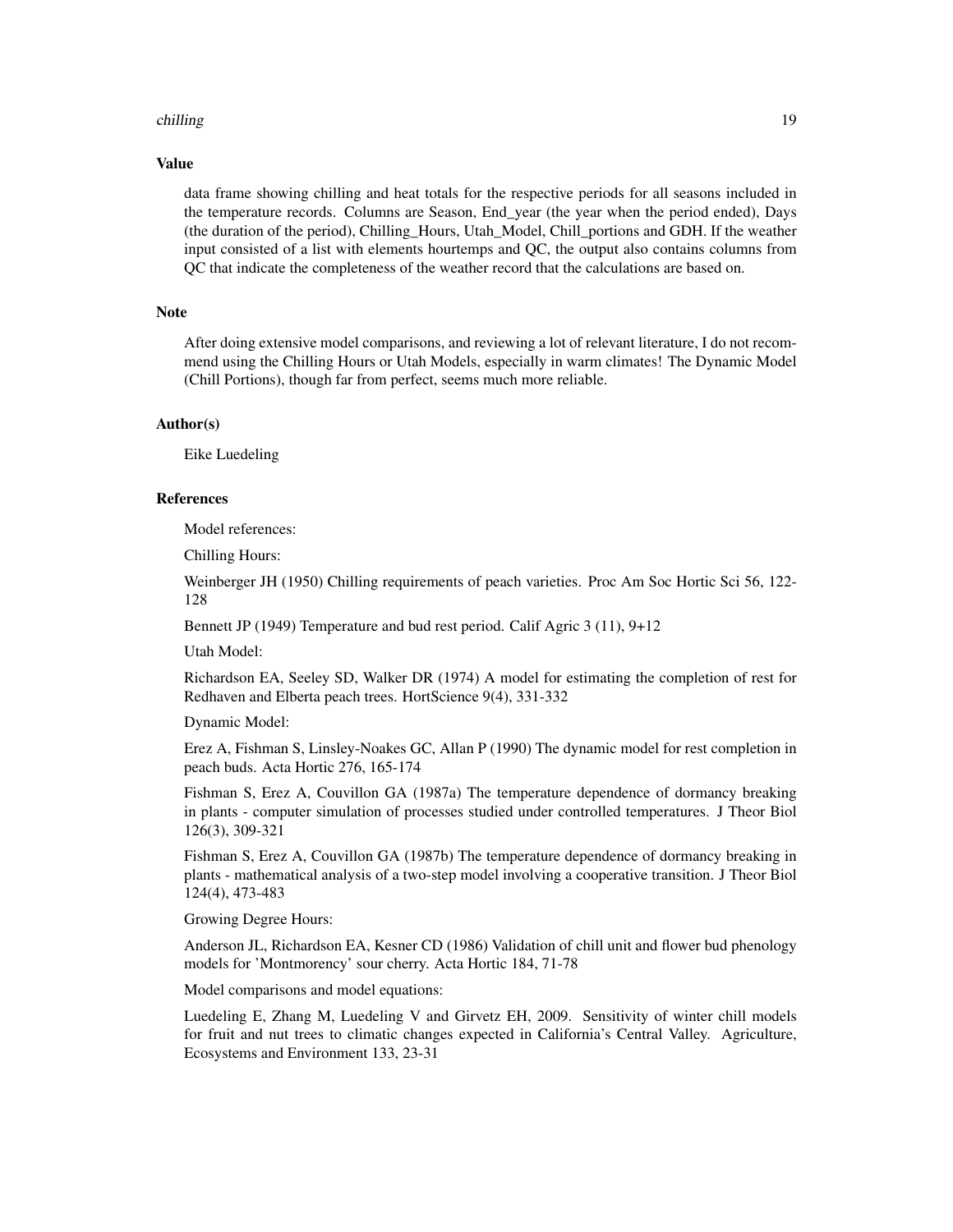Luedeling E, Zhang M, McGranahan G and Leslie C, 2009. Validation of winter chill models using historic records of walnut phenology. Agricultural and Forest Meteorology 149, 1854-1864

Luedeling E and Brown PH, 2011. A global analysis of the comparability of winter chill models for fruit and nut trees. International Journal of Biometeorology 55, 411-421

Luedeling E, Kunz A and Blanke M, 2011. Mehr Chilling fuer Obstbaeume in waermeren Wintern? (More winter chill for fruit trees in warmer winters?). Erwerbs-Obstbau 53, 145-155

Review on chilling models in a climate change context:

Luedeling E, 2012. Climate change impacts on winter chill for temperate fruit and nut production: a review. Scientia Horticulturae 144, 218-229

The PLS method is described here:

Luedeling E and Gassner A, 2012. Partial Least Squares Regression for analyzing walnut phenology in California. Agricultural and Forest Meteorology 158, 43-52.

Wold S (1995) PLS for multivariate linear modeling. In: van der Waterbeemd H (ed) Chemometric methods in molecular design: methods and principles in medicinal chemistry, vol 2. Chemie, Weinheim, pp 195-218.

Wold S, Sjostrom M, Eriksson L (2001) PLS-regression: a basic tool of chemometrics. Chemometr Intell Lab 58(2), 109-130.

Mevik B-H, Wehrens R, Liland KH (2011) PLS: Partial Least Squares and Principal Component Regression. R package version 2.3-0. http://CRAN.R-project.org/package0pls.

Some applications of the PLS procedure:

Luedeling E, Kunz A and Blanke M, 2013. Identification of chilling and heat requirements of cherry trees - a statistical approach. International Journal of Biometeorology 57,679-689.

Yu H, Luedeling E and Xu J, 2010. Stronger winter than spring warming delays spring phenology on the Tibetan Plateau. Proceedings of the National Academy of Sciences (PNAS) 107 (51), 22151- 22156.

Yu H, Xu J, Okuto E and Luedeling E, 2012. Seasonal Response of Grasslands to Climate Change on the Tibetan Plateau. PLoS ONE 7(11), e49230.

The exact procedure was used here:

Luedeling E, Guo L, Dai J, Leslie C, Blanke M, 2013. Differential responses of trees to temperature variation during the chilling and forcing phases. Agricultural and Forest Meteorology 181, 33-42.

The chillR package:

Luedeling E, Kunz A and Blanke M, 2013. Identification of chilling and heat requirements of cherry trees - a statistical approach. International Journal of Biometeorology 57,679-689.

### Examples

```
#weather<-fix_weather(KA_weather[which(KA_weather$Year>2006),])
#hourtemps<-stack_hourly_temps(weather,latitude=50.4)
#chilling(hourtemps,305,60)
```
chilling(stack\_hourly\_temps(fix\_weather(KA\_weather[which(KA\_weather\$Year>2006),]),latitude=50.4))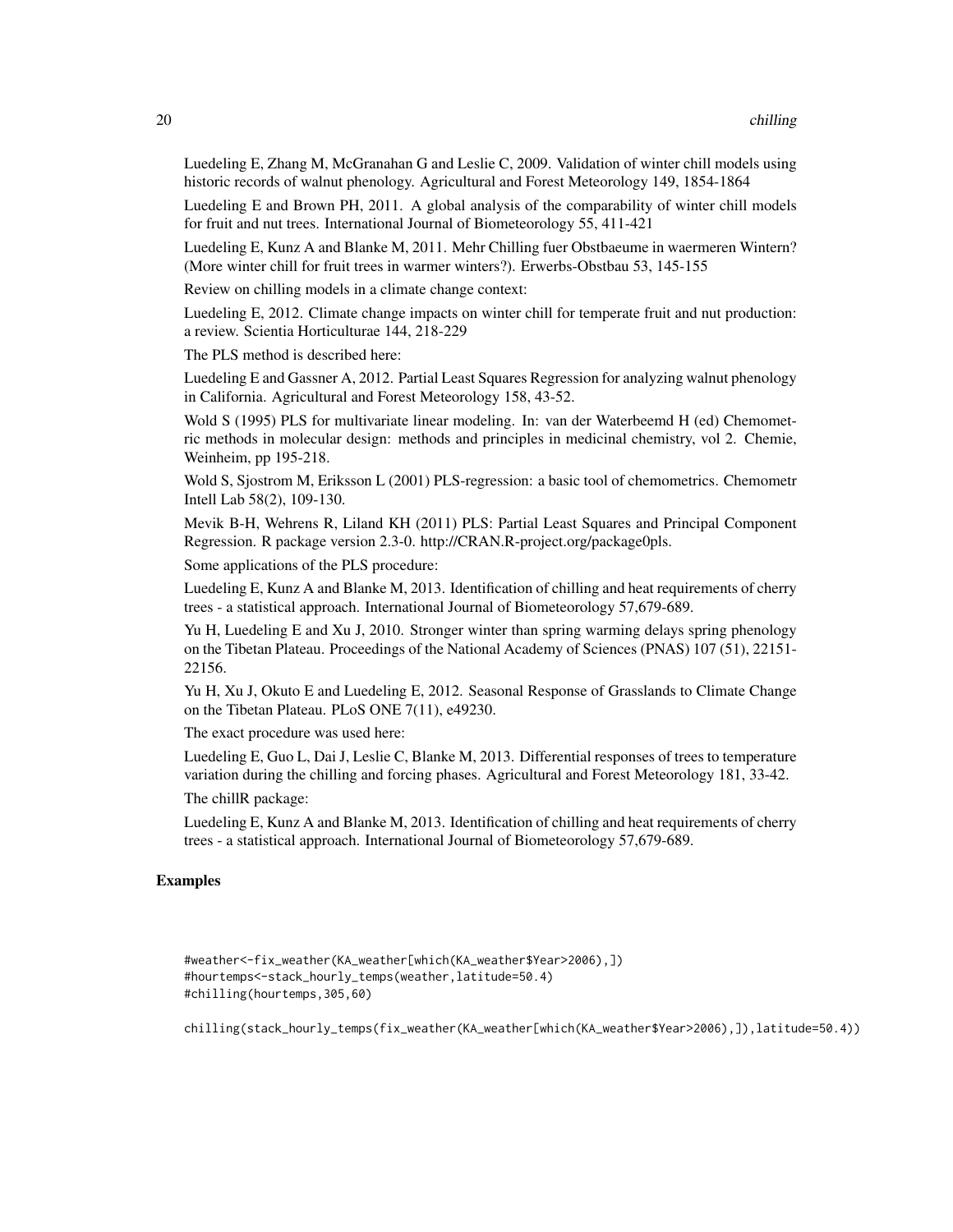<span id="page-20-0"></span>Chilling\_Hours *Calculation of cumulative chill according to the Chilling Hours Model*

### Description

This function calculates winter chill for temperate trees according to the Chilling Hours Model.

#### Usage

Chilling\_Hours(HourTemp, summ = TRUE)

#### Arguments

| HourTemp | Vector of hourly temperatures.                                                                                                                                                           |
|----------|------------------------------------------------------------------------------------------------------------------------------------------------------------------------------------------|
| summ     | Boolean parameter indicating whether calculated metrics should be provided as<br>cumulative values over the entire record (TRUE) or as the actual accumulation<br>for each hour (FALSE). |

### Details

Chilling Hours are calculated as suggested by Bennett (1949) (all hours with temperatures between 0 and 7.2 degrees C are considered as one Chilling Hour.

### Value

Vector of length length(HourTemp) containing the cumulative Chilling Hours over the entire duration of HourTemp.

### **Note**

After doing extensive model comparisons, and reviewing a lot of relevant literature, I do not recommend using the Chilling Hours, especially in warm climates! The Dynamic Model (Chill Portions), though far from perfect, seems much more reliable.

### Author(s)

Eike Luedeling

### References

Chilling Hours references:

Weinberger JH (1950) Chilling requirements of peach varieties. Proc Am Soc Hortic Sci 56, 122- 128

Bennett JP (1949) Temperature and bud rest period. Calif Agric 3 (11), 9+12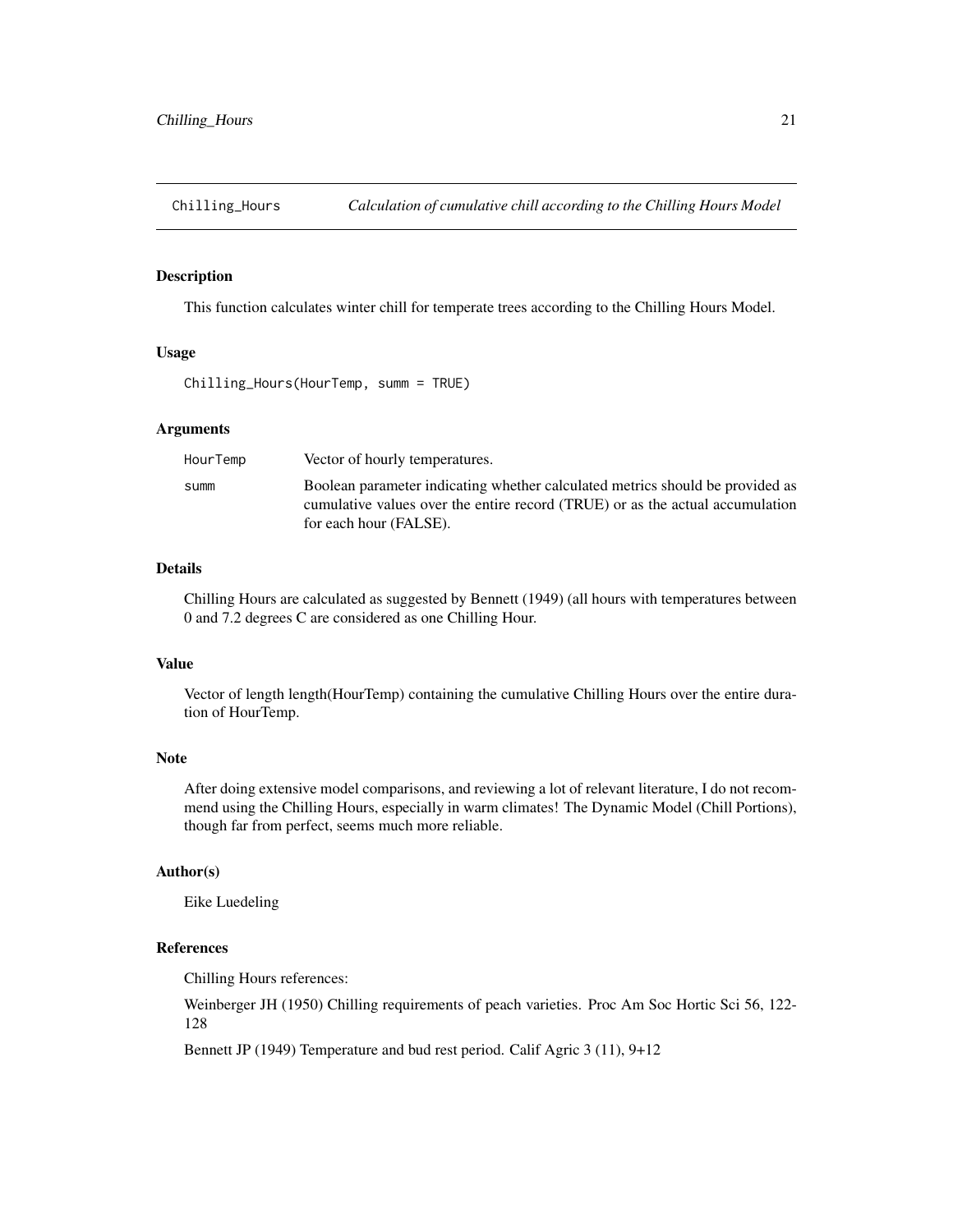### <span id="page-21-0"></span>Examples

```
weather<-fix_weather(KA_weather[which(KA_weather$Year>2006),])
```
hourtemps<-stack\_hourly\_temps(weather,latitude=50.4)

Chilling\_Hours(hourtemps\$hourtemps\$Temp)

chilling\_hourtable *Add chilling and heat accumulation to table of hourly temperatures*

#### Description

This function calculates cumulative values for three chill metrics and one heat metric for every hour of an hourly temperature record. The count is restarted on a specified date each year.

#### Usage

chilling\_hourtable(hourtemps, Start\_JDay)

#### Arguments

| hourtemps  | a data frame of stacked hourly temperatures (e.g. produced by stack_hourly_temps).                                                              |
|------------|-------------------------------------------------------------------------------------------------------------------------------------------------|
|            | This data frame must have a column for Year, a column for JDay (Julian date,                                                                    |
|            | or day of the year), a column for Hour and a column for Temp (hourly tempera-<br>ture).                                                         |
| Start_JDay | the start date (in Julian date, or day of the year) of the calculation for the four<br>metrics. The count is restarted on this date every year. |

#### Details

Chill metrics are calculated as given in the references below. Chilling Hours are all hours with temperatures between 0 and 7.2 degrees C. Units of the Utah Model are calculated as suggested by Richardson et al. (1974) (different weights for different temperature ranges, and negation of chilling by warm temperatures). Chill Portions are calculated according to Fishman et al. (1987a,b). More honestly, they are calculated according to an Excel sheet produced by Amnon Erez and colleagues, which converts the complex equations in the Fishman papers into relatively simple Excel functions. These were translated into R. References to papers that include the full functions are given below. Growing Degree Hours are calculated according to Anderson et al. (1986), using the default values they suggest.

#### Value

data frame consisting of all the columns of the THourly input data frame, plus the following additional columns: Chilling\_Hours (cumulative number of Chilling Hours since the last Start\_JDay), Chill\_Portions (same for units of the Dynamic Models), Chill\_Units (same for units of the Utah Model) and GDH (same for Growing Degree Hours).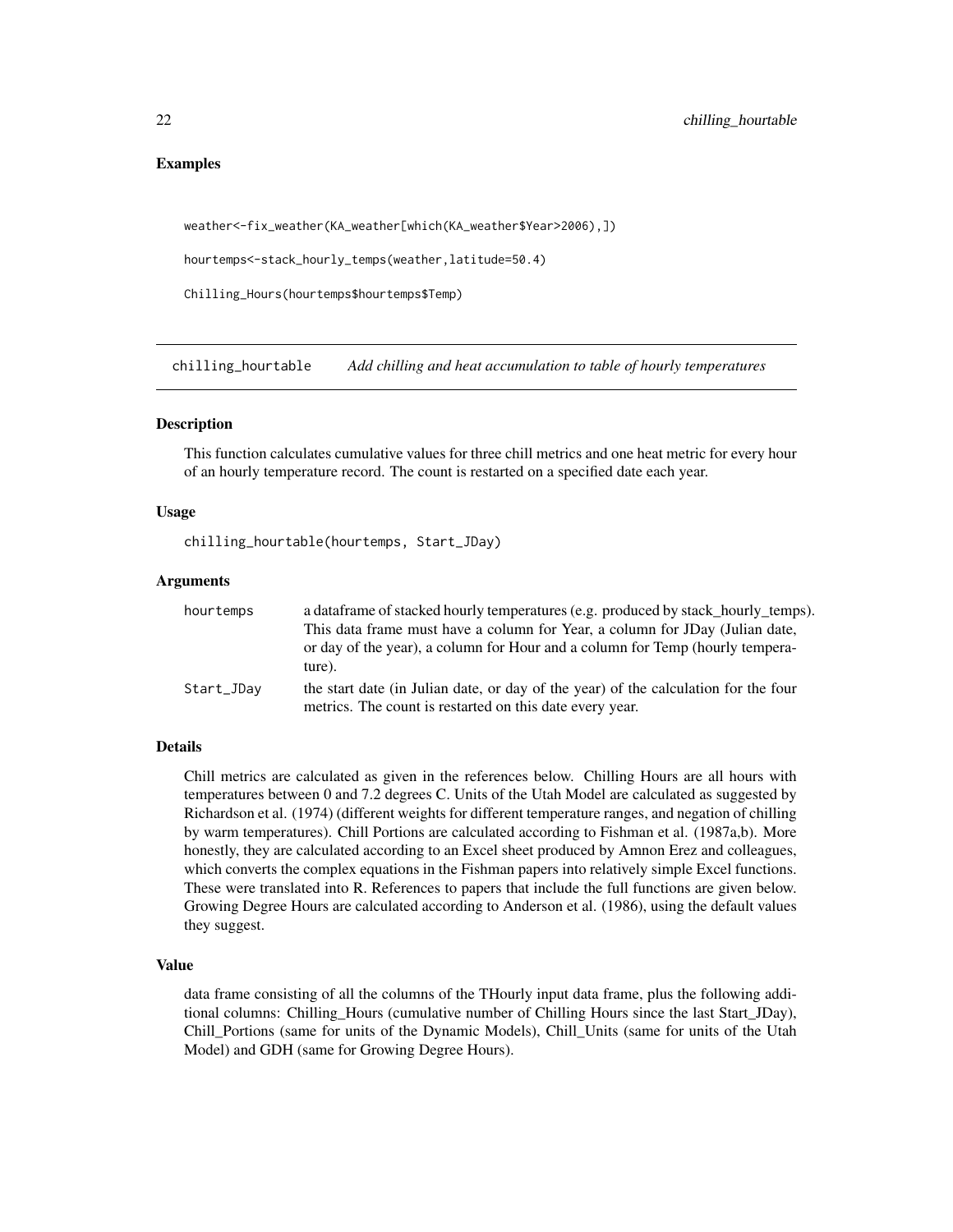#### **Note**

After doing extensive model comparisons, and reviewing a lot of relevant literature, I do not recommend using the Chilling Hours or Utah Models, especially in warm climates! The Dynamic Model (Chill Portions), though far from perfect, seems much more reliable.

### Author(s)

Eike Luedeling

#### References

Model references:

Chilling Hours:

Weinberger JH (1950) Chilling requirements of peach varieties. Proc Am Soc Hortic Sci 56, 122- 128

Bennett JP (1949) Temperature and bud rest period. Calif Agric 3 (11), 9+12

Utah Model:

Richardson EA, Seeley SD, Walker DR (1974) A model for estimating the completion of rest for Redhaven and Elberta peach trees. HortScience 9(4), 331-332

Dynamic Model:

Erez A, Fishman S, Linsley-Noakes GC, Allan P (1990) The dynamic model for rest completion in peach buds. Acta Hortic 276, 165-174

Fishman S, Erez A, Couvillon GA (1987a) The temperature dependence of dormancy breaking in plants - computer simulation of processes studied under controlled temperatures. J Theor Biol 126(3), 309-321

Fishman S, Erez A, Couvillon GA (1987b) The temperature dependence of dormancy breaking in plants - mathematical analysis of a two-step model involving a cooperative transition. J Theor Biol 124(4), 473-483

Growing Degree Hours:

Anderson JL, Richardson EA, Kesner CD (1986) Validation of chill unit and flower bud phenology models for 'Montmorency' sour cherry. Acta Hortic 184, 71-78

Model comparisons and model equations:

Luedeling E, Zhang M, Luedeling V and Girvetz EH, 2009. Sensitivity of winter chill models for fruit and nut trees to climatic changes expected in California's Central Valley. Agriculture, Ecosystems and Environment 133, 23-31

Luedeling E, Zhang M, McGranahan G and Leslie C, 2009. Validation of winter chill models using historic records of walnut phenology. Agricultural and Forest Meteorology 149, 1854-1864

Luedeling E and Brown PH, 2011. A global analysis of the comparability of winter chill models for fruit and nut trees. International Journal of Biometeorology 55, 411-421

Luedeling E, Kunz A and Blanke M, 2011. Mehr Chilling fuer Obstbaeume in waermeren Wintern? (More winter chill for fruit trees in warmer winters?). Erwerbs-Obstbau 53, 145-155

Review on chilling models in a climate change context: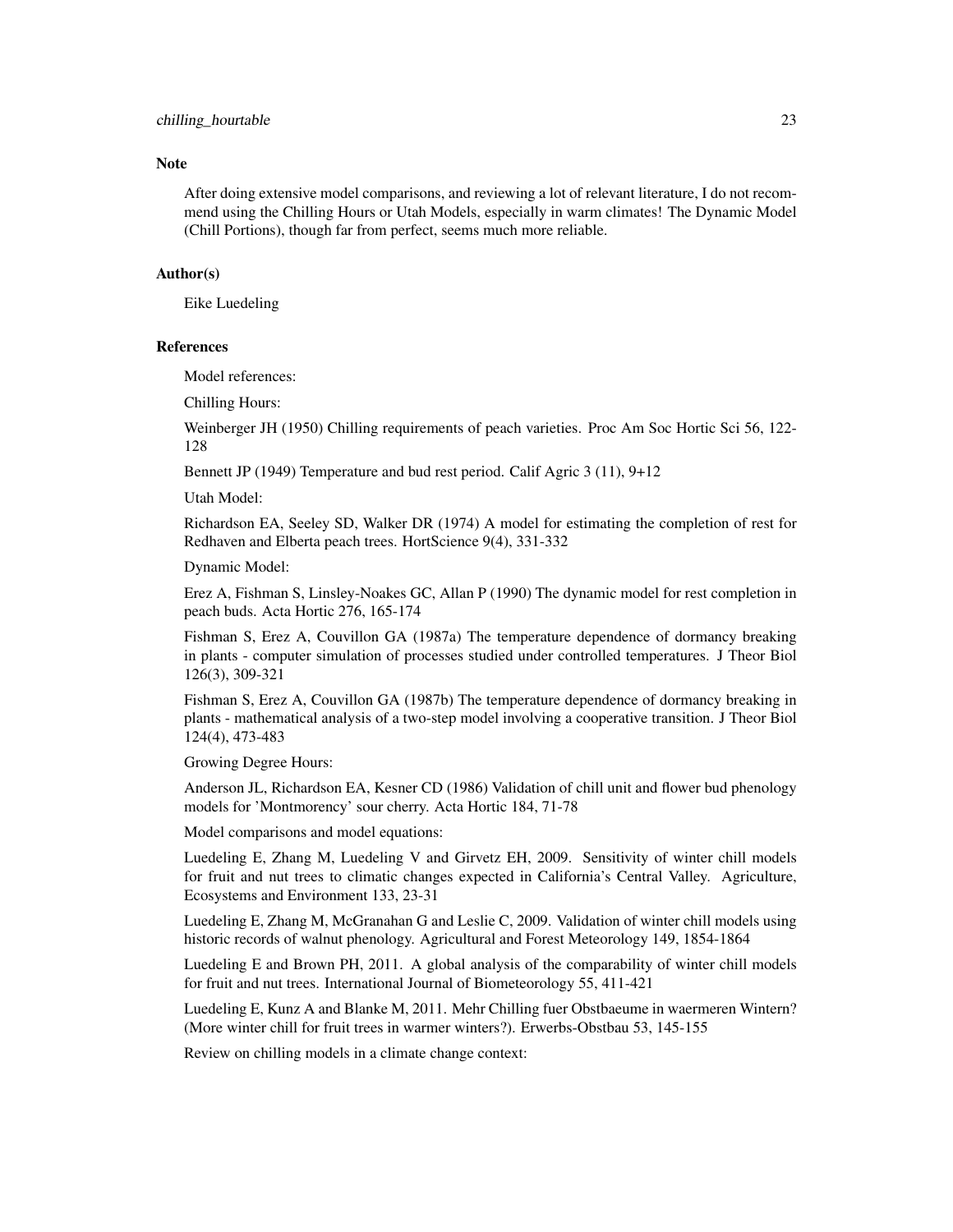<span id="page-23-0"></span>Luedeling E, 2012. Climate change impacts on winter chill for temperate fruit and nut production: a review. Scientia Horticulturae 144, 218-229

The PLS method is described here:

Luedeling E and Gassner A, 2012. Partial Least Squares Regression for analyzing walnut phenology in California. Agricultural and Forest Meteorology 158, 43-52.

Wold S (1995) PLS for multivariate linear modeling. In: van der Waterbeemd H (ed) Chemometric methods in molecular design: methods and principles in medicinal chemistry, vol 2. Chemie, Weinheim, pp 195-218.

Wold S, Sjostrom M, Eriksson L (2001) PLS-regression: a basic tool of chemometrics. Chemometr Intell Lab 58(2), 109-130.

Mevik B-H, Wehrens R, Liland KH (2011) PLS: Partial Least Squares and Principal Component Regression. R package version 2.3-0. http://CRAN.R-project.org/package0pls.

Some applications of the PLS procedure:

Luedeling E, Kunz A and Blanke M, 2013. Identification of chilling and heat requirements of cherry trees - a statistical approach. International Journal of Biometeorology 57,679-689.

Yu H, Luedeling E and Xu J, 2010. Stronger winter than spring warming delays spring phenology on the Tibetan Plateau. Proceedings of the National Academy of Sciences (PNAS) 107 (51), 22151- 22156.

Yu H, Xu J, Okuto E and Luedeling E, 2012. Seasonal Response of Grasslands to Climate Change on the Tibetan Plateau. PLoS ONE 7(11), e49230.

The exact procedure was used here:

Luedeling E, Guo L, Dai J, Leslie C, Blanke M, 2013. Differential responses of trees to temperature variation during the chilling and forcing phases. Agricultural and Forest Meteorology 181, 33-42.

The chillR package:

Luedeling E, Kunz A and Blanke M, 2013. Identification of chilling and heat requirements of cherry trees - a statistical approach. International Journal of Biometeorology 57,679-689.

#### Examples

weather<-fix\_weather(KA\_weather[which(KA\_weather\$Year>2008),])

hourtemps<-stack\_hourly\_temps(weather,latitude=50.4)

cht<-chilling\_hourtable(hourtemps,20)

color\_bar\_maker *Make color scheme for bar plots in outputs of the chillR package*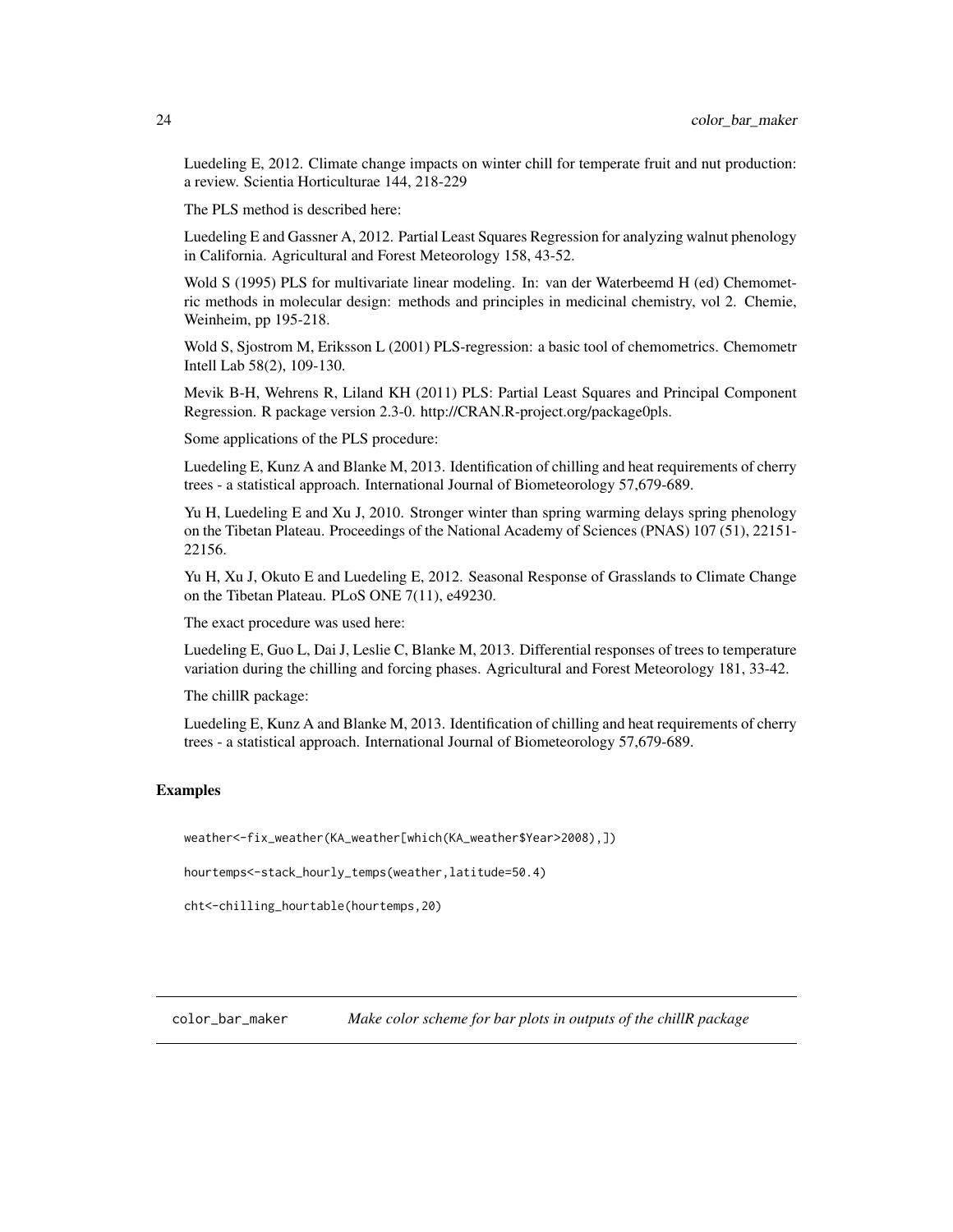#### Description

Function to make color schemes for color bar plots in the chillR package. Colors are assigned based on values in two columns of a data frame. One column contains a threshold, below which col3 is assigned. If values are above the threshold, the value in the other column determines the color: col1 if the value is negative, col2 if positive. This function is useful for making the PLS output figures in the chillR package.

### Usage

```
color_bar_maker(column_yn, column_quant, threshold, col1, col2, col3)
```
### Arguments

| column_yn        | numeric vector containing the data, on which the threshold is to be applied. In<br>the case of the PLS output, this is the data from the VIP column.             |
|------------------|------------------------------------------------------------------------------------------------------------------------------------------------------------------|
| column_quant     | numeric vector containing the data that determines whether items from col-<br>umn_yn that are above the threshold get assigned coll or col2.                     |
| threshold        | threshold for values from column_yn to be used for deciding which bars should<br>get col3 and which ones should move on to the next decision step (col1 or col2) |
| col1             | a color (either a color name or a number) this is applied where column yn is<br>above the threshold, and column_quant is negative                                |
| col2             | a color (either a color name or a number) this is applied where column yn is<br>above the threshold, and column_quant is positive                                |
| col <sub>3</sub> | a color (either a color name or a number) this is applied where column_yn is<br>below the threshold                                                              |

#### Value

a vector of colors, which can be used as col argument when making plots

### Author(s)

Eike Luedeling

### References

Luedeling E, Kunz A and Blanke M, 2013. Identification of chilling and heat requirements of cherry trees - a statistical approach. International Journal of Biometeorology 57,679-689.

### Examples

```
PLS_results<-PLS_pheno(
 weather_data=make_all_day_table(KA_weather),
 split_month=6, #last month in same year
 bio_data=KA_bloom)
```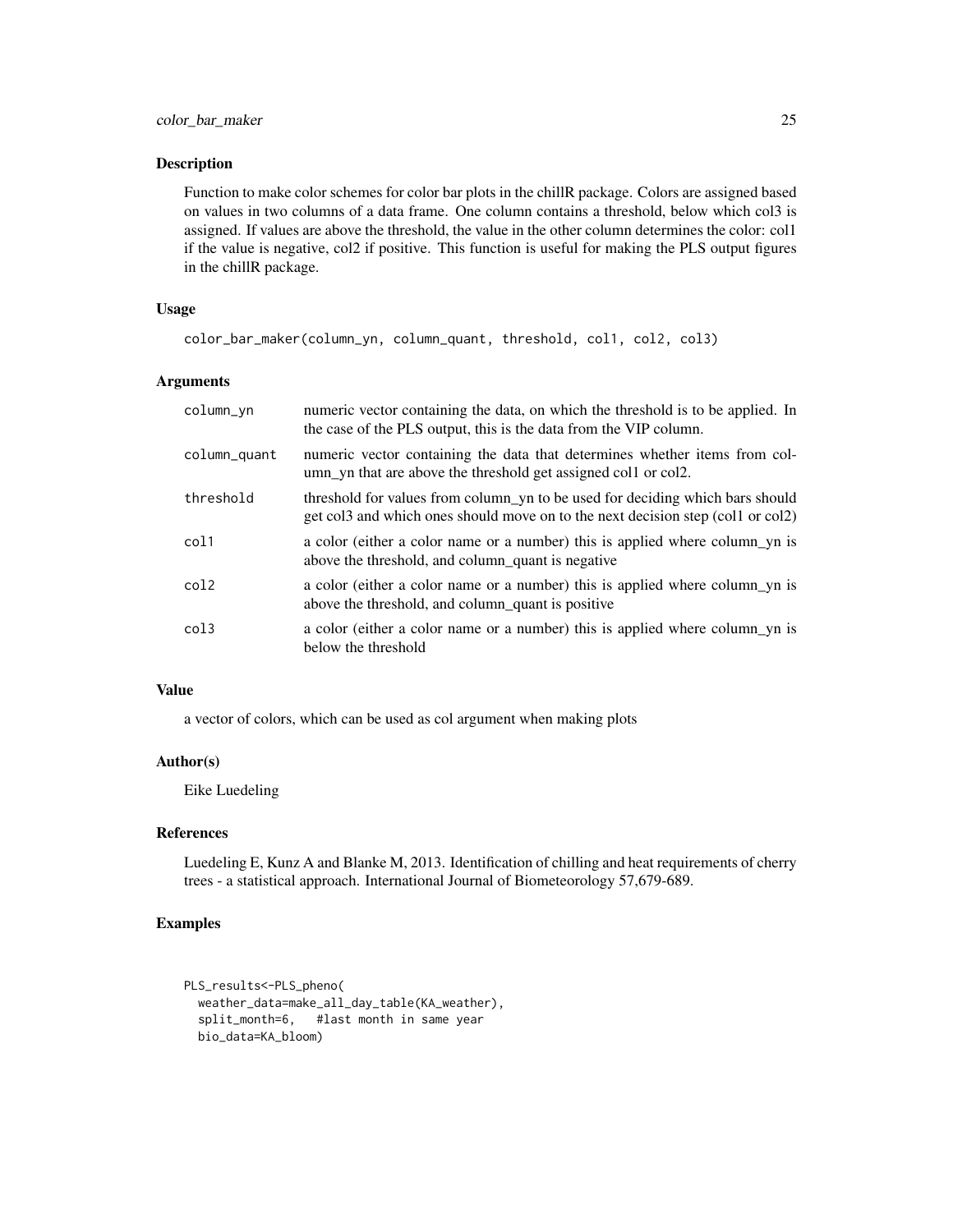<span id="page-25-0"></span>colbar<-color\_bar\_maker(PLS\_results\$PLS\_summary\$VIP,PLS\_results\$PLS\_summary\$Coef,0.8, "RED","DARK GREEN","GREY")

daily\_chill *Calculation of daily chill and heat accumulation*

### Description

This function calculates daily chill (with three models) and heat accumulation for every day of an hourly temperature record (best generated with stack\_hourly\_temps). It includes the option to include calculation of a running mean, which smoothes accumulation curves. Especially for the Dynamic Model, this may be advisable, because it does not accumulate chill smoothly, but rather in steps.

#### Usage

```
daily_chill(hourtemps = NULL, running_mean = 1,
 models = list(Chilling_Hours = Chilling_Hours, Utah_Chill_Units =
 Utah_Model, Chill_Portions = Dynamic_Model, GDH = GDH), THourly = NULL)
```
### Arguments

| hourtemps    | a dataframe of stacked hourly temperatures (e.g. produced by stack_hourly_temps).<br>This data frame must have a column for Year, a column for JDay (Julian date,<br>or day of the year), a column for Hour and a column for Temp (hourly tempera-<br>ture). |
|--------------|--------------------------------------------------------------------------------------------------------------------------------------------------------------------------------------------------------------------------------------------------------------|
| running_mean | what running mean should be applied to smooth the chill and heat accumulation<br>curves? This should be an odd integer. Use 1 (default) for no smoothing.                                                                                                    |
| models       | named list of models that should be applied to the hourly temperature data.<br>These should be functions that take as input a vector of hourly temperatures.<br>This defaults to the set of models provided by the chilling function.                        |
| THourly      | hourtemps was called THourly in an earlier version of this package. So in or-<br>der to allow function calls written before the 0.57 update to still work, this is<br>included here.                                                                         |

### Details

Temperature metrics are calculated according to the specified models. They are computed based on hourly temperature records and then summed to produce daily chill accumulation rates.

#### Value

a daily chill object consisting of the following elements

object\_type a character string "daily\_chill" indicating that this is a daily\_chill object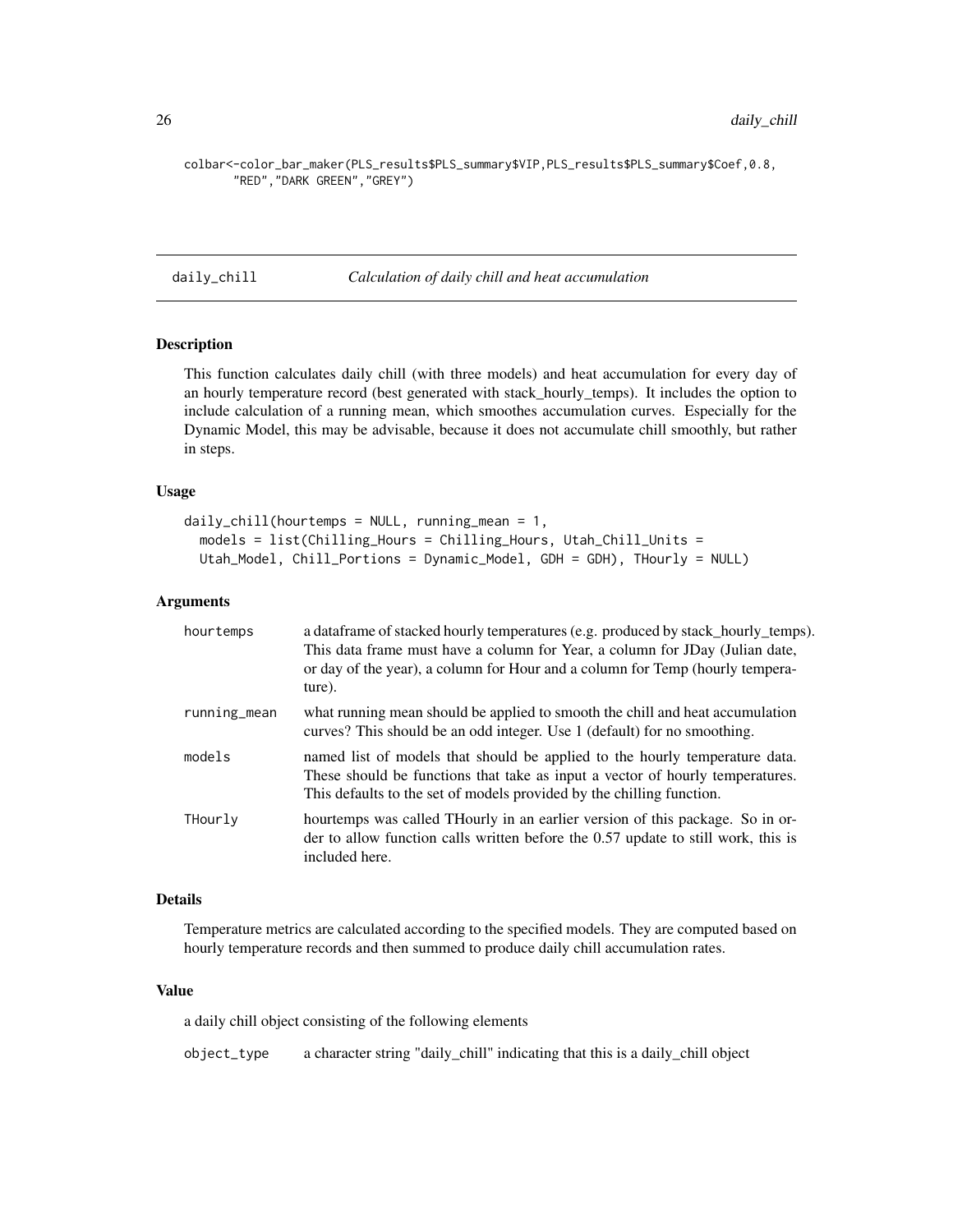daily\_chill data frame consisting of the columns YYMMDD, Year, Month, Day and Tmean, plus one column for each model that is evaluated. The latter columns have the name given to the model in the models list and they contain daily total accumulations of the computed metrics.

#### **Note**

After doing extensive model comparisons, and reviewing a lot of relevant literature, I do not recommend using the Chilling Hours or Utah Models, especially in warm climates! The Dynamic Model (Chill Portions), though far from perfect, seems much more reliable.

### Author(s)

Eike Luedeling

### References

Model references for the default models:

Chilling Hours:

Weinberger JH (1950) Chilling requirements of peach varieties. Proc Am Soc Hortic Sci 56, 122- 128

Bennett JP (1949) Temperature and bud rest period. Calif Agric 3 (11), 9+12

Utah Model:

Richardson EA, Seeley SD, Walker DR (1974) A model for estimating the completion of rest for Redhaven and Elberta peach trees. HortScience 9(4), 331-332

Dynamic Model:

Erez A, Fishman S, Linsley-Noakes GC, Allan P (1990) The dynamic model for rest completion in peach buds. Acta Hortic 276, 165-174

Fishman S, Erez A, Couvillon GA (1987a) The temperature dependence of dormancy breaking in plants - computer simulation of processes studied under controlled temperatures. J Theor Biol 126(3), 309-321

Fishman S, Erez A, Couvillon GA (1987b) The temperature dependence of dormancy breaking in plants - mathematical analysis of a two-step model involving a cooperative transition. J Theor Biol 124(4), 473-483

Growing Degree Hours:

Anderson JL, Richardson EA, Kesner CD (1986) Validation of chill unit and flower bud phenology models for 'Montmorency' sour cherry. Acta Hortic 184, 71-78

Model comparisons and model equations:

Luedeling E, Zhang M, Luedeling V and Girvetz EH, 2009. Sensitivity of winter chill models for fruit and nut trees to climatic changes expected in California's Central Valley. Agriculture, Ecosystems and Environment 133, 23-31

Luedeling E, Zhang M, McGranahan G and Leslie C, 2009. Validation of winter chill models using historic records of walnut phenology. Agricultural and Forest Meteorology 149, 1854-1864

Luedeling E and Brown PH, 2011. A global analysis of the comparability of winter chill models for fruit and nut trees. International Journal of Biometeorology 55, 411-421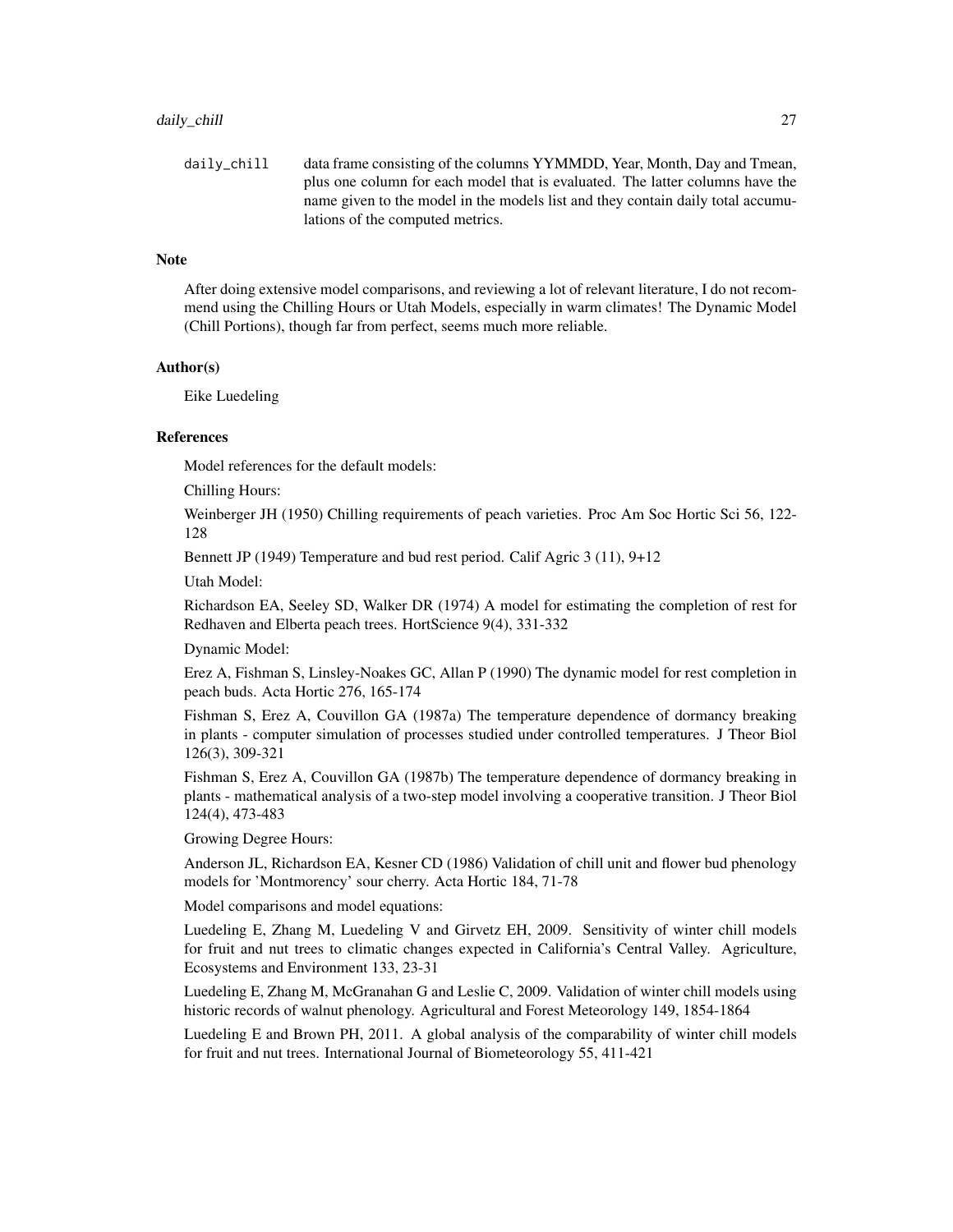Luedeling E, Kunz A and Blanke M, 2011. Mehr Chilling fuer Obstbaeume in waermeren Wintern? (More winter chill for fruit trees in warmer winters?). Erwerbs-Obstbau 53, 145-155

Review on chilling models in a climate change context:

Luedeling E, 2012. Climate change impacts on winter chill for temperate fruit and nut production: a review. Scientia Horticulturae 144, 218-229

The PLS method is described here:

Luedeling E and Gassner A, 2012. Partial Least Squares Regression for analyzing walnut phenology in California. Agricultural and Forest Meteorology 158, 43-52.

Wold S (1995) PLS for multivariate linear modeling. In: van der Waterbeemd H (ed) Chemometric methods in molecular design: methods and principles in medicinal chemistry, vol 2. Chemie, Weinheim, pp 195-218.

Wold S, Sjostrom M, Eriksson L (2001) PLS-regression: a basic tool of chemometrics. Chemometr Intell Lab 58(2), 109-130.

Mevik B-H, Wehrens R, Liland KH (2011) PLS: Partial Least Squares and Principal Component Regression. R package version 2.3-0. http://CRAN.R-project.org/package0pls.

Some applications of the PLS procedure:

Luedeling E, Kunz A and Blanke M, 2013. Identification of chilling and heat requirements of cherry trees - a statistical approach. International Journal of Biometeorology 57,679-689.

Yu H, Luedeling E and Xu J, 2010. Stronger winter than spring warming delays spring phenology on the Tibetan Plateau. Proceedings of the National Academy of Sciences (PNAS) 107 (51), 22151- 22156.

Yu H, Xu J, Okuto E and Luedeling E, 2012. Seasonal Response of Grasslands to Climate Change on the Tibetan Plateau. PLoS ONE 7(11), e49230.

The exact procedure was used here:

Luedeling E, Guo L, Dai J, Leslie C, Blanke M, 2013. Differential responses of trees to temperature variation during the chilling and forcing phases. Agricultural and Forest Meteorology 181, 33-42.

The chillR package:

Luedeling E, Kunz A and Blanke M, 2013. Identification of chilling and heat requirements of cherry trees - a statistical approach. International Journal of Biometeorology 57,679-689.

### Examples

models<-list(CP=Dynamic\_Model,CU=Utah\_Model,GDH=GDH)

dc<-daily\_chill(stack\_hourly\_temps(fix\_weather(KA\_weather[which(KA\_weather\$Year>2009),]), latitude=50.4),11,models)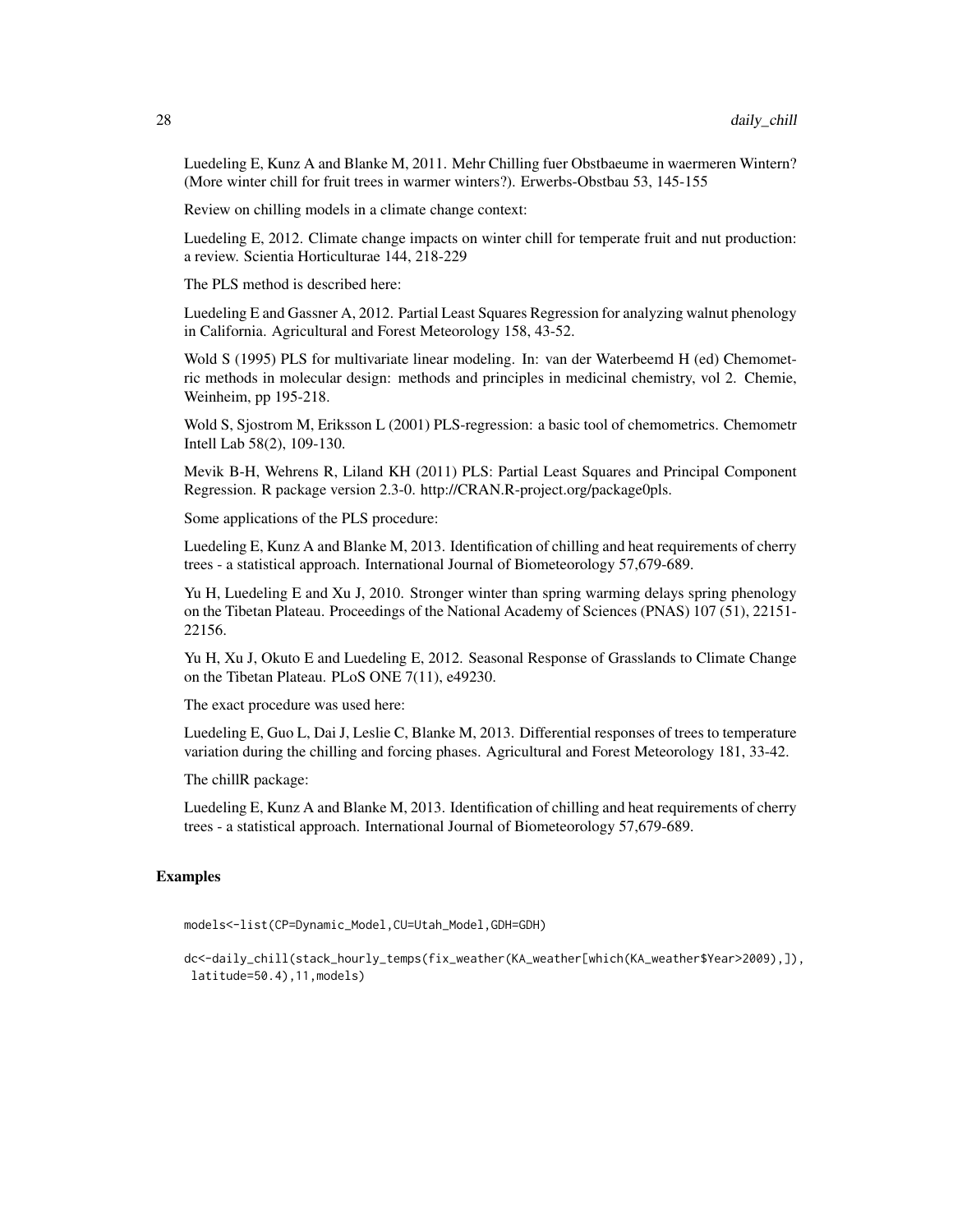<span id="page-28-0"></span>Date2YEARMODA *Date to YEARMODA conversion*

## Description

Converts R dates to YEARMODA format

### Usage

Date2YEARMODA(Date, hours = FALSE)

## Arguments

| Date  | Date in R date format                                                                         |
|-------|-----------------------------------------------------------------------------------------------|
| hours | boolean variable indicating whether YEARMODAHO should be calculated (YEAR-<br>$MODA + hours)$ |

## Details

Converts R date to YEARMODA

### Value

YEARMODA object (e.g. 20111224 for 24th December 2011)

### Author(s)

Eike Luedeling

### Examples

Date2YEARMODA(YEARMODA2Date(20001205)) Date2YEARMODA(YEARMODA2Date(19901003))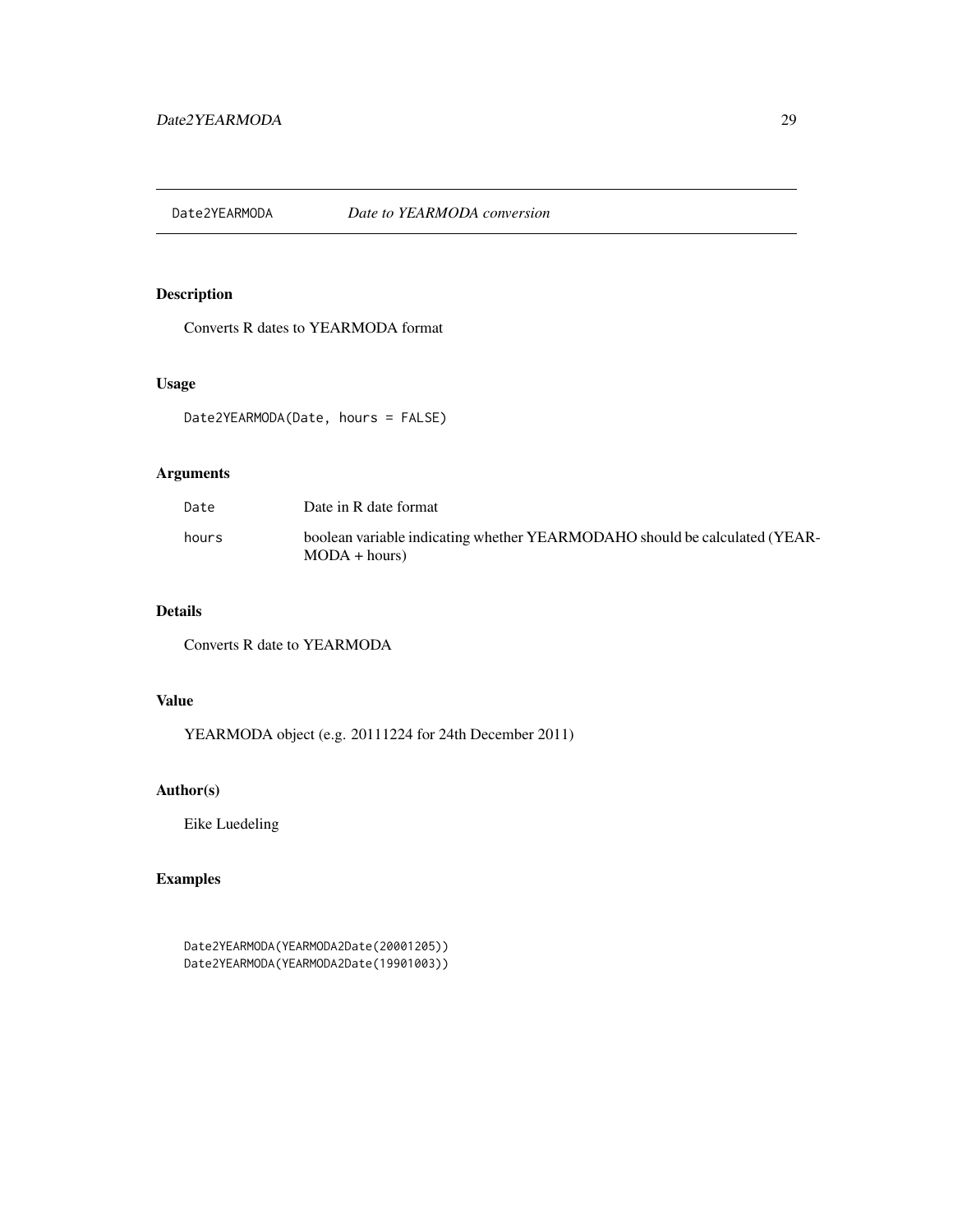<span id="page-29-0"></span>

### Description

This function computes sunrise time, sunset time and daylength for a particular location and day of the year (Julian day). This is done using equations by Spencer (1971) and Almorox et al. (2005).

#### Usage

daylength(latitude, JDay, notimes.as.na = FALSE)

#### Arguments

| latitude      | numeric value specifying the geographic latitude (in decimal degrees) of the<br>location of interest                                                                                                                                                             |
|---------------|------------------------------------------------------------------------------------------------------------------------------------------------------------------------------------------------------------------------------------------------------------------|
| JDay          | numeric (usually integer) value or vector specifying the Julian day (day of the<br>year), for which calculations should be done.                                                                                                                                 |
| notimes.as.na | parameter to determine whether for days without sunrise or sunset, na should<br>be returned for Sunset and Sunrise. If left at FALSE (the default), the func-<br>tion returns -99 and 99 for sunrise and sunset or polar nights and polar days,<br>respectively. |

### Value

list with three elements Sunrise, Sunset and Daylength. For days without sunrise (polar nights), sunset and sunrise become -99 and the daylength 0. For days without sunset, sunset and sunrise are 99 and daylength 24.

#### Author(s)

Eike Luedeling

#### References

Spencer JW, 1971. Fourier series representation of the position of the Sun. Search 2(5), 172.

Almorox J, Hontoria C and Benito M, 2005. Statistical validation of daylength definitions for estimation of global solar radiation in Toledo, Spain. Energy Conversion and Management 46(9- 10), 1465-1471)

### Examples

```
daylength(latitude=50,JDay=40)
plot(daylength(latitude=35,JDay=1:365)$Daylength)
```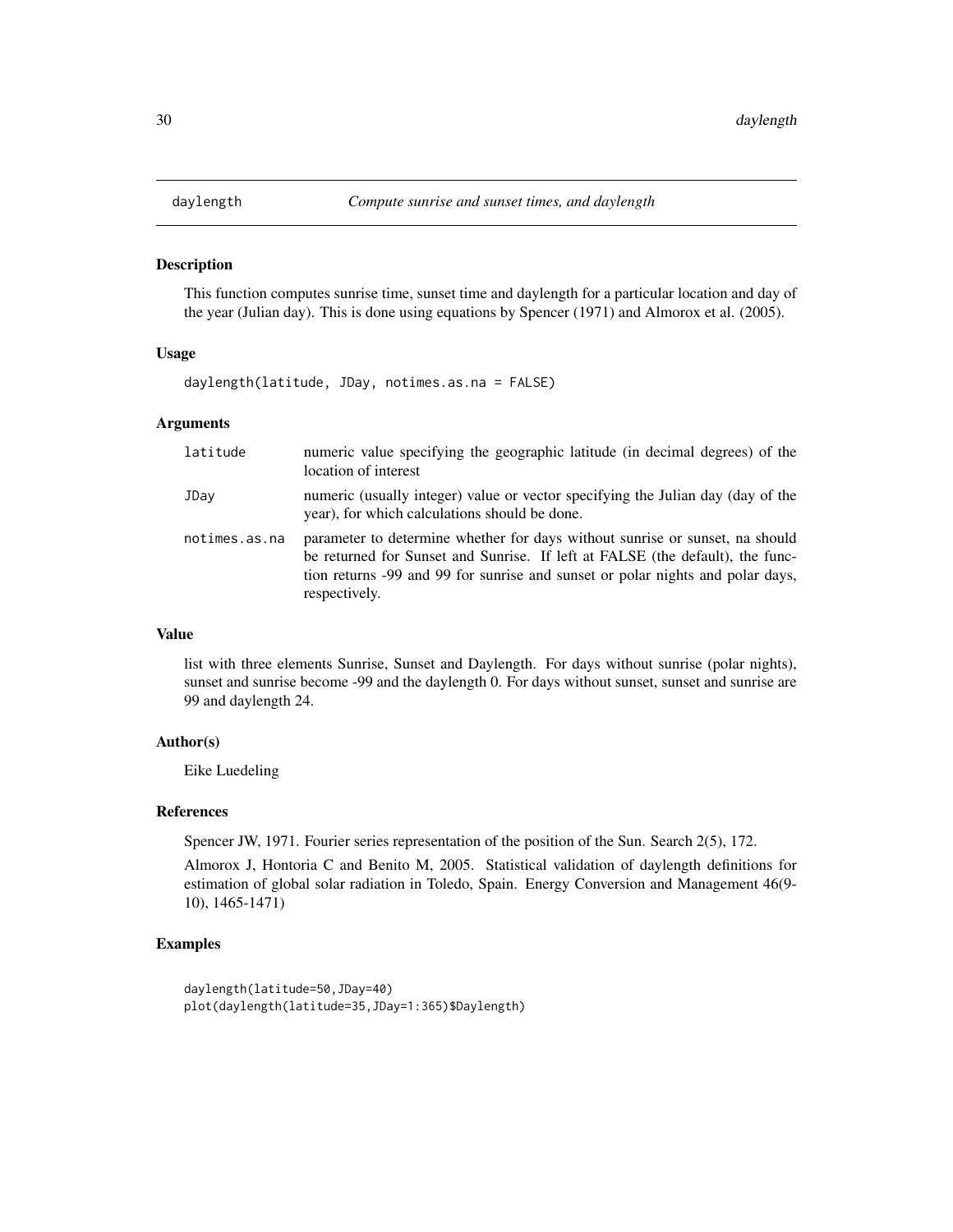<span id="page-30-0"></span>

### Description

This function calculates winter chill for temperate trees according to the Dynamic Model.

#### Usage

Dynamic\_Model(HourTemp, summ = TRUE)

### Arguments

| HourTemp | Vector of hourly temperatures.                                                                                                                                                           |
|----------|------------------------------------------------------------------------------------------------------------------------------------------------------------------------------------------|
| summ     | Boolean parameter indicating whether calculated metrics should be provided as<br>cumulative values over the entire record (TRUE) or as the actual accumulation<br>for each hour (FALSE). |

### Details

Chill Portions are calculated as suggested by Erez et al. (1990).

### Value

Vector of length length(HourTemp) containing the cumulative Chill Portions over the entire duration of HourTemp.

#### Author(s)

Eike Luedeling

### References

Dynamic Model references:

Erez A, Fishman S, Linsley-Noakes GC, Allan P (1990) The dynamic model for rest completion in peach buds. Acta Hortic 276, 165-174

Fishman S, Erez A, Couvillon GA (1987a) The temperature dependence of dormancy breaking in plants - computer simulation of processes studied under controlled temperatures. J Theor Biol 126(3), 309-321

Fishman S, Erez A, Couvillon GA (1987b) The temperature dependence of dormancy breaking in plants - mathematical analysis of a two-step model involving a cooperative transition. J Theor Biol 124(4), 473-483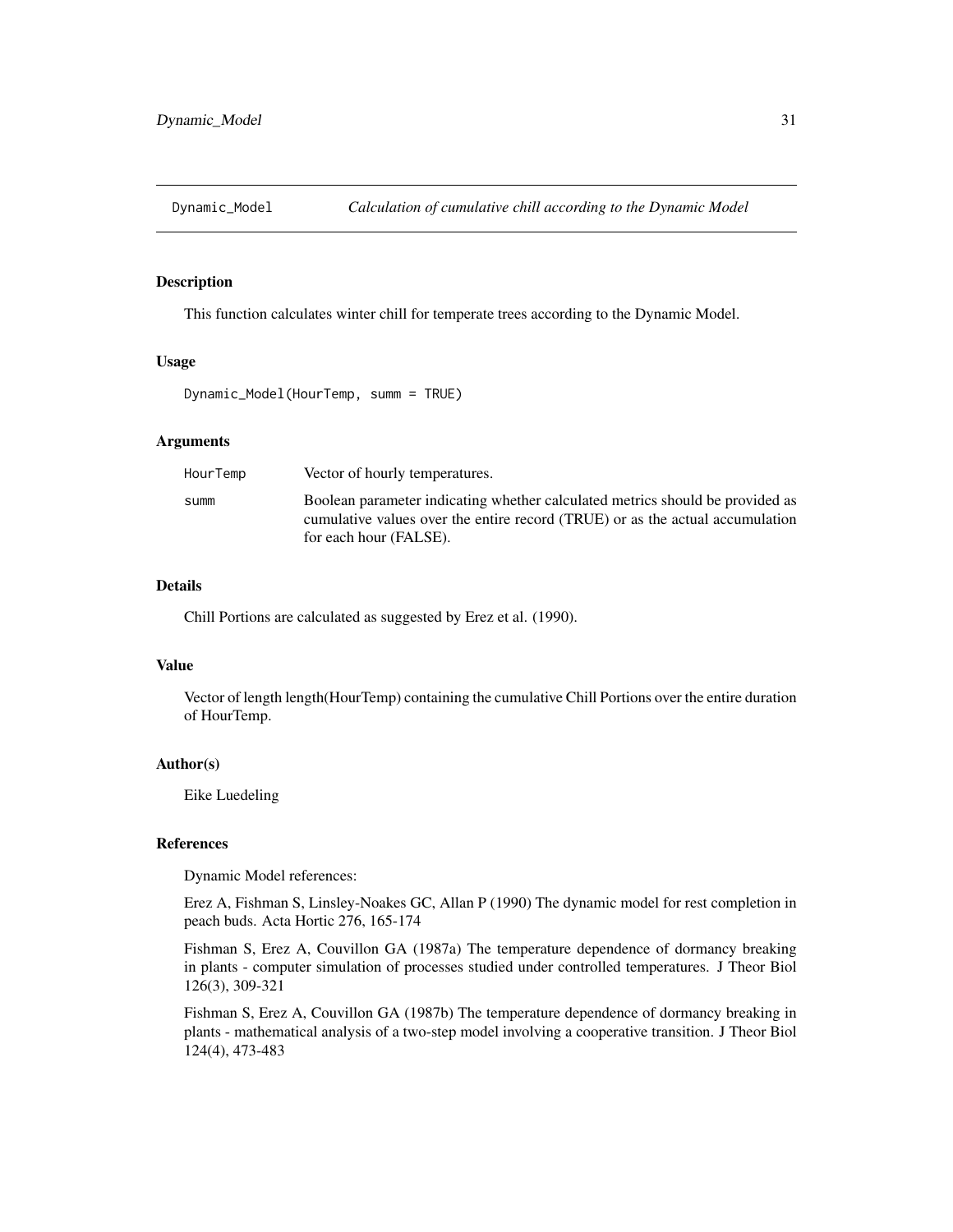### Examples

weather<-fix\_weather(KA\_weather[which(KA\_weather\$Year>2006),])

hourtemps<-stack\_hourly\_temps(weather,latitude=50.4)

Dynamic\_Model(hourtemps\$hourtemps\$Temp)

extract\_differences\_between\_characters

*Identify shared leading or trailing character strings*

### Description

For a vector of character strings, identify elements between shared leading and/or trailing substrings, e.g. for a vector such as c("XXX01YYY",XXX02YYY") extract the numbers.

### Usage

extract\_differences\_between\_characters(strings)

#### Arguments

strings vector of character strings for elements to be extracted from.

### Value

vector of strings similar to the input vector but without shared leading and trailing characters.

### Author(s)

Eike Luedeling

### Examples

```
extract_differences_between_characters(c("Temp_01","Temp_02","Temp_03"))
extract_differences_between_characters(c("Temp_01_Tmin","Temp_02_Tmin","Temp_03_Tmin"))
extract_differences_between_characters(c("a","b"))
```
<span id="page-31-0"></span>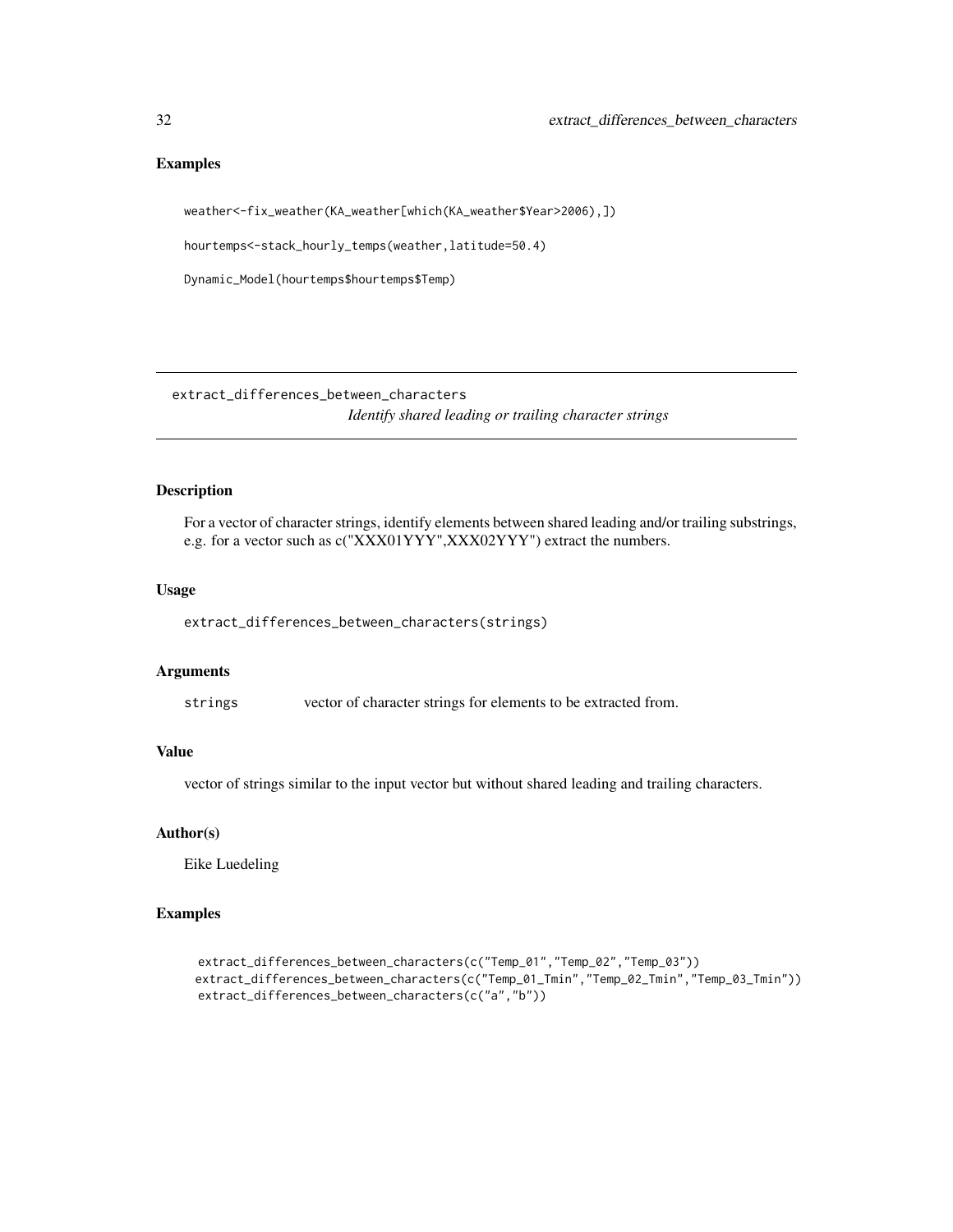<span id="page-32-0"></span>extract\_temperatures\_from\_grids

*Extract temperature information from gridded dataset*

## Description

Temperature data is often available in gridded format, and records for particular points must be extracted for work on site-specific issues (such as chill calculation). This function implements this, for certain types of gridded data.

### Usage

```
extract_temperatures_from_grids(coordinates, grid_format,
 grid_specifications, scenario_year = NA, reference_year = NA,
  scenario_type = NA, labels = NA, temperature_check_args = NULL)
```
### Arguments

| coordinates            | numeric vector specifying coordinates for the point location of interest. These<br>coordinates have to use the same coordinate system as the grids, from which data<br>are to be extracted. The elements can be named as 'longitude' and 'latitude', or<br>provided as unnamed elements. In the latter case, the first element is interpreted<br>as the x-coordinate (e.g. longitude or Easting) and the second element as the<br>y-coordinate (e.g. latitude or Northing). |
|------------------------|-----------------------------------------------------------------------------------------------------------------------------------------------------------------------------------------------------------------------------------------------------------------------------------------------------------------------------------------------------------------------------------------------------------------------------------------------------------------------------|
| grid_format            | character string specifying the type of raster data. See details below.                                                                                                                                                                                                                                                                                                                                                                                                     |
| grid_specifications    |                                                                                                                                                                                                                                                                                                                                                                                                                                                                             |
|                        | list of specifications that instruct the function on where to find the temperature<br>grids. See grid_format descriptions for what is required here.                                                                                                                                                                                                                                                                                                                        |
| scenario_year          | year the temperature scenario is representative of, e.g. 2050, 2080. If the sce-<br>nario period is an interval, this should be the median of all years in this interval.                                                                                                                                                                                                                                                                                                   |
| reference_year         | year of reference for the gridded climate data. This is only important for relative<br>temperature scenarios. If the reference period is an interval, this should be the<br>median of all years in this interval.                                                                                                                                                                                                                                                           |
| scenario_type          | character string specifying whether the climate data contains a relative or abso-<br>lute temperature sceanario. Accordingly, this should be 'relative' or 'absolute'.<br>Can also be NA, which is the default, in which case the function makes a guess<br>on which type applies. This guess is directed by the temperature_check_args.                                                                                                                                    |
| labels                 | list of labels to be passed to the labels argument of the resulting temperature_scenario                                                                                                                                                                                                                                                                                                                                                                                    |
| temperature_check_args |                                                                                                                                                                                                                                                                                                                                                                                                                                                                             |
|                        | list of arguments to be passed to the check_temperature_scenario function. Check<br>documentation of that function for details.                                                                                                                                                                                                                                                                                                                                             |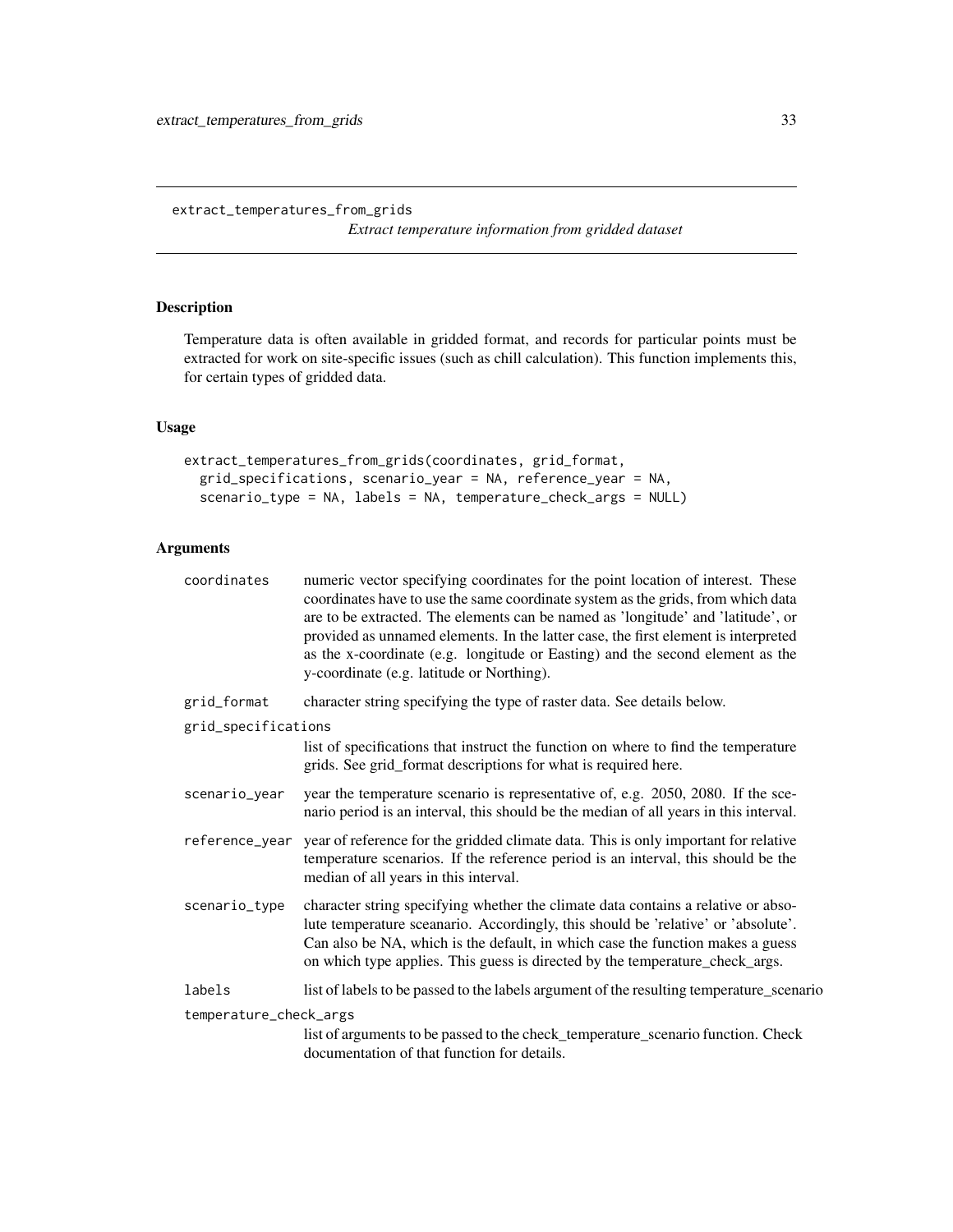#### <span id="page-33-0"></span>Details

The following climate data formats are supported: "AFRICLIM" - data downloaded from https://www.york.ac.uk/environmer "CCAFS" - data downloaded from http://ccafs-climate.org/data\_spatial\_downscaling/; "WorldClim" - data downloaded from http://www.worldclim.org/. All these databases provide separate zipped files for monthly minimum and monthly maximum temperatures, but they differ slightly in format and structure. If you want to see additional formats included, please send me a message.

### Value

temperature scenario object extracted from the grids, consisting of the following elements: 'data' = a data frame with n\_intervals elements containing the absolute or relative temperature information. 'reference\_year' = the year the scenario is representative of. 'scenario\_type' = the scenario type ('absolute' or 'relative'); 'labels' = and elements attached to the input temperature\_scenario as an element names 'labels'.

The function generates errors, when problems arise.

#### Author(s)

Eike Luedeling

#### Examples

```
coordinates<-c(10.6082,34.9411)
# grid_specifications<-list(base_folder="D:/DATA/AFRICLIM/GeoTIFF_30s/future_scenarios/",
# minfile="tasmin_rcp45_2055_CCCma-CanESM2_CCCma-CanRCM4_wc30s.zip",
# maxfile="tasmax_rcp45_2055_CCCma-CanESM2_CCCma-CanRCM4_wc30s.zip")
# extract_temperatures_from_grids(coordinates,grid_format="AFRICLIM",grid_specifications,
# scenario_type="relative",scenario_year=2055)
# grid_specifications<-list(base_folder="D:/DATA/CCAFS_climate/",
# minfile="bcc_csm1_1_rcp2_6_2030s_tmin_30s_r1i1p1_b4_asc.zip",
# maxfile="bcc_csm1_1_rcp2_6_2030s_tmax_30s_r1i1p1_b4_asc.zip")
#temps<-extract_temperatures_from_grids(coordinates,grid_format="CCAFS",grid_specifications,
# scenario_type="relative",scenario_year=2035)
```
filter\_temperatures *Quality filter for temperature records*

### Description

This function attempts to remove erroneous temperature readings. This is tricky because of the wide range of errors that can occur, so this isn't necessarily sufficient for problems of particular records.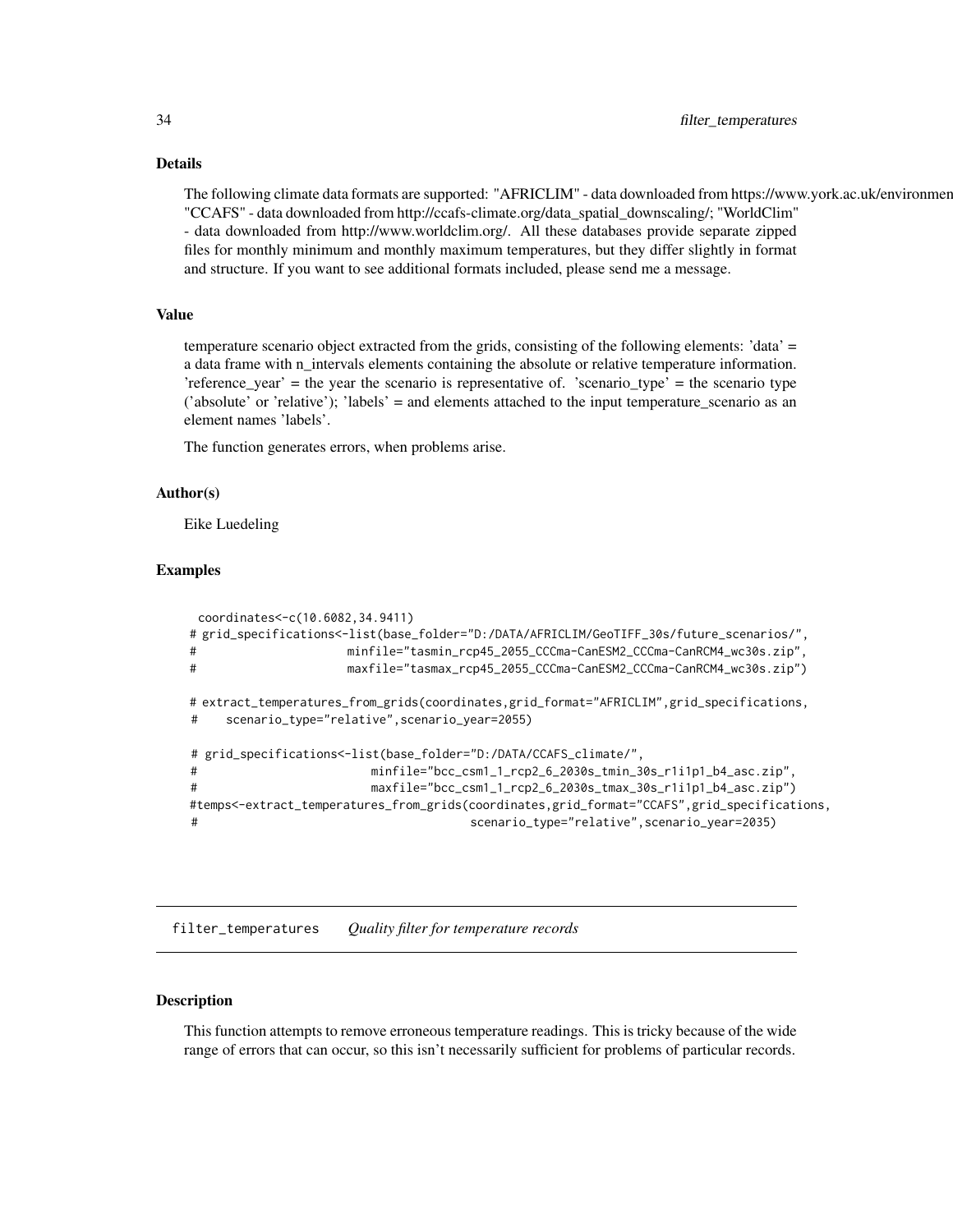### Usage

```
filter_temperatures(temp_file, remove_value = NA,
  running_mean_filter = NA, running_mean_length = 3,
 min_extreme = NA, max_extreme = NA, max_missing_in_window = 1,
 missing_window_size = 9)
```
### Arguments

| temp_file             | file containing temperature data. Should have columns c("Year","Month","Day","Temp"<br>- and "Hour" for hourly data).                                                |  |
|-----------------------|----------------------------------------------------------------------------------------------------------------------------------------------------------------------|--|
| remove_value          | numeric value indicating 'no data'.                                                                                                                                  |  |
| running_mean_filter   |                                                                                                                                                                      |  |
|                       | deviation from a running mean over all temperature data that identifies a value<br>as an erroneous outlier.                                                          |  |
| running_mean_length   |                                                                                                                                                                      |  |
|                       | number of records to be included in a running mean.                                                                                                                  |  |
| min_extreme           | lowest plausible temperature on the record. All lower ones are removed.                                                                                              |  |
| max_extreme           | highest plausible temperature on the record. All higher ones are removed.                                                                                            |  |
| max_missing_in_window |                                                                                                                                                                      |  |
|                       | maximum share of values $(0.1)$ in a running window of size missing window size<br>around each value that can be missing. If this is exceeded, the value is removed. |  |
| missing_window_size   |                                                                                                                                                                      |  |
|                       | size of the window used for checking for missing values.                                                                                                             |  |

### Value

filtered temperature dataset, from which records identified as erroneous were removed.

### Author(s)

Eike Luedeling

### Examples

weather<-fix\_weather(KA\_weather[which(KA\_weather\$Year>2009),])

hourtemps<-stack\_hourly\_temps(weather, latitude=50.4)

filtered<-filter\_temperatures(hourtemps\$hourtemps,remove\_value=-99, running\_mean\_filter=3)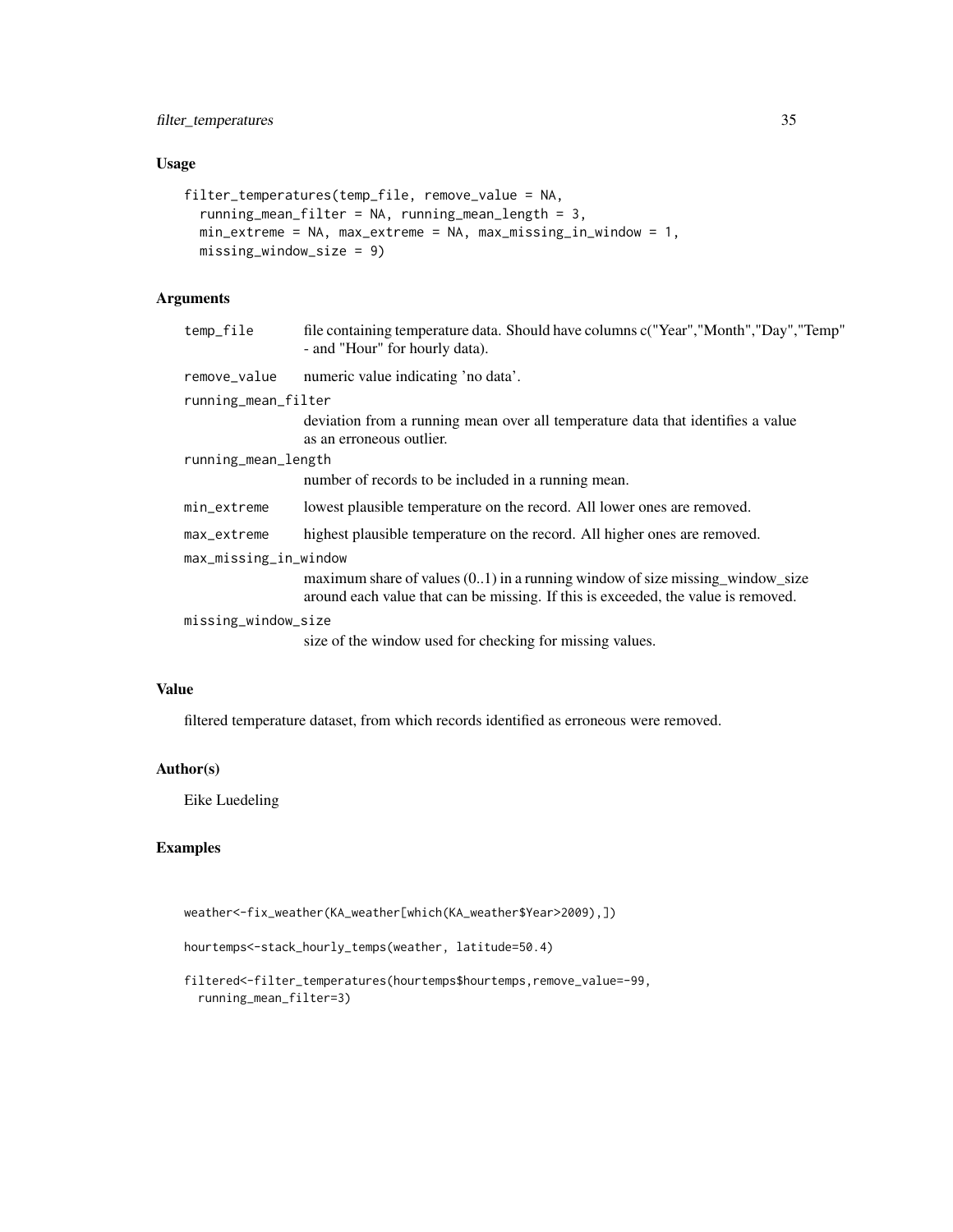<span id="page-35-0"></span>

### Description

This function identifies and interpolates gaps in daily weather records

#### Usage

```
fix_weather(weather, start_year = 0, end_year = 3000, start_date = 1,
 end_date = 366, columns = c("Tmin", "Tmax"), end_at_present = TRUE)
```
### Arguments

| weather    | a data.frame containing a daily time series dataset. It should have columns<br>c("Year", "Month", "Day") or c("YEAR", "MONTH", "DAY") or "YEARMODA".                                                                                             |
|------------|--------------------------------------------------------------------------------------------------------------------------------------------------------------------------------------------------------------------------------------------------|
| start_year | integer marking the first year of interest. If not specified, this is assumed to be<br>year 0, which probably means that the entire record will be considered.                                                                                   |
| end_year   | integer marking the last year of interest. If not specified, this is assumed to be<br>year 3000, which probably means that the entire record will be considered.                                                                                 |
| start_date | start date of the sub-annual period of interest (e.g. the assumed chilling period),<br>defaults to 1 (1st Jan) if not specified                                                                                                                  |
| end_date   | end date of the sub-annual period of interest (e.g. the assumed chilling period),<br>defaults to 366 (31st Dec, also in non-leap years) if not specified                                                                                         |
| columns    | character vector containing the names of columns of the weather file that should<br>be interpolated and quality checked. If not specified, this defaults to "Tmin" and<br>"Tmax". If these columns don't exist, the function generates an error. |
|            | end_at_present boolean variable indicating whether the interval of interest should end on the<br>present day, rather than extending until the end of the year specified under<br>time_interval[2] (if time_interval[2] is the current year).     |

### Details

This function produces a complete record containing all dates between the 1st day of the start year and the last day of the end year (unless the first/last day of the record is after/before these dates - in that case the record is not extended). The values for the columns specified by the columns attribute are linearly interpolated. Missing values during the period indicated by start\_date and end\_date are added up and summarized in a quality control table.

### Value

list with two elements: weather: contains the interpolated weather record QC: contains the quality control data.frame, which summarizes missing days, incomplete days (days on which any value is missing), and percentage completeness.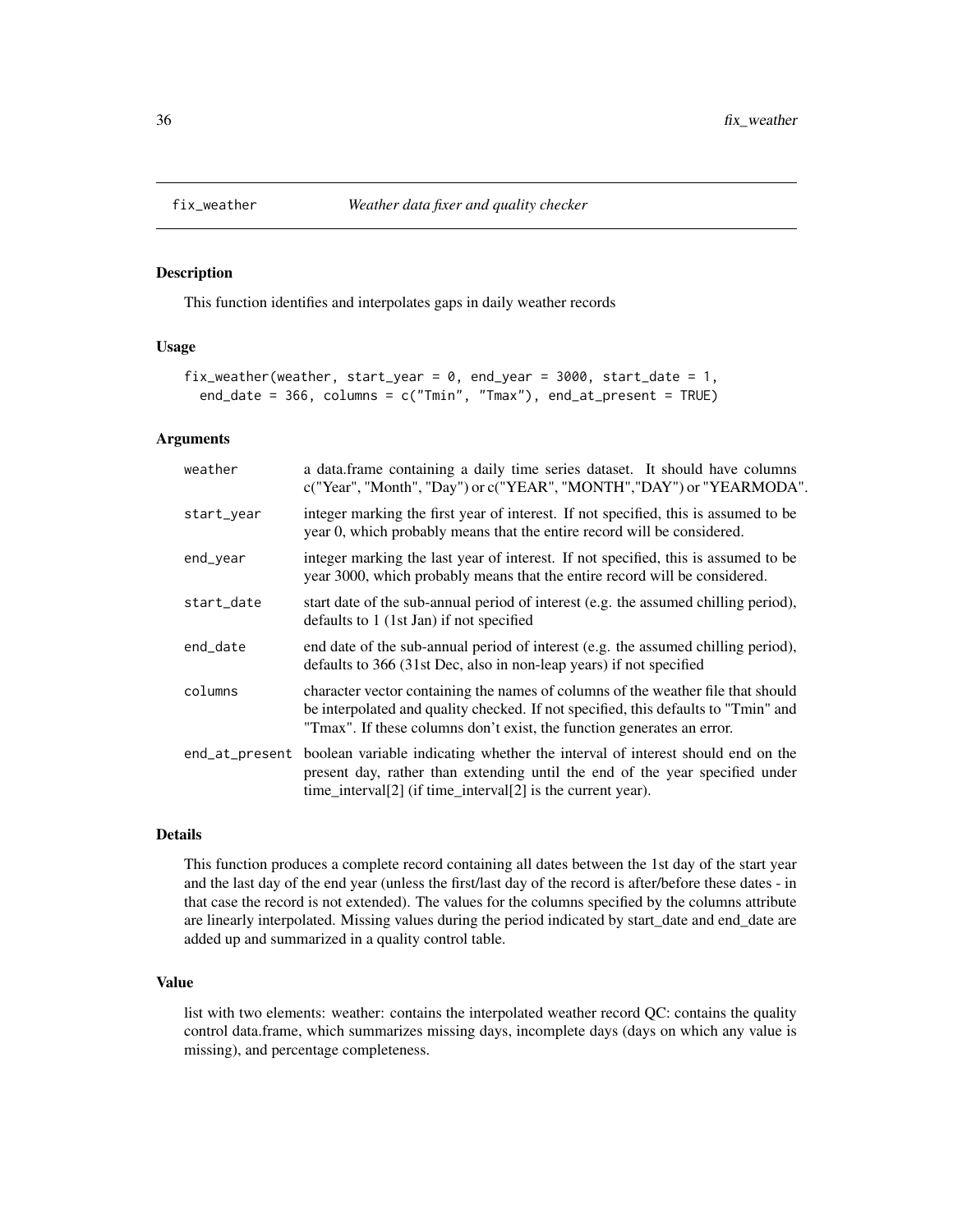## $GDD$  37

## Author(s)

Eike Luedeling

#### Examples

fix\_weather(KA\_weather,2000,2010)

#use a subset of the KA\_weather dataset and add an additional day after a gap KA\_weather\_gap<-rbind(KA\_weather,c(Year=2011,Month=3,Day=3,Tmax=26,Tmin=14)) #fill in the gaps fix\_weather(KA\_weather\_gap, 1990,2011,300,100)

#fix\_weather(KA\_weather)

GDD *Calculation of cumulative heat according to the Growing Degree Day Model*

# **Description**

This function calculates heat for temperate trees according to the Growing Degree Day Model. Note that the calculuation differs slightly from the original, in which it is based on daily temperature extremes only. This equation here works with hourly temperatures. The normal GDD equation is GDD=(Tmax-Tmin)/2-Tbase, with Tmax=30 for Tmax>30, and Tmin=10 for Tmin<10. Tbase is a species-specific base temperature. The first part of the equation is the arithmetic mean of daily temperature extremes. In the present equation, this is replaced by Thourly/24 for each hourly temperature value. If chillR was using a triangular daily temperature curve, the result would be the same for both equations. Since chillR uses a sine function for daytime warming and a logarithmic decay function for nighttime cooling, however, there will be a slight deviation. This could be handled by defining a function the runs with daily weather data. chillR doesn't currently have this capability, since its primary focus is on metrics that require hourly data.

#### Usage

```
GDD(HourTemp, summ = TRUE, Tbase = 5)
```

| HourTemp | Vector of hourly temperatures.                                                                                                                                                           |
|----------|------------------------------------------------------------------------------------------------------------------------------------------------------------------------------------------|
| summ     | Boolean parameter indicating whether calculated metrics should be provided as<br>cumulative values over the entire record (TRUE) or as the actual accumulation<br>for each hour (FALSE). |
| Tbase    | Base temperature, above which Growing Degrees accrue.                                                                                                                                    |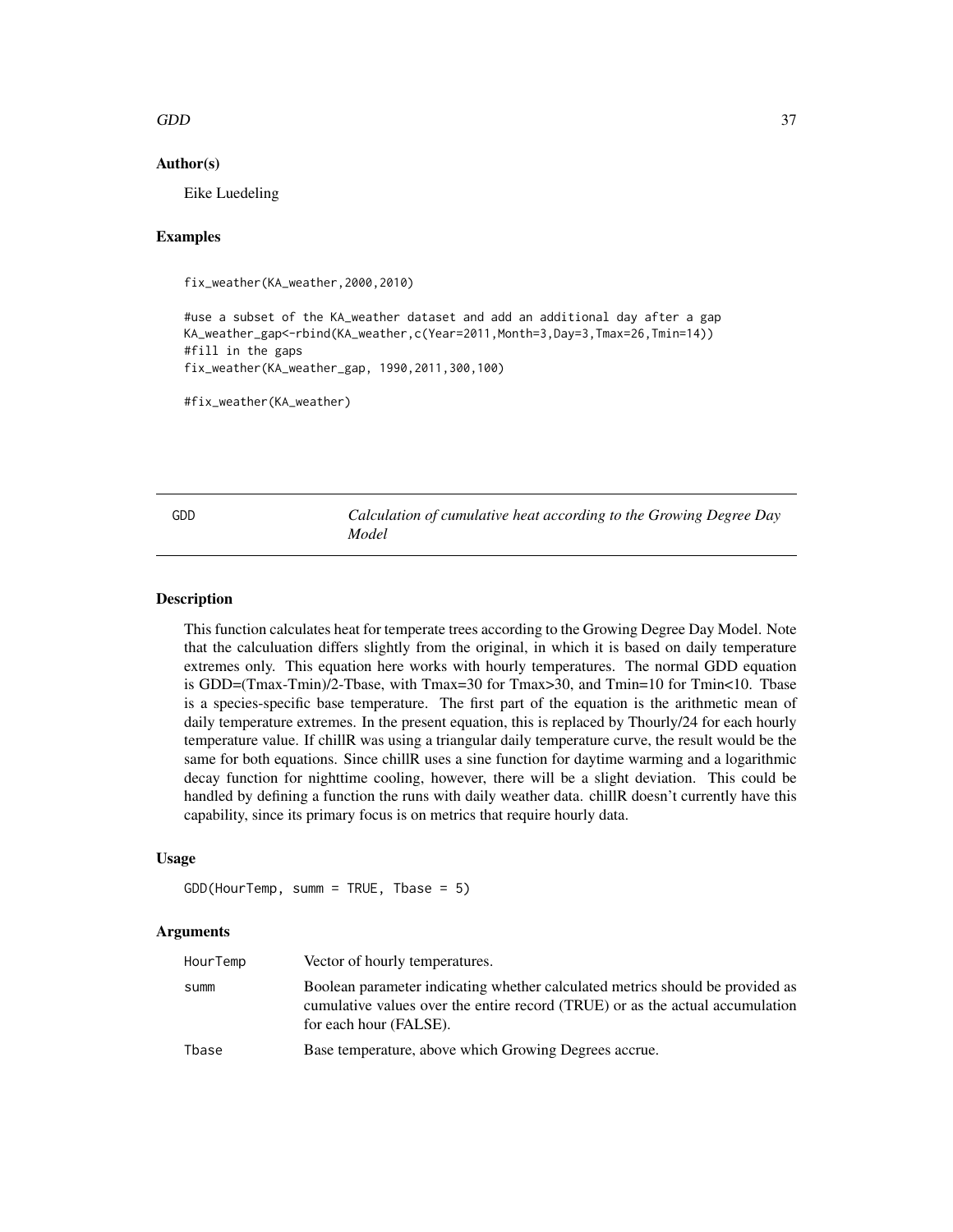# Details

Growing Degree Hours are calculated as suggested by Anderson et al. (1986).

# Value

Vector of length length(HourTemp) containing the cumulative Growing Degree Days over the entire duration of HourTemp.

## Author(s)

Eike Luedeling

# References

Growing Degree Days reference:

http://agron-www.agron.iastate.edu/Courses/agron212/Calculations/GDD.htm

## Examples

weather<-fix\_weather(KA\_weather[which(KA\_weather\$Year>2006),])

hourtemps<-stack\_hourly\_temps(weather,latitude=50.4)

GDD(hourtemps\$hourtemps\$Temp)

GDH *Calculation of cumulative heat according to the Growing Degree Hours Model*

# Description

This function calculates heat for temperate trees according to the Growing Degree Hours Model.

#### Usage

GDH(HourTemp, summ = TRUE)

| HourTemp | Vector of hourly temperatures.                                                                                                                                 |
|----------|----------------------------------------------------------------------------------------------------------------------------------------------------------------|
| summ     | Boolean parameter indicating whether calculated metrics should be provided as<br>cumulative values over the entire record (TRUE) or as the actual accumulation |
|          | for each hour (FALSE).                                                                                                                                         |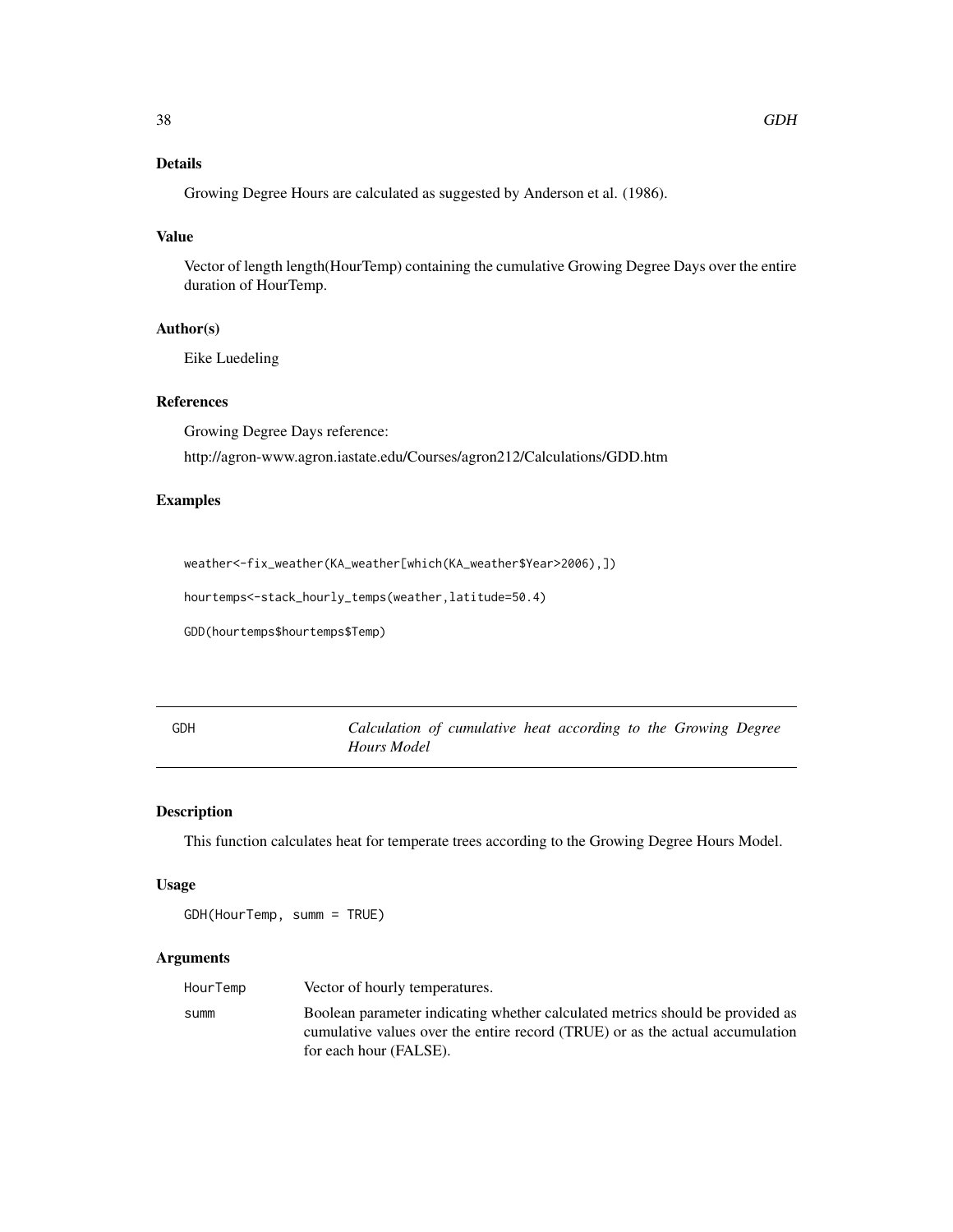# GDH\_model 39

# Details

Growing Degree Hours are calculated as suggested by Anderson et al. (1986).

#### Value

Vector of length length(HourTemp) containing the cumulative Growing Degree Hours over the entire duration of HourTemp.

# Author(s)

Eike Luedeling

# References

Growing Degree Hours reference:

Anderson JL, Richardson EA, Kesner CD (1986) Validation of chill unit and flower bud phenology models for 'Montmorency' sour cherry. Acta Hortic 184, 71-78

## Examples

weather<-fix\_weather(KA\_weather[which(KA\_weather\$Year>2006),])

hourtemps<-stack\_hourly\_temps(weather,latitude=50.4)

GDH(hourtemps\$hourtemps\$Temp)

GDH\_model *Calculation of cumulative heat according to the Growing Degree Hours Model (alternative function name)*

#### Description

This function calculates heat for temperate trees according to the Growing Degree Hours Model.

#### Usage

```
GDH_model(HourTemp, summ = TRUE)
```

| HourTemp | Vector of hourly temperatures.                                                                                                                                                           |
|----------|------------------------------------------------------------------------------------------------------------------------------------------------------------------------------------------|
| summ     | Boolean parameter indicating whether calculated metrics should be provided as<br>cumulative values over the entire record (TRUE) or as the actual accumulation<br>for each hour (FALSE). |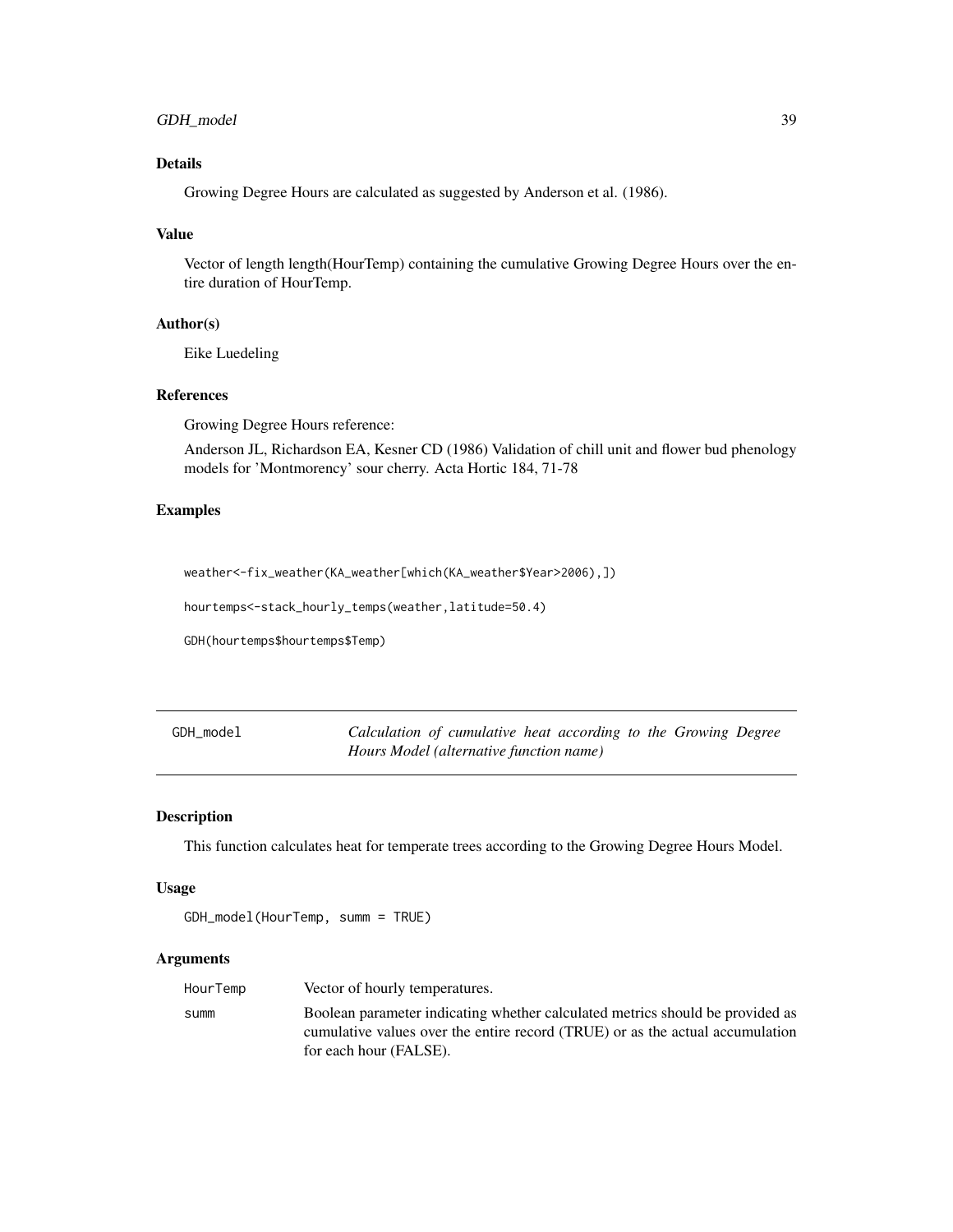## Details

Growing Degree Hours are calculated as suggested by Anderson et al. (1986).

## Value

Vector of length length(HourTemp) containing the cumulative Growing Degree Hours over the entire duration of HourTemp.

## Author(s)

Eike Luedeling

## References

Growing Degree Hours reference:

Anderson JL, Richardson EA, Kesner CD (1986) Validation of chill unit and flower bud phenology models for 'Montmorency' sour cherry. Acta Hortic 184, 71-78

## Examples

weather<-fix\_weather(KA\_weather[which(KA\_weather\$Year>2006),])

hourtemps<-stack\_hourly\_temps(weather,latitude=50.4)

GDH\_model(hourtemps\$hourtemps\$Temp)

getClimateWizardData *Extract climate data from the ClimateWizard database*

## Description

This function makes use of an API provided by the International Center for Tropical Agriculture (CIAT) to access climate scenario data for a location of interest. Climate model runs are queried and data returned and summarized according to the specified parameters. A number of metrics are available for several climate models, which are listed in https://github.com/CIAT-DAPA/climate\_wizard\_api. Refer to this document for details on what can be downloaded. This function provides the additional option of automatically retrieving all data referring to changes in daily temperature extremes (by month), by setting the "'metric"' parameter to "monthly\_min\_max\_temps". It also offers the option to automatically obtain data for all climate models included in the database (as of January 2018). #'

## Usage

```
getClimateWizardData(coordinates, scenario, start_year, end_year,
 baseline = c(1950, 2005), metric = "monthly_min_max_temps",
 GCMs = "all", temperature_generation_scenarios = FALSE)
```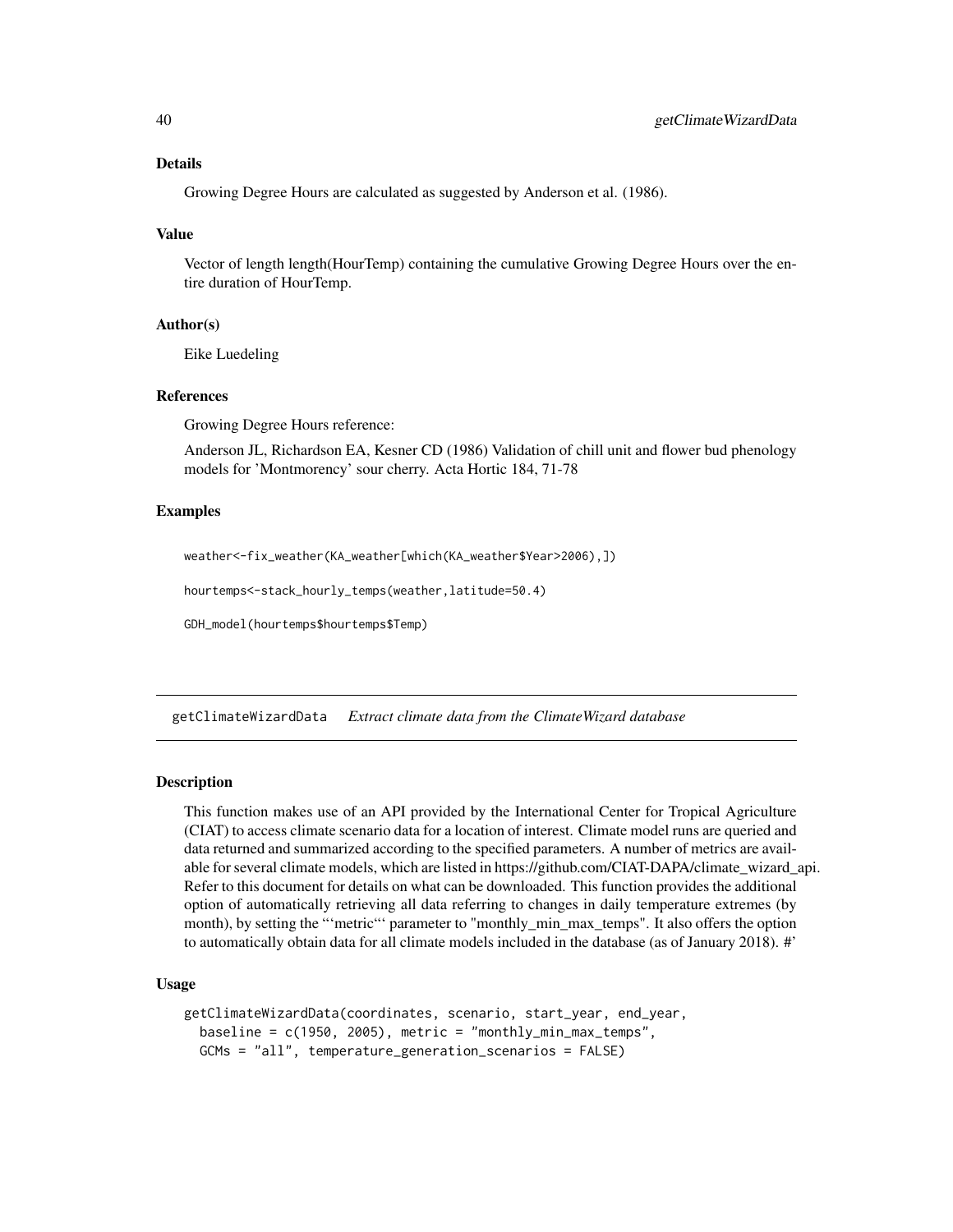# Arguments

| coordinates                      | position of the point of interest, specified by a vector with two elements that are<br>called longitude and latitude (e.g. c(longitude=10, latitude=20)).                                                                                                                                                                                                                             |  |
|----------------------------------|---------------------------------------------------------------------------------------------------------------------------------------------------------------------------------------------------------------------------------------------------------------------------------------------------------------------------------------------------------------------------------------|--|
| scenario                         | representative concentration pathway scenario. Can only be "historical", "rcp45"<br>or " $rcp85$ ".                                                                                                                                                                                                                                                                                   |  |
| start_year                       | start year of the interval, for which data is to be summarized.                                                                                                                                                                                                                                                                                                                       |  |
| end_year                         | end year of the interval, for which data is to be summarized.                                                                                                                                                                                                                                                                                                                         |  |
| baseline                         | numeric vector of length 2 indicating the time interval to be used as baseline for<br>the climate scenario. The function then returns projected values relative to this<br>baseline. Defaults to c(1950,2005) for the standard baseline of the ClimateWiz-<br>ard dataset, but can also assume different values. Needs to be set to NA for the<br>function to return absolute values. |  |
| metric                           | vector of metrics to output, from a list specified in the reference provided above.<br>This can also be "monthly_min_max_temps", which returns all mean monthly<br>minimum and maximum temperatures, or "precipitation" for precipitation data<br>for all months, or "monthly_tmean" for the mean monthly temperatures of all<br>months.                                              |  |
| GCMs                             | vector of GCMs to be accessed, from a list specified in the above reference. This<br>can also be "all" for all available GCMs (as of January 2018).                                                                                                                                                                                                                                   |  |
| temperature_generation_scenarios |                                                                                                                                                                                                                                                                                                                                                                                       |  |
|                                  | parameter to indicate whether the scenarios to be generated should be formatted<br>in such a way that they are directly usable by chillR's temperature_generation<br>function. This is only applicable, when metric== 'monthly_min_max_temps'.                                                                                                                                        |  |

# Value

data.frame containing the requested information.

# Author(s)

Eike Luedeling

## References

Girvetz E, Ramirez-Villegas J, Navarro C, Rodriguez C, Tarapues J, undated. ClimateWizard REST API for querying climate change data. https://github.com/CIAT-DAPA/climate\_wizard\_api

## Examples

# the example is #d out, since the download request sometimes times out, and that # causes problems with CRAN approval of the package

# getClimateWizardData(coordinates=c(longitude=10.613975,latitude=34.933439),

```
# scenario="rcp45", start_year=20200, end_year=2050,
```

```
# metric=c("CD18","R02"), GCMs=c("bcc-csm1-1","BNU-ESM"))
```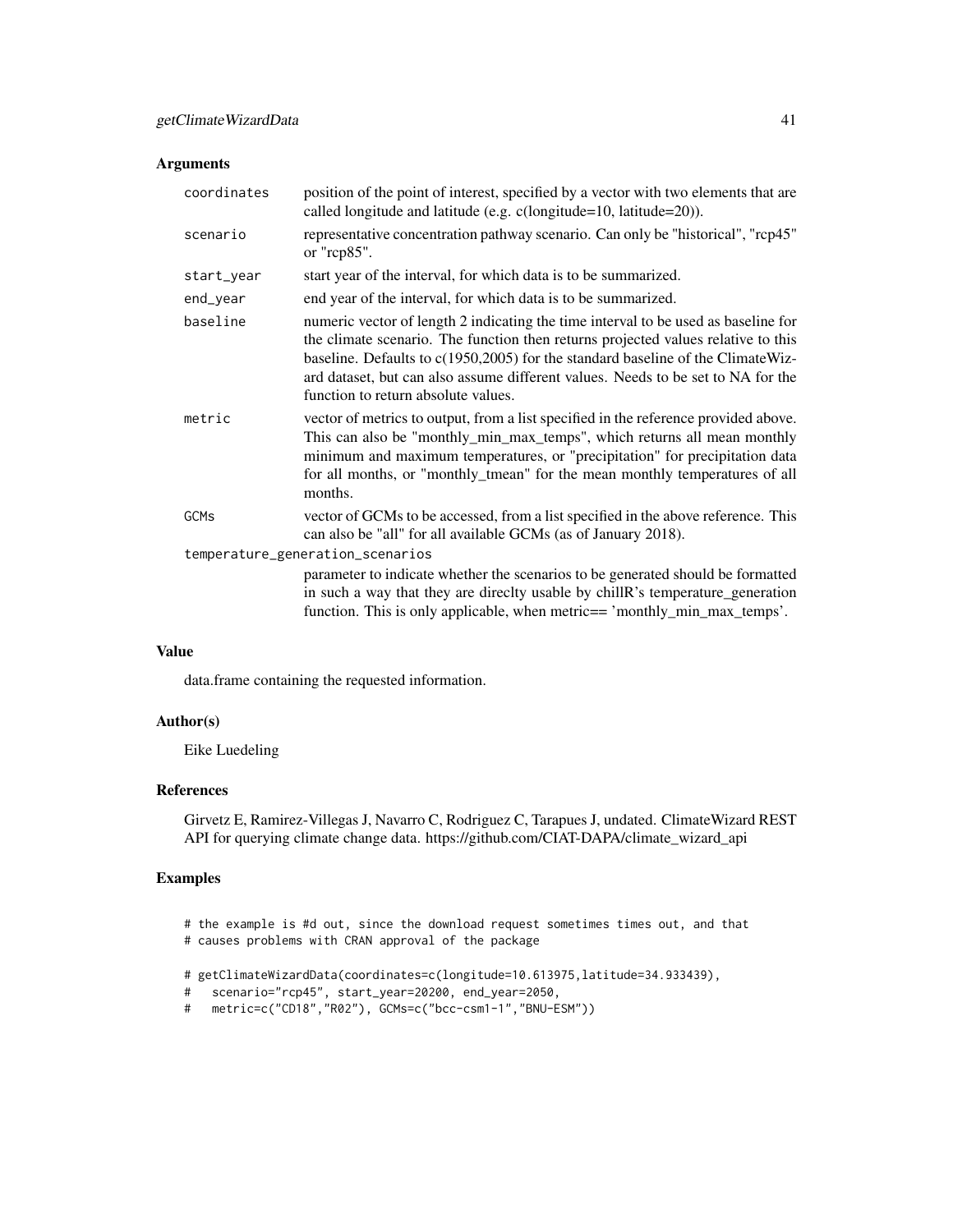```
getClimateWizard_scenarios
```
*Extract mutltiple scenarios from the ClimateWizard database*

## Description

This function is a wrapper for the getClimateWizardData function to access climate scenario data for a location of interest. Climate model runs are queried and data returned and summarized according to the specified parameters. A number of metrics are available for several climate models, which are listed in https://github.com/CIAT-DAPA/climate\_wizard\_api. This function can download data for multiple climate scenarios, saving users the effort to retrieve them separately.

## Usage

```
getClimateWizard_scenarios(coordinates, scenarios, start_years, end_years,
 baseline = c(1950, 2005), metric = "monthly_min_max_temps",
 GCMs = "all")
```
# Arguments

| coordinates | position of the point of interest, specified by a vector with two elements that are<br>called longitude and latitude (e.g. c(longitude=10, latitude=20)).                                                                                                                                                                                                                             |
|-------------|---------------------------------------------------------------------------------------------------------------------------------------------------------------------------------------------------------------------------------------------------------------------------------------------------------------------------------------------------------------------------------------|
| scenarios   | vector of representative concentration pathway scenarios. Can only be "histori-<br>cal", " $\text{rcp}45$ " or " $\text{rcp}85$ ".                                                                                                                                                                                                                                                    |
| start_years | vector of start year of the intervals, for which data is to be summarized. Must be<br>of same length as scenarios.                                                                                                                                                                                                                                                                    |
| end_years   | vector of end years of the intervals, for which data is to be summarized. Must<br>be of same length as scenarios.                                                                                                                                                                                                                                                                     |
| baseline    | numeric vector of length 2 indicating the time interval to be used as baseline for<br>the climate scenario. The function then returns projected values relative to this<br>baseline. Defaults to c(1950,2005) for the standard baseline of the ClimateWiz-<br>ard dataset, but can also assume different values. Needs to be set to NA for the<br>function to return absolute values. |
| metric      | vector of metrics to output, from a list specified in the reference provided above.<br>This can also be "monthly_min_max_temps", which returns all mean monthly<br>minimum and maximum temperatures, or "precipitation" for precipitation data<br>for all months, or "monthly_tmean" for the mean monthly temperatures of all<br>months.                                              |
| GCMs        | vector of GCMs to be accessed, from a list specified in the above reference. This<br>can also be "all" for all available GCMs (as of January 2018).                                                                                                                                                                                                                                   |

# Details

Note that this function lacks quality checks. If something goes wrong, you may consider checking individual scenarios with the getClimateWizardData function.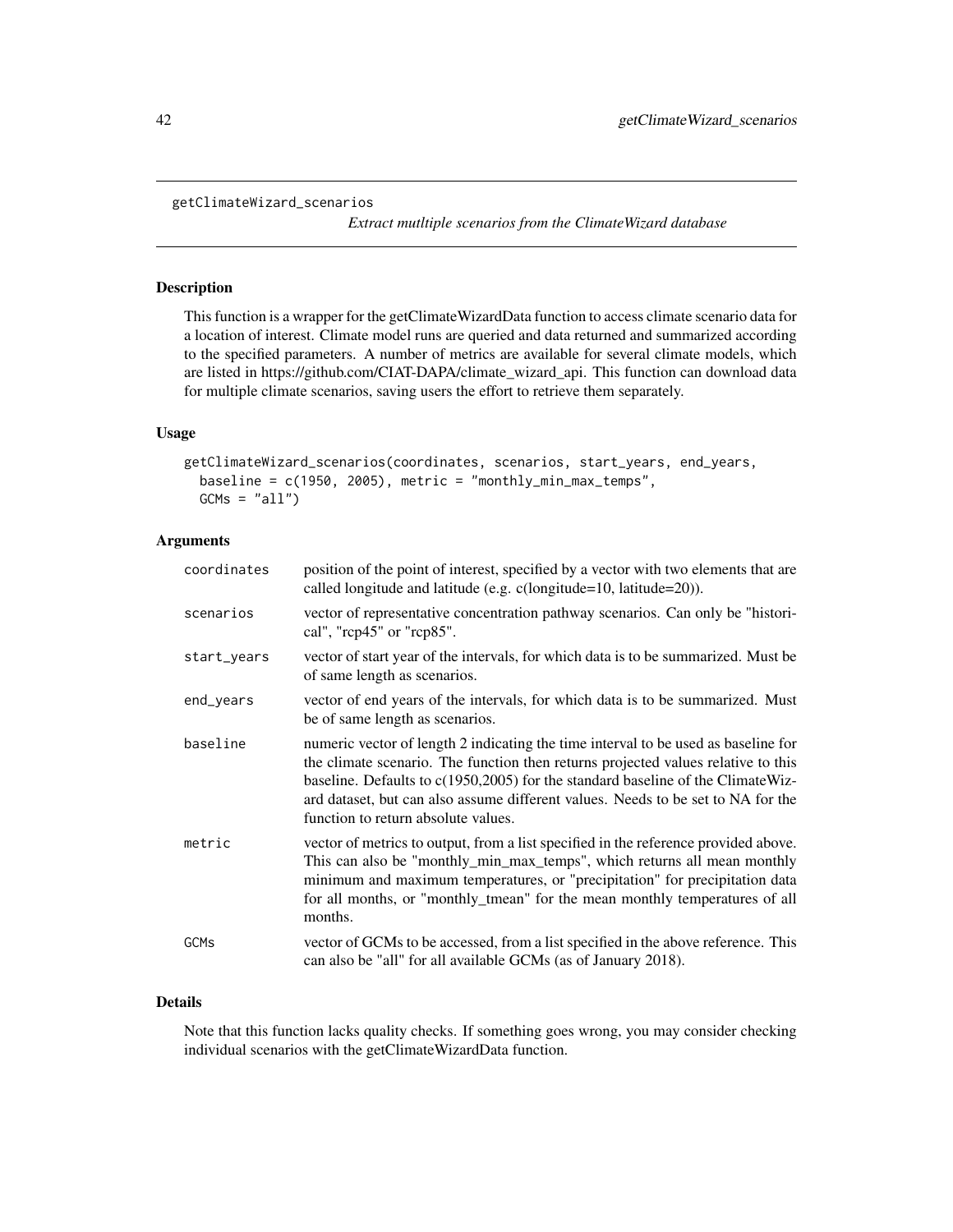# get\_last\_date 43

# Value

data.frame containing the requested information.

## Author(s)

Eike Luedeling

## References

Girvetz E, Ramirez-Villegas J, Navarro C, Rodriguez C, Tarapues J, undated. ClimateWizard REST API for querying climate change data. https://github.com/CIAT-DAPA/climate\_wizard\_api

#### Examples

```
#example is #d out, because of runtime issues.
#getC<-getClimateWizard_scenarios(coordinates=c(longitude=6.99,latitude=50.62),
# scenarios=c("rcp85","rcp45"),
# start_years=c(2070,2035),
# end_years=c(2100,2065),
# metric=c("monthly_tmean"),
# GCMs=c("all"))
```
get\_last\_date *Get the last date from a phenology record*

## Description

When looking at multi-year phenology records, it is normally obvious in which year bloom occurred last. Determining this with an automated procedure, however, is a bit tricky, when the range of phenological dates spans across a calendar year transition. This function finds the latest phenological date of the record. This is the date before the longest phenological date gap.

#### Usage

get\_last\_date(dates, first = FALSE)

| dates | numeric vector of Julian dates (days of the year)                                                         |
|-------|-----------------------------------------------------------------------------------------------------------|
| first | boolean variable that can be set to TRUE to get the first, not the last, date of the<br>phenology record. |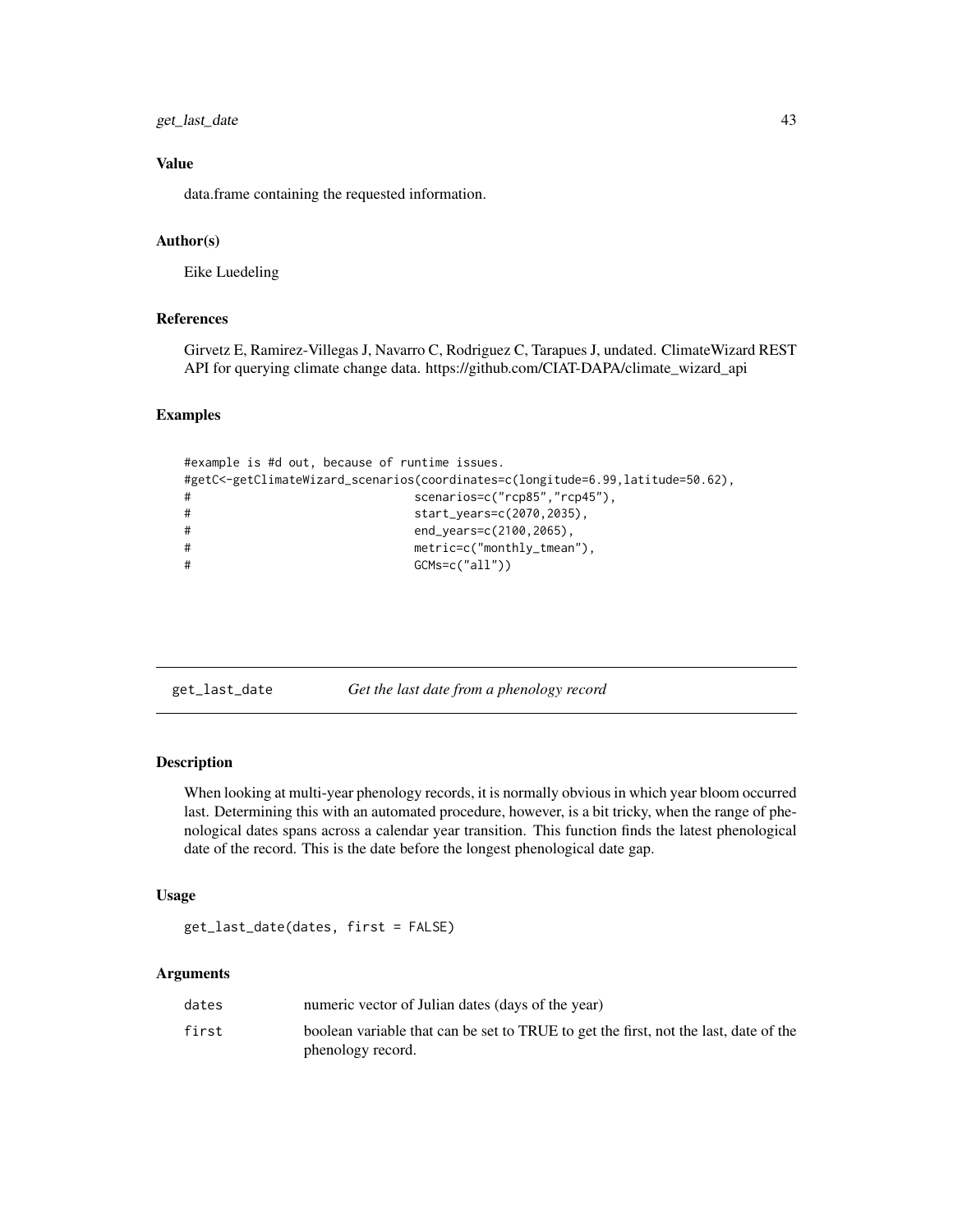# Value

the latest (earliest) date of the series, under the assumption that the longest period without bloom can be interpreted as separating the phenological seasons. This should be a reasonable assumption in most cases.

# Author(s)

Eike Luedeling

## Examples

```
get_last_date(c(1,3,6,8,10,25))
get_last_date(c(345,356,360,365,2,5,7,10))
get_last_date(c(345,356,360,365,2,5,7,10),first=TRUE)
```
get\_weather *Download weather data from online database*

# Description

This function retrieves either a list of nearby weather stations for a specified point location, or it downloads weather data for a specific weather station.

#### Usage

```
get_weather(location, time_interval = NA, database = "UCIPM",
  station_list = NULL, stations_to_choose_from = 25,
 end_at_present = TRUE)
```

| location      | either a vector of geographic coordinates, or the 'chillRcode' of a weather sta-<br>tion in the specified database. See details.                                                                                                               |
|---------------|------------------------------------------------------------------------------------------------------------------------------------------------------------------------------------------------------------------------------------------------|
| time_interval | numeric vector with two elements, specifying the start and end date of the period<br>of interest.                                                                                                                                              |
| database      | the database to be accessed. Must be "GSOD", "CIMIS", "Wunderground" or<br>"UCIPM". Since among these, "UCIPM" is the most comprehensive one for<br>California, the initial area of interest, this is the default.                             |
| station_list  | if the list of weather stations has already been downloaded, the list can be passed<br>to the function through this argument. This can save a bit of time, since it can<br>take a bit of time to download the list, which can have several MB. |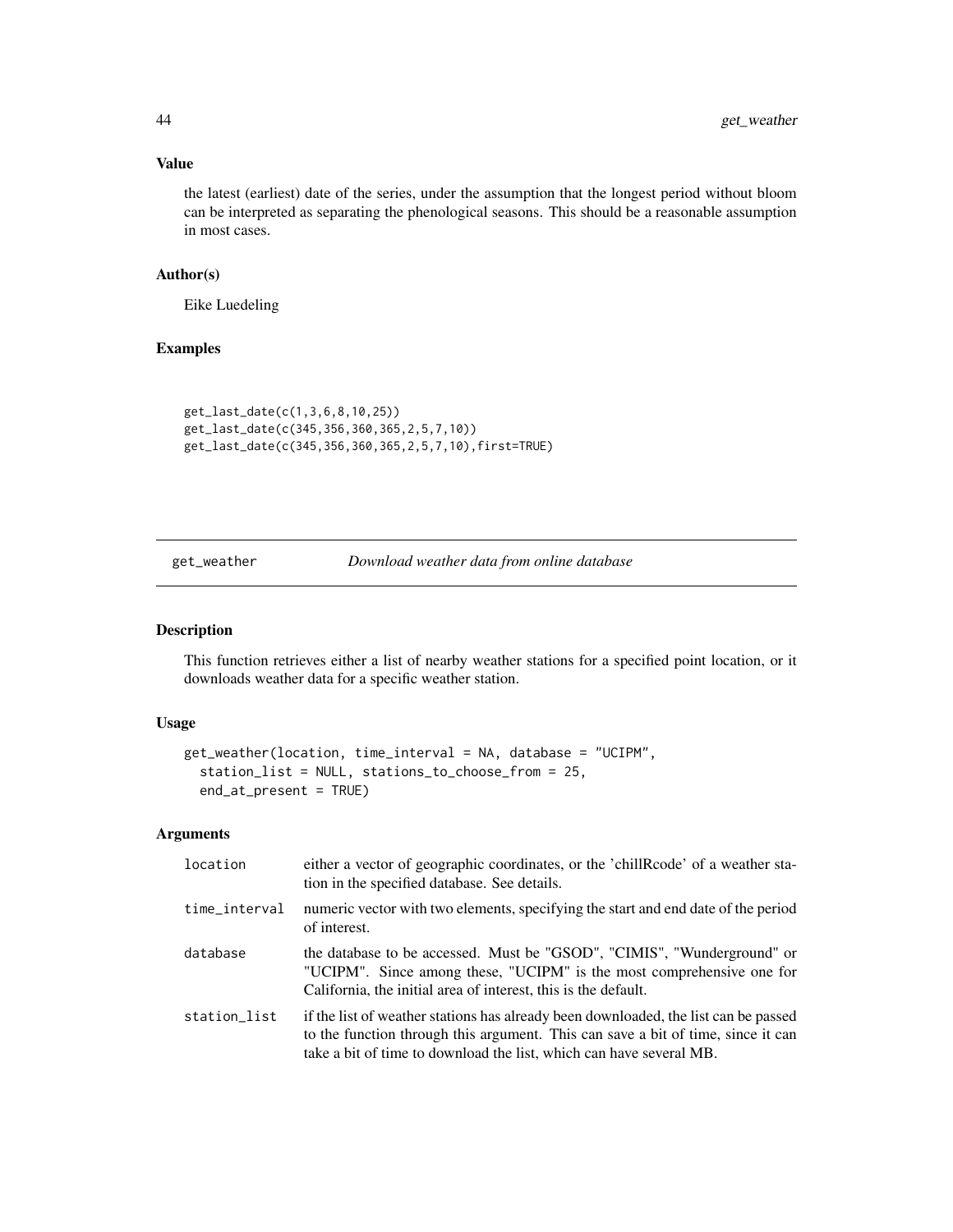| stations_to_choose_from |                                                                                                                                                                                                                                              |
|-------------------------|----------------------------------------------------------------------------------------------------------------------------------------------------------------------------------------------------------------------------------------------|
|                         | if the location is specified by geographic coordinates, this argument determines<br>the number of nearby stations in the list that is returned.                                                                                              |
|                         | end at present boolean variable indicating whether the interval of interest should end on the<br>present day, rather than extending until the end of the year specified under<br>time_interval[2] (if time_interval[2] is the current year). |

#### Details

weather databases, from which chillR can download data: NOAA NCDC Global Summary of the Day - "GSOD" (https://data.noaa.gov/dataset/global-surface-summary-of-the-day-gsod)

Weather Underground ("Wunderground") airport database - "Wunderground" (http://www.wunderground.com/)

California Irrigation Management Information System (CIMIS) - "CIMIS" (http://www.cimis.water.ca.gov/)

University of California Integrated Pest Management (UCIPM) - "UCIPM" (http://ipm.ucdavis.edu/WEATHER/)

several formats are possible for specifying the location vector, which can consist of either two or three coordinates (it can include elevation). Possible formats include  $c(1,2,3)$ ,  $c(1,2)$ ,  $c(x=1,y=2,z=3)$ , c(lat=2,long=1,elev=3). If elements of the vector are not names, they are interpreted as c(Longitude, Latitude, Elevation).

The 'chillRCode' is generated by this function, when it is run with geographic coordinates as location inputs. In the list of nearby stations that is returned then, the chillRCode is provided and can then be used as input for running the function in 'downloading' mode. For downloading the data, use the same call as before but replace the location argument with the chillRCode.

#### Value

The output depends on how the location is provided. If it is a coordinate vector, the function returns a list of station\_to\_choose\_from weather stations that are close to the specified location. This list also contains information about how far away these stations are (in km), how much the elevation difference is (if elevation is specified; in m) and how much overlap there is between the data contained in the database and the time period specified by time\_interval.

#### Note

Many databases have data quality flags, which may sometimes indicate that data aren't reliable. These are not considered by this function!

see the documentation of the handler functions (e.g. handle\_wunderground, handle\_ucipm) for details.

## Author(s)

Eike Luedeling

#### References

The chillR package:

Luedeling E, Kunz A and Blanke M, 2013. Identification of chilling and heat requirements of cherry trees - a statistical approach. International Journal of Biometeorology 57,679-689.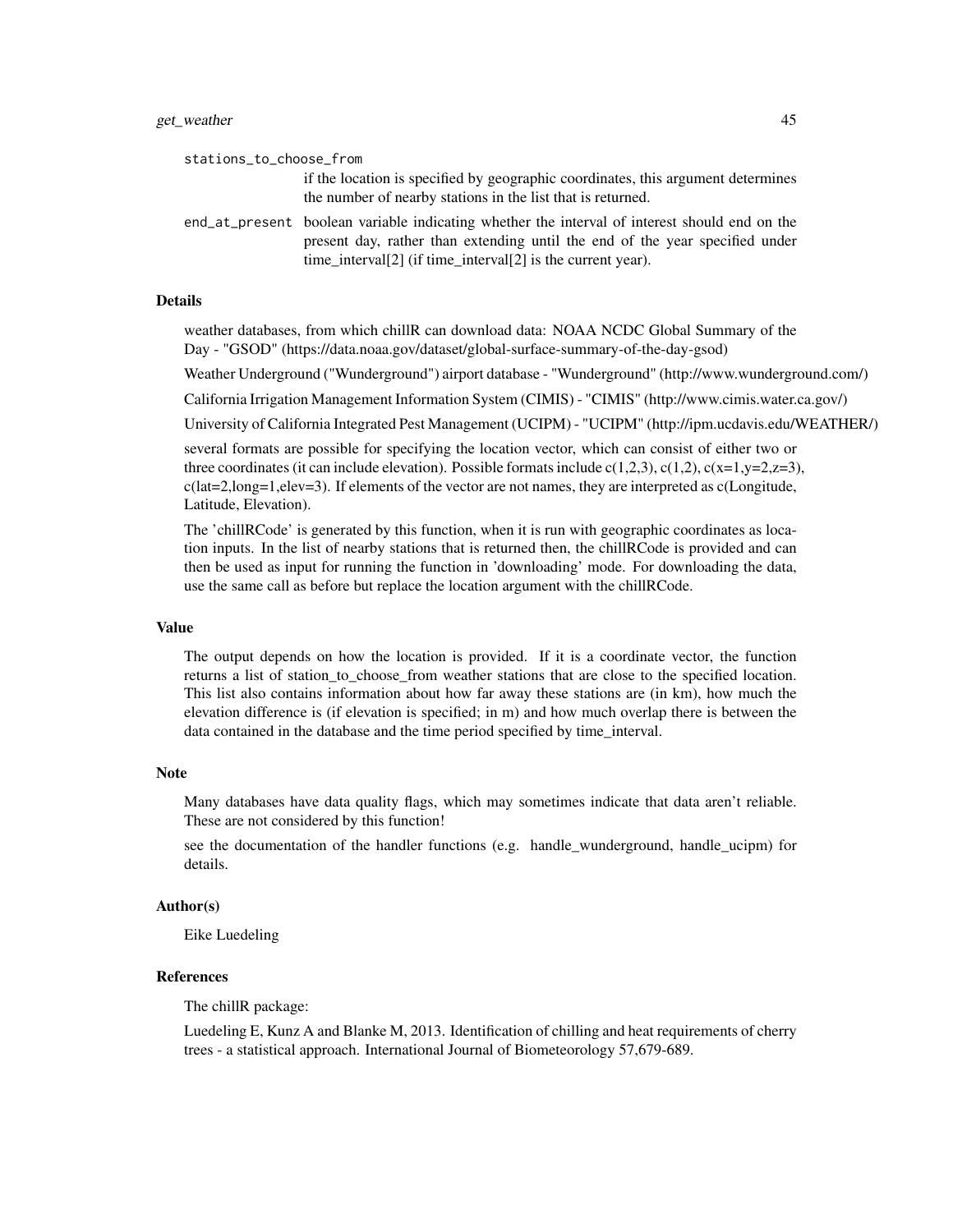## Examples

```
#stat_list<-handle_gsod(action="list_stations",location=c(x=-122,y=38.5),
# time_interval=c(2002,2002))
#the line above takes longer to run than CRAN allows for examples. The line below therefore
#generates an abbreviated stat_list that allows running the code.
stat_list<-data.frame(chillR_code=c("724828_99999","724828_93241","720576_174"),
  Lat=c(38.383,38.378,38.533),Long=c(-121.967,-121.958,-121.783),
  BEGIN=c(20010811,20060101,20130101),END=c(20051231,20160110,20160109))
gw<-get_weather(location="724828_93241",time_interval=c(2012,2012),database="GSOD",
 station_list = stat_list)
#stat_list<-get_weather(location=c(lat=50,lon=10,ele=150),time_interval=c(2001,2001),
# database="UCIPM")
#chillRcode<-stat_list[which(stat_list$Perc_interval_covered==
#max(stat_list$Perc_interval_covered)),"chillR_code"][1]
 #after the first few lines here, the code should be "CEDARVIL.C"
#gw<-get_weather(location="CEDARVIL.C",time_interval=c(2001,2001),database="UCIPM")
#weather<-weather2chillR(gw,"GSOD")
#make_chill_plot(tempResponse(stack_hourly_temps(fix_weather(weather))),
              # "Chill_Portions",start_year=2005,end_year=2011,metriclabel="Chill Portions")
```
handle\_chile\_agromet *List, download or convert to chillR format data from the Chilean Agromet database*

## **Description**

This function can do three things related to the Chilean Agromet database ("Agromet"): 1. it can list stations that are close to a specified position (geographic coordinates) (not yet) 2. it can retrieve weather data for a named weather station (not yet) 3. it can 'clean' downloaded data, so that they can easily be used in chillR Which of these functions is carried out depends on the action argument.

## Usage

```
handle_chile_agromet(action, location = NA, time_interval = NA,
  station_list = NULL, stations_to_choose_from = 25,
  drop_most = TRUE, end_at_present = TRUE)
```
#### Arguments

action if this is the character string "list stations", the function will return a list of the weather stations from the database that are closest to the geographic coordinates specified by location. if this is the character string "download\_weather", the function will attempt to download weather data from the database for the station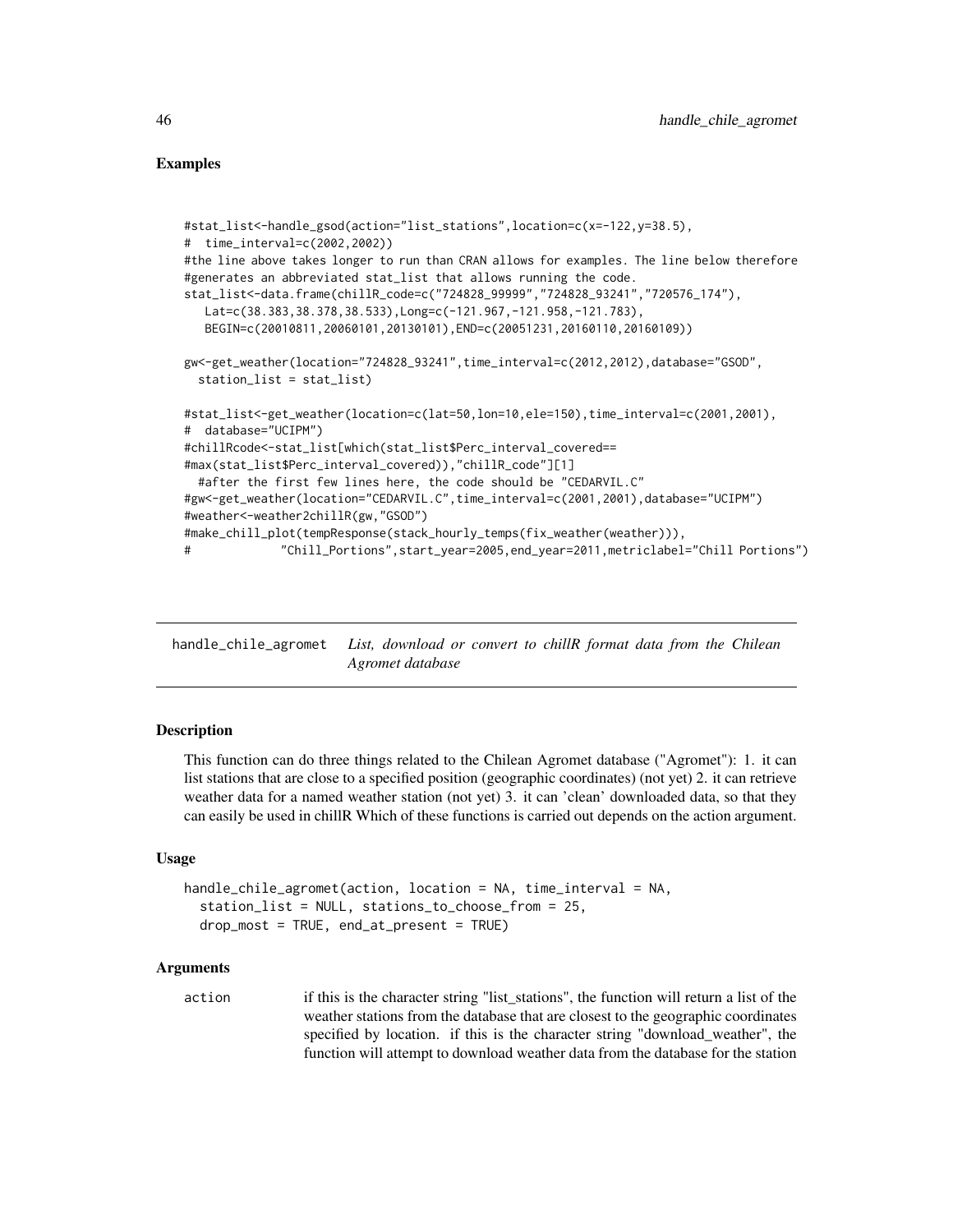|                         | named by the location argument, which should then be a character string cor-<br>responding to the chillRcode of the station (which you can get by running this<br>function in 'list_stations mode) if this is a downloaded weather file (downloaded<br>by running this function in 'download weather' mode), the function cleans the<br>file and makes it ready for use in chillR. If the input is just a dataframe (not a<br>list, as produced with this function), you have to specify the database name with<br>the database argument |
|-------------------------|------------------------------------------------------------------------------------------------------------------------------------------------------------------------------------------------------------------------------------------------------------------------------------------------------------------------------------------------------------------------------------------------------------------------------------------------------------------------------------------------------------------------------------------|
| location                | either a vector of geographic coordinates (for the 'list_stations' mode), or the<br>'chillRcode' of a weather station in the specified database (for the 'download_weather'<br>mode. When running this function for data cleaning only, this is not needed.                                                                                                                                                                                                                                                                              |
| time_interval           | numeric vector with two elements, specifying the start and end date of the period<br>of interest. Only required when running in 'list_stations' or 'download weather'<br>mode                                                                                                                                                                                                                                                                                                                                                            |
| station_list            | if the list of weather stations has already been downloaded, the list can be passed<br>to the function through this argument. This can save a bit of time, since it can<br>take a bit of time to download the list, which can have several MB.                                                                                                                                                                                                                                                                                           |
| stations_to_choose_from |                                                                                                                                                                                                                                                                                                                                                                                                                                                                                                                                          |
|                         | if the location is specified by geographic coordinates, this argument determines<br>the number of nearby stations in the list that is returned.                                                                                                                                                                                                                                                                                                                                                                                          |
| drop_most               | boolean variable indicating if most columns should be dropped from the file. If<br>set to TRUE (default), only essential columns for running chillR functions are<br>retained.                                                                                                                                                                                                                                                                                                                                                           |
|                         | end_at_present boolean variable indicating whether the interval of interest should end on the<br>present day, rather than extending until the end of the year specified under<br>time_interval[2] (if time_interval[2] is the current year).                                                                                                                                                                                                                                                                                             |
|                         |                                                                                                                                                                                                                                                                                                                                                                                                                                                                                                                                          |

#### Details

This function can run independently, but it is also called by the get\_weather and weather2chillR functions, which some users might find a bit easier to handle.

the Chile Agromet dataset is described here: http://agromet.inia.cl/index.php

under the 'list\_stations' mode, several formats are possible for specifying the location vector, which can consist of either two or three coordinates (it can include elevation). Possible formats include c(1,2,3), c(1,2), c(x=1,y=2,z=3), c(lat=2,long=1,elev=3). If elements of the vector are not names, they are interpreted as c(Longitude, Latitude, Elevation).

The 'chillRCode' is generated by this function, when it is run with geographic coordinates as location inputs. In the list of nearby stations that is returned then, the chillRCode is provided and can then be used as input for running the function in 'downloading' mode. For downloading the data, use the same call as before but replace the location argument with the chillRCode.

#### Value

The output depends on the action argument. If it is 'list\_stations', the function returns a list of station\_to\_choose\_from weather stations that are close to the specified location. This list also contains information about how far away these stations are (in km), how much the elevation difference is (if elevation is specified; in m) and how much overlap there is between the data contained in the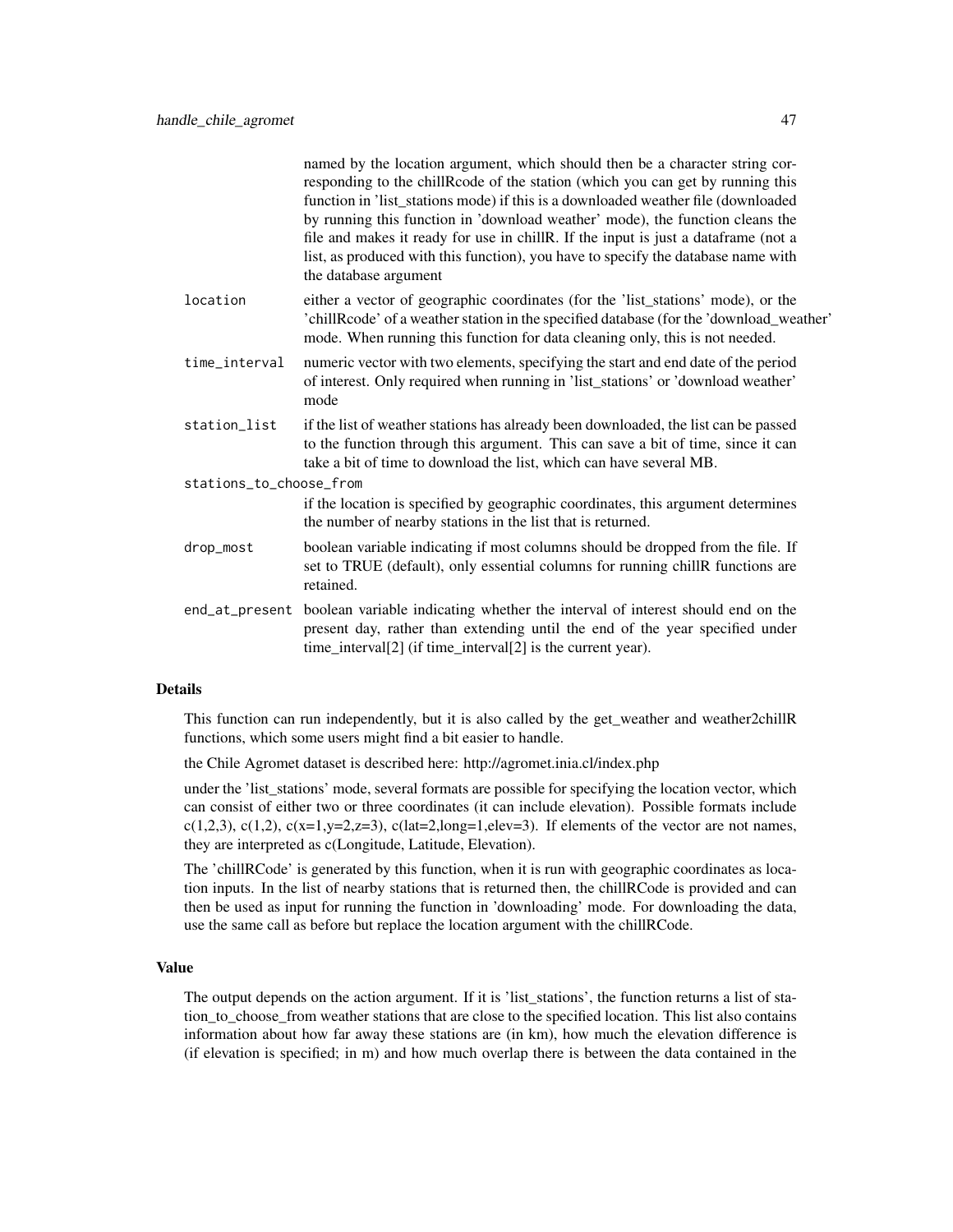database and the time period specified by time\_interval. If action is 'download\_weather' the output is a list of two elements: 1. database="Agromet" 2. the downloaded weather record, extended to the full duration of the specified time interval. If action is a weather data.frame or a weather record downloaded with this function (in 'download\_weather' mode), the output is the same data in a format that is easy to use in chillR. If drop\_most was set to TRUE, most columns are dropped.

#### **Note**

Many databases have data quality flags, which may sometimes indicate that data aren't reliable. These are not considered by this function!

This is work in progress, and for now the download can only be done manually.

#### Author(s)

Eike Luedeling

#### References

The chillR package:

Luedeling E, Kunz A and Blanke M, 2013. Identification of chilling and heat requirements of cherry trees - a statistical approach. International Journal of Biometeorology 57,679-689.

## Examples

#work in progress, but should work for processing daily weather files dowloaded from #http://agromet.inia.cl/index.php #weather<-handle\_chile\_agromet(filename)

handle\_cimis *List, download or convert to chillR format data from the CIMIS database*

#### Description

This function can do three things related to the California Irrigation Management Information System ("CIMIS") database: 1. it can list stations that are close to a specified position (geographic coordinates) 2. it can retrieve weather data for a named weather station 3. it can 'clean' downloaded data, so that they can easily be used in chillR Which of these functions is carried out depends on the action argument.

## Usage

```
handle_cimis(action, location = NA, time_interval = NA,
  station_list = NULL, stations_to_choose_from = 25,
  drop_most = TRUE, end_at_present = TRUE)
```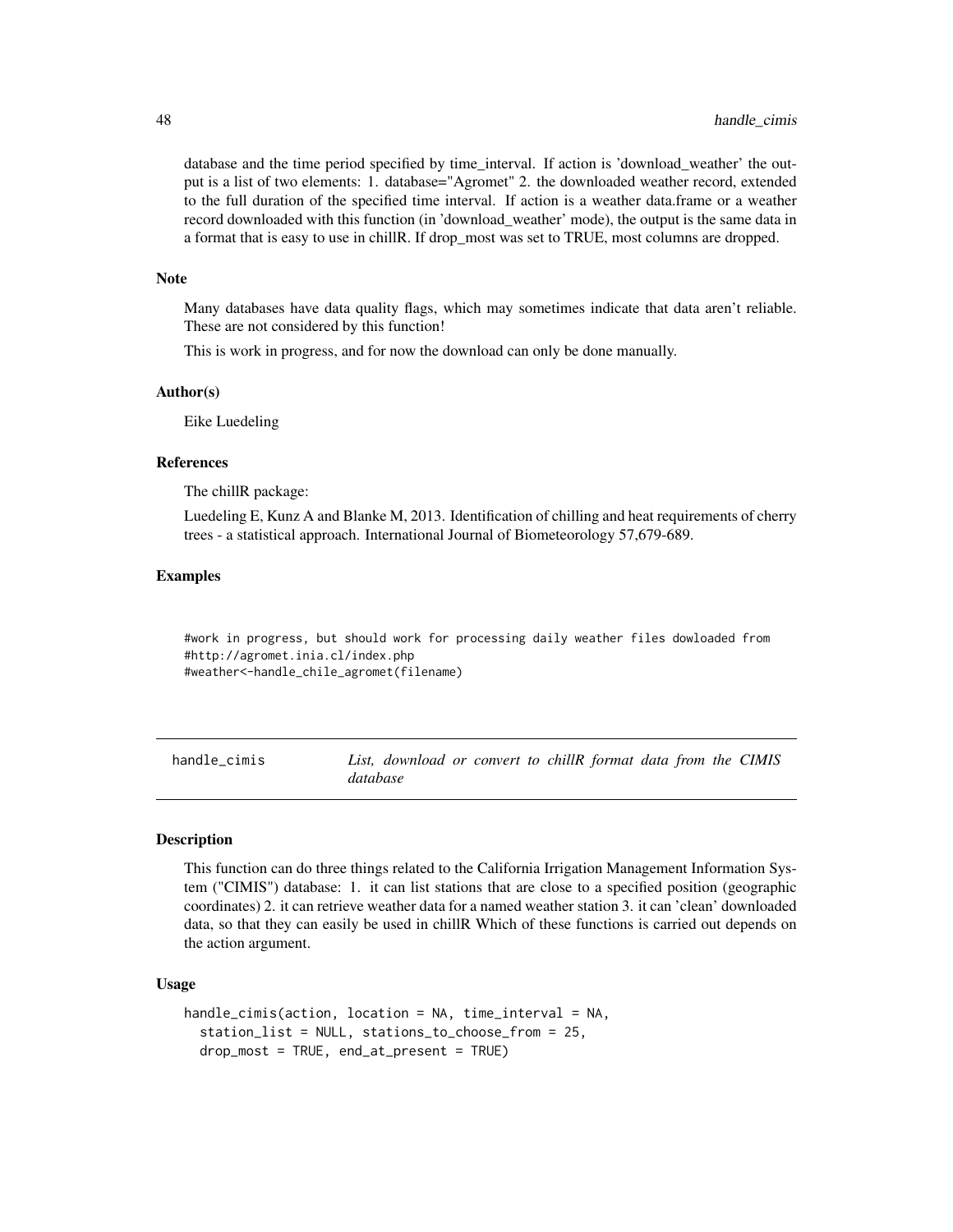# handle\_cimis 49

#### **Arguments**

| action                  | if this is the character string "list_stations", the function will return a list of the<br>weather stations from the database that are closest to the geographic coordinates<br>specified by location. if this is the character string "download_weather", the<br>function will attempt to download weather data from the database for the station<br>named by the location argument, which should then be a character string cor-<br>responding to the chillRcode of the station (which you can get by running this<br>function in 'list_stations mode) if this is a downloaded weather file (downloaded<br>by running this function in 'download weather' mode), the function cleans the<br>file and makes it ready for use in chillR. If the input is just a dataframe (not a<br>list, as produced with this function), you have to specify the database name with<br>the database argument |
|-------------------------|------------------------------------------------------------------------------------------------------------------------------------------------------------------------------------------------------------------------------------------------------------------------------------------------------------------------------------------------------------------------------------------------------------------------------------------------------------------------------------------------------------------------------------------------------------------------------------------------------------------------------------------------------------------------------------------------------------------------------------------------------------------------------------------------------------------------------------------------------------------------------------------------|
| location                | either a vector of geographic coordinates (for the 'list_stations' mode), or the<br>'chillRcode' of a weather station in the specified database (for the 'download_weather'<br>mode. When running this function for data cleaning only, this is not needed.                                                                                                                                                                                                                                                                                                                                                                                                                                                                                                                                                                                                                                    |
| time_interval           | numeric vector with two elements, specifying the start and end date of the period<br>of interest. Only required when running in 'list_stations' or 'download weather'<br>mode                                                                                                                                                                                                                                                                                                                                                                                                                                                                                                                                                                                                                                                                                                                  |
| station_list            | if the list of weather stations has already been downloaded, the list can be passed<br>to the function through this argument. This can save a bit of time, since it can<br>take a bit of time to download the list, which can have several MB.                                                                                                                                                                                                                                                                                                                                                                                                                                                                                                                                                                                                                                                 |
| stations_to_choose_from |                                                                                                                                                                                                                                                                                                                                                                                                                                                                                                                                                                                                                                                                                                                                                                                                                                                                                                |
|                         | if the location is specified by geographic coordinates, this argument determines<br>the number of nearby stations in the list that is returned.                                                                                                                                                                                                                                                                                                                                                                                                                                                                                                                                                                                                                                                                                                                                                |
| drop_most               | boolean variable indicating if most columns should be dropped from the file. If<br>set to TRUE (default), only essential columns for running chillR functions are<br>retained.                                                                                                                                                                                                                                                                                                                                                                                                                                                                                                                                                                                                                                                                                                                 |
|                         | end_at_present boolean variable indicating whether the interval of interest should end on the<br>present day, rather than extending until the end of the year specified under<br>time_interval[2] (if time_interval[2] is the current year).                                                                                                                                                                                                                                                                                                                                                                                                                                                                                                                                                                                                                                                   |

#### Details

This function can run independently, but it is also called by the get\_weather and weather2chillR functions, which some users might find a bit easier to handle.

the CIMIS dataset is described here: http://www.cimis.water.ca.gov/

under the 'list\_stations' mode, several formats are possible for specifying the location vector, which can consist of either two or three coordinates (it can include elevation). Possible formats include c(1,2,3), c(1,2), c(x=1,y=2,z=3), c(lat=2,long=1,elev=3). If elements of the vector are not names, they are interpreted as c(Longitude, Latitude, Elevation).

The 'chillRCode' is generated by this function, when it is run with geographic coordinates as location inputs. In the list of nearby stations that is returned then, the chillRCode is provided and can then be used as input for running the function in 'downloading' mode. For downloading the data, use the same call as before but replace the location argument with the chillRCode.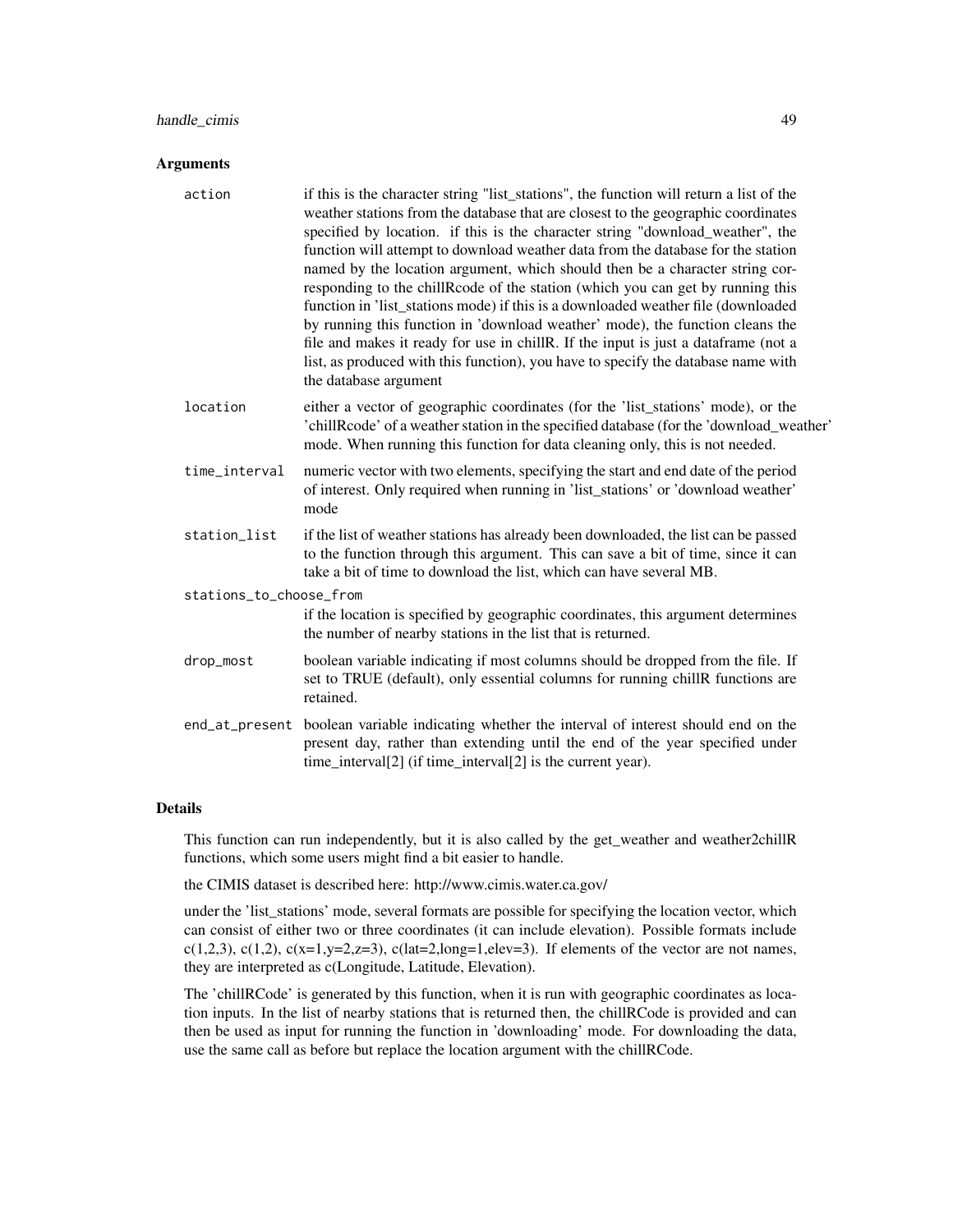The output depends on the action argument. If it is 'list\_stations', the function returns a list of station\_to\_choose\_from weather stations that are close to the specified location. This list also contains information about how far away these stations are (in km), how much the elevation difference is (if elevation is specified; in m) and how much overlap there is between the data contained in the database and the time period specified by time\_interval. If action is 'download\_weather' the output is a list of two elements: 1. database="CIMIS" 2. the downloaded weather record, extended to the full duration of the specified time interval. If action is a weather data.frame or a weather record downloaded with this function (in 'download\_weather' mode), the output is the same data in a format that is easy to use in chillR. If drop\_most was set to TRUE, most columns are dropped.

#### Note

Many databases have data quality flags, which may sometimes indicate that data aren't reliable. These are not considered by this function!

Past CIMIS data is provided to the public as compressed data files of annual data, which contain data for all stations for the respective years. The same strategy was followed for monthly data of the past year. This means that in order to get to the records for one given station, it is necessary to download data for all stations first, before extracting weather for the station of interest. This means that downloads take a lot longer than one might expect, and the downloaded data volume is a multiple of what is really of interest.

#### Author(s)

Eike Luedeling

#### References

The chillR package:

Luedeling E, Kunz A and Blanke M, 2013. Identification of chilling and heat requirements of cherry trees - a statistical approach. International Journal of Biometeorology 57,679-689.

#### Examples

# the example is #d out, since the download request sometimes times out, and that # causes problems with CRAN approval of the package

# handle\_cimis(action="list\_stations",location=c(x=-122,y=38.5),time\_interval=c(2012,2012))

```
# stat_list<-data.frame("Station Number"=c("119","139","6"),
```
- # Latitude=c(38.49500,38.50126,38.53569),Longitude=c(-122.0040,-121.9785,-121.7764),
- # Start\_date=c("1993-08-21 UTC","1998-06-15 UTC","1982-07-17 UTC"),End\_date=c("1995-01-25",

```
# "2016-03-06","2016-03-06"))
```
# gw<-handle\_cimis(action="download\_weather",location="6",time\_interval=c(1982,1982),

```
# station_list=stat_list)
```
- # weather<-handle\_cimis(gw)
- # make\_chill\_plot(tempResponse(stack\_hourly\_temps(fix\_weather(weather)),Start\_JDay=300,End\_JDay=50),

# Value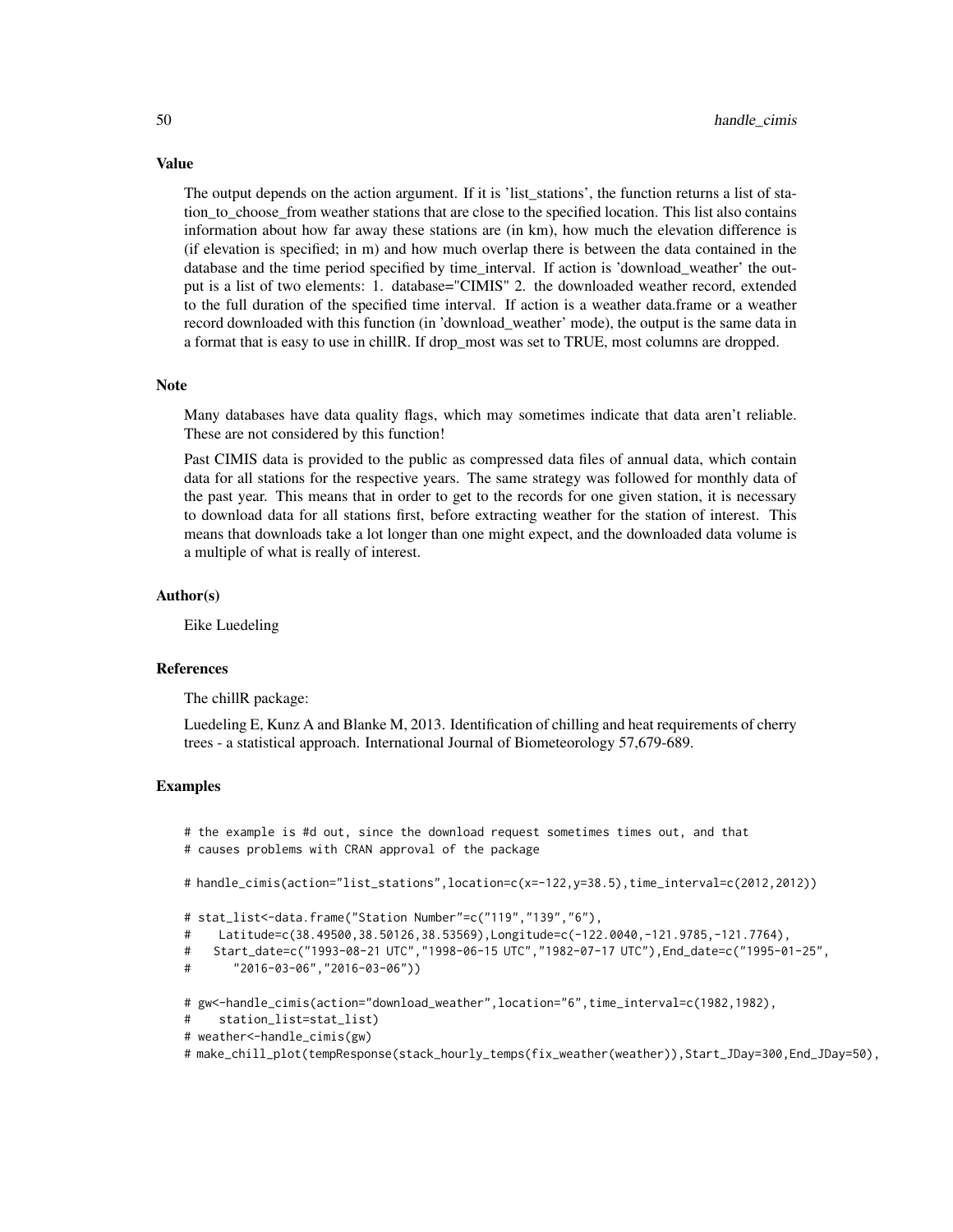# handle\_gsod 51

```
# "Chill_Portions",start_year=2010,end_year=2012,metriclabel="Chill Portions",
# misstolerance = 50)
```
handle\_gsod *List, download or convert to chillR format data from the Global Summary of the Day database*

# Description

This function can do three things related to the Global Summary of the Day ("GSOD") database from the National Climatic Data Centre (NCDC) of the National Oceanic and Atmospheric Administration (NOAA): 1. it can list stations that are close to a specified position (geographic coordinates) 2. it can retrieve weather data for a named weather station 3. it can 'clean' downloaded data, so that they can easily be used in chillR Which of these functions is carried out depends on the action argument.

#### Usage

```
handle_gsod(action, location = NA, time_interval = NA,
  station_list = NULL, stations_to_choose_from = 25,
  drop_most = TRUE, end_at_present = TRUE)
```

| action        | if this is the character string "list_stations", the function will return a list of the<br>weather stations from the database that are closest to the geographic coordinates<br>specified by location. if this is the character string "download_weather", the<br>function will attempt to download weather data from the database for the station<br>named by the location argument, which should then be a character string cor-<br>responding to the chillRcode of the station (which you can get by running this<br>function in 'list_stations mode) if this is a downloaded weather file (downloaded<br>by running this function in 'download weather' mode), the function cleans the<br>file and makes it ready for use in chill R. If the input is just a dataframe (not a<br>list, as produced with this function), you have to specify the database name with<br>the database argument |
|---------------|-------------------------------------------------------------------------------------------------------------------------------------------------------------------------------------------------------------------------------------------------------------------------------------------------------------------------------------------------------------------------------------------------------------------------------------------------------------------------------------------------------------------------------------------------------------------------------------------------------------------------------------------------------------------------------------------------------------------------------------------------------------------------------------------------------------------------------------------------------------------------------------------------|
| location      | either a vector of geographic coordinates (for the 'list_stations' mode), or the<br>'chillRcode' of a weather station in the specified database (for the 'download_weather'<br>mode. When running this function for data cleaning only, this is not needed.                                                                                                                                                                                                                                                                                                                                                                                                                                                                                                                                                                                                                                     |
| time_interval | numeric vector with two elements, specifying the start and end date of the period<br>of interest. Only required when running in 'list_stations' or 'download weather'<br>mode                                                                                                                                                                                                                                                                                                                                                                                                                                                                                                                                                                                                                                                                                                                   |
| station_list  | if the list of weather stations has already been downloaded, the list can be passed<br>to the function through this argument. This can save a bit of time, since it can<br>take a bit of time to download the list, which can have several MB.                                                                                                                                                                                                                                                                                                                                                                                                                                                                                                                                                                                                                                                  |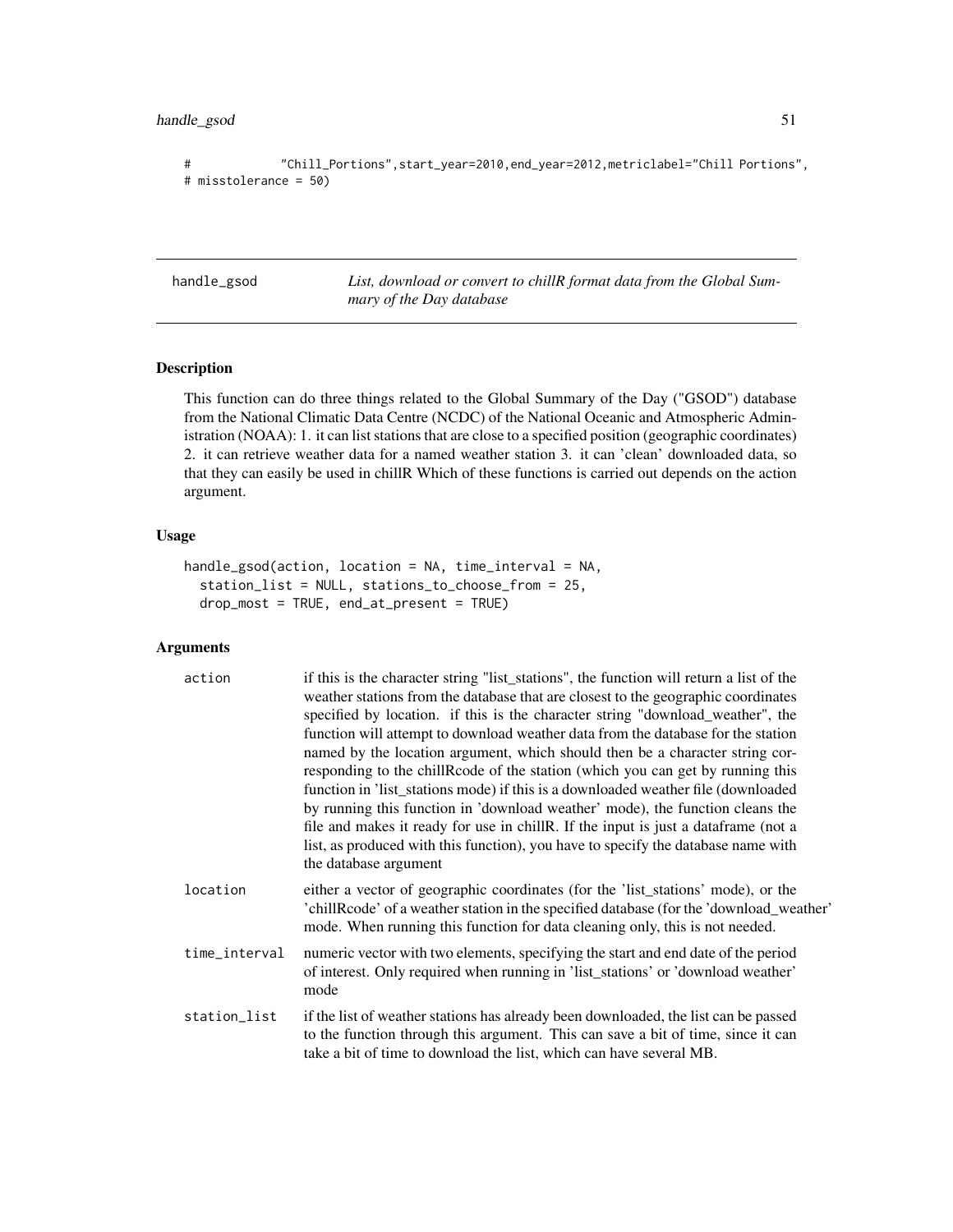| stations_to_choose_from |                                                                                                                                                                                                                                              |  |
|-------------------------|----------------------------------------------------------------------------------------------------------------------------------------------------------------------------------------------------------------------------------------------|--|
|                         | if the location is specified by geographic coordinates, this argument determines<br>the number of nearby stations in the list that is returned.                                                                                              |  |
| drop_most               | boolean variable indicating if most columns should be dropped from the file. If<br>set to TRUE (default), only essential columns for running chillR functions are<br>retained.                                                               |  |
|                         | end_at_present boolean variable indicating whether the interval of interest should end on the<br>present day, rather than extending until the end of the year specified under<br>time_interval[2] (if time_interval[2] is the current year). |  |

## Details

This function can run independently, but it is also called by the get\_weather and weather2chillR functions, which some users might find a bit easier to handle.

the GSOD database is described here: https://data.noaa.gov/dataset/global-surface-summary-ofthe-day-gsod

under the 'list\_stations' mode, several formats are possible for specifying the location vector, which can consist of either two or three coordinates (it can include elevation). Possible formats include c(1,2,3), c(1,2), c(x=1,y=2,z=3), c(lat=2,long=1,elev=3). If elements of the vector are not names, they are interpreted as c(Longitude, Latitude, Elevation).

The 'chillRCode' is generated by this function, when it is run with geographic coordinates as location inputs. In the list of nearby stations that is returned then, the chillRCode is provided and can then be used as input for running the function in 'downloading' mode. For downloading the data, use the same call as before but replace the location argument with the chillRCode.

#### Value

The output depends on the action argument. If it is 'list stations', the function returns a list of station\_to\_choose\_from weather stations that are close to the specified location. This list also contains information about how far away these stations are (in km), how much the elevation difference is (if elevation is specified; in m) and how much overlap there is between the data contained in the database and the time period specified by time\_interval. If action is 'download\_weather' the output is a list of two elements: 1. database="GSOD" 2. the downloaded weather record, extended to the full duration of the specified time interval. If action is a weather data.frame or a weather record downloaded with this function (in 'download\_weather' mode), the output is the same data in a format that is easy to use in chillR. If drop\_most was set to TRUE, most columns are dropped.

#### Note

Many databases have data quality flags, which may sometimes indicate that data aren't reliable. These are not considered by this function!

For many places, the GSOD database is quite patchy, and the length of the record indicated in the summary file isn't always very useful (e.g. there could only be two records for the first and last date). Files are downloaded by year, so if we specify a long interval, this may take a bit of time.

## Author(s)

Eike Luedeling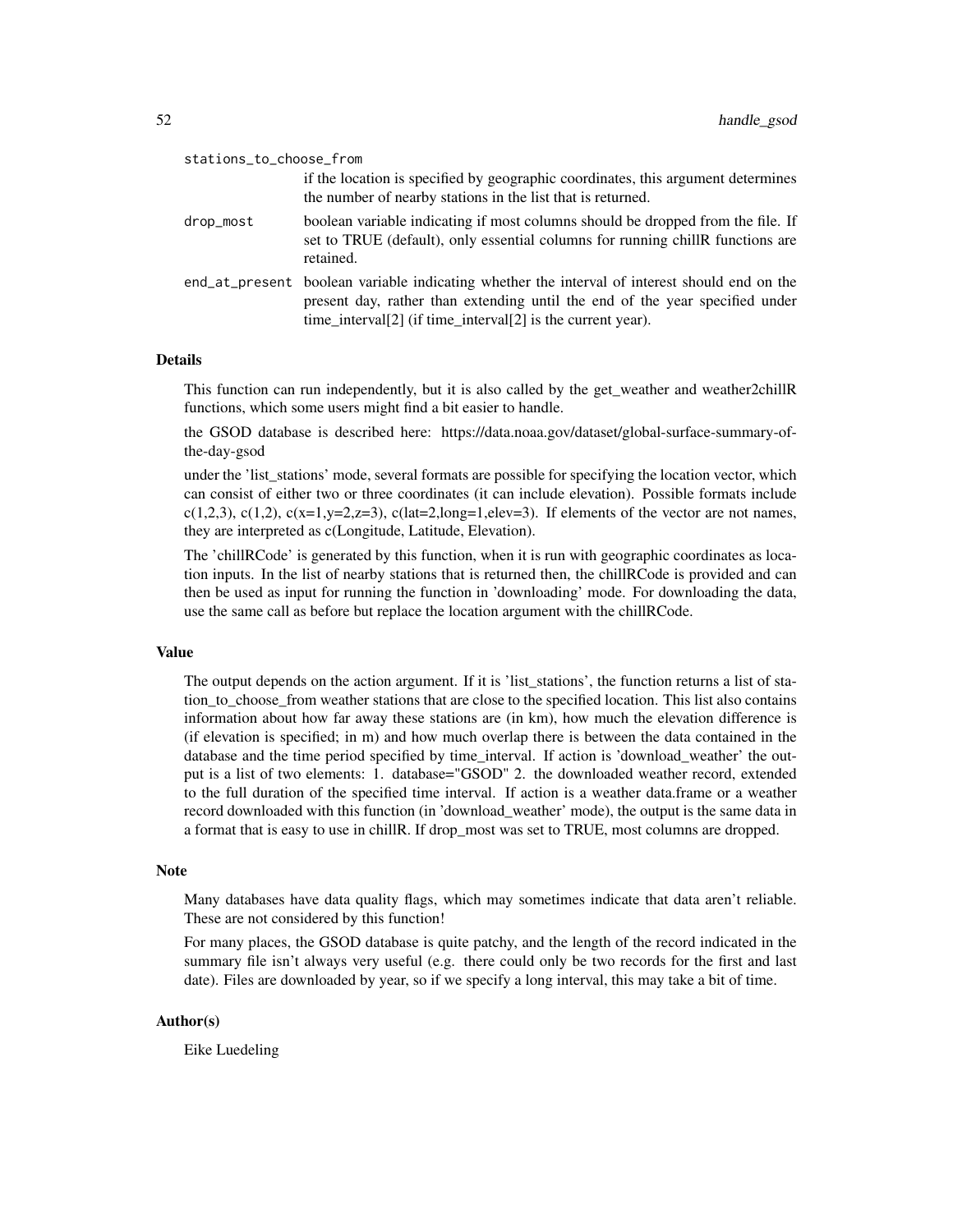## handle\_ucipm 53

#### References

The chillR package:

Luedeling E, Kunz A and Blanke M, 2013. Identification of chilling and heat requirements of cherry trees - a statistical approach. International Journal of Biometeorology 57,679-689.

## Examples

```
#stat_list<-handle_gsod(action="list_stations",location=c(x=-122,y=38.5),
# time_interval=c(2002,2002))
#the line above takes longer to run than CRAN allows for examples. The line below therefore
#generates an abbreviated stat_list that allows running the code.
stat_list<-data.frame(chillR_code=c("724828_99999","724828_93241","720576_174"),
  Lat=c(38.383,38.378,38.533),Long=c(-121.967,-121.958,-121.783),
  BEGIN=c(20010811,20060101,20130101),END=c(20051231,20160110,20160109))
gw<-handle_gsod(action="download_weather",location="724828_93241",time_interval=c(2012,2012),
  station_list = stat_list)
weather<-handle_gsod(gw)$weather
#make_chill_plot(tempResponse(stack_hourly_temps(fix_weather(weather)),Start_JDay=300,End_JDay=50),
# "Chill_Portions",start_year=2010,end_year=2012,metriclabel="Chill Portions",
#misstolerance = 50)
```
handle\_ucipm *List, download or convert to chillR format data from the UCIPM database*

## Description

This function can do three things related to the University of California Integrated Pest Management (UCIPM) database: 1. it can list stations that are close to a specified position (geographic coordinates) 2. it can retrieve weather data for a named weather station 3. it can 'clean' downloaded data, so that they can easily be used in chillR Which of these functions is carried out depends on the action argument.

#### Usage

```
handle_ucipm(action, location = NA, time_interval = NA,
  station_list = california_stations, stations_to_choose_from = 25,
  drop_most = TRUE, end_at_present = TRUE
```
#### Arguments

action if this is the character string "list stations", the function will return a list of the weather stations from the database that are closest to the geographic coordinates specified by location. if this is the character string "download\_weather", the function will attempt to download weather data from the database for the station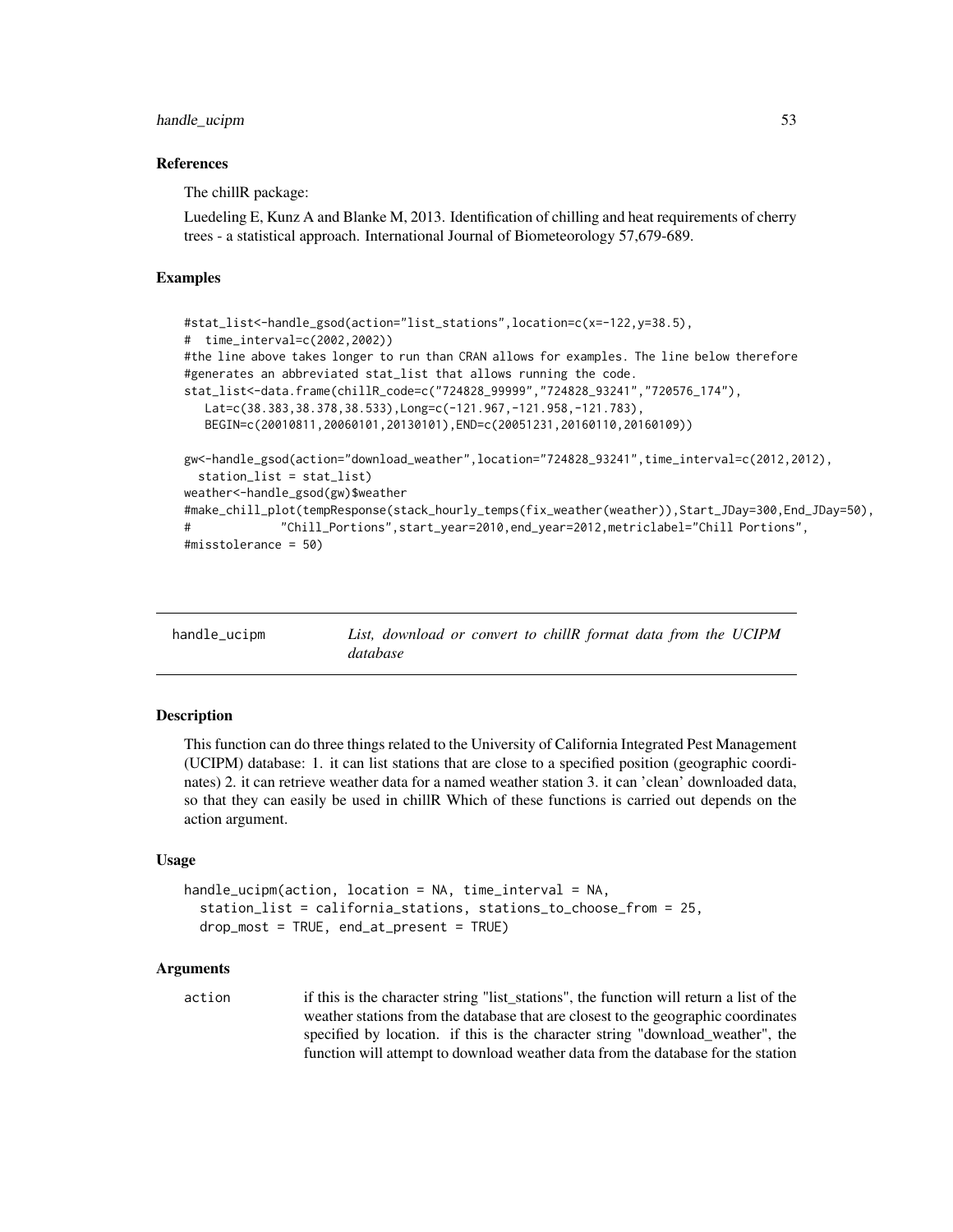|                         | named by the location argument, which should then be a character string cor-<br>responding to the chillRcode of the station (which you can get by running this<br>function in 'list_stations mode) if this is a downloaded weather file (downloaded<br>by running this function in 'download weather' mode), the function cleans the<br>file and makes it ready for use in chill R. If the input is just a dataframe (not a<br>list, as produced with this function), you have to specify the database name with<br>the database argument |
|-------------------------|-------------------------------------------------------------------------------------------------------------------------------------------------------------------------------------------------------------------------------------------------------------------------------------------------------------------------------------------------------------------------------------------------------------------------------------------------------------------------------------------------------------------------------------------|
| location                | either a vector of geographic coordinates (for the 'list_stations' mode), or the<br>'chillRcode' of a weather station in the specified database (for the 'download_weather'<br>mode. When running this function for data cleaning only, this is not needed.                                                                                                                                                                                                                                                                               |
| time_interval           | numeric vector with two elements, specifying the start and end date of the period<br>of interest. Only required when running in 'list_stations' or 'download weather'<br>mode                                                                                                                                                                                                                                                                                                                                                             |
| station_list            | if the list of weather stations has already been downloaded, the list can be passed<br>to the function through this argument. This can save a bit of time, since it can<br>take a bit of time to download the list, which can have several MB.                                                                                                                                                                                                                                                                                            |
| stations_to_choose_from |                                                                                                                                                                                                                                                                                                                                                                                                                                                                                                                                           |
|                         | if the location is specified by geographic coordinates, this argument determines<br>the number of nearby stations in the list that is returned.                                                                                                                                                                                                                                                                                                                                                                                           |
| drop_most               | boolean variable indicating if most columns should be dropped from the file. If<br>set to TRUE (default), only essential columns for running chillR functions are<br>retained.                                                                                                                                                                                                                                                                                                                                                            |
|                         | end_at_present boolean variable indicating whether the interval of interest should end on the<br>present day, rather than extending until the end of the year specified under<br>time_interval[2] (if time_interval[2] is the current year).                                                                                                                                                                                                                                                                                              |
|                         |                                                                                                                                                                                                                                                                                                                                                                                                                                                                                                                                           |

## Details

This function can run independently, but it is also called by the get\_weather and weather2chillR functions, which some users might find a bit easier to handle.

the UCIPM dataset is described here: http://ipm.ucdavis.edu/WEATHER/

under the 'list\_stations' mode, several formats are possible for specifying the location vector, which can consist of either two or three coordinates (it can include elevation). Possible formats include c(1,2,3), c(1,2), c(x=1,y=2,z=3), c(lat=2,long=1,elev=3). If elements of the vector are not names, they are interpreted as c(Longitude, Latitude, Elevation).

The 'chillRCode' is generated by this function, when it is run with geographic coordinates as location inputs. In the list of nearby stations that is returned then, the chillRCode is provided and can then be used as input for running the function in 'downloading' mode. For downloading the data, use the same call as before but replace the location argument with the chillRCode.

#### Value

The output depends on the action argument. If it is 'list\_stations', the function returns a list of station\_to\_choose\_from weather stations that are close to the specified location. This list also contains information about how far away these stations are (in km), how much the elevation difference is (if elevation is specified; in m) and how much overlap there is between the data contained in the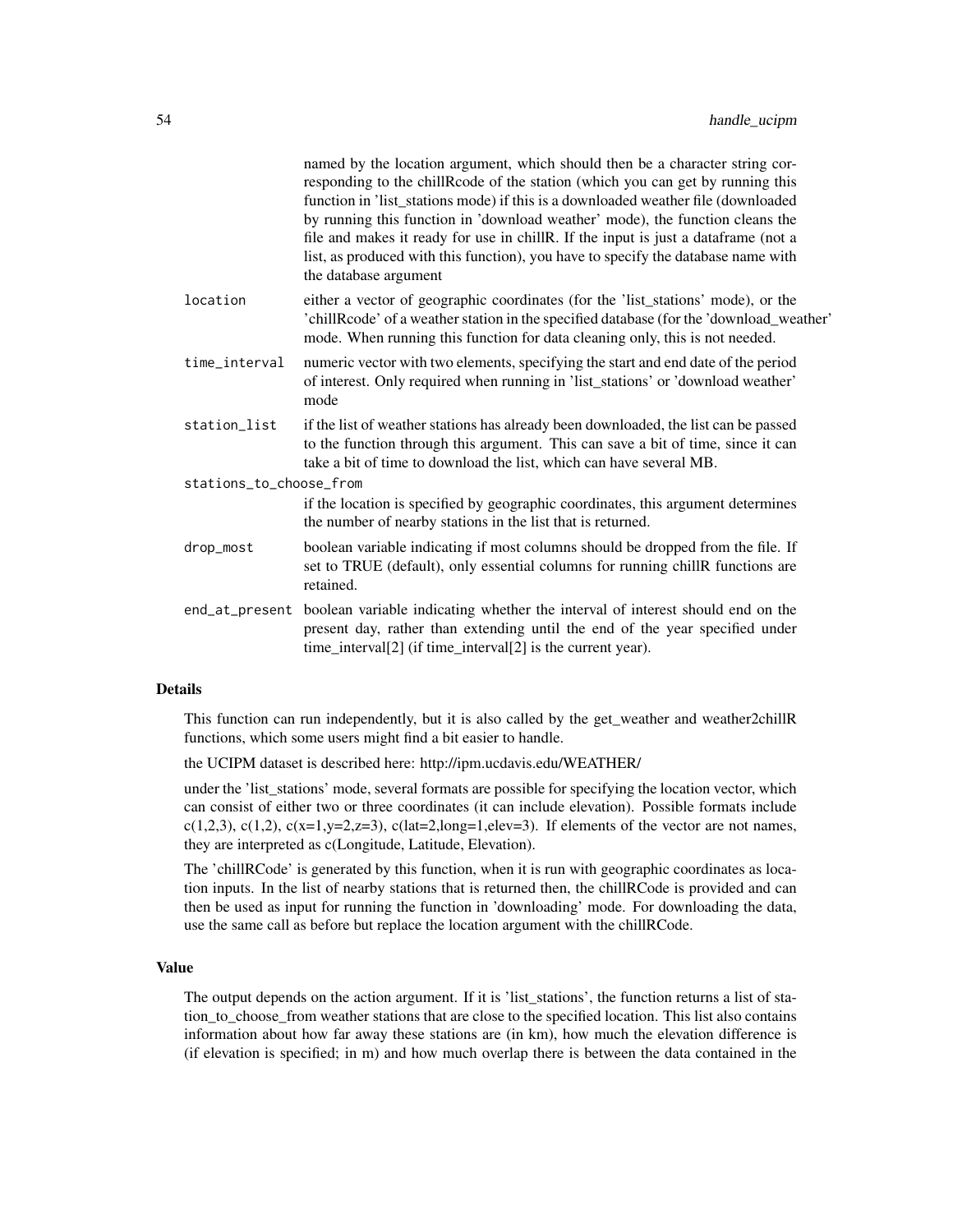#### handle\_ucipm 55

database and the time period specified by time\_interval. If action is 'download\_weather' the output is a list of two elements: 1. database="CIMIS" 2. the downloaded weather record, extended to the full duration of the specified time interval. If action is a weather data.frame or a weather record downloaded with this function (in 'download\_weather' mode), the output is the same data in a format that is easy to use in chillR. If drop most was set to TRUE, most columns are dropped.

### **Note**

Many databases have data quality flags, which may sometimes indicate that data aren't reliable. These are not considered by this function!

The station list provided by the UC IPM database doesn't contain geographic positions of the stations, which can only be accessed by station-specific websites. This function will access this information only if it was not given on the website in early 2016. Station information based on a download at that time is stored in the california\_station dataset included in chillR. This was done to reduce the run time for the handle ucipm function. It will probably be okay for the foreseeable future (stations don't change very quickly). A new version of this table can be produces with the make\_california\_UCIPM\_station\_list() function.

## Author(s)

Eike Luedeling

#### References

The chillR package:

Luedeling E, Kunz A and Blanke M, 2013. Identification of chilling and heat requirements of cherry trees - a statistical approach. International Journal of Biometeorology 57,679-689.

#### Examples

```
# All examples are disabled, because the database is sometimes unavailable. This then generates
# an error when R runs its package functionality checks. To run the examples, remove the # mark,
# before running the code.
#
#handle_ucipm(action="list_stations",location=c(x=-122,y=38.5),time_interval=c(2012,2012))
#gw<-handle_ucipm(action="download_weather",location="WINTERS.A",time_interval=c(2012,2012))
#weather<-handle_ucipm(gw)$weather
#make_chill_plot(tempResponse(stack_hourly_temps(fix_weather(weather)),Start_JDay=300,End_JDay=50),
# "Chill_Portions",start_year=2010,end_year=2012,metriclabel="Chill Portions",
```

```
# misstolerance = 50)
```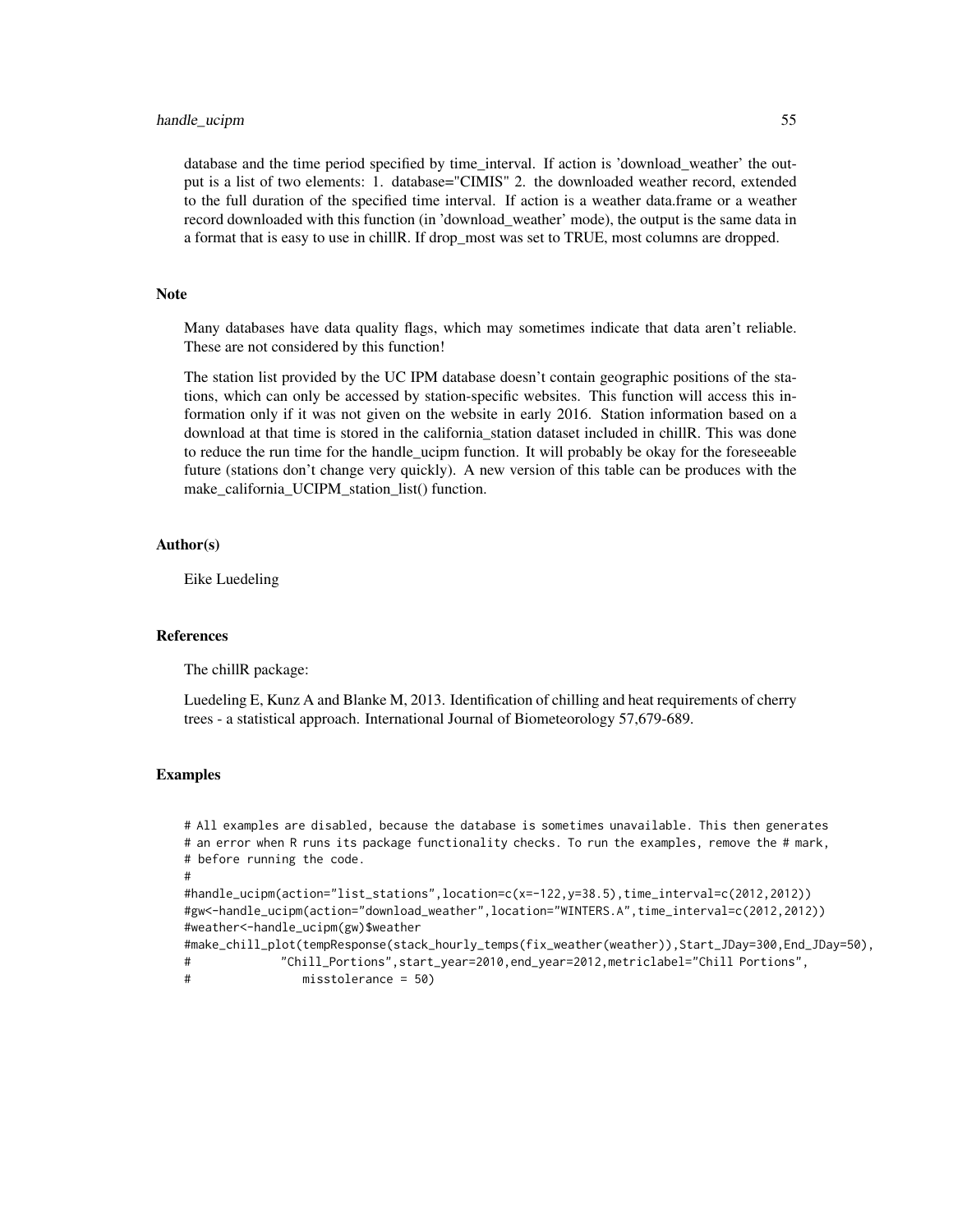handle\_wunderground *List, download or convert to chillR format data from the Weather Underground airport database*

# Description

This function can do three things related to the Weather Underground ("Wunderground") airport database: 1. it can list stations that are close to a specified position (geographic coordinates) 2. it can retrieve weather data for a named weather station 3. it can 'clean' downloaded data, so that they can easily be used in chillR Which of these functions is carried out depends on the action argument.

## Usage

```
handle_wunderground(action, location = NA, time_interval = NA,
  station_list = NULL, stations_to_choose_from = 25,
  drop_most = TRUE, end_at_present = TRUE)
```

| action                  | if this is the character string "list_stations", the function will return a list of the<br>weather stations from the database that are closest to the geographic coordinates<br>specified by location. if this is the character string "download_weather", the<br>function will attempt to download weather data from the database for the station<br>named by the location argument, which should then be a character string cor-<br>responding to the chillRcode of the station (which you can get by running this<br>function in 'list_stations mode) if this is a downloaded weather file (downloaded<br>by running this function in 'download weather' mode), the function cleans the<br>file and makes it ready for use in chill R. If the input is just a dataframe (not a<br>list, as produced with this function), you have to specify the database name with<br>the database argument |  |
|-------------------------|-------------------------------------------------------------------------------------------------------------------------------------------------------------------------------------------------------------------------------------------------------------------------------------------------------------------------------------------------------------------------------------------------------------------------------------------------------------------------------------------------------------------------------------------------------------------------------------------------------------------------------------------------------------------------------------------------------------------------------------------------------------------------------------------------------------------------------------------------------------------------------------------------|--|
| location                | either a vector of geographic coordinates (for the 'list_stations' mode), or the<br>'chillRcode' of a weather station in the specified database (for the 'download_weather'<br>mode. When running this function for data cleaning only, this is not needed.                                                                                                                                                                                                                                                                                                                                                                                                                                                                                                                                                                                                                                     |  |
| time_interval           | numeric vector with two elements, specifying the start and end date of the period<br>of interest. Only required when running in 'list_stations' or 'download weather'<br>mode                                                                                                                                                                                                                                                                                                                                                                                                                                                                                                                                                                                                                                                                                                                   |  |
| station_list            | if the list of weather stations has already been downloaded, the list can be passed<br>to the function through this argument. This can save a bit of time, since it can<br>take a bit of time to download the list, which can have several MB.                                                                                                                                                                                                                                                                                                                                                                                                                                                                                                                                                                                                                                                  |  |
| stations_to_choose_from |                                                                                                                                                                                                                                                                                                                                                                                                                                                                                                                                                                                                                                                                                                                                                                                                                                                                                                 |  |
|                         | if the location is specified by geographic coordinates, this argument determines<br>the number of nearby stations in the list that is returned.                                                                                                                                                                                                                                                                                                                                                                                                                                                                                                                                                                                                                                                                                                                                                 |  |
| drop_most               | boolean variable indicating if most columns should be dropped from the file. If<br>set to TRUE (default), only essential columns for running chillR functions are<br>retained.                                                                                                                                                                                                                                                                                                                                                                                                                                                                                                                                                                                                                                                                                                                  |  |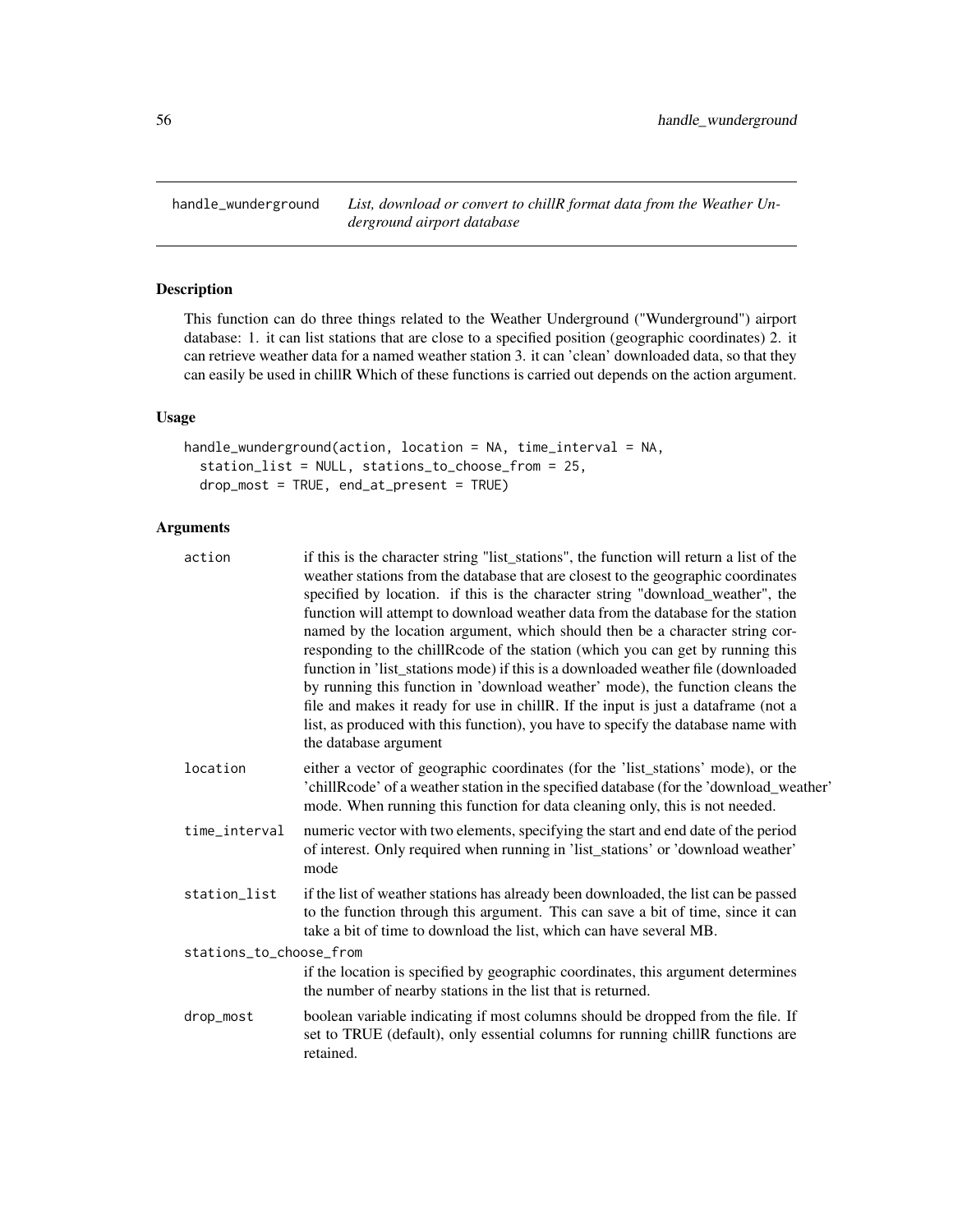end\_at\_present boolean variable indicating whether the interval of interest should end on the present day, rather than extending until the end of the year specified under time interval[2] (if time interval[2] is the current year).

#### Details

This function can run independently, but it is also called by the get\_weather and weather2chillR functions, which some users might find a bit easier to handle.

the Weather underground database is described here: http://www.wunderground.com/ Note that I didn't find a comprehensive listing of all their airport weather stations, so I retrieved a list of airports from somewhere else. Weather underground doesn't have data for all the airports listed. There is also no information on the time periods that are covered. So finding the right airport to work with is a bit of trial and error. Weather underground has more stations, but I haven't been able to access them (for free).

under the 'list\_stations' mode, several formats are possible for specifying the location vector, which can consist of either two or three coordinates (it can include elevation). Possible formats include c(1,2,3), c(1,2), c(x=1,y=2,z=3), c(lat=2,long=1,elev=3). If elements of the vector are not names, they are interpreted as c(Longitude, Latitude, Elevation).

The 'chillRCode' is generated by this function, when it is run with geographic coordinates as location inputs. In the list of nearby stations that is returned then, the chillRCode is provided and can then be used as input for running the function in 'downloading' mode. For downloading the data, use the same call as before but replace the location argument with the chillRCode. In this case this is the airport ICAO code.

#### Value

The output depends on the action argument. If it is 'list\_stations', the function returns a list of station\_to\_choose\_from weather stations that are close to the specified location. This list also contains information about how far away these stations are (in km), how much the elevation difference is (if elevation is specified; in m) and how much overlap there is between the data contained in the database and the time period specified by time\_interval. If action is 'download\_weather' the output is a list of two elements: 1. database="Wunderground" 2. the downloaded weather record, extended to the full duration of the specified time interval. If action is a weather data.frame or a weather record downloaded with this function (in 'download\_weather' mode), the output is the same data in a format that is easy to use in chillR. If drop\_most was set to TRUE, most columns are dropped.

#### **Note**

Many databases have data quality flags, which may sometimes indicate that data aren't reliable. These are not considered by this function!

I'm not aware of a real list of Weather Underground stations, but since historic records are available for many airports, a list of airports with airport codes gived a good indication. However, this means that there's a good chance that for many stations in the list, there is no data. It is also difficult to know before starting a download what years data are available for. In the database, records are available by month (or by day), which means that a separate file has to be downloaded for each month of the interval requested. This can mean quite a lot of files have to be accessed.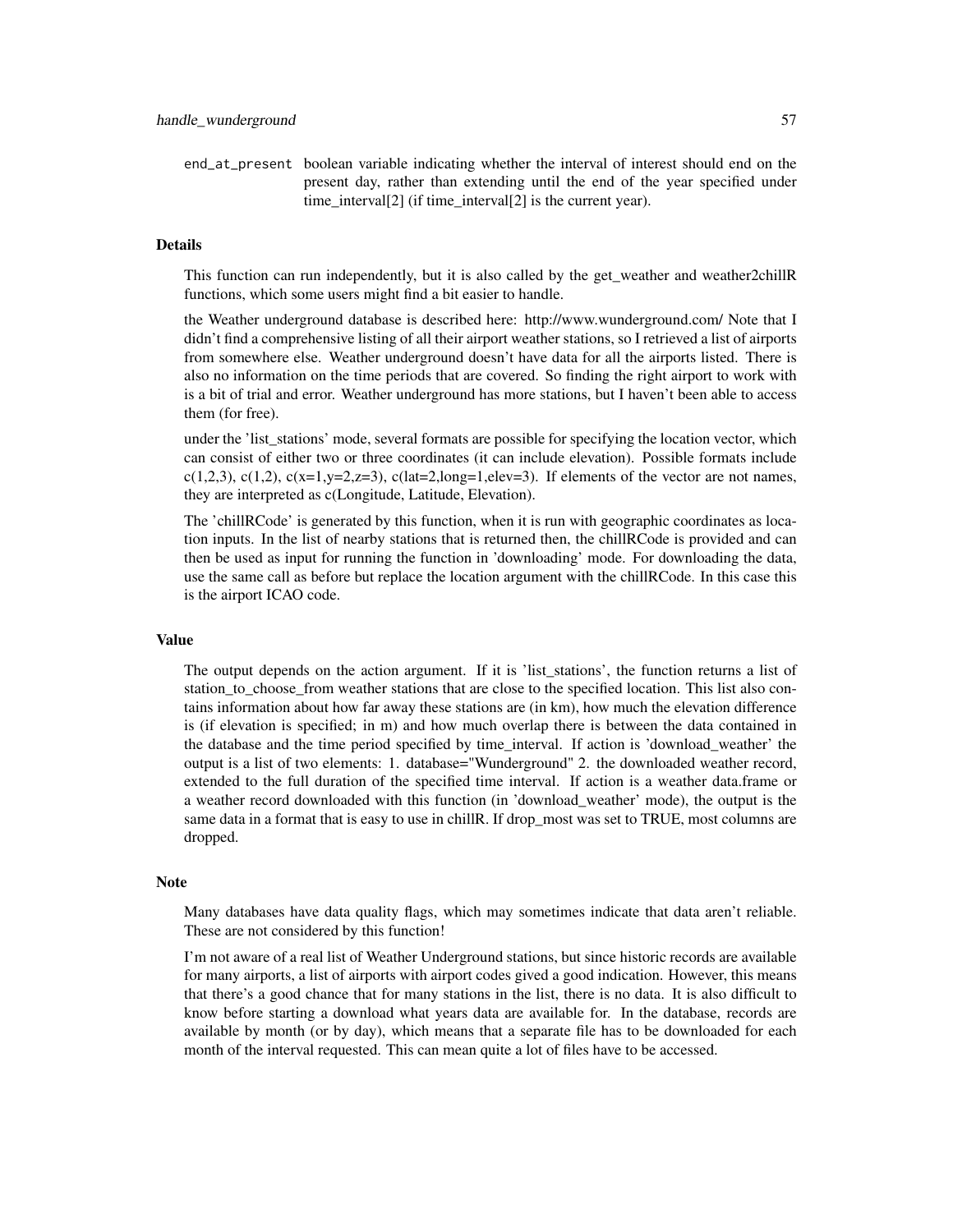#### Author(s)

Eike Luedeling

## References

The chillR package:

Luedeling E, Kunz A and Blanke M, 2013. Identification of chilling and heat requirements of cherry trees - a statistical approach. International Journal of Biometeorology 57,679-689.

#### Examples

```
#stat_list<-get_weather(c(-120,38),time_interval=NA,"Wunderground")
#gw<-get_weather("KMHR",time_interval=c(2004,2004),"Wunderground")
#weather<-weather2chillR(gw)
#weather<-fix_weather(weather)
#tr<-tempResponse(stack_hourly_temps(weather),Start_JDay = 300,End_JDay = 30)
#make_chill_plot(tr,"Chill_Portions",start_year=2001,end_year=2004)
```
identify\_common\_string

*Identify shared leading or trailing character strings*

# Description

Compares all elements of a vector of numbers or character strings and returns TRUE if they are all the same, FALSE otherwise.

## Usage

identify\_common\_string(strings, leading = TRUE)

## Arguments

| strings | vector of strings to be evaluated.                                                                                                                                                |
|---------|-----------------------------------------------------------------------------------------------------------------------------------------------------------------------------------|
| leading | boolean variable indicating whether the function should look for common strings<br>at the beginning (leading==TRUE) or end (leading==FALSE) of the strings. De-<br>fault is TRUE. |

# Value

if there is a leading (if leading==TRUE) or trailing (if leading==FALSE) string that all elements of strings have in common, this string is returned; NA otherwise.

#### Author(s)

Eike Luedeling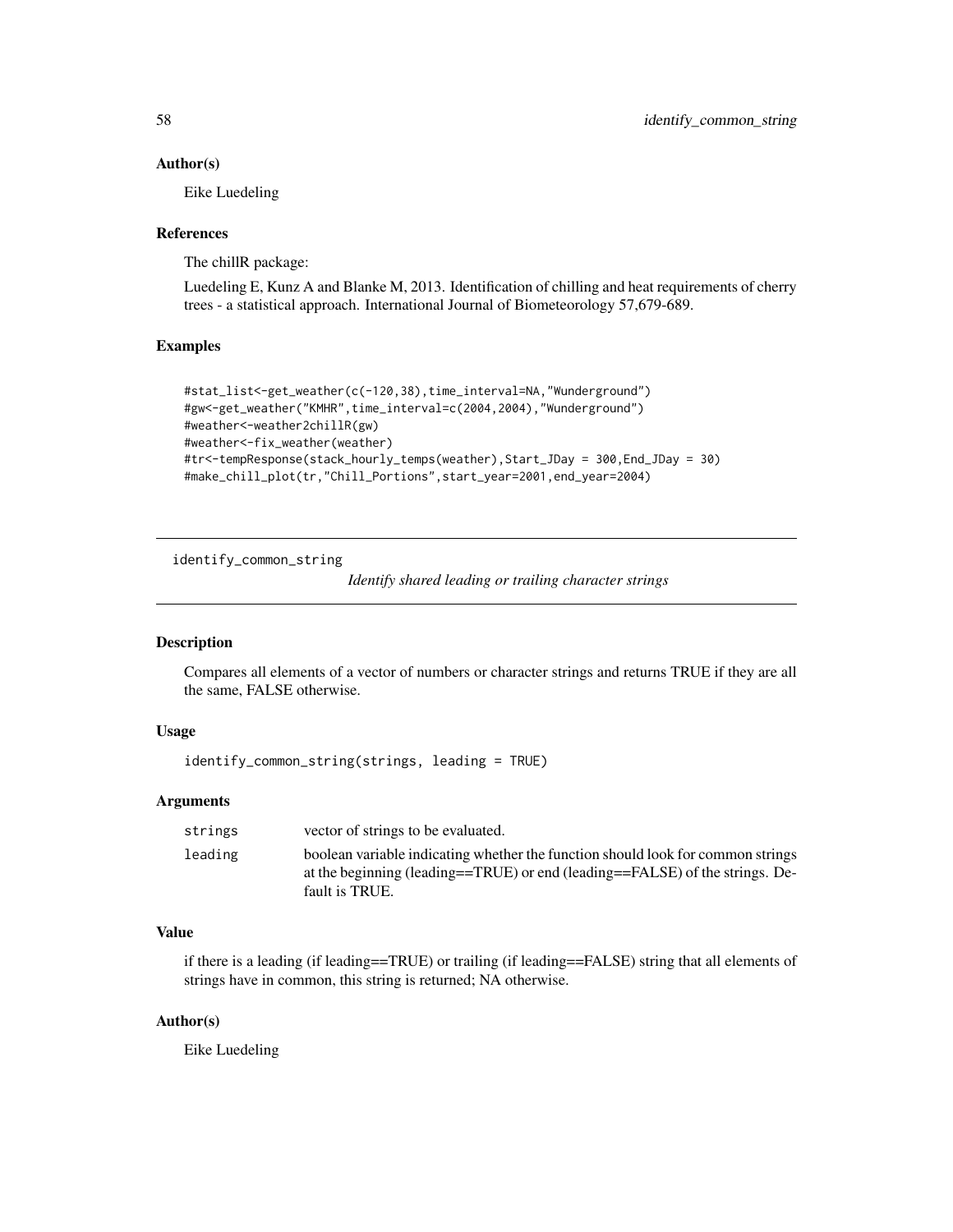# interpolate\_gaps 59

# Examples

```
identify_common_string(c("Temp_01","Temp_02","Temp_03"))
identify_common_string(c("Temp_01","Temp_02","Temp_03"),leading=FALSE)
identify_common_string(c("file1.csv","file2.csv","file3.csv"),leading=FALSE)
```
interpolate\_gaps *Linear gap interpolation*

# Description

This function linearly interpolates gaps in data series, such as daily temperature records.

# Usage

```
interpolate_gaps(x)
```
## Arguments

x a numeric vector, or a vector that can be coerced with as.numeric. Missing values are either NA or non-numeric values.

#### Details

The function returns a list with two elements: interp is a new vector, in which all gaps in x have been linearly interpolated. missing is a second vector, which contains information on which values were filled in by interpolation.

## Value

| interp  | numeric vector, in which all gaps in x have been linearly interpolated                  |
|---------|-----------------------------------------------------------------------------------------|
| missing | boolean vector of the same length as interp and x, which marks all gaps in x as<br>TRUE |

#### Author(s)

Eike Luedeling

# References

Luedeling E, Kunz A and Blanke M, 2013. Identification of chilling and heat requirements of cherry trees - a statistical approach. International Journal of Biometeorology 57,679-689.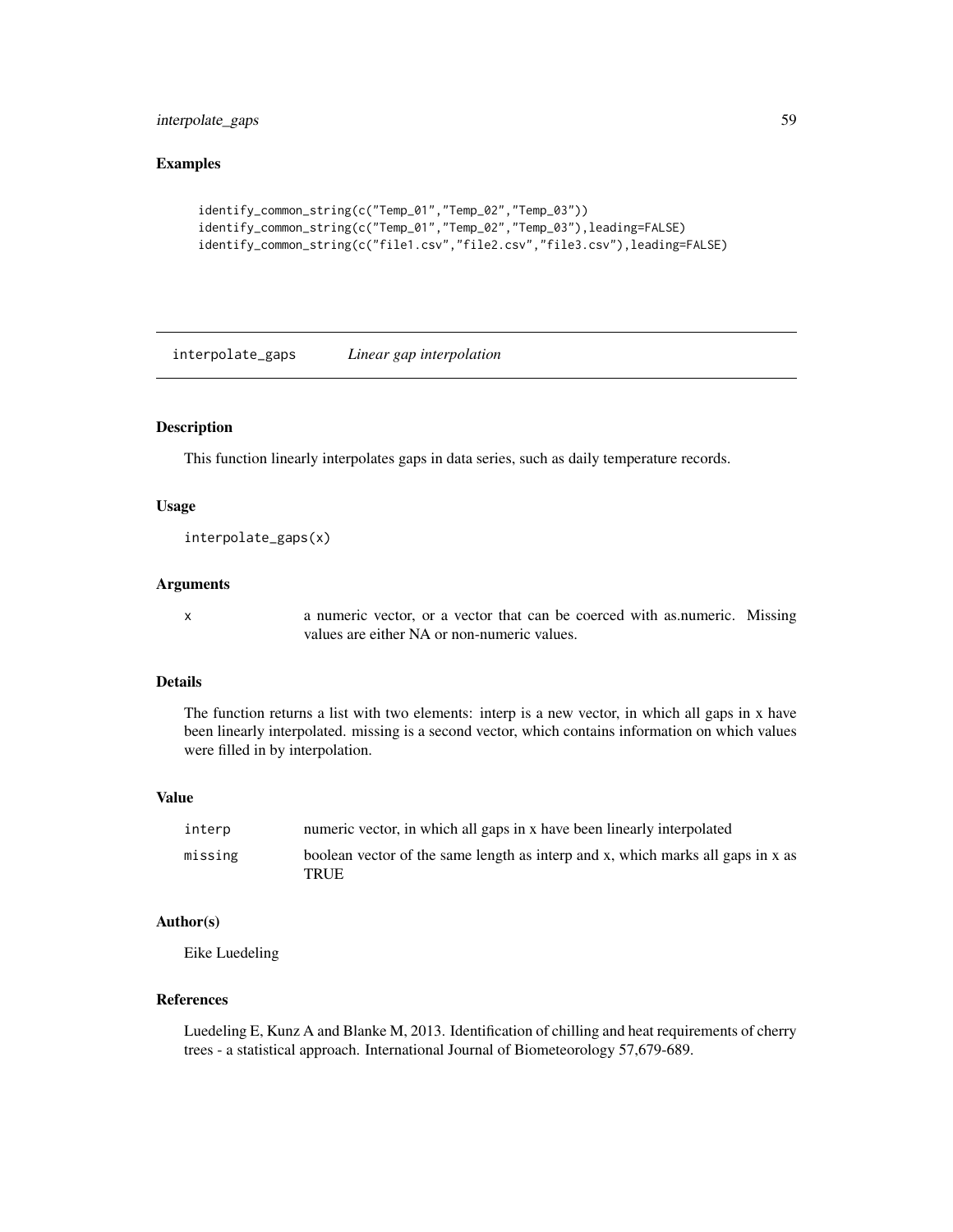## Examples

```
weather<-make_all_day_table(KA_weather)
Tmin_int<-interpolate_gaps(KA_weather[,"Tmin"])
weather[,"Tmin"]<-Tmin_int$interp
weather[,"Tmin_interpolated"]<-Tmin_int$missing
```

```
Tmax_int<-interpolate_gaps(KA_weather[,"Tmax"])
weather[,"Tmax"]<-Tmax_int$interp
weather[,"Tmax_interpolated"]<-Tmax_int$missing
```
#this function is integrated into the fix\_weather function, but it can also be run on its own.

interpolate\_gaps\_hourly

*Interpolate gaps in hourly temperature records*

## Description

Using idealized temperature curves for guidance, this function interpolated hourly temperature data.

## Usage

```
interpolate_gaps_hourly(hourtemps, latitude = 50, daily_temps = NULL,
  interpolate_remaining = TRUE, return_extremes = FALSE,
 minimum_values_for_solving = 5, runn_mean_test_length = 5,
  runn_mean_test_diff = 5, daily_patch_max_mean_bias = NA,
  daily_patch_max_stdev_bias = NA)
```

| data.frame containing hourly temperatures. This has to contain columns c("Year","Month","Day","Hour",                                                                  |  |  |
|------------------------------------------------------------------------------------------------------------------------------------------------------------------------|--|--|
| the geographic latitude (in decimal degrees) of the location of interest                                                                                               |  |  |
| list of (chill R compliant) daily temperature data sets for patching gaps in the<br>record.                                                                            |  |  |
| interpolate_remaining                                                                                                                                                  |  |  |
| boolean parameter indicating whether gaps remaining after the daily record has                                                                                         |  |  |
| been patched (or after solving temperature equations, if (daily_temps==NULL))<br>should be linearly interpolated.                                                      |  |  |
| return_extremes                                                                                                                                                        |  |  |
| boolean parameters indicating whether daily minimum and maximum temper-<br>atures used for the interpolation should be part of the output table. Defaults to<br>FALSE. |  |  |
|                                                                                                                                                                        |  |  |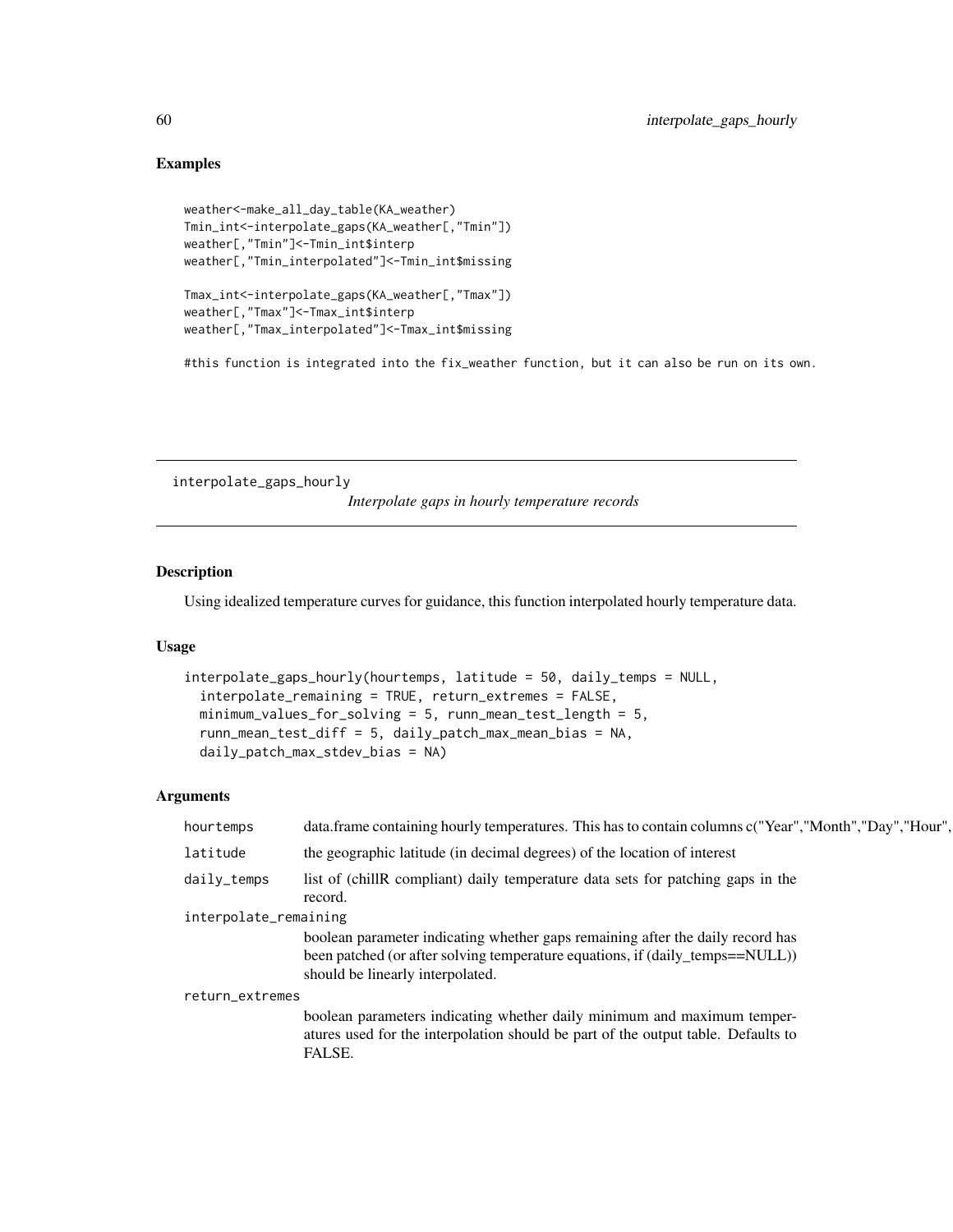minimum\_values\_for\_solving

integer specifying the minimum number of hourly temperature values that must be available for the solving function to be applied. Must be greater than 1 (otherwise you get an error). Since according to the idealized temperature curves used here, a given daily extreme temperature is related to hourly temperatures of about a 12-hour period, values above 12 are not useful. Note that relatively large numbers for this parameter raise the reliability of the interpolated values, but they restrict the number of missing values in a day, for which the procedure produces results.

runn\_mean\_test\_length

integer specifying the length of the period, for which a running mean test for is applied to daily records after the solving procedure. This aims to remove spurious values that can sometimes arise during solving. This test checks for all daily minimum and maximum temperature values, if they differ from the mean of the surrounding values by more than runn\_mean\_test\_diff. If this is the case, they are set to NA, and have to be filled by other means (from proxy data or by interpolation). Defaults to 5, which means each value is compared to the mean of the 2 previous and 2 following days.

runn\_mean\_test\_diff

integer specifying the maximum tolerable difference between solved daily extreme temperature values and the mean for the surrounding days. See description of runn\_mean\_test\_length for more details. Defaults to 5.

## daily\_patch\_max\_mean\_bias

maximum acceptable mean difference between the daily extreme temperatures of daily temperature records used as proxy and daily extreme temperatures in the dataset that is to be interpolated. If the bias between stations is greater than this, the station is not considered a useful proxy and not used for filling gaps.

# daily\_patch\_max\_stdev\_bias

maximum acceptable standard deviation of the difference between the daily extreme temperatures of daily temperature records used as proxy and daily extreme temperatures in the dataset that is to be interpolated. If the bias between stations is greater than this, the station is not considered a useful proxy and not used for filling gaps.

#### Details

Many agroclimatic metrics are calculated from hourly temperature data. chillR provides functions for generating hourly data from daily records, which are often available. Small gaps in such daily records can easily be closed through linear interpolation, with relatively small errors, so that complete hourly records can be generated. However, many sites have recorded actual hourly temperatures, which allow much more accurate site-specific assessments. Such records quite often have gaps, which need to be closed before calculating most agroclimatic metrics (such as Chill Portions). Linear interpolation is not a good option for this, because daily temperature curves are not linear. Moreover, when gaps exceed a certain number of hours, important featured would be missed (e.g. interpolating between temperatures at 8 pm and 8 am may miss all the cool hours of the day, which would greatly distort chill estimates).

This function solves this problem by using an idealized daily temperature curve as guide to the interpolation of hourly temperature data.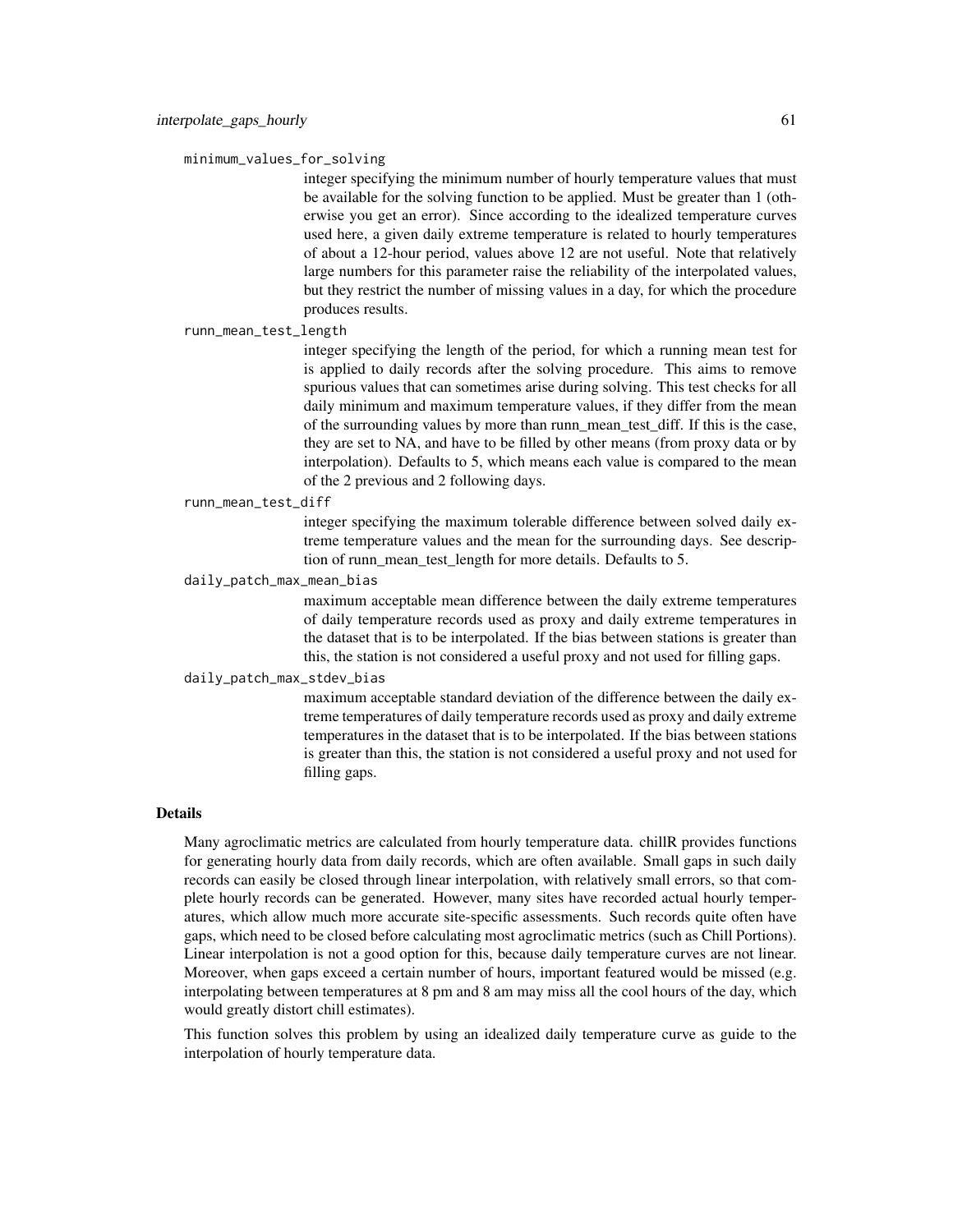These are the steps: 1) produce an idealized temperature curve for the site (which requires site latitude as an input), assuming minimum and maximum temperatures of 0 and 1 degrees C, respectively. The calculations are based on equations published by Spencer (1971), Almorox et al. (2005) and Linvill (1990, though I modified these slightly to produce a smooth curve). This curve describes the expected relationship of the temperature for the respective hour with minimum and maximum temperatures of the same, previous or next day (depending on the time of day), according to idealized temperature curve. At this point, however, these daily minimum or maximum temperatures aren't known yet.

2) determine minimum and maximum temperatures for each day. For each minimum and maximum daily temperature, the expected relationships between hourly temperatures and daily extremes determined in step 1, combined with the hourly temperatures that were observed can be interpreted as an overdetermined set of equations that define these temperatures. Since few days will follow the ideal curve precisely, and there are usually more than two equations that define the same daily temperature extreme value, these equations can only be solved numerically. This is implemented with the qr.solve function, which can provide estimates of the minimum and maximum temperatures for all days from the available hourly records.

3) interpolate gaps in the record of estimated daily temperature extremes. There can be days, when the number of recorded hourly temperatures isn't sufficient for inferring daily minimum or maximum temperatures. The resulting gaps are closed by linear interpolation (this may produce poor results if gaps are really large, but this isn't currently addressed).

4) compute an idealized daily temperature curve for all days, based on estimated daily temperature extremes (using the make\_hourly\_temperatures function).

- 5) calculate deviation of recorded temperatures from idealized curve.
- 6) linearly interpolate deviation values using the interpolate\_gaps function.
- 7) add interpolated deviation values to idealized temperature curve.

## Value

data frame containing interpolated temperatures for all hours within the interval defined by the first and last day of the hourtemps input.

# Author(s)

Eike Luedeling

#### References

Linvill DE, 1990. Calculating chilling hours and chill units from daily maximum and minimum temperature observations. HortScience 25(1), 14-16.

Spencer JW, 1971. Fourier series representation of the position of the Sun. Search 2(5), 172.

Almorox J, Hontoria C and Benito M, 2005. Statistical validation of daylength definitions for estimation of global solar radiation in Toledo, Spain. Energy Conversion and Management 46(9- 10), 1465-1471)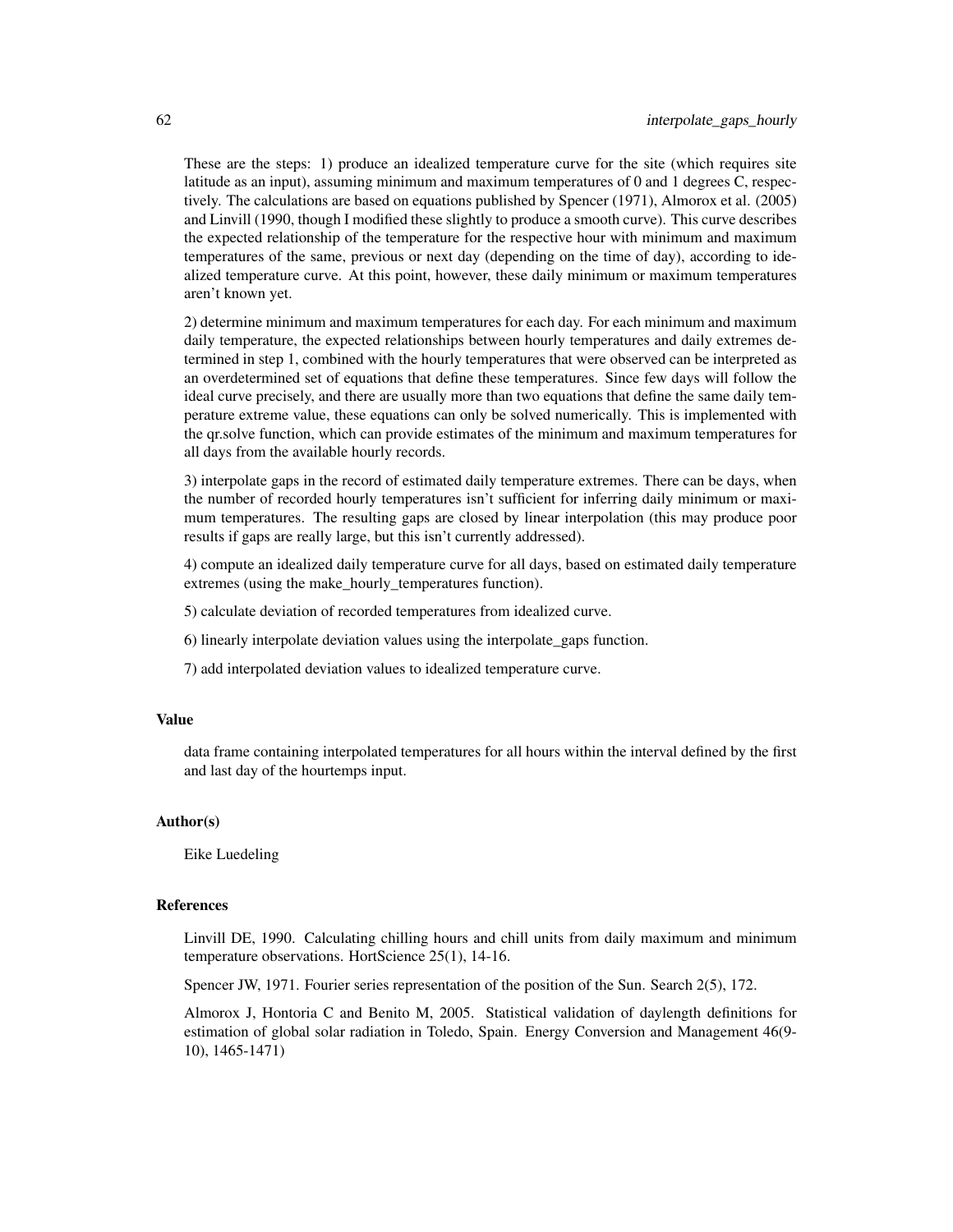# JDay\_count 63

# Examples

```
Winters_gaps<-make_JDay(Winters_hours_gaps[1:2000,])
colnames(Winters_gaps)[5:6]<-c("Temp","original_Temp")
interp<-interpolate_gaps_hourly(hourtemps=Winters_gaps,latitude=38.5)
#plot results: interpolated temperatures are shown in red, measured temperatures in black.
plot(interp$weather$Temp[1:120]~c(interp$weather$JDay[1:120]+
   interp$weather$Hour[1:120]/24),type="l",
   col="RED",lwd=2,xlab="JDay",ylab="Temperature")
lines(interp$weather$Temp_measured[1:120]~c(interp$weather$JDay[1:120]+
   interp$weather$Hour[1:120]/24),lwd=2)
```
JDay\_count *Count days between two Julian dates*

#### Description

This function counts the days between two Julian dates, taking into account whether the season extends past the end of a calender year and whether the count is to be done for a leap year.

## Usage

```
JDay_count(start_date, end_date, season = NA, leap_year = FALSE)
```
### Arguments

| start_date | integer ranging from 1 to 366, indicating a Julian date. This is the start date of<br>the interval of interest.                                                                                                                                   |
|------------|---------------------------------------------------------------------------------------------------------------------------------------------------------------------------------------------------------------------------------------------------|
| end_date   | integer ranging from 1 to 366, indicating a Julian date. This is the end date of<br>the interval of interest.                                                                                                                                     |
| season     | integer vector of length 2, specifying the beginning and end of the phenology<br>season, respectively. If this is not specified, the start_date and end_date are<br>used to define the season.                                                    |
| leap_year  | either a Boolean parameter indicating whether the count should be done for a<br>leap year, or an integer specyfing the year, for which the calculation is to be<br>done. The function then determines automatically, whether this is a leap year. |

## Value

Boolean result (TRUE/FALSE) of the comparison.

# Author(s)

Eike Luedeling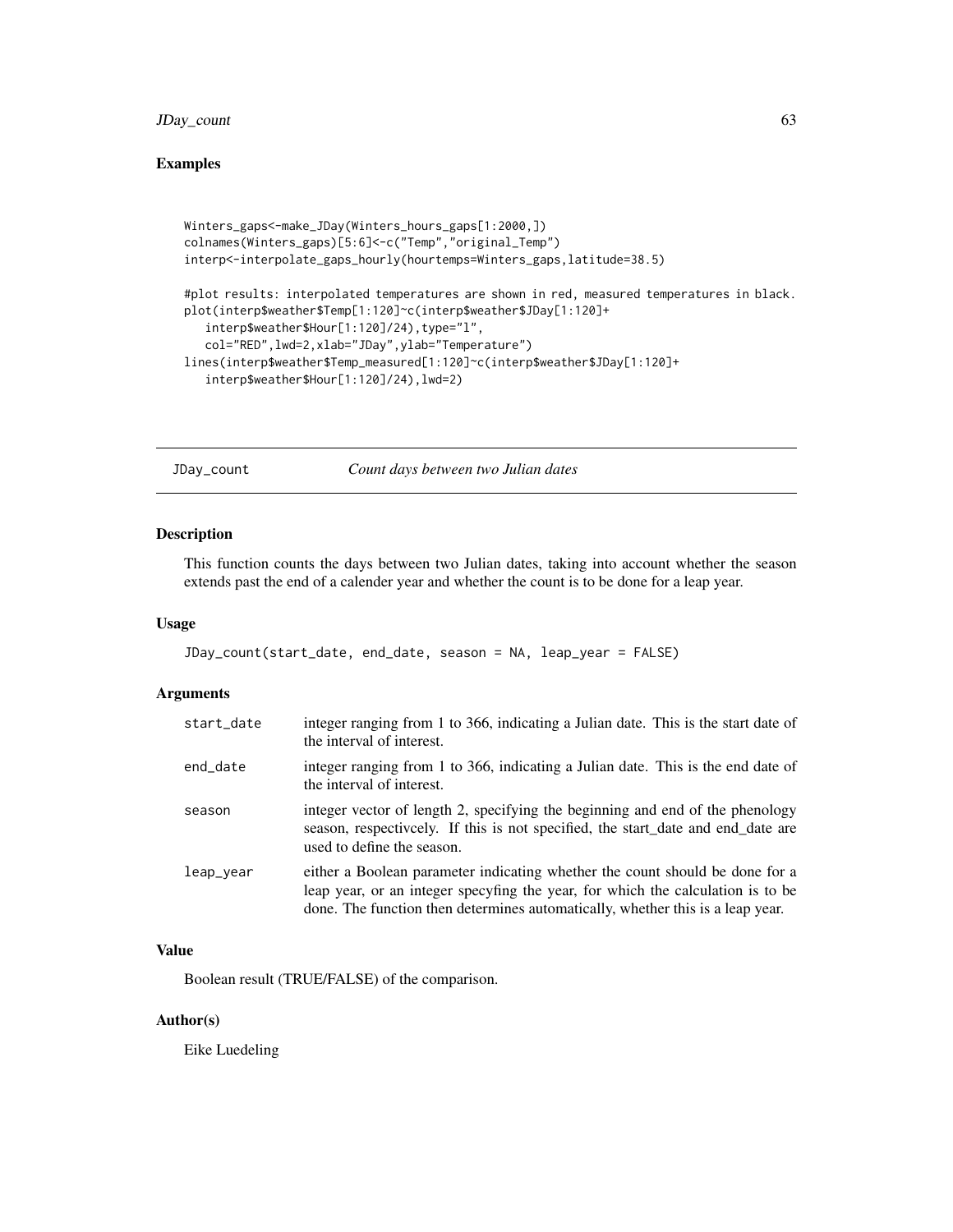# Examples

JDay\_count(start\_date=320,end\_date=20,season=c(305,59),leap\_year=2004)

JDay\_earlier *Check whether a Julian date is before or after another one*

# Description

For two Julian dates, this function checks whether the first date is earlier than the second date within a user-defined phenological season. This is particularly useful for seasons that start in one year and end in the next, because simple > or < operations can produce wrong results then.

# Usage

```
JDay_earlier(check_date, ref_date, season = c(1, 366))
```
# Arguments

| check_date | integer ranging from 1 to 366, indicating a Julian date. This is the date for which<br>to check whether it is before the reference date. If this is a vector, all elements<br>are checked against the reference date. |
|------------|-----------------------------------------------------------------------------------------------------------------------------------------------------------------------------------------------------------------------|
| ref date   | integer ranging from 1 to 366, indicating a Julian date. This is the reference<br>date.                                                                                                                               |
| season     | integer vector of length 2, specifying the beginning and end of the phenology<br>season, respectively.                                                                                                                |

# Value

Boolean result (TRUE/FALSE) of the comparison.

## Author(s)

Eike Luedeling

# Examples

JDay\_earlier(check\_date=10,ref\_date=365,season=c(305,59))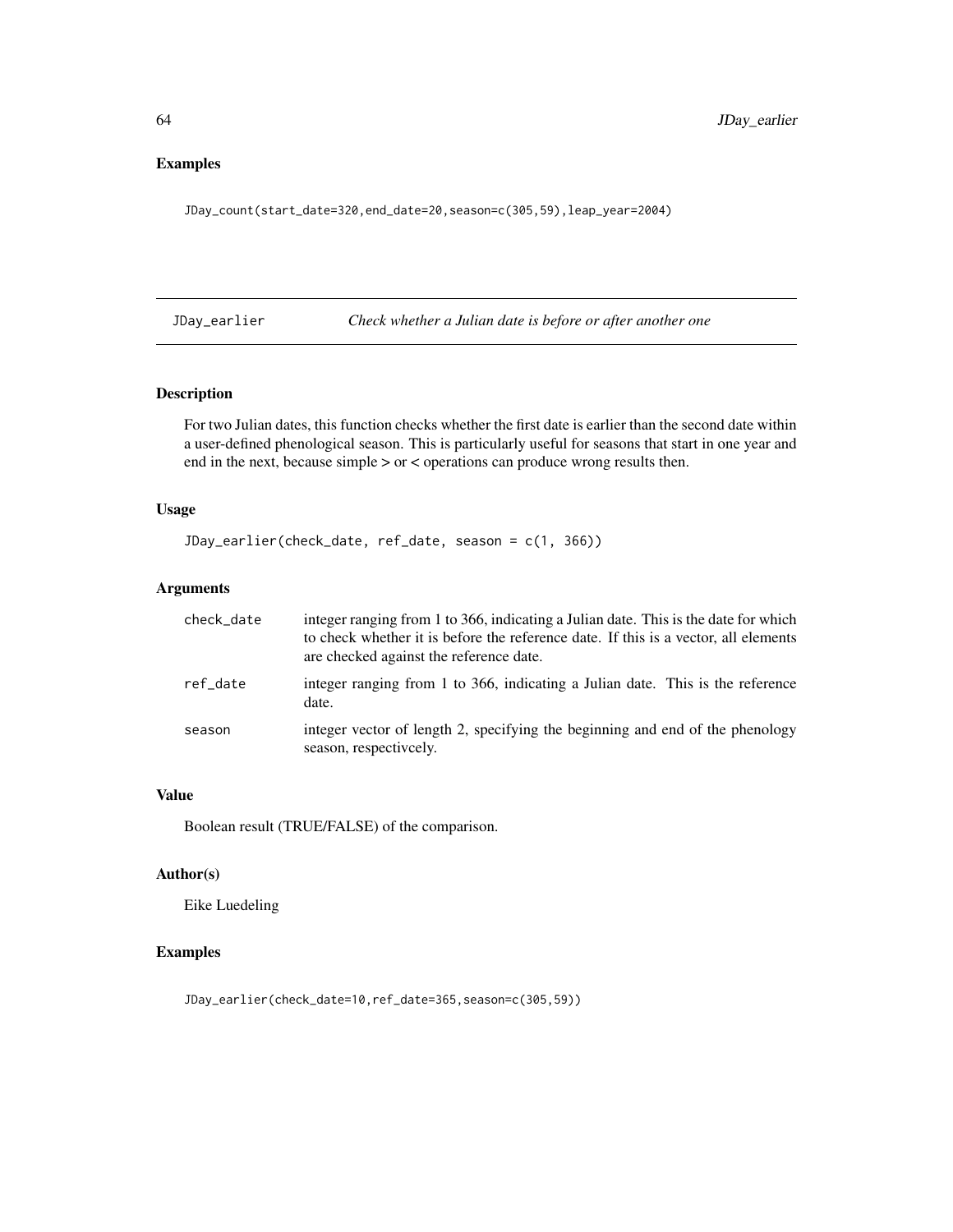# Description

For two Julian dates, this function checks whether the first date is later than the second date within a user-defined phenological season. This is particularly useful for seasons that start in one year and end in the next, because simple > or < operations can produce wrong results then.

# Usage

```
JDay_later(check_date, ref_date, season = c(1, 366))
```
# Arguments

| check_date | integer ranging from 1 to 366, indicating a Julian date. This is the date for which<br>to check whether it is after the reference date. If this is a vector, all elements are<br>checked against the reference date. |
|------------|----------------------------------------------------------------------------------------------------------------------------------------------------------------------------------------------------------------------|
| ref date   | integer ranging from 1 to 366, indicating a Julian date. This is the reference<br>date.                                                                                                                              |
| season     | integer vector of length 2, specifying the beginning and end of the phenology<br>season, respectively.                                                                                                               |

# Value

Boolean result (TRUE/FALSE) of the comparison.

# Author(s)

Eike Luedeling

# Examples

JDay\_later(check\_date=10,ref\_date=365,season=c(305,59))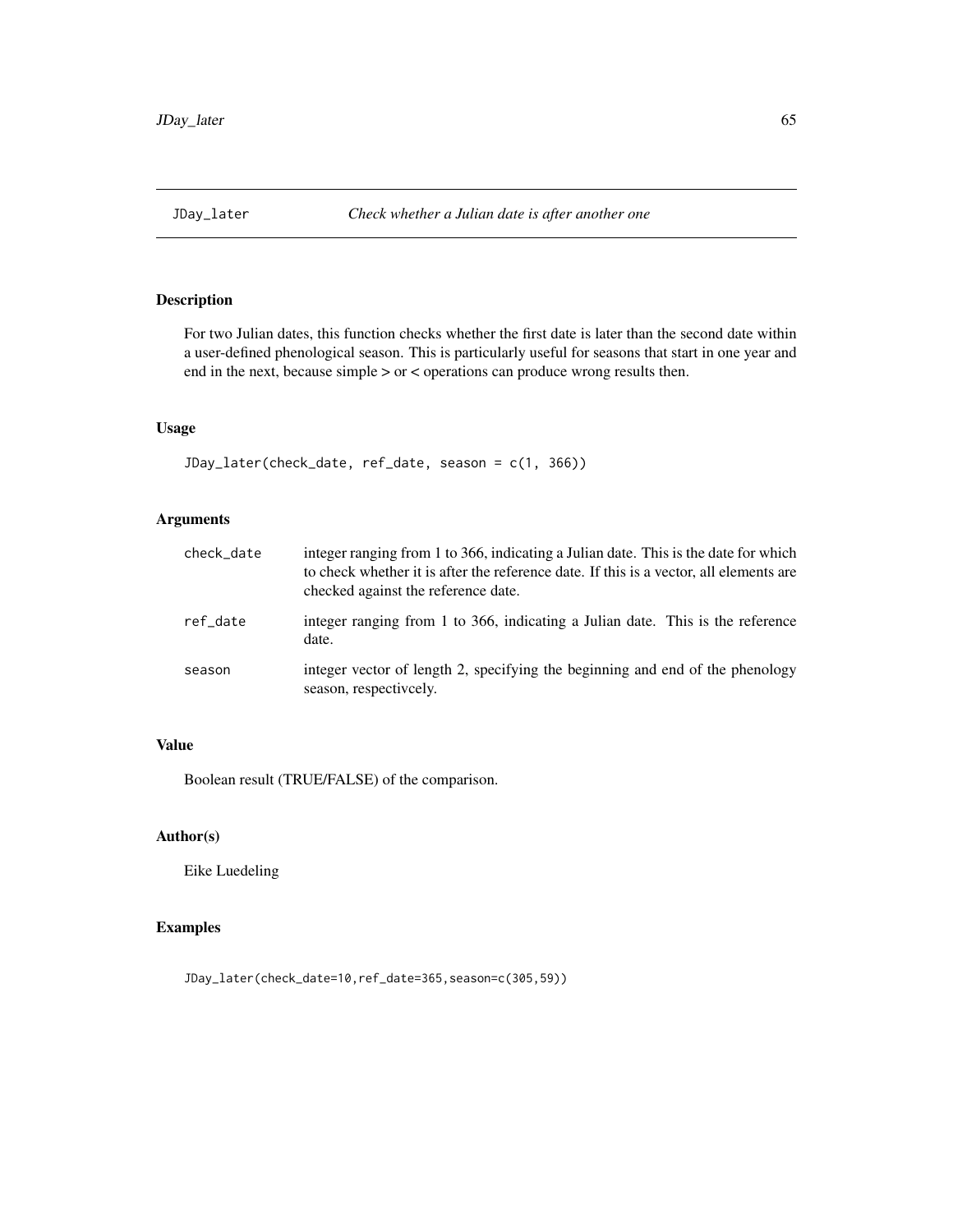## Description

Bloom data of sweet cherry var. 'Schneiders spaete Knorpelkirsche' recorded at Klein-Altendorf, Germany, the experimental station of the University of Bonn

#### Format

A data frame with the following 2 variables.

Year a numeric vector, indicating the observation year

pheno a vector that, when coerced by as.numeric, contains bloom data in Julian dates (day of the year)

#### Source

data were collected by Achim Kunz and Michael Blanke, University of Bonn

## References

Luedeling E, Kunz A and Blanke M, 2013. Identification of chilling and heat requirements of cherry trees - a statistical approach. International Journal of Biometeorology 57,679-689.

## Examples

data(KA\_bloom)

KA\_weather *Weather data for Klein-Altendorf, Germany*

#### **Description**

Daily temperature data from Klein-Altendorf, Germany, for use in combination with the example phenology dataset KA\_bloom.

#### Format

A data frame with observations on the following 5 variables.

Year a numeric vector - the observation year

Month a numeric vector - the observation month

Day a numeric vector - the observation day

Tmax a numeric vector - daily maximum temperature

Tmin a numeric vector - daily minimum temperature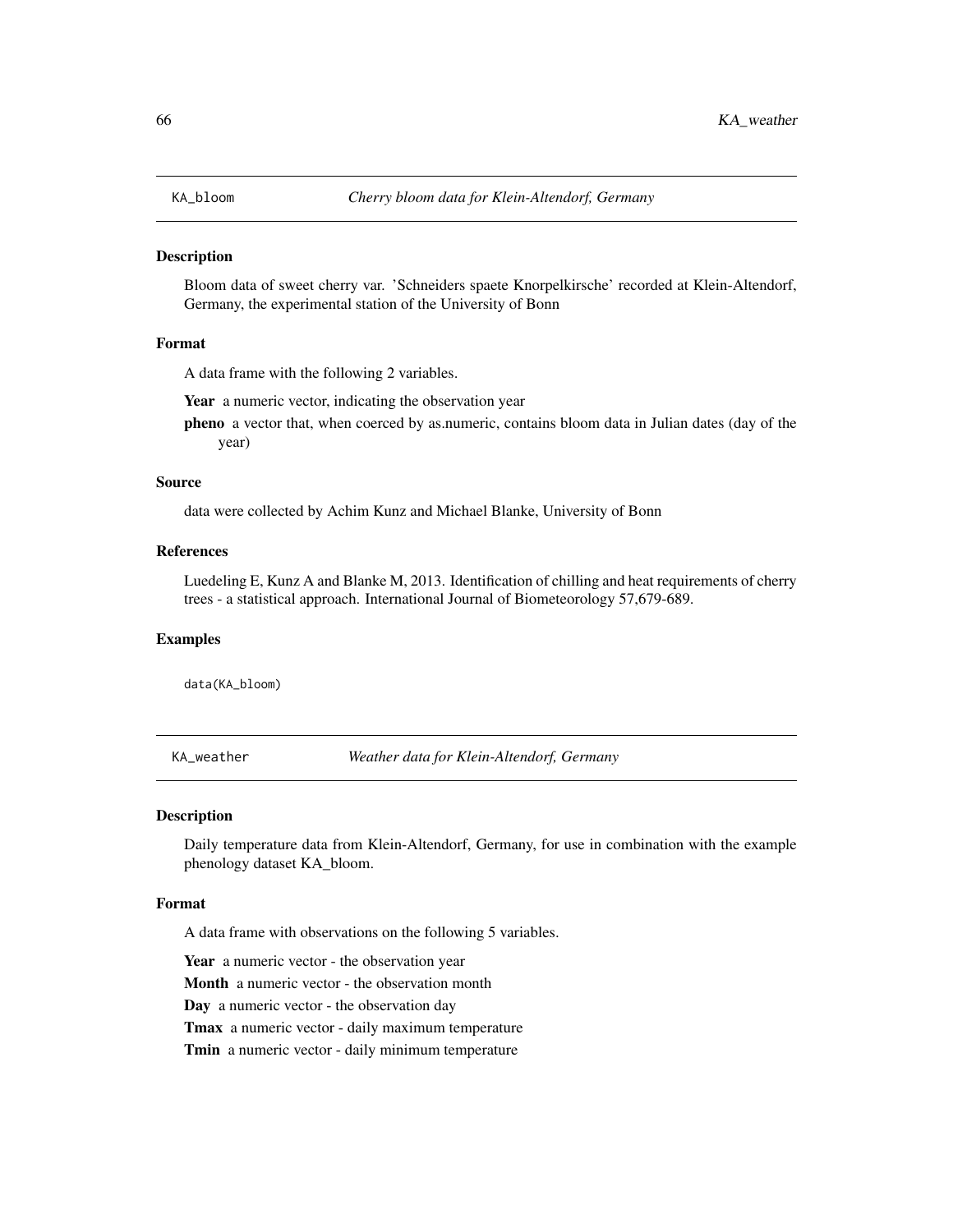#### leap\_year 67

# Source

data were collected by Achim Kunz and Michael Blanke, University of Bonn

# References

Luedeling E, Kunz A and Blanke M, 2013. Identification of chilling and heat requirements of cherry trees - a statistical approach. International Journal of Biometeorology 57,679-689.

## Examples

data(KA\_weather)

leap\_year *Leap year finder*

## Description

This function determines whether a given year is a leap year

# Usage

leap\_year(x)

## Arguments

x integer value, representing year number

#### Details

Takes a year number as input, and returns TRUE if this is a leap year, and FALSE if not

# Value

```
boolean variable (TRUE or FALSE)
```
## Author(s)

Eike Luedeling, but based on pseudocode from Wikipedia

## References

https://en.wikipedia.org/wiki/Leap\_year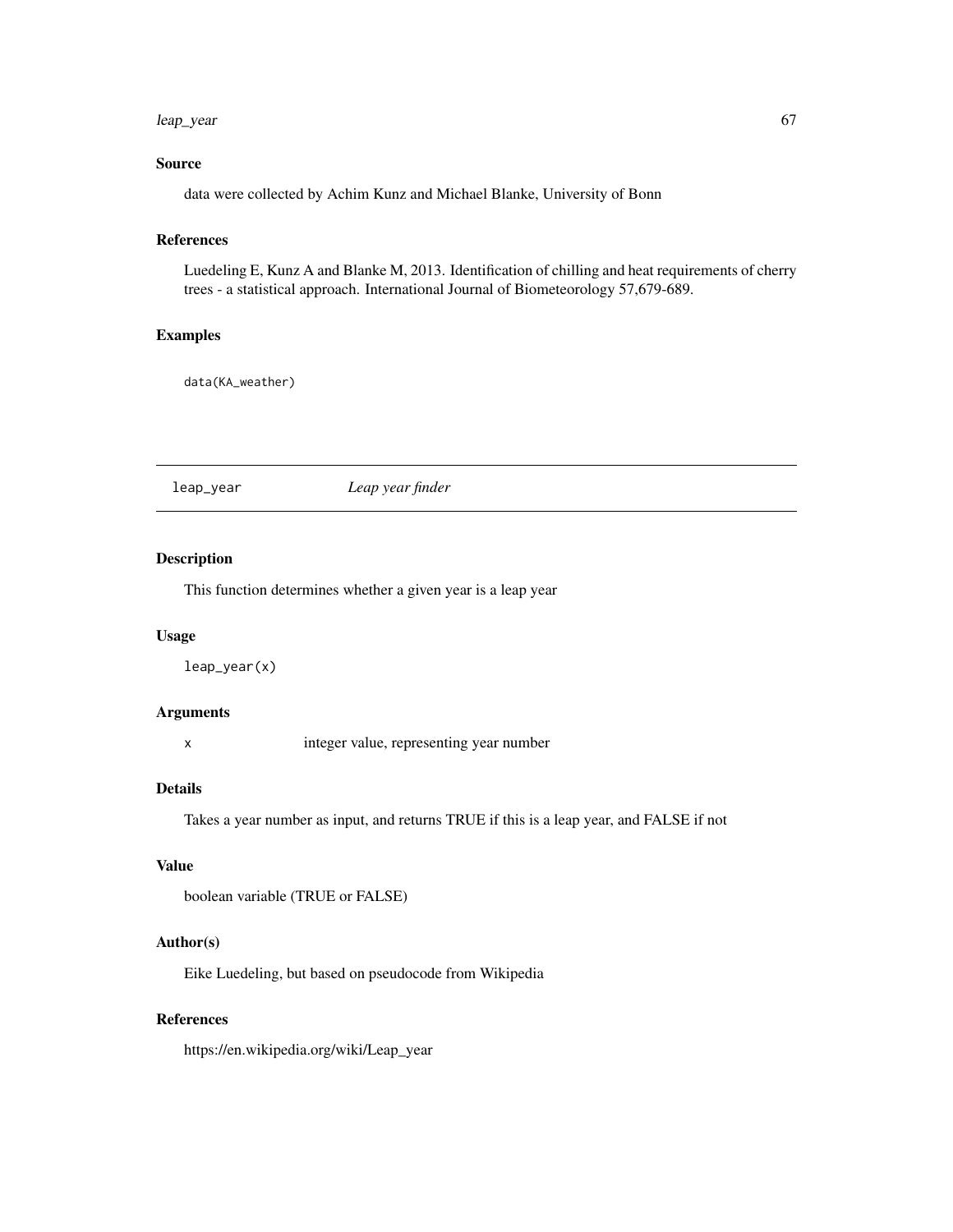# Examples

leap\_year(2015) leap\_year(2016)

load\_ClimateWizard\_scenarios *Load climate wizard scenarios*

# Description

This is a slightly modified version of the load\_temperature\_scenarios function that can load climate scenarios downloaded with the getClimateWizardData and saved with the save\_temperature\_scenarios function. This separate function is necessary, because the climate scenarios are expressed as lists, with one element being a data.frame.

#### Usage

load\_ClimateWizard\_scenarios(path, prefix)

## Arguments

| path   | character string indicating the file path where the files are to be written. |
|--------|------------------------------------------------------------------------------|
| prefix | character string specifying the prefix for all files.                        |

# Value

a list of temperature scenarios.

## Author(s)

Eike Luedeling

# Examples

```
temps<-list(Element1=data.frame(a=1,b=2),Element2=data.frame(a=c(2,3),b=c(8,4)))
save_temperature_scenarios(temps,path=getwd(),prefix="temperatures")
temps_reloaded<-load_temperature_scenarios(path=getwd(),prefix="temperatures")
```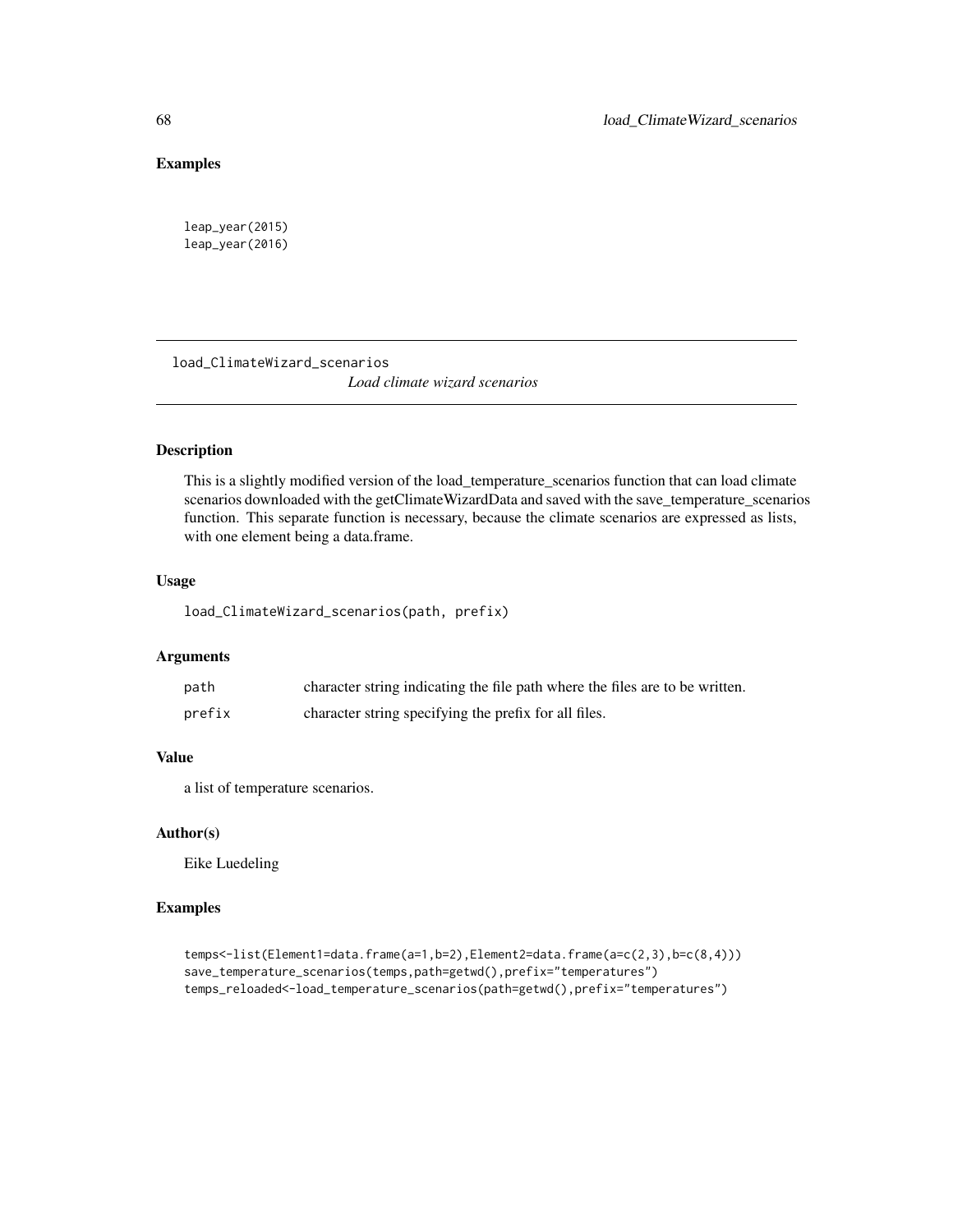load\_temperature\_scenarios *Load temperature scenarios*

## Description

The temperature\_generation can produce synthetic temperature scenarios, but it can take a while to run, especially for large ensembles of climate scenarios. The save\_temperature\_scenarios function can then save these scenarios to disk as a series of .csv files, so that they can later be used again, without re-running the generation function. Conversely, the load\_temperature\_scenarios function allows reading the data back into R. This function also works with any other list of data.frames.

#### Usage

load\_temperature\_scenarios(path, prefix)

## Arguments

| path   | character string indicating the file path where the files are to be written. |
|--------|------------------------------------------------------------------------------|
| prefix | character string specifying the prefix for all files.                        |

## Value

a list of temperature scenarios.

# Author(s)

Eike Luedeling

## Examples

```
temps<-list(Element1=data.frame(a=1,b=2),Element2=data.frame(a=c(2,3),b=c(8,4)))
save_temperature_scenarios(temps,path=getwd(),prefix="temperatures")
temps_reloaded<-load_temperature_scenarios(path=getwd(),prefix="temperatures")
```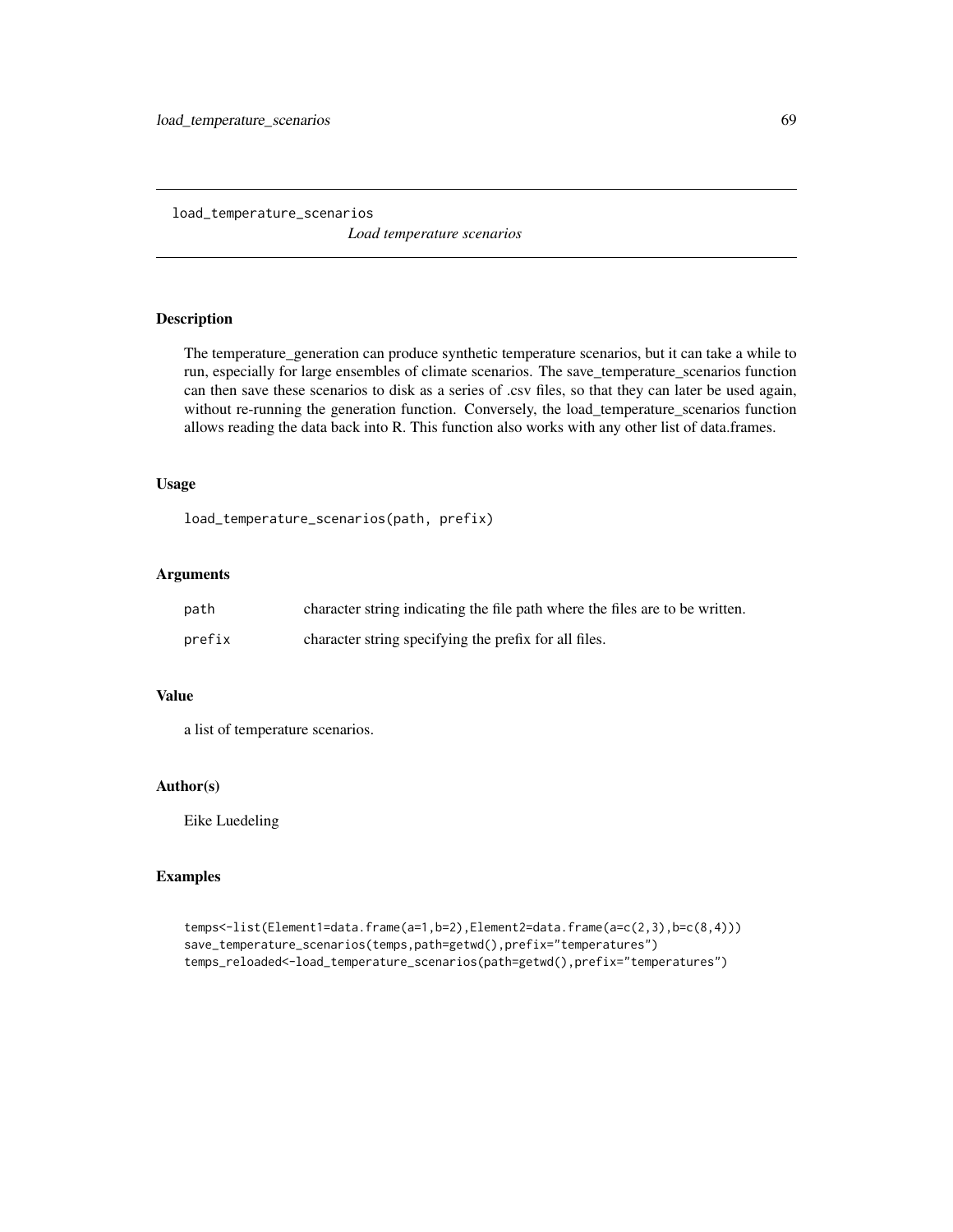make\_all\_day\_table *Fill in missing days in incomplete time series*

### Description

Time series often have gaps, and these are often not marked by 'no data' values but simply missing from the dataset. This function completes the time series by adding lines for all these missing records. For these lines, all values are set to 'NA'. By setting timestep<-"hour", this function can also process hourly data. Where data are provided at a time resolution that is finer than timestep, values are aggregated (by calculating the mean) to timestep resolution (e.g. when data are at 15 minute resolution, they will be aggregated to hourly average values - at timestep=="hour" - or daily average values - at timestep=="day").

# Usage

```
make_all_day_table(tab, timestep = "day", input_timestep = timestep,
  tz = "GMT", add.DATE = TRUE, no_variable_check = FALSE,
  aggregation_hours = NULL)
```

| tab               | a data.frame containing a time series dataset. It should have columns c("Year",<br>"Month", "Day") or c("YEAR", "MONTH","DAY") or "YEARMODA".                                                                                                                                                                                                                                                                 |  |
|-------------------|---------------------------------------------------------------------------------------------------------------------------------------------------------------------------------------------------------------------------------------------------------------------------------------------------------------------------------------------------------------------------------------------------------------|--|
| timestep          | time step for the table. This defaults to 'day' but can also be 'hour'                                                                                                                                                                                                                                                                                                                                        |  |
| input_timestep    | can also be 'day' or 'hour' and defaults to the value assigned to timestep. If<br>timestep is 'day' and input_timestep is 'hour', hourly records are aggregated to<br>daily Tmin, Tmean and Tmax.                                                                                                                                                                                                             |  |
| tz                | timezone. Defaults to GMT. While it isn't important in what time zone the tem-<br>peratures were recorded, the onset of daylight savings time can cause problems.<br>'GMT' is the correct setting in cases were the recorded times weren't adjusted<br>according to daylight savings time (i.e. no hours omitted or double-counted<br>because of such adjustment).                                            |  |
| add.DATE          | boolean parameter indicating whether a column called DATE which contains the<br>IOSdate should be added to the output data.frame.                                                                                                                                                                                                                                                                             |  |
| no_variable_check |                                                                                                                                                                                                                                                                                                                                                                                                               |  |
|                   | boolean parameter to indicate whether the function should check if the dataset<br>contains the usual chillR temperature variables. Defaults to TRUE, but should<br>be set to FALSE for different data formats.                                                                                                                                                                                                |  |
| aggregation_hours |                                                                                                                                                                                                                                                                                                                                                                                                               |  |
|                   | vector or list consisting of three integers that specify how the function should<br>search for daily minimum and maximum temperatures in hourly datasets, when<br>not all hourly temperatures have been observed. This is only relevant during<br>conversion from hourly to daily data. Tmin and Tmax can only be derived when<br>temperatures have been recorded during the coldest and warmest parts of the |  |
|                   | day, respectively. The function should therefore check if records are available                                                                                                                                                                                                                                                                                                                               |  |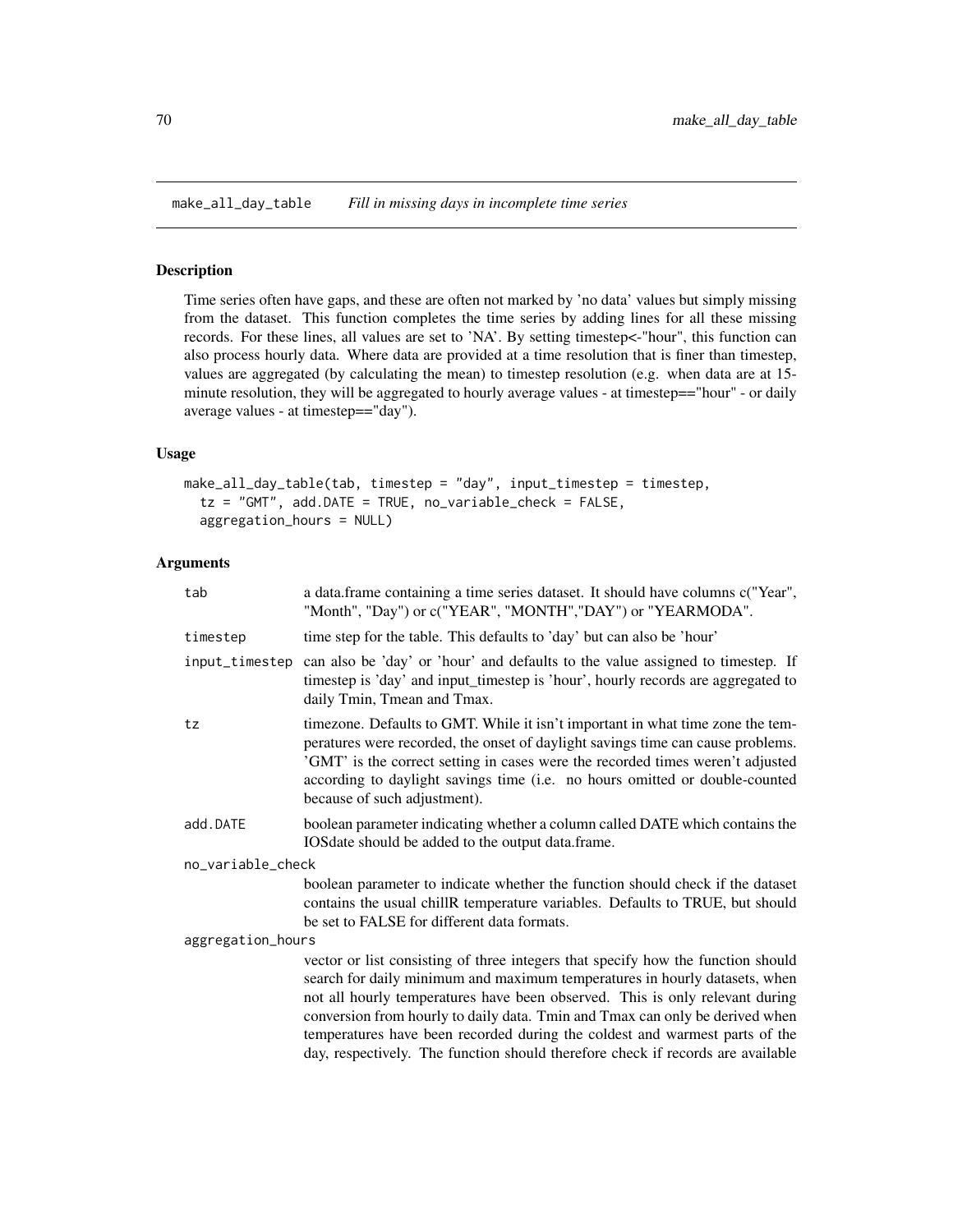for these times. The elements of 'aggregation\_hours' describe window sizes for the times (as number of hours), during which the coldest and warmest temperature typically occurs. The first two elements (which can be named 'min\_hours' and 'max\_hours') specify the number of hours contained in these windows for the cold and warm parts of the day, respectively. These hours are determined by computing mean hourly temperatures over the entire weather record, disaggregated by month to account for the impact of daylength. The third element, 'hours\_needed' specifies how many records during these windows have to have been recorded. 'aggregation\_hours' defaults to NULL, in which case the parameter is ignored.

# Value

data frame containing all the columns of the input data frame, but one row for each day between the start and end of the dataset. Data values for the missing rows are filled in as 'NA'. Dates are expressed as c("YEARMODA","DATE","Year","Month","Day"). In this, 'DATE' is the date in ISOdate format.

## Author(s)

Eike Luedeling

#### References

Luedeling E, Kunz A and Blanke M, 2013. Identification of chilling and heat requirements of cherry trees - a statistical approach. International Journal of Biometeorology 57,679-689.

## Examples

```
#fill in missing lines in a weather dataset (modified from KA_weather)
day_to_day<-make_all_day_table(KA_weather[c(1:10,20:30),],timestep="day")
```

```
#fill in missing hours in the Winters_hours_gaps dataset
Winters_hours<-subset(Winters_hours_gaps, select = -c(Temp_gaps))[1:2000,]
hour_to_hour<-make_all_day_table(Winters_hours,timestep="hour",input_timestep="hour")
```

```
#convert Winters_hours_gaps dataset into daily temperature data (min, max, mean)
hour_to_day<-make_all_day_table(Winters_hours,timestep="day",input_timestep="hour")
hour_to_day<-make_all_day_table(Winters_hours,timestep="day",input_timestep="hour",
                               aggregation_hours=c(3,3,2))
```
make\_california\_UCIPM\_station\_list *Makes a list of the UC IPM weather stations*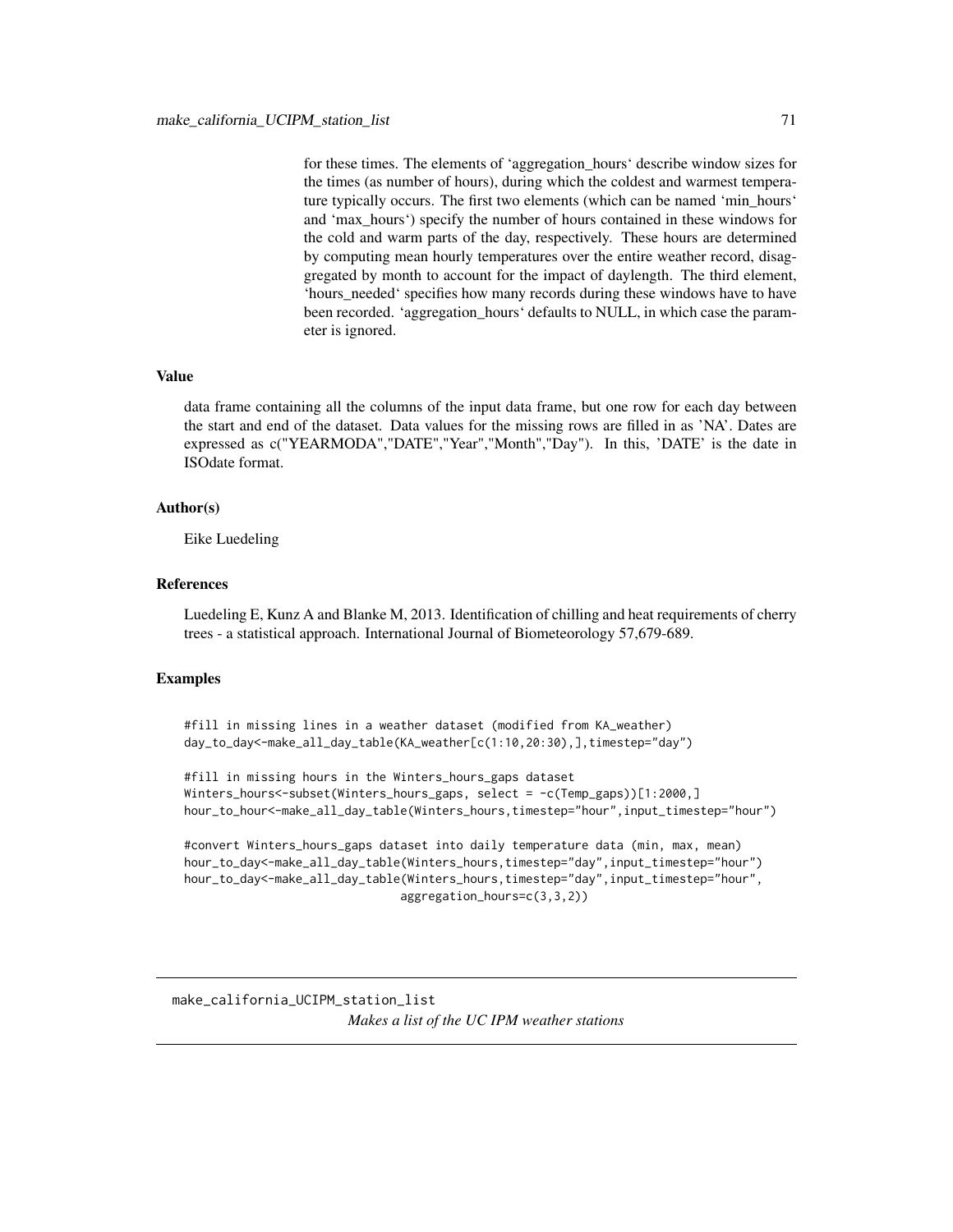#### Description

Makes a list of the weather stations contained in the UC IPM database, with geographic coordinates. This requires parsing through quite a few websites, because the coordinates don't seem to be stored in one central (and easily accessible) place. Hence this is much slower than one might expect. A shortcut is the california\_stations dataset supplied with chillR, which contains the result of running this function in February 2016. The default in the other relevant functions will be the use of this pre-stored list, but if the current station coverage is needed, this function can help. Having said this, station coverage probably won't change very rapidly, so in most cases, the california\_stations dataset should be enough.

#### Usage

```
make_california_UCIPM_station_list()
```
## Value

a data.frame containing stations from the California UC IPM database (), with the following columns: "Name", "Code", "Interval", "Lat", "Long", "Elev".

## Author(s)

Eike Luedeling

#### References

The chillR package:

Luedeling E, Kunz A and Blanke M, 2013. Identification of chilling and heat requirements of cherry trees - a statistical approach. International Journal of Biometeorology 57,679-689.

## Examples

#cali\_stats<-make\_california\_UCIPM\_station\_list()

make\_chill\_plot *Plot climate metrics over time*

#### **Description**

This function generates a plot of a climate metric over multiple years, including an indication of data quality, i.e. the share of missing values. Output can be either an R plot or a .png image

#### Usage

```
make_chill_plot(chill, model, start_year = NA, end_year = NA,
 metriclabel = NULL, yearlabel = "End_year", misstolerance = 10,
  image_type = NA, outpath = NA, filename = NA, fonttype = "serif",
 plotylim = NA, plottitle = NULL)
```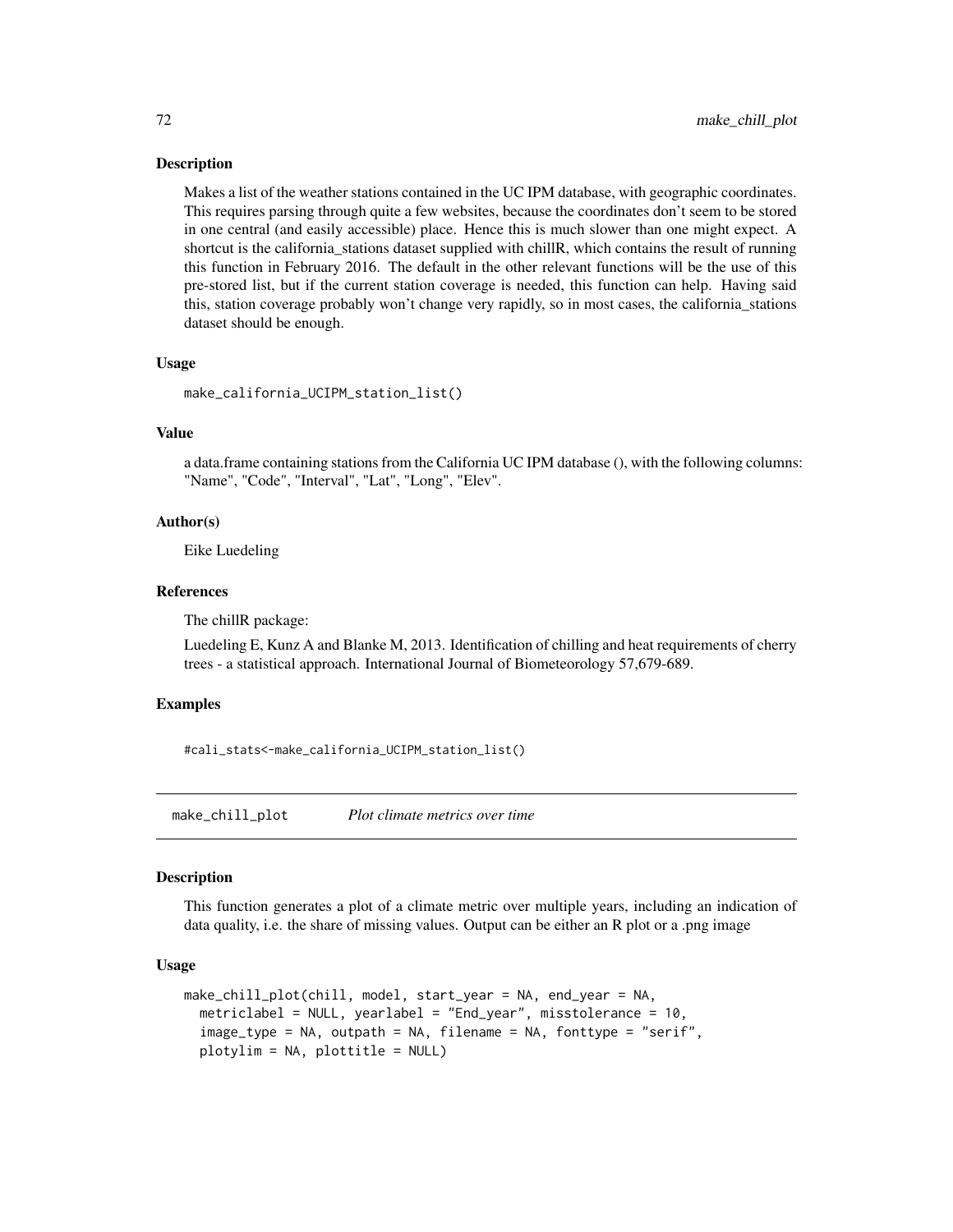# Arguments

| chill         | a chill object generated either with the chilling function or with tempResponse.<br>For this function to work properly, the chill object should have been subjected to<br>quality control (i.e. metrics should have been calculated from weather records<br>with a QC element. If you prepare weather data with fix_weather, this should<br>work.) |
|---------------|----------------------------------------------------------------------------------------------------------------------------------------------------------------------------------------------------------------------------------------------------------------------------------------------------------------------------------------------------|
| model         | the name of the column of the chill object that contains the metric to be displayed                                                                                                                                                                                                                                                                |
| start_year    | the first year shown in the diagram. Default to NA, which means the first date<br>on record is used as start_year.                                                                                                                                                                                                                                 |
| end_year      | the last year shown in the diagram. Default to NA, which means the last date on<br>record is used as end_year.                                                                                                                                                                                                                                     |
| metriclabel   | character string that can be used for labeling the y-axis in the plot. If this is not<br>specified, the function will use the model argument.                                                                                                                                                                                                      |
| yearlabel     | character string indicating the name of the column in the chill object that is to<br>be used for the time axis.                                                                                                                                                                                                                                    |
| misstolerance | Percentage of missing values that leads to exclusion of an annual value from<br>plotting.                                                                                                                                                                                                                                                          |
| image_type    | Character string indicating the file format that should be output. Image files are<br>only produced for the moment, if this is "png". All other values, as well as the<br>default NA lead to output as an R plot only.                                                                                                                             |
| outpath       | Path to the folder where the images should be saved. Should include a trailing<br>"I".                                                                                                                                                                                                                                                             |
| filename      | Suffix of the filenames for output graph files. These will be amended by the<br>name of the metric and by the file extension.                                                                                                                                                                                                                      |
| fonttype      | The type of font to be used for the figures. Can be 'serif' (default) for a Times<br>New Roman like font, 'sans' for an Arial type font or 'mono' for a typewriter<br>type font.                                                                                                                                                                   |
| plotylim      | numeric vector of length 2 indicating the extent of the y axis. Defaults to NA,<br>which means that y limits are determined automatically.                                                                                                                                                                                                         |
| plottitle     | character string indicating the plot title. Defaults to NULL for no title.                                                                                                                                                                                                                                                                         |

# Details

Plots climatic metrics computed with chilling or tempResponse, indicating the completeness of the temperature record by shades of gray.

## Value

only a side effect - plot of climate metric over time; bars are color coded according to the number of missing values. Bars with numbers of missing values above the misstolerance are not show and instead marked '\*' (to distinguish them from 0 counts)

# Author(s)

Eike Luedeling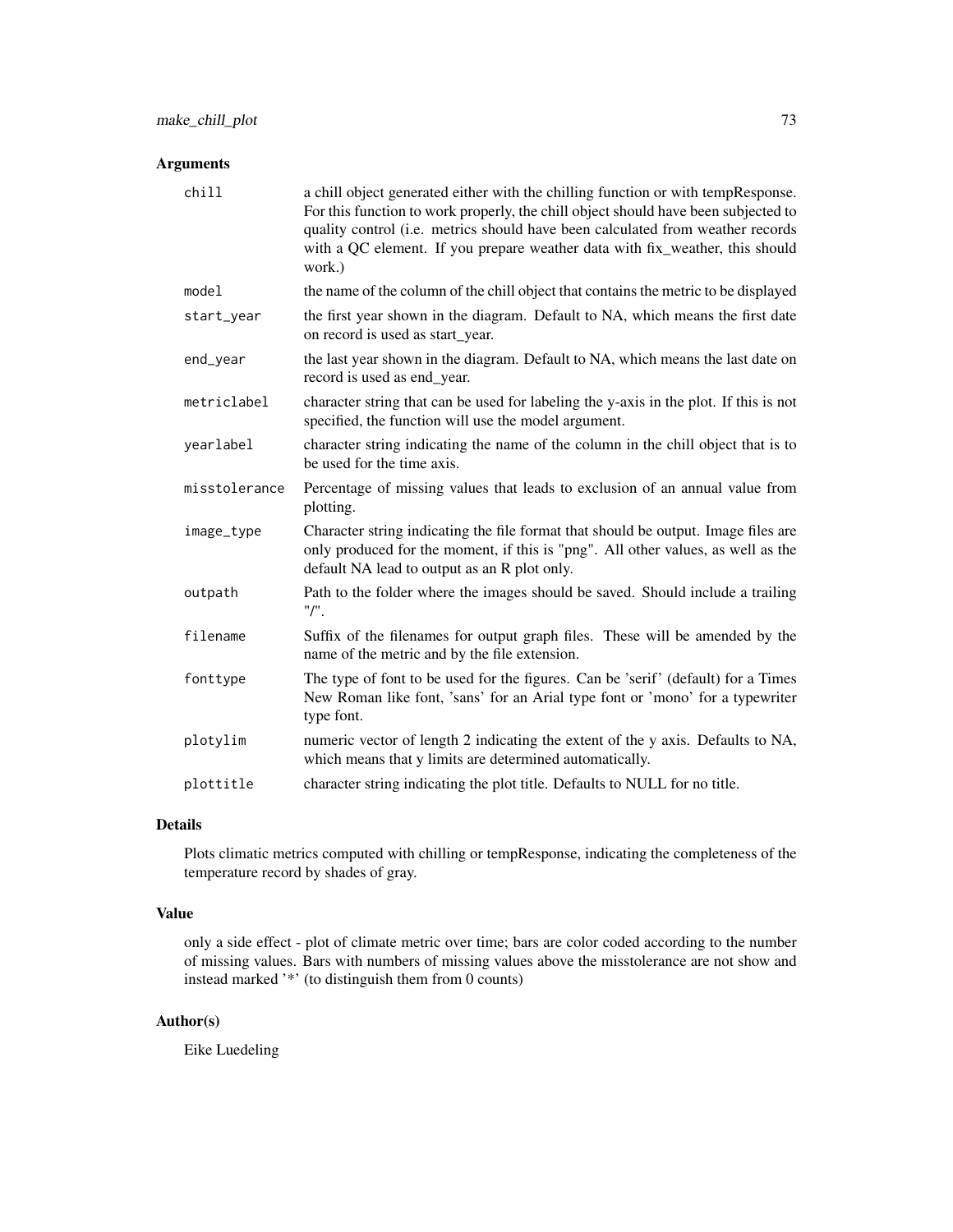# Examples

```
make_chill_plot(tempResponse(stack_hourly_temps(fix_weather(KA_weather[KA_weather$Year>2005,]))),
"Chill_Portions",start_year=1990,end_year=2010,metriclabel="Chill Portions")
```
make\_climate\_scenario *Make climate scenario*

# Description

Function to make climate scenarios for plotting from a list of climate metric data, e.g. produced by tempResponse\_daily\_list.

## Usage

```
make_climate_scenario(metric_summary, caption = NULL,
  labels = names(metric_summary), time_series = FALSE,
 historic_data = NULL, add_to = NULL)
```
# Arguments

| metric_summary | character string specifying the folder holding the files, from which the scenario<br>is to be built.                                                                                                                                                                                                  |
|----------------|-------------------------------------------------------------------------------------------------------------------------------------------------------------------------------------------------------------------------------------------------------------------------------------------------------|
| caption        | vector of up to three character strings indicating the caption to be displayed in<br>the respective plot panel; the elements of this vector are displayed on different<br>lines. If caption_above==TRUE in plot_climate_scenario, only the first element<br>is displayed.                             |
| labels         | numeric vector containing labels for the scenarios. This defaults to the names of<br>elements in metric_summary.                                                                                                                                                                                      |
| time_series    | Boolean, indicating if the scenario contains a time series.                                                                                                                                                                                                                                           |
| historic_data  | a data. frame containing a dataset of historic observations that is similar in struc-<br>ture to metric_summary (should have column indicating the year and the metric<br>to be plotted, with identical names to metric_summary). Defaults to NULL,<br>which means that no historic data is included. |
| add_to         | list of climate scenarios that the newly created one is to be added to.                                                                                                                                                                                                                               |
|                |                                                                                                                                                                                                                                                                                                       |

# Value

a list of climate scenario objects, which can be supplied to plot\_climate\_scenarios.

## Author(s)

Eike Luedeling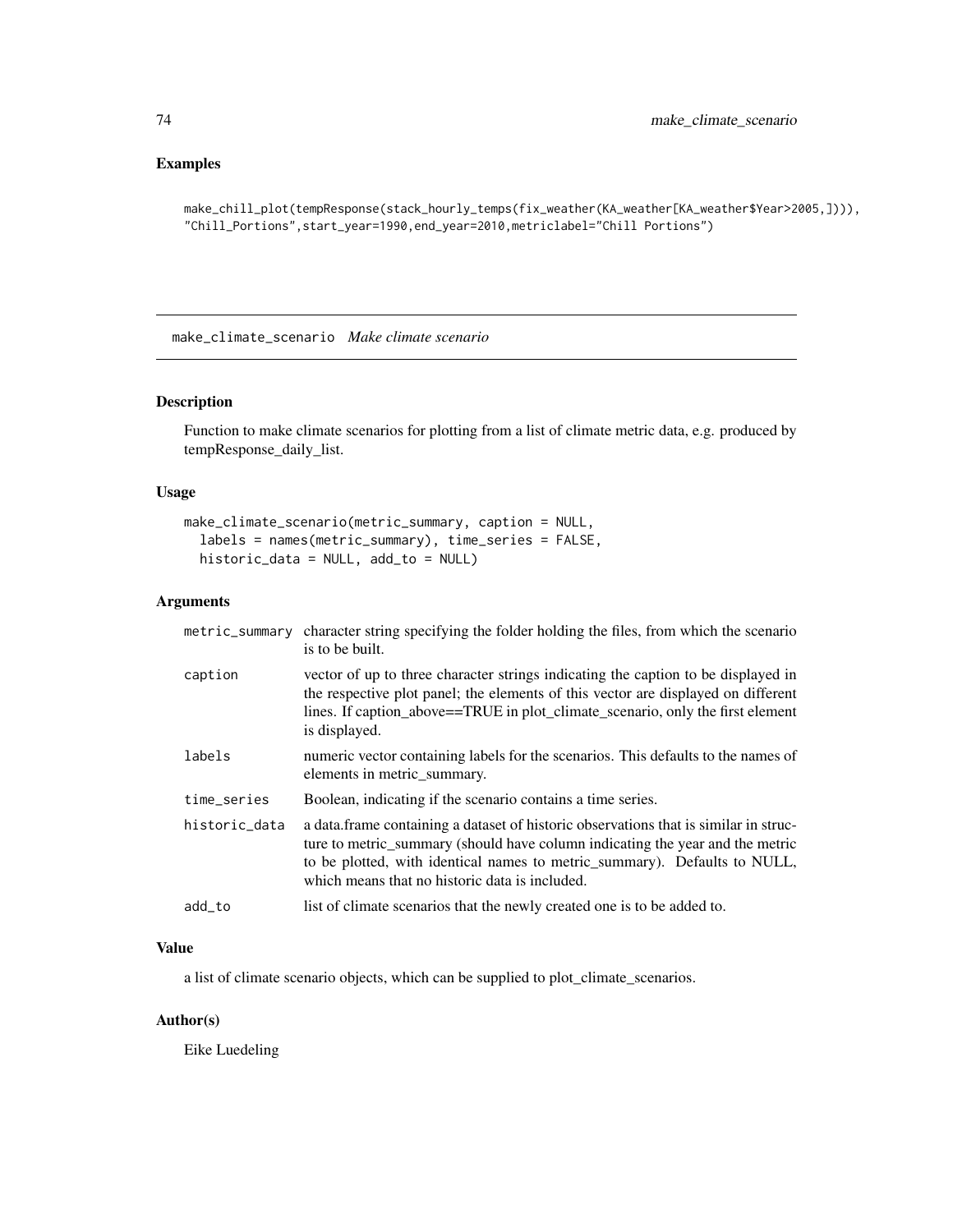## Examples

```
chill<-chilling(stack_hourly_temps(fix_weather(KA_weather[which(KA_weather$Year>1990),]),
   latitude=50.4))
multi_chills<-list('2001'=chill,'2005'=chill,'2009'=chill)
chills_to_plot<-make_climate_scenario(multi_chills,caption=c("Historic","data"),
   time_series=TRUE,historic_data=chill)
chills_to_plot<-make_climate_scenario(multi_chills,caption=c("Future1"),add_to=chills_to_plot)
chills_to_plot<-make_climate_scenario(multi_chills,caption=c("Future2"),add_to=chills_to_plot)
plot_climate_scenarios(chills_to_plot,metric="Chill_portions",metric_label="Chill Portions")
```
make\_climate\_scenario\_from\_files

*Make climate scenario from multiple saved csv files*

#### Description

Many climate scenarios we may want to plot consist of data stored across many files. These files typically contain certain character strings that mark, e.g. the RCP scenario or the point in time. This function facilitates accessing such files by allowing the specification of search string (criteria\_list), according to which files are selected. They are then converted into climate scenario files that can become part of a list passed to plot\_climate\_scenarios for plotting.

#### Usage

```
make_climate_scenario_from_files(metric_folder, criteria_list,
  caption = NULL, time_series = FALSE, labels = NULL,
 historic_data = NULL)
```

| metric_folder | character string specifying the folder holding the files, from which the scenario<br>is to be built.                                                                                                                                                                                                                                                                                                                                                                     |
|---------------|--------------------------------------------------------------------------------------------------------------------------------------------------------------------------------------------------------------------------------------------------------------------------------------------------------------------------------------------------------------------------------------------------------------------------------------------------------------------------|
| criteria_list | list of character vectors that specify parts of the file names that are common to<br>all files of a particular scenario. These can be single strings or vectors of string.<br>In the latter case, occurrence of either of the elements in a file name is sufficient.<br>The selection criteria are applied iteratively, i.e. first all files containing the first<br>element of 'criteria list' are selected, then those containing the second element,<br>and so forth. |
| caption       | vector of up to three character strings indicating the caption to be displayed in<br>the respective plot panel; the elements of this vector are displayed on different<br>lines. If caption_above==TRUE in plot_climate_scenario, only the first element<br>is displayed.                                                                                                                                                                                                |
| time_series   | Boolean, indicating if the scenario contains a time series.                                                                                                                                                                                                                                                                                                                                                                                                              |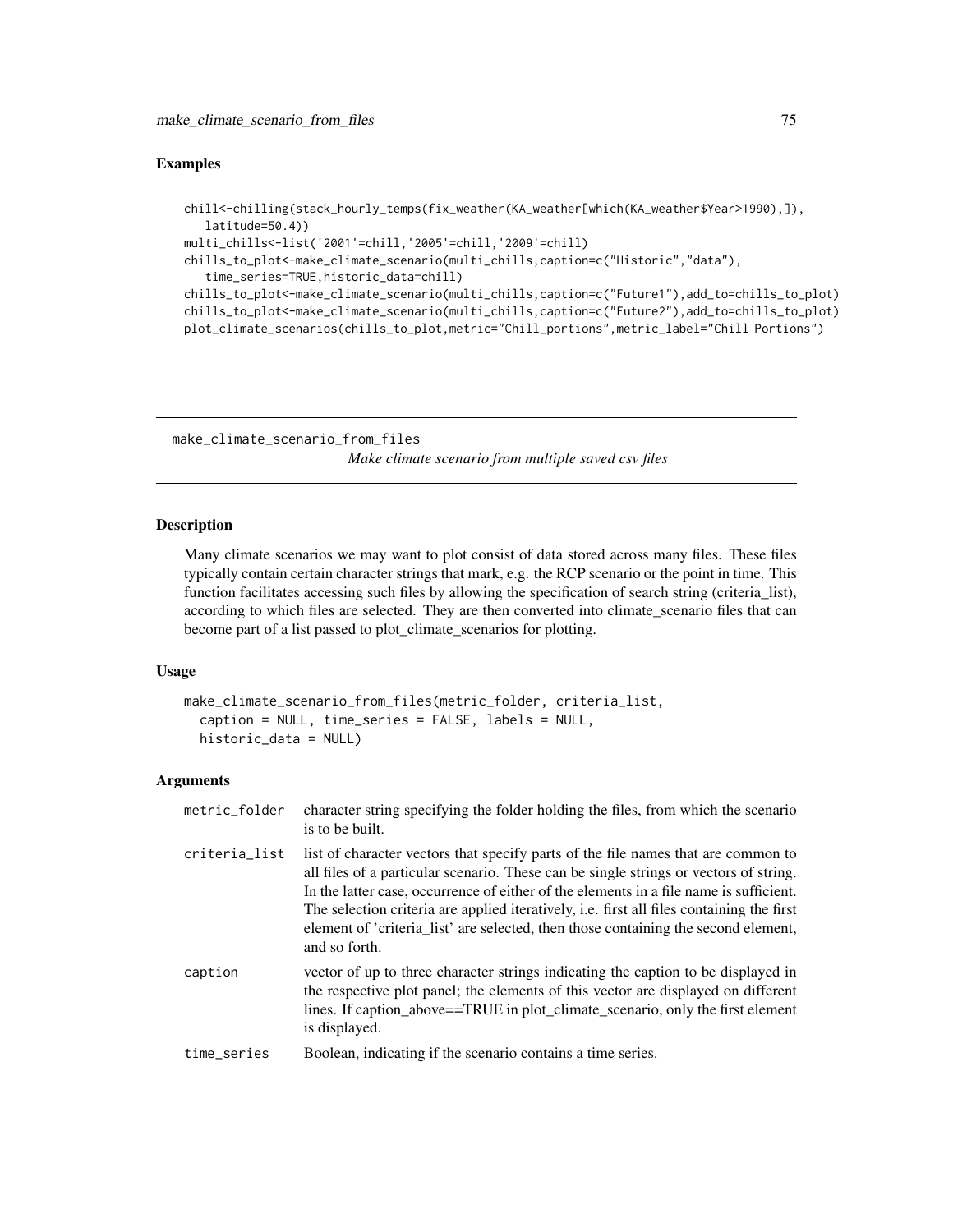# Value

a climate scenario object, which can be part of a list supplied to plot\_climate\_scenarios.

## Author(s)

Eike Luedeling

#### Examples

```
# historic_scenario<-make_climate_scenario(metric_folder=chillout_folder,
# criteria_list=list(cult,c(1975,2000,2015)),
# caption=c("Historic","data"),
# time_series=TRUE,
# labels=c(1975,2000,2015),
# historic_data=historic_data)
```
make\_daily\_chill\_figures

*Produce image of daily chill and heat accumulation*

# Description

Function to make figures showing the mean rate of chill and heat accumulation for each day of the year, as well as as the standard deviation.

#### Usage

```
make_daily_chill_figures(daily_chill, file_path,
 models = c("Chilling_Hours", "Utah_Chill_Units", "Chill_Portions",
  "GDH"), labels = NA)
```

| daily_chill | a daily chill object. This should be generated with the daily chill function.                                                                                                                           |
|-------------|---------------------------------------------------------------------------------------------------------------------------------------------------------------------------------------------------------|
| file_path   | the path where data should be saved. Can either end with '/' or include a prefix<br>for all images that are produced.                                                                                   |
| models      | column names of the data.frame stored in daily_chill's daily_chill object that<br>contain the metrics to be plotted. Defaults to four standard metrics of interest in<br>fruit tree phenology analysis. |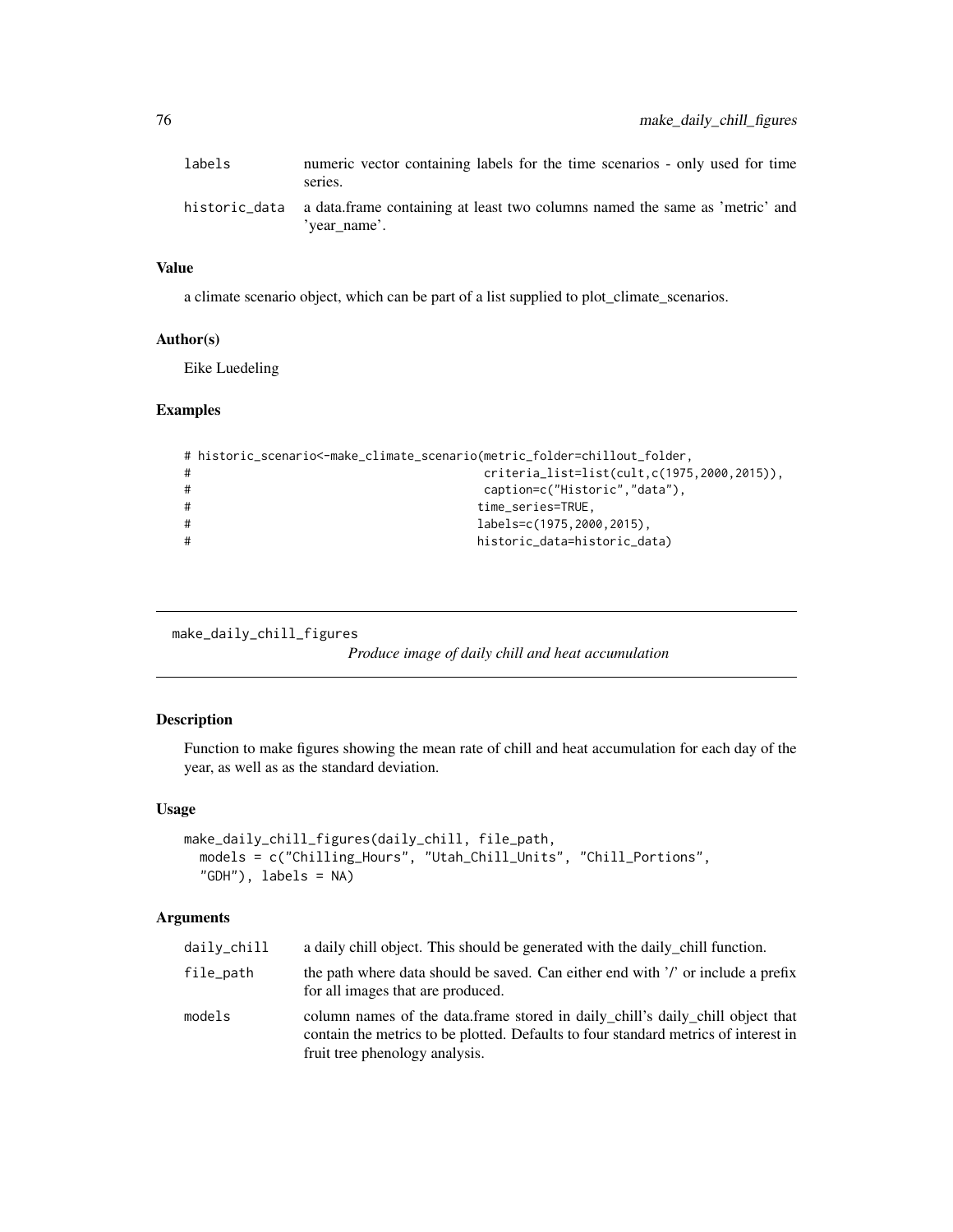labels labels to be used in the plots for the metrics listed under models. This defaults to NA, which means that the character strings given in models are used for the figures. If alternative labels are to be used, these should be given as a vector of length length(models).

#### Details

Chill metrics are calculated as given in the references below. Chilling Hours are all hours with temperatures between 0 and 7.2 degrees C. Units of the Utah Model are calculated as suggested by Richardson et al. (1974) (different weights for different temperature ranges, and negation of chilling by warm temperatures). Chill Portions are calculated according to Fishman et al. (1987a,b). More honestly, they are calculated according to an Excel sheet produced by Amnon Erez and colleagues, which converts the complex equations in the Fishman papers into relatively simple Excel functions. These were translated into R. References to papers that include the full functions are given below. Growing Degree Hours are calculated according to Anderson et al. (1986), using the default values they suggest. This function uses the Kendall package.

#### Value

data frame containing all information used to make the figures that are saved. For each Julian Date, means and standard deviations of all chill and heat metrics are saved. In addition, Mann-Kendall tests are performed for daily accumulations of all metrics. p and tau values from this test indicate the level of statistical significance. This non-parametric test is reliable for time series data.

#### **Note**

After doing extensive model comparisons, and reviewing a lot of relevant literature, I do not recommend using the Chilling Hours or Utah Models, especially in warm climates! The Dynamic Model (Chill Portions), though far from perfect, seems much more reliable.

## Author(s)

Eike Luedeling

#### References

Model references:

Chilling Hours:

Weinberger JH (1950) Chilling requirements of peach varieties. Proc Am Soc Hortic Sci 56, 122- 128

Bennett JP (1949) Temperature and bud rest period. Calif Agric 3 (11), 9+12

Utah Model:

Richardson EA, Seeley SD, Walker DR (1974) A model for estimating the completion of rest for Redhaven and Elberta peach trees. HortScience 9(4), 331-332

Dynamic Model:

Erez A, Fishman S, Linsley-Noakes GC, Allan P (1990) The dynamic model for rest completion in peach buds. Acta Hortic 276, 165-174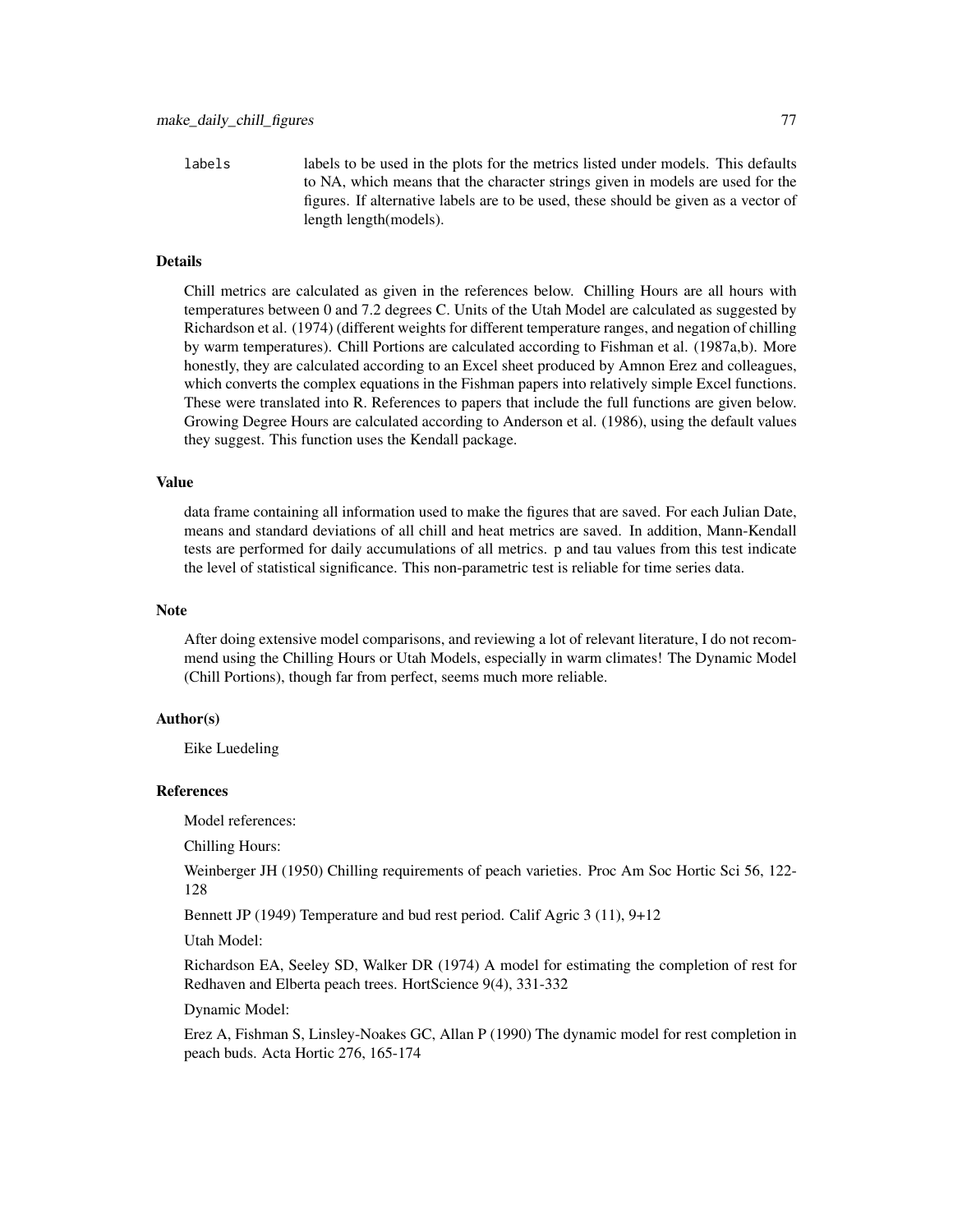Fishman S, Erez A, Couvillon GA (1987a) The temperature dependence of dormancy breaking in plants - computer simulation of processes studied under controlled temperatures. J Theor Biol 126(3), 309-321

Fishman S, Erez A, Couvillon GA (1987b) The temperature dependence of dormancy breaking in plants - mathematical analysis of a two-step model involving a cooperative transition. J Theor Biol 124(4), 473-483

Growing Degree Hours:

Anderson JL, Richardson EA, Kesner CD (1986) Validation of chill unit and flower bud phenology models for 'Montmorency' sour cherry. Acta Hortic 184, 71-78

Model comparisons and model equations:

Luedeling E, Zhang M, Luedeling V and Girvetz EH, 2009. Sensitivity of winter chill models for fruit and nut trees to climatic changes expected in California's Central Valley. Agriculture, Ecosystems and Environment 133, 23-31

Luedeling E, Zhang M, McGranahan G and Leslie C, 2009. Validation of winter chill models using historic records of walnut phenology. Agricultural and Forest Meteorology 149, 1854-1864

Luedeling E and Brown PH, 2011. A global analysis of the comparability of winter chill models for fruit and nut trees. International Journal of Biometeorology 55, 411-421

Luedeling E, Kunz A and Blanke M, 2011. Mehr Chilling fuer Obstbaeume in waermeren Wintern? (More winter chill for fruit trees in warmer winters?). Erwerbs-Obstbau 53, 145-155

Review on chilling models in a climate change context:

Luedeling E, 2012. Climate change impacts on winter chill for temperate fruit and nut production: a review. Scientia Horticulturae 144, 218-229

The PLS method is described here:

Luedeling E and Gassner A, 2012. Partial Least Squares Regression for analyzing walnut phenology in California. Agricultural and Forest Meteorology 158, 43-52.

Wold S (1995) PLS for multivariate linear modeling. In: van der Waterbeemd H (ed) Chemometric methods in molecular design: methods and principles in medicinal chemistry, vol 2. Chemie, Weinheim, pp 195-218.

Wold S, Sjostrom M, Eriksson L (2001) PLS-regression: a basic tool of chemometrics. Chemometr Intell Lab 58(2), 109-130.

Mevik B-H, Wehrens R, Liland KH (2011) PLS: Partial Least Squares and Principal Component Regression. R package version 2.3-0. http://CRAN.R-project.org/package0pls.

Some applications of the PLS procedure:

Luedeling E, Kunz A and Blanke M, 2013. Identification of chilling and heat requirements of cherry trees - a statistical approach. International Journal of Biometeorology 57,679-689.

Yu H, Luedeling E and Xu J, 2010. Stronger winter than spring warming delays spring phenology on the Tibetan Plateau. Proceedings of the National Academy of Sciences (PNAS) 107 (51), 22151- 22156.

Yu H, Xu J, Okuto E and Luedeling E, 2012. Seasonal Response of Grasslands to Climate Change on the Tibetan Plateau. PLoS ONE 7(11), e49230.

The exact procedure was used here: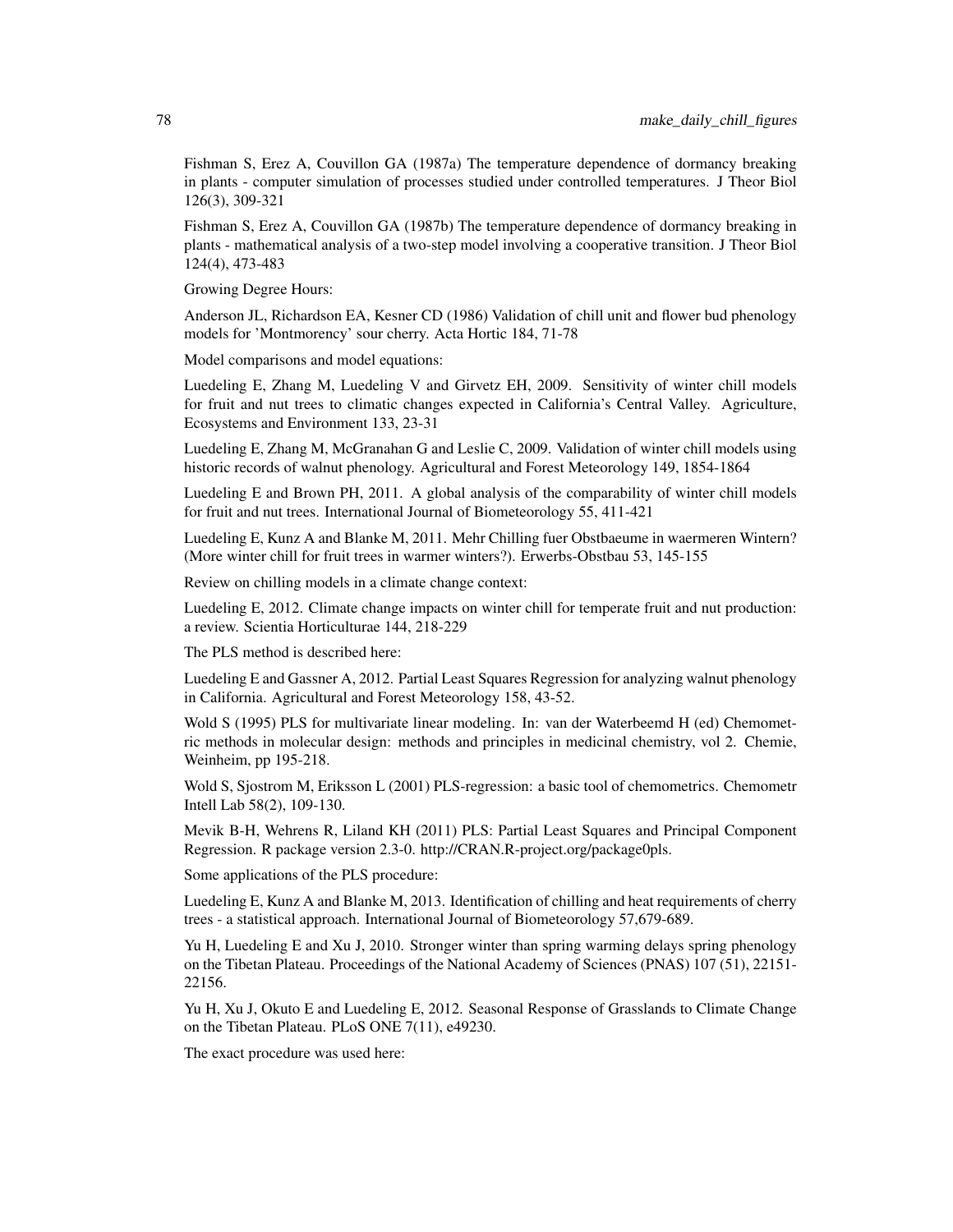Luedeling E, Guo L, Dai J, Leslie C, Blanke M, 2013. Differential responses of trees to temperature variation during the chilling and forcing phases. Agricultural and Forest Meteorology 181, 33-42.

The chillR package:

Luedeling E, Kunz A and Blanke M, 2013. Identification of chilling and heat requirements of cherry trees - a statistical approach. International Journal of Biometeorology 57,679-689.

## Examples

weather<-fix\_weather(KA\_weather[which(KA\_weather\$Year>2005),])

dc<-daily\_chill(stack\_hourly\_temps(weather,50.4), 11,models=list(Chill\_Portions=Dynamic\_Model))

md<-make\_daily\_chill\_figures(dc, paste(getwd(),"/daily\_chill\_",sep=""),models="Chill\_Portions", labels="Chill Portions")

make\_daily\_chill\_plot *Plot daily climate metric accumulation throughout the year*

## **Description**

This function generates a plot of the accumulation of a climate metric throughout the year. Its standard output are the mean daily accumulation and the standard deviation. It is also possible to add one or several so-called focusyears to add the daily accumulation during these years to the plots. Plots can be produced in R or directly exported as .png files.

## Usage

```
make_daily_chill_plot(daily_chill, metrics = NA, startdate = 1,
  enddate = 366, useyears = NA, metriclabels = NA,
  focusyears = "none", cumulative = FALSE, image_type = NA,
  outpath = NA, filename = NA, fonttype = "serif", title = NA,
 plotylim = NA)
```

| daily_chill | a daily chill object generated with the daily chill function, which can calculate<br>several standard chilling metrics or be supplied with user-written temperature<br>models. Since the format for the input file must meet certain requirements, I<br>recommend that you follow the steps shown in the example below to prepare it. |
|-------------|---------------------------------------------------------------------------------------------------------------------------------------------------------------------------------------------------------------------------------------------------------------------------------------------------------------------------------------|
| metrics     | list of the metrics to be evaluated. This defaults to NA, in which case the function<br>makes a guess on what metrics you want to calculated. This is done by choosing<br>all column headers that are not required for a daily chill object.                                                                                          |
| startdate   | the first day of the season for which the metrics are to be summarized (as a Julian<br>$date = day of the year)$                                                                                                                                                                                                                      |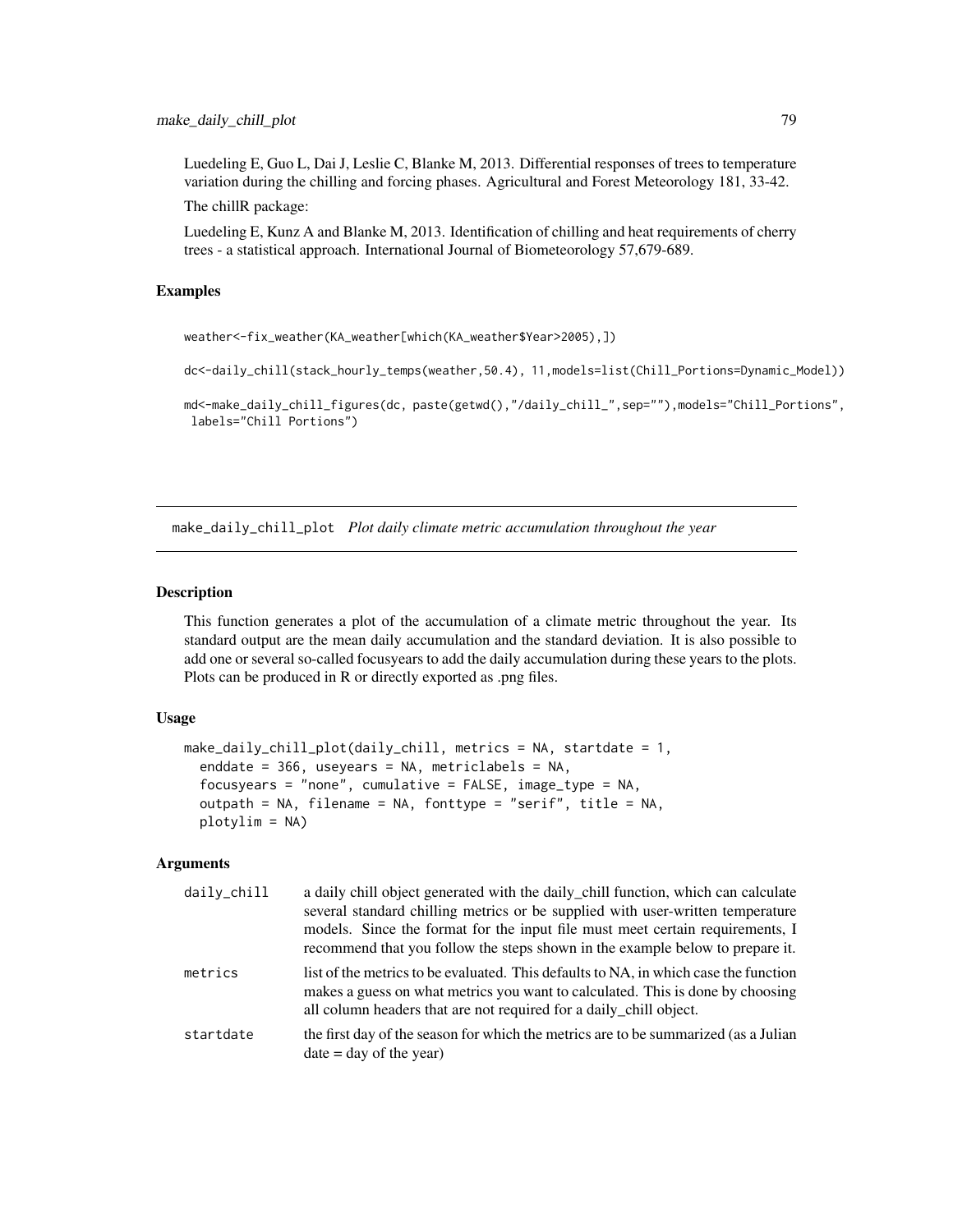| enddate      | the last day of the season for which the metrics are to be summarized (as a Julian<br>$date = day of the year)$                                                                                                        |
|--------------|------------------------------------------------------------------------------------------------------------------------------------------------------------------------------------------------------------------------|
| useyears     | if only certain years are to be used, these can be provided here as a numeric<br>vector. Defaults to NA, which means all years in the daily_chill object are used.                                                     |
| metriclabels | Character vector with labels for each metric to be analyzed. Defaults to NA,<br>which means that the strings passed as metrics will be used.                                                                           |
| focusyears   | Numeric vector containing the years that are to be highlighted in the plot. Years<br>for which no data are available are automatically removed.                                                                        |
| cumulative   | Boolean argument (TRUE or FALSE) indicating whether the climate metric<br>should be shown as daily accumulation rates or as cumulative accumulation.                                                                   |
| image_type   | Character string indicating the file format that should be output. Image files are<br>only produced for the moment, if this is "png". All other values, as well as the<br>default NA lead to output as an R plot only. |
| outpath      | Path to the folder where the images should be saved. Should include a trailing<br>"/". The folder must already exists.                                                                                                 |
| filename     | Suffix of the filenames for output graph files. These will be amended by the<br>name of the metric and by the file extension.                                                                                          |
| fonttype     | The type of font to be used for the figures. Can be 'serif' (default) for a Times<br>New Roman like font, 'sans' for an Arial type font or 'mono' for a typewriter<br>type font.                                       |
| title        | title of the plot (if unhappy with the default).                                                                                                                                                                       |
| plotylim     | numeric vector of length 2 indicating the extent of the y axis. Defaults to NA,<br>which means that y limits are determined automatically.                                                                             |
|              |                                                                                                                                                                                                                        |

## Details

Plots daily accumulation of climatic metrics, such as winter chill, as daily accumulation rates or as cumulative accumulation. A legend is only added, when focusyears are also shown. Otherwise the plot is reasonably self-explanatory.

## Value

The main purpose of the function is a side effect - plots of daily climate metric accumulation. However, all the data used for making the plots is returned as a list containing an element for each metric, which consists of a data.table with the daily means, standard deviation and daily values for all focusyears.

#### Author(s)

Eike Luedeling

# Examples

```
day_chill<-make_daily_chill_plot(daily_chill(stack_hourly_temps(fix_weather(
  KA_weather[which(KA_weather$Year>2005),])),
  running_mean=11),focusyears=c(2001,2005),cumulative=TRUE,startdate=300,enddate=30)
```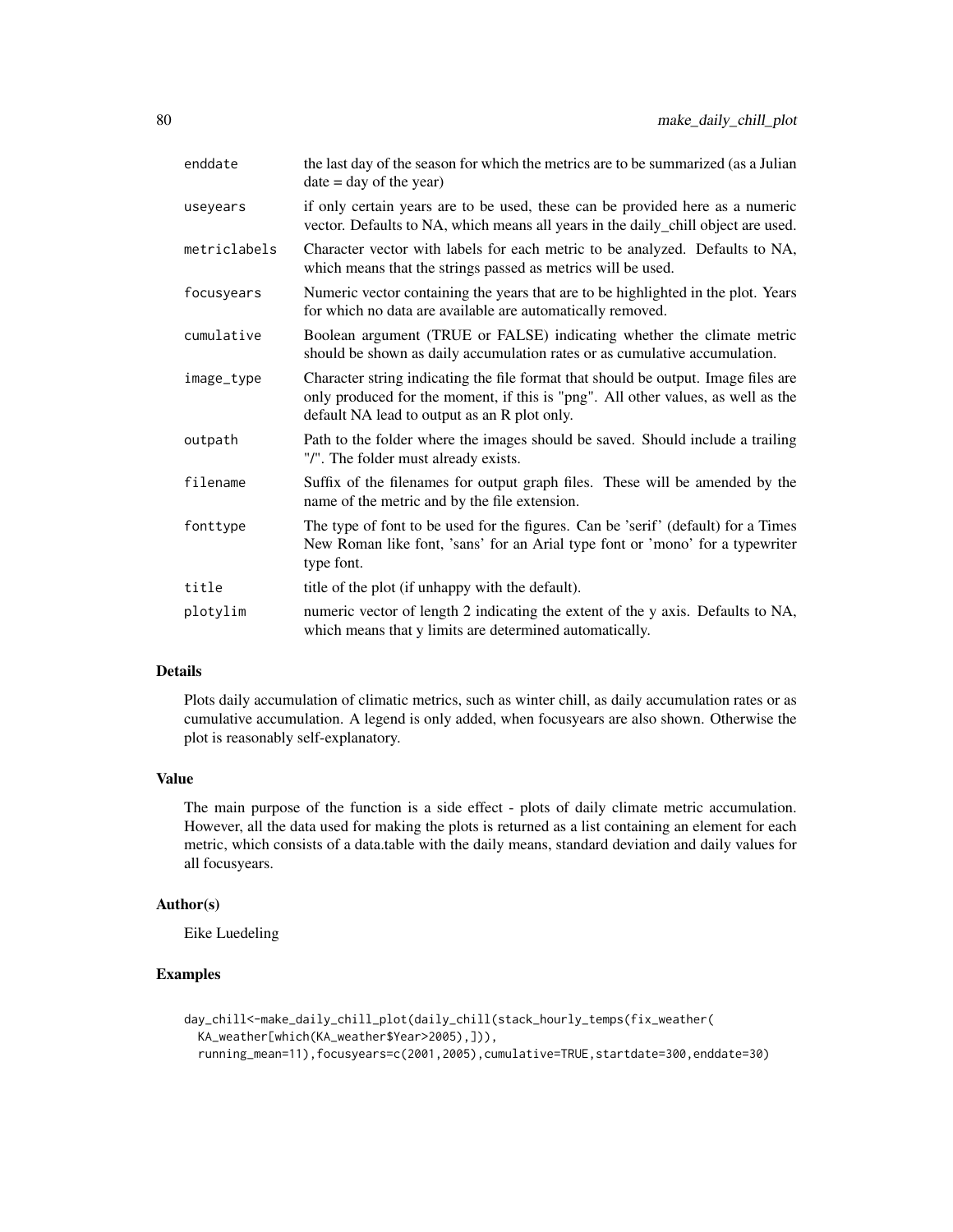make\_daily\_chill\_plot2

*Plot daily climate metric accumulation throughout the year (2)*

# Description

This function generates a plot of the accumulation of a climate metric throughout the year. Its standard output are the mean daily accumulation and the standard deviation. It is also possible to add one or several so-called focusyears to add the daily accumulation during these years to the plots. Plots can be produced in R or directly exported as .png files.

# Usage

```
make_daily_chill_plot2(daily, metrics = NA, startdate = 1,
  enddate = 366, useyears = NA, metriclabels = NA,
  focusyears = "none", cumulative = FALSE, fix_leap = TRUE)
```

| daily        | an object generated with the daily_chill function, which can calculate several<br>standard chilling metrics or be supplied with user-written temperature models.<br>Since the format for the input file must meet certain requirements, I recommend<br>that you follow the steps shown in the example below to prepare it. |
|--------------|----------------------------------------------------------------------------------------------------------------------------------------------------------------------------------------------------------------------------------------------------------------------------------------------------------------------------|
| metrics      | list of the metrics to be evaluated. This defaults to NA, in which case the function<br>makes a guess on what metrics you want to calculated. This is done by choosing<br>all column headers that are not required for a daily_chill object.                                                                               |
| startdate    | the first day of the season for which the metrics are to be summarized (as a Julian<br>$date = day of the year)$                                                                                                                                                                                                           |
| enddate      | the last day of the season for which the metrics are to be summarized (as a Julian<br>$date = day of the year)$                                                                                                                                                                                                            |
| useyears     | if only certain years are to be used, these can be provided here as a numeric<br>vector. Defaults to NA, which means all years in the daily_chill object are used.                                                                                                                                                         |
| metriclabels | Character vector with labels for each metric to be analyzed. Defaults to NA,<br>which means that the strings passed as metrics will be used.                                                                                                                                                                               |
| focusyears   | Numeric vector containing the years that are to be highlighted in the plot. Years<br>for which no data are available are automatically removed.                                                                                                                                                                            |
| cumulative   | Boolean argument (TRUE or FALSE) indicating whether the climate metric<br>should be shown as daily accumulation rates or as cumulative accumulation.                                                                                                                                                                       |
| fix_leap     | boolean parameter indicating whether the anomaly that can originate when leaf<br>years are present in the data should be smoothed by interpolating between Dec<br>30 and Jan 1 in leap years.                                                                                                                              |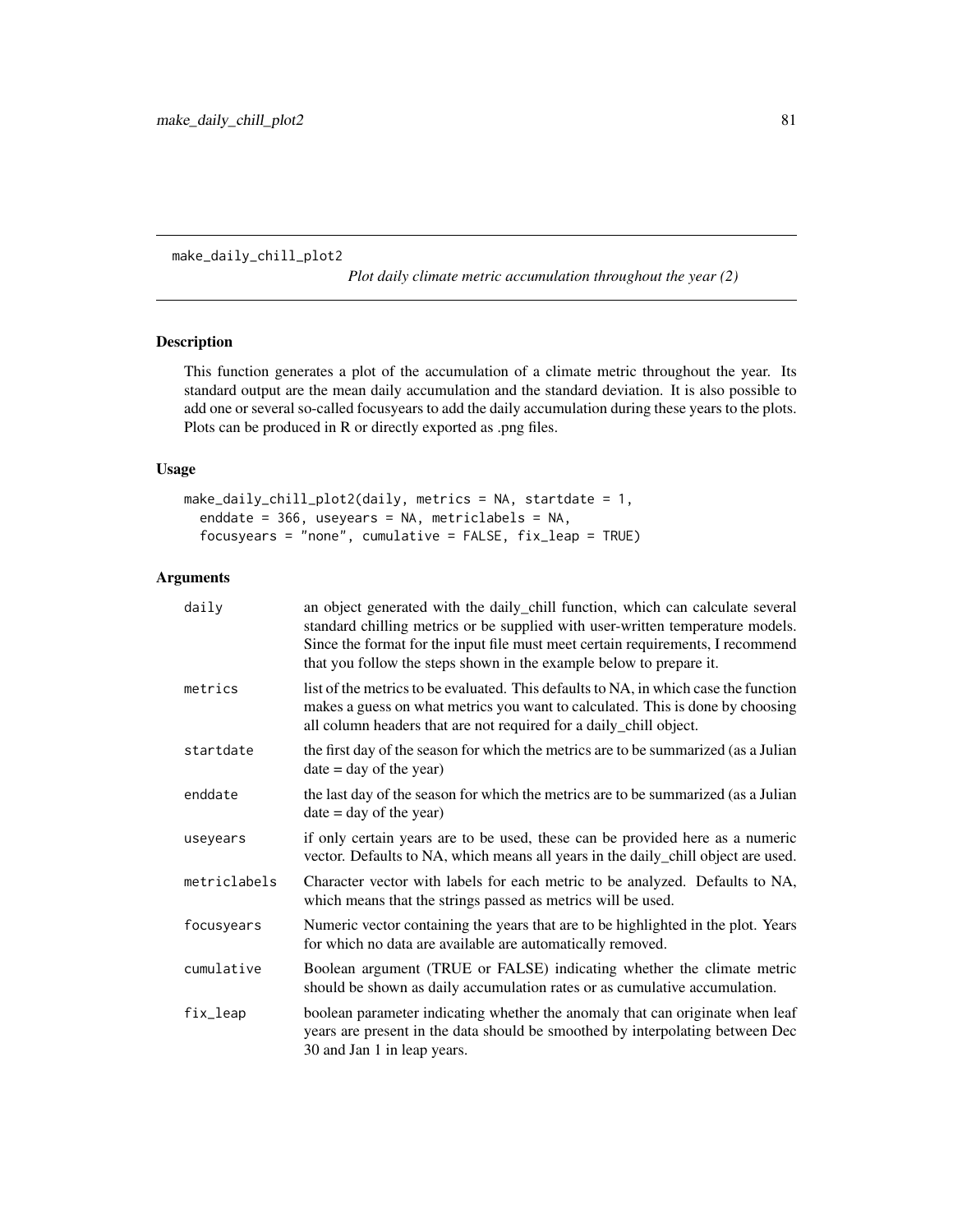## Details

Plots daily accumulation of climatic metrics, such as winter chill, as daily accumulation rates or as cumulative accumulation. A legend is only added, when focusyears are also shown. Otherwise the plot is reasonably self-explanatory.

#### Value

The main purpose of the function is a side effect - plots of daily climate metric accumulation. However, all the data used for making the plots is returned as a list containing an element for each metric, which consists of a data.table with the daily means, standard deviation and daily values for all focusyears.

#### Author(s)

Eike Luedeling

## Examples

```
daily<-daily_chill(stack_hourly_temps(fix_weather(
 KA_weather[which(KA_weather$Year>2005),])),running_mean=11)
```

```
make_daily_chill_plot2(daily,metrics=c("Chill_Portions","GDH"),cumulative=TRUE,
  startdate=300,enddate=30,focusyears=c(2009,2008))
```
make\_hourly\_temps *Make hourly temperature record from daily data*

## **Description**

This function generates hourly temperature records for a particular location from daily minimum and maximum temperatures and latitude.

#### Usage

```
make_hourly_temps(latitude, year_file, keep_sunrise_sunset = FALSE)
```
### Arguments

latitude the geographic latitude (in decimal degrees) of the location of interest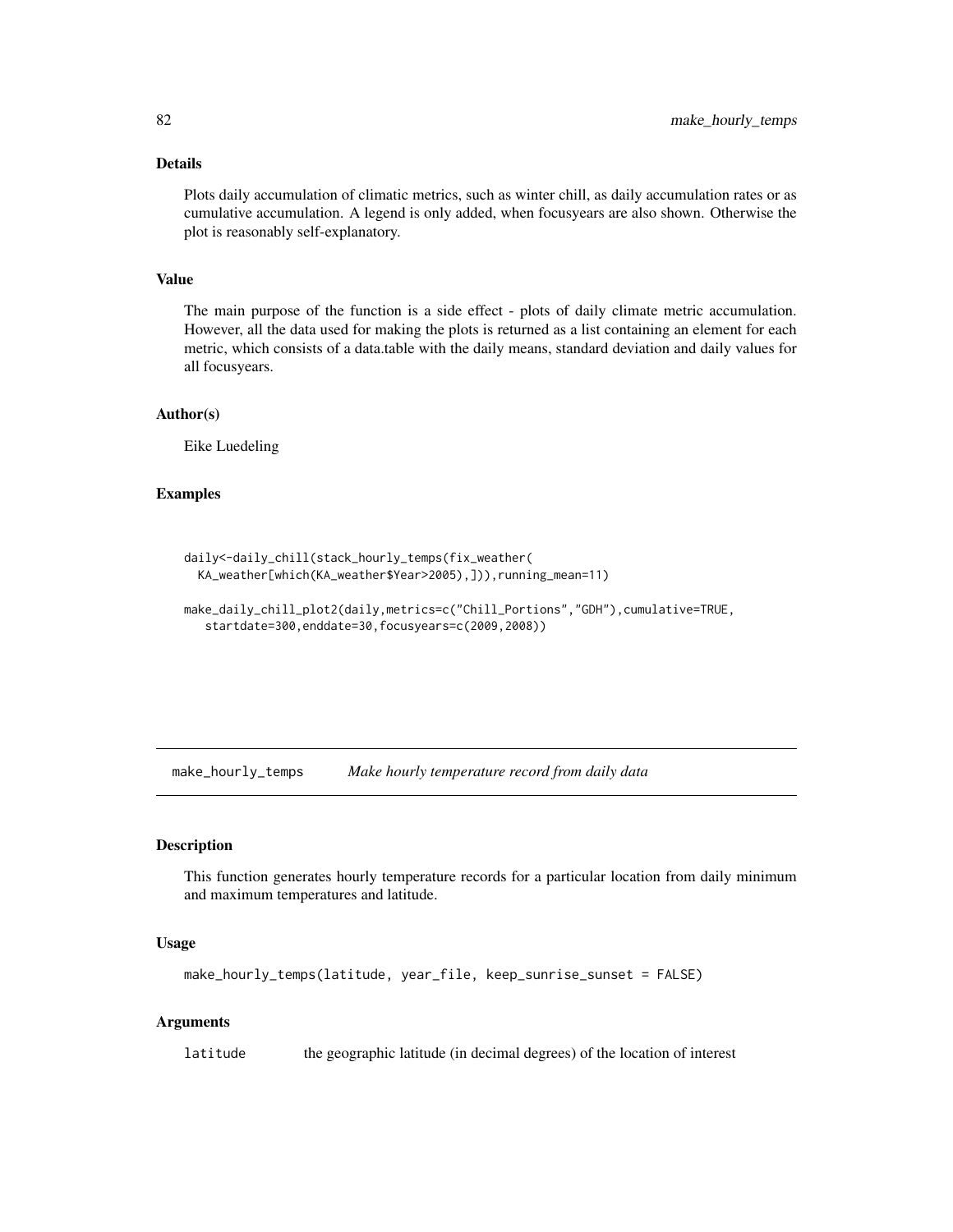year\_file a data frame containing data on daily minimum temperature (called Tmin), daily maximum temperature (called Tmax), and date information. Dates can either be specified by two columns called Year and JDay, which contain the Year and Julian date (day of the year), or as three columns called Year, Month and Day. year\_file cannot have any missing values, so it may be a good idea to process the relevant columns with make\_all\_day\_table and interpolate\_gaps before.

keep\_sunrise\_sunset

boolean variable indicating whether information on sunrise, sunset and daylength, which is calculated for producing hourly temperature records, should be preserved in the output. Defaults to FALSE.

#### Details

Temperature estimates are based on an idealized daily temperature curve that uses a sine curve for daytime warming and a logarithmic decay function for nighttime cooling. The input data frame can have more columns, which are preserved, but ignored in the processing. References to papers outlining the procedures are given below.

Note that this function should be able to generate hourly temperatures for all latitudes, but it uses an algorithm designed for locations with regular day/night behavior. It may therefore be that the curves aren't very realistic for very short or very long days, or especially for polar days and nights.

#### Value

data frame containing all the columns of year\_file, plus 24 columns for hourly temperatures (called Hour\_1 ... Hour\_24).

# Author(s)

Eike Luedeling

#### References

Luedeling E, Kunz A and Blanke M, 2013. Identification of chilling and heat requirements of cherry trees - a statistical approach. International Journal of Biometeorology 57,679-689.

Luedeling E, Girvetz EH, Semenov MA and Brown PH, 2011. Climate change affects winter chill for temperate fruit and nut trees. PLoS ONE 6(5), e20155.

The temperature interpolation is described in

Linvill DE, 1990. Calculating chilling hours and chill units from daily maximum and minimum temperature observations. HortScience 25(1), 14-16.

Calculation of sunrise, sunset and daylength was done according to

Spencer JW, 1971. Fourier series representation of the position of the Sun. Search 2(5), 172.

Almorox J, Hontoria C and Benito M, 2005. Statistical validation of daylength definitions for estimation of global solar radiation in Toledo, Spain. Energy Conversion and Management 46(9- 10), 1465-1471)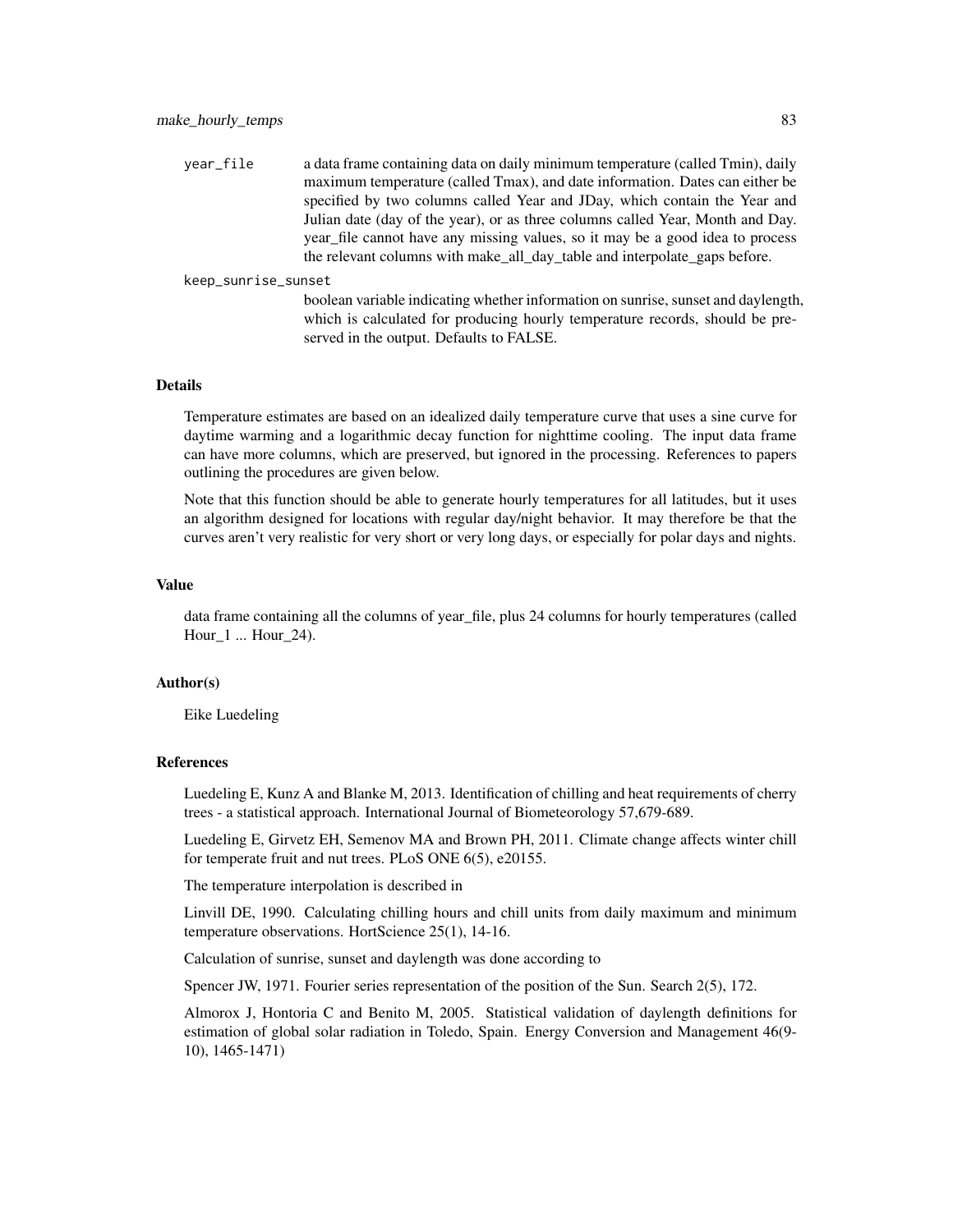# Examples

weather<-fix\_weather(KA\_weather)

THourly<-make\_hourly\_temps(50.4,weather\$weather)

#in most cases, you're probably better served by stack\_hour\_temperatures

make\_JDay *Make Julian Day in dataframe*

# Description

This function produced Julian Dates (days of the year) from columns "Day", "Month" and "Year" in a dataframe.

# Usage

```
make_JDay(dateframe)
```
## Arguments

dateframe data.frame, which should contain date information specified as columns "Day", "Month" and "Year"

## Value

Returns the same data.frame, but with column "JDay" added. This then contains the Julian Dates.

## Author(s)

Eike Luedeling

## References

The chillR package:

## Examples

dates<-data.frame(Year=c(1977,1980,2004,2011,2016),Month=c(11,8,3,12,8),Day=c(1,21,2,24,2)) make\_JDay(dates)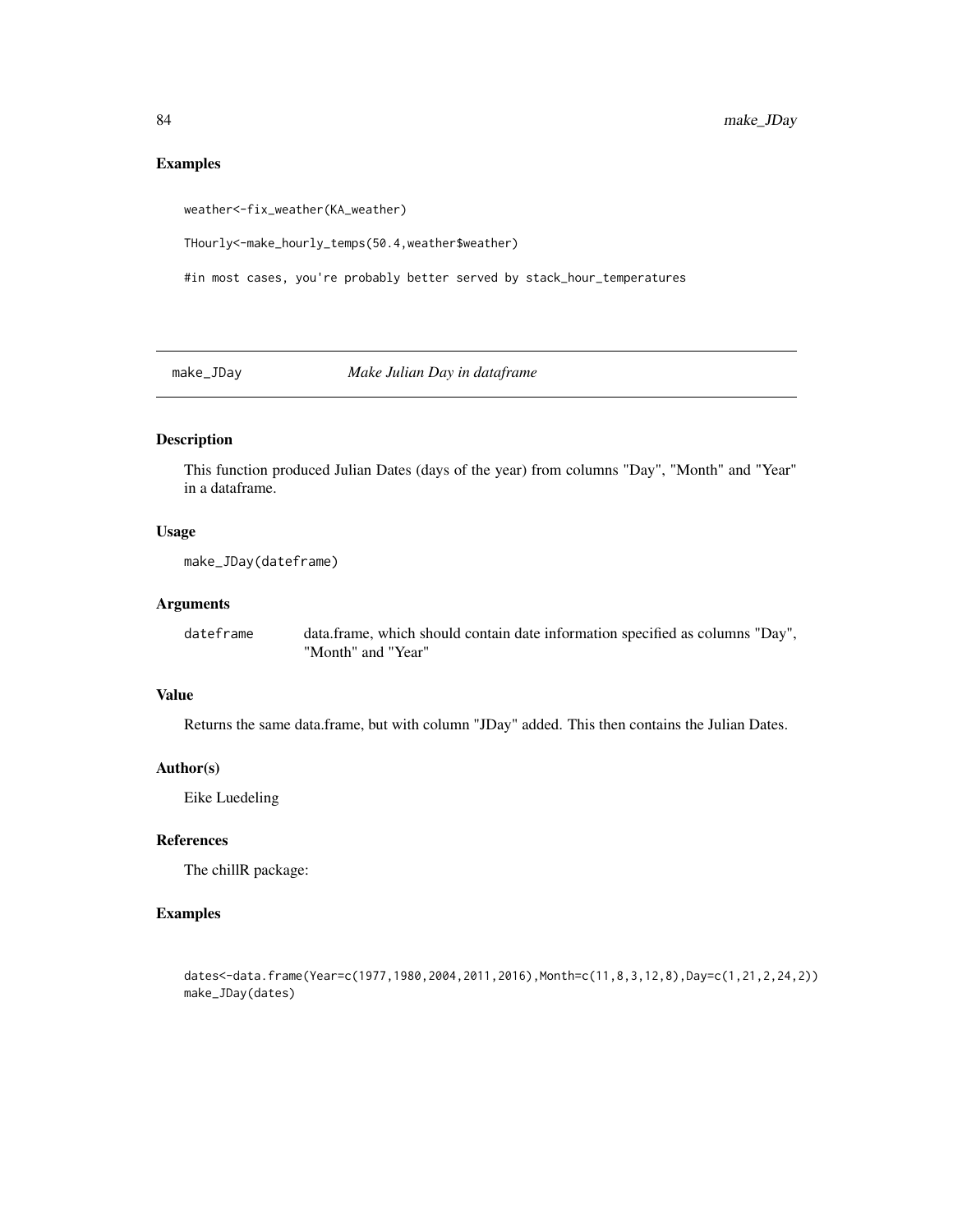make\_multi\_pheno\_trend\_plot

*Combine multiple phenology contour plots in one figure*

# Description

For multiple datasets, this function plots surface plots relating mean temperatures during specified periods to annually recurring variables (e.g. flowering). It produces one panel per dataset and plots them all in one figure. Plots can be produced in R or directly exported as .png files.

#### Usage

```
make_multi_pheno_trend_plot(pheno_list, fixed_weather, split_month = 6,
  outpath = NA, file_name = NA, image_type = "png",
  fonttype = "serif", percol = 5, xlabel = NA, ylabel = NA,
 height_factor = 0.8)
```

| pheno_list    | a data. frame with the following columns: varieties (contains a character string),<br>Start_chill (the start of the chill period, in Julian days), End_chill (the end of the<br>chill period, in Julian days), Start_heat (the start of the forcing period, in Julian<br>days), End_heat (the end of the forcing period, in Julian days), Link (the com-<br>plete path to a csv file that contains all the annual observations for the dataset,<br>with columns Year and pheno) |
|---------------|---------------------------------------------------------------------------------------------------------------------------------------------------------------------------------------------------------------------------------------------------------------------------------------------------------------------------------------------------------------------------------------------------------------------------------------------------------------------------------|
| fixed_weather | daily weather, as produced with the fix_weather function                                                                                                                                                                                                                                                                                                                                                                                                                        |
| split_month   | the month after which to start a new season. Defaults to 6, meaning the new<br>season will start in July.                                                                                                                                                                                                                                                                                                                                                                       |
| outpath       | Path to the folder where the images should be saved. Should include a trailing<br>"/". The folder must already exists.                                                                                                                                                                                                                                                                                                                                                          |
| file_name     | name of the image file to be produced, if image_type='png'.                                                                                                                                                                                                                                                                                                                                                                                                                     |
| image_type    | Character string indicating the file format that should be output. Image files are<br>only produced for the moment, if this is "png". All other values, as well as the<br>default NA lead to output as an R plot only.                                                                                                                                                                                                                                                          |
| fonttype      | The type of font to be used for the figures. Can be 'serif' (default) for a Times<br>New Roman like font, 'sans' for an Arial type font or 'mono' for a typewriter<br>type font.                                                                                                                                                                                                                                                                                                |
| percol        | number of plots to be placed in a column.                                                                                                                                                                                                                                                                                                                                                                                                                                       |
| xlabel        | label for the x-axis (if unhappy with the default).                                                                                                                                                                                                                                                                                                                                                                                                                             |
| ylabel        | label for the y-axis (if unhappy with the default).                                                                                                                                                                                                                                                                                                                                                                                                                             |
| height_factor | height of the resulting png figure (if this is a png) relative to the width of the plot<br>(e.g. 1 or 0.7, defaults to $0.8$ ).                                                                                                                                                                                                                                                                                                                                                 |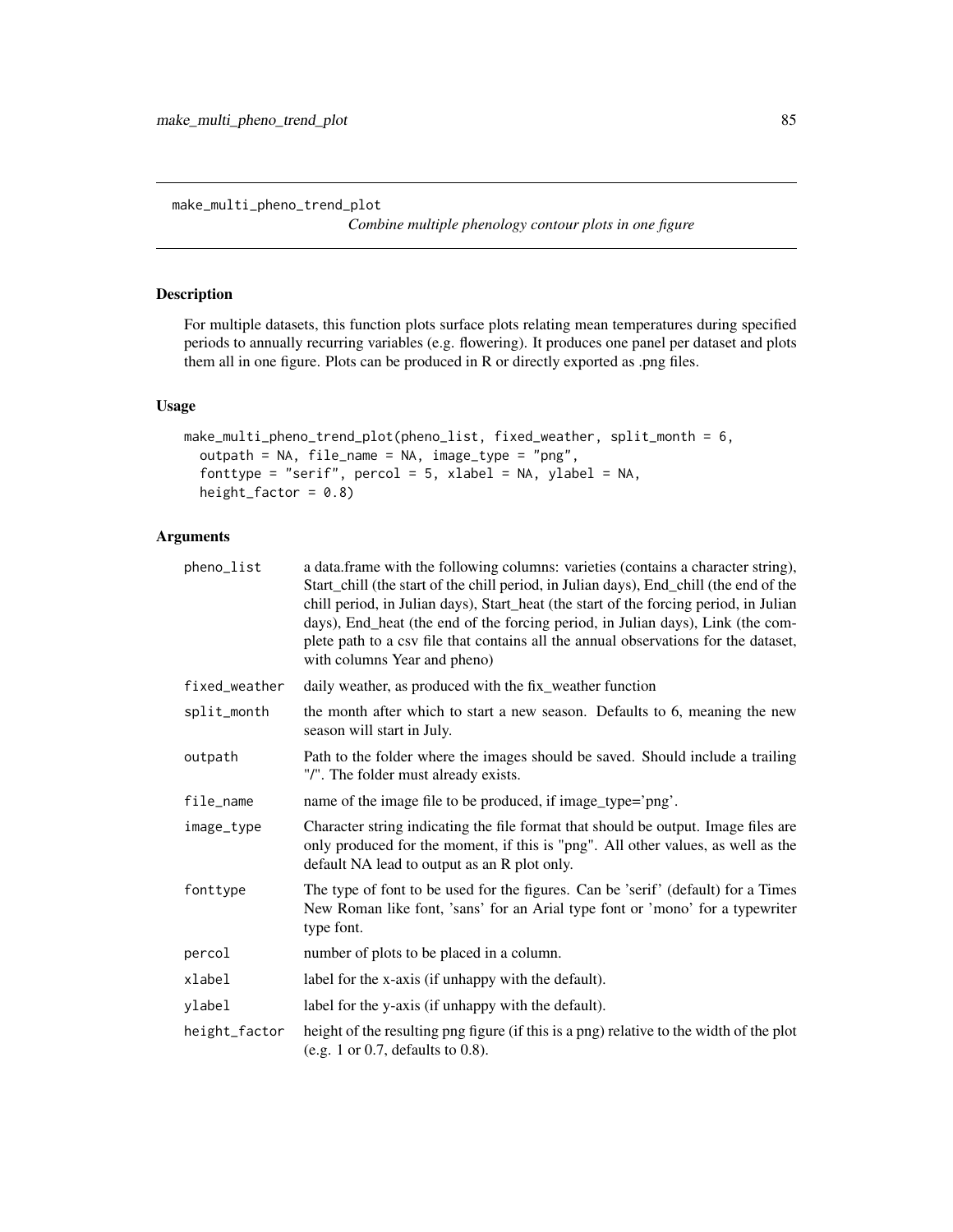#### Details

This function is only useful, if you want to plot several surface plots in the same figure. These must relate to the same weather dataset. Arguably, this function isn't quite ready to be released, but it performs some useful functions that you may be interested in...

## Value

Only a side effect is produced: either a .png file or an R graphic showing the multi-panel contour figure.

#### Author(s)

Eike Luedeling

### Examples

#this example uses arbitrarily modified versions of the KA\_bloom dataset, and the starts #end ends of the periods are also arbitraty. So the outputs may not make a lot of sense...

```
weather<-fix_weather(KA_weather[which(KA_weather$Year>2000),])
pheno_list<-data.frame(varieties=c("KA1","KA2","KA3","KA4"), Start_chill=c(270,305,315,320),
 End_chill=c(15,20,35,40), Start_heat=c(17,25,40,45),End_heat=c(90,100,110,115),
 Link=c("KA1.csv","KA2.csv","KA3.csv","KA4.csv"))
 write.csv(KA_bloom,"KA1.csv",row.names=FALSE)
 KA_bloom$pheno<-as.numeric(as.character(KA_bloom$pheno))+10
 write.csv(KA_bloom,"KA2.csv",row.names=FALSE)
KA_bloom$pheno<-KA_bloom$pheno+10
write.csv(KA_bloom,"KA3.csv",row.names=FALSE)
KA_bloom$pheno<-KA_bloom$pheno+10
 write.csv(KA_bloom,"KA4.csv",row.names=FALSE)
make_multi_pheno_trend_plot(pheno_list,weather, split_month=6,
           outpath=NA,file_name=NA,image_type="",fonttype="serif",percol=2)
```
make\_pheno\_trend\_plot *Make image showing phenology response to temperatures during two phases*

## Description

The timing of many developmental stages of temperate plants is understood to depend on temperatures during two phases. This function seeks to illustrate this dependency by plotting phenological dates as colored surface, as a function of mean temperatures during both phases, which are indicated on the x and y axes.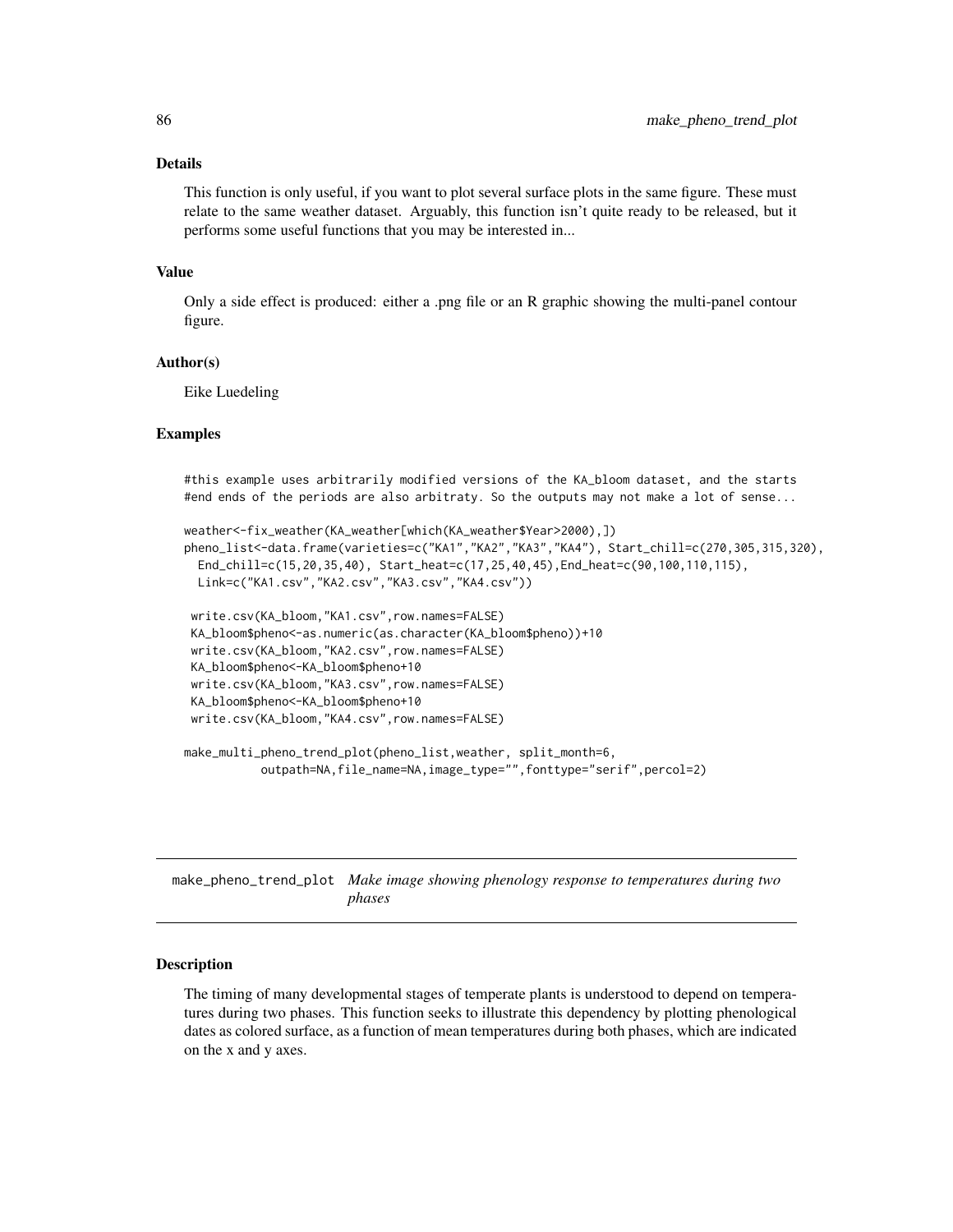# Usage

```
make_pheno_trend_plot(weather_data_frame, split_month = 6, pheno,
 use_Tmean = FALSE, Start_JDay_chill, End_JDay_chill, Start_JDay_heat,
 End_JDay_heat, outpath, file_name, plot_title, ylabel = NA,
 xlabel = NA, legend_label = NA, image_type = "png",
 colorscheme = "normal", fonttype = "serif")
```
# Arguments

weather data frame

| weather_data_frame |                                                                                                                                                                                                                                                                                                                                                                               |
|--------------------|-------------------------------------------------------------------------------------------------------------------------------------------------------------------------------------------------------------------------------------------------------------------------------------------------------------------------------------------------------------------------------|
|                    | a dataframe containing daily minimum and maximum temperature data (in columns<br>called Tmin and Tmax, respectively), and/or mean daily temperature (in a col-<br>umn called Tmean). There also has to be a column for Year and one for JDay<br>(the Julian date, or day of the year). Alternatively, the date can also be given in<br>three columns (Year, Month and Day).   |
| split_month        | the procedure analyzes data by phenological year, which can start and end in<br>any month during the calendar year (currently only at the beginning of a month).<br>This variable indicates the last month (e.g. 5 for May) that should be included<br>in the record for a given phenological year. All subsequent months are assigned<br>to the following phenological year. |
| pheno              | a data frame that contains information on the timing of phenological events by<br>year. It should consist of two columns called Year and pheno. Data in the pheno<br>column should be in Julian date (day of the year).                                                                                                                                                       |
| use_Tmean          | boolean variable indicating whether or not the column Tmean from the weather_data_frame<br>should be used as input for the PLS analysis. If this is set to FALSE, Tmean is<br>calculated as the arithmetic mean of Tmin and Tmax.                                                                                                                                             |
| Start_JDay_chill   |                                                                                                                                                                                                                                                                                                                                                                               |
|                    | the Julian date, on which the first relevant period (e.g. the chilling phase) starts                                                                                                                                                                                                                                                                                          |
|                    | End_JDay_chill the Julian date, on which the first relevant period (e.g. the chilling phase) ends                                                                                                                                                                                                                                                                             |
| Start_JDay_heat    |                                                                                                                                                                                                                                                                                                                                                                               |
|                    | the Julian date, on which the second relevant period (e.g. the forcing phase)<br>starts                                                                                                                                                                                                                                                                                       |
| End_JDay_heat      | the Julian date, on which the second relevant period (e.g. the forcing phase)<br>ends                                                                                                                                                                                                                                                                                         |
| outpath            | the output path                                                                                                                                                                                                                                                                                                                                                               |
| file_name          | the output file name                                                                                                                                                                                                                                                                                                                                                          |
| plot_title         | the title of the plot                                                                                                                                                                                                                                                                                                                                                         |
| ylabel             | the label for the y-axis. There is a default, but in many cases, it may be desirable<br>to customize this                                                                                                                                                                                                                                                                     |
| xlabel             | the label for the x-axis. There is a default, but in many cases, it may be desirable<br>to customize this                                                                                                                                                                                                                                                                     |
| legend_label       | the label for the legend (color scheme). There is a default, but in many cases, it<br>may be desirable to customize this                                                                                                                                                                                                                                                      |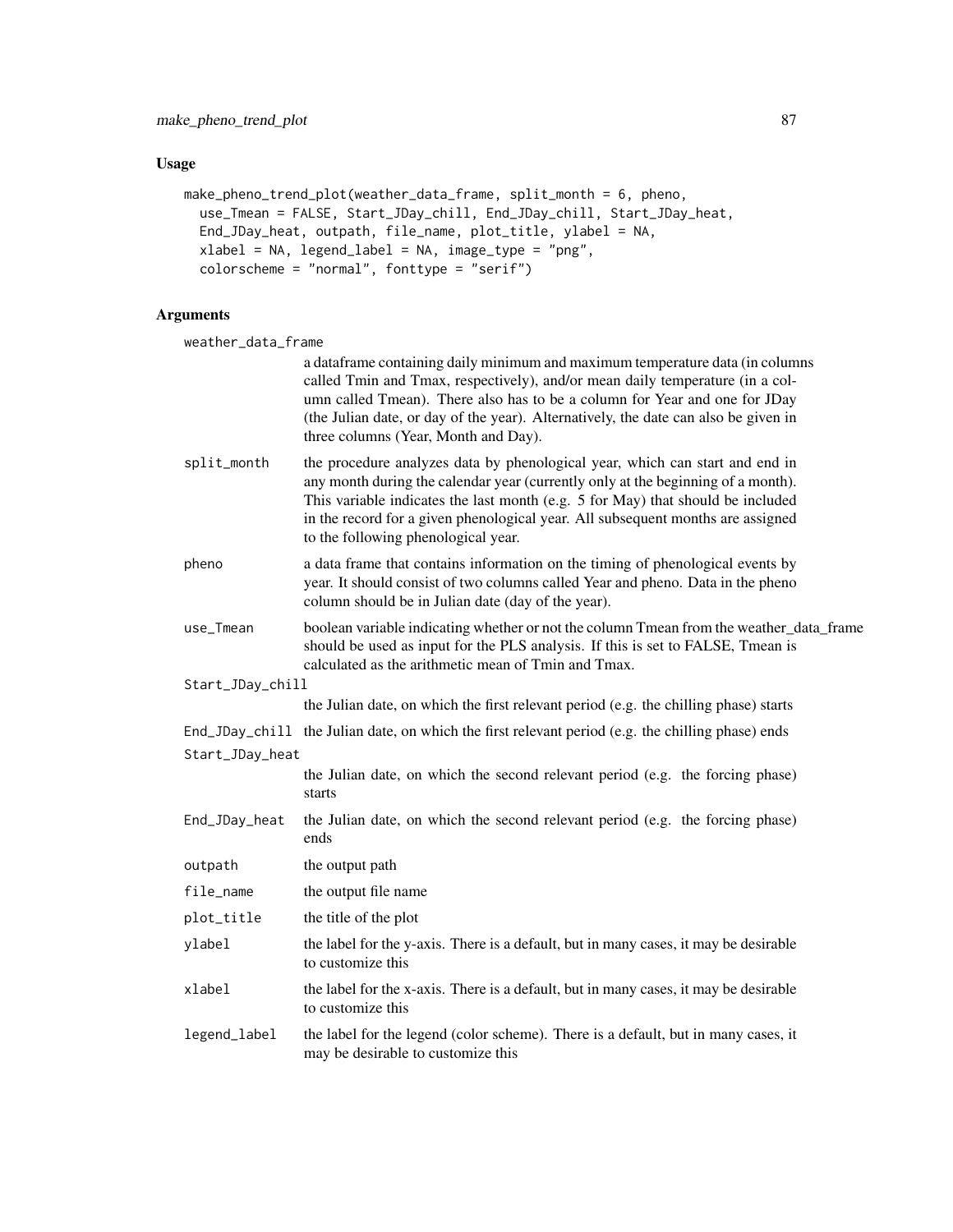| image_type  | the type of image to produce. This currently has only two options: "tiff" or any-<br>thing else (the default). If this is not "tiff", a png image is produced. The "tiff"<br>option was added to produce publishable figures that adhere to the requirements<br>of most scientific journals. |
|-------------|----------------------------------------------------------------------------------------------------------------------------------------------------------------------------------------------------------------------------------------------------------------------------------------------|
| colorscheme | the color scheme for the figure. This currently has only two options: "bw" or<br>anythings else (the default). "bw" produces a grayscale image, otherwise the<br>figure will be in color                                                                                                     |
| fonttype    | font style to be used for the figure. Can be 'serif' (default) or 'sans'.                                                                                                                                                                                                                    |

## Details

The generation of the color surface is based on the Kriging technique, which is typically used for interpolation of spatial data. The use for this particular purpose is a bit experimental. The function uses the Krig function from the fields package.

#### Value

| pheno  | data frame containing all data needed for reproducing the plot: Year (during<br>which the phenological event occurred - the year in which the phenological sea-<br>son indicated by split_month ended), pheno (the date on which the phenolog-<br>ical event occurred), Chill_Tmean (mean temperature during the first relevant<br>phase), Heat Tmean (mean temperature during the second relevant phase) and<br>Year Tmean (mean annual temperature - not actually used in the plot) |
|--------|---------------------------------------------------------------------------------------------------------------------------------------------------------------------------------------------------------------------------------------------------------------------------------------------------------------------------------------------------------------------------------------------------------------------------------------------------------------------------------------|
| ylabel | character string used for labeling the y axis                                                                                                                                                                                                                                                                                                                                                                                                                                         |
| xlabel | character string used for labeling the x axis                                                                                                                                                                                                                                                                                                                                                                                                                                         |

# Author(s)

Eike Luedeling

#### References

Guo L, Dai J, Wang M, Xu J, Luedeling E, 2015. Responses of spring phenology in temperate zone trees to climate warming: a case study of apricot flowering in China. Agricultural and Forest Meteorology 201, 1-7.

Guo L, Dai J, Ranjitkar S, Xu J, Luedeling E, 2013. Response of chestnut phenology in China to climate variation and change. Agricultural and Forest Meteorology 180, 164-172.

Luedeling E, Guo L, Dai J, Leslie C, Blanke M, 2013. Differential responses of trees to temperature variation during the chilling and forcing phases. Agricultural and Forest Meteorology 181, 33-42.

the interpolation was done according to:

Furrer, R., Nychka, D. and Sain, S., 2012. Fields: Tools for spatial data. R package version 6.7.

Reference to the chillR package:

Luedeling E, Kunz A and Blanke M, 2013. Identification of chilling and heat requirements of cherry trees - a statistical approach. International Journal of Biometeorology 57,679-689.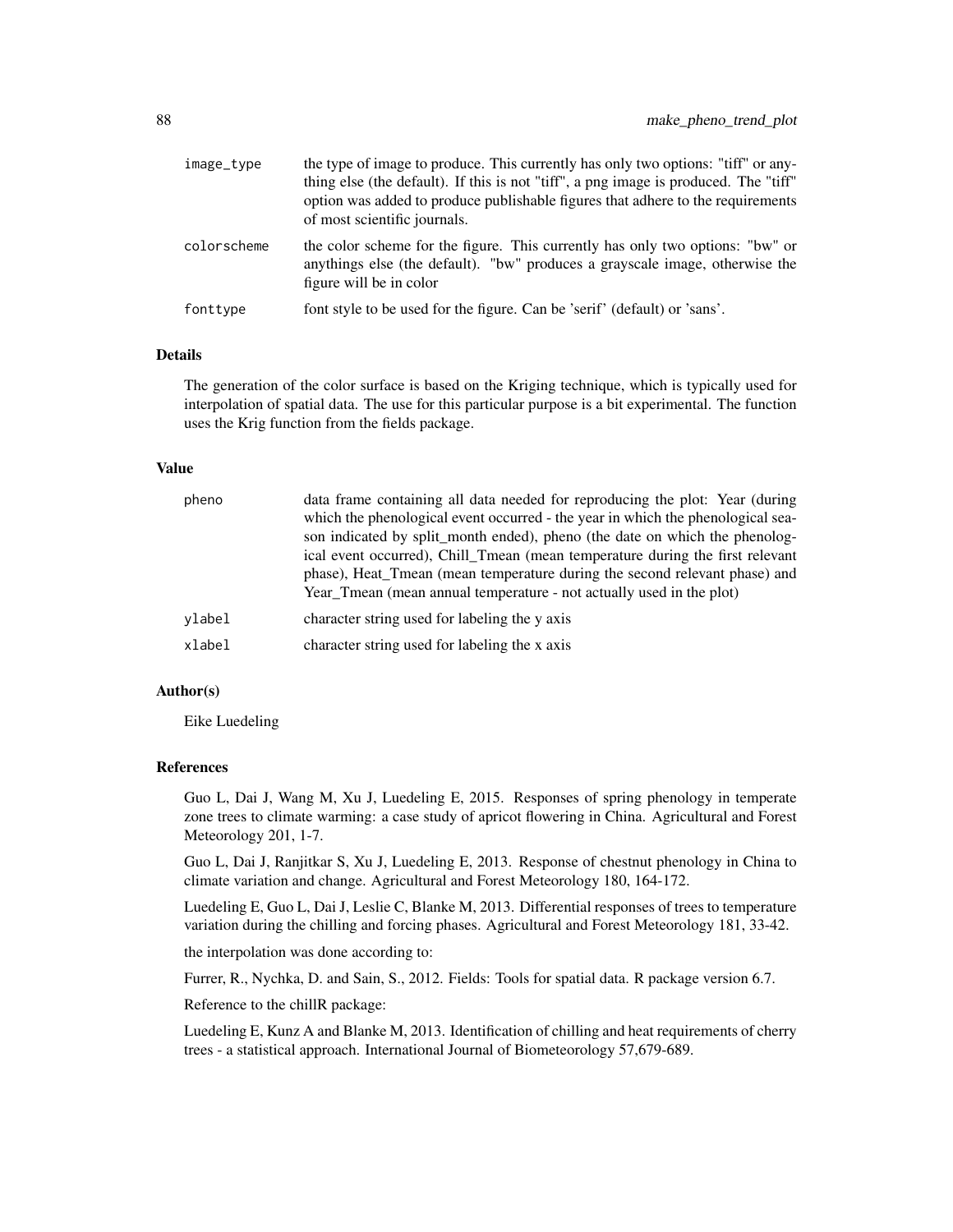## Examples

```
weather<-fix_weather(KA_weather)
```
#the output of the PLS function (PLS\_pheno, plotted with plot\_PLS) can be used to select #phases that are likely relevant for plant phase timing. See respective examples for running #these functions.

```
file_path<-paste(getwd(),"/",sep="")
```

```
mpt<-make_pheno_trend_plot(weather_data_frame = weather$weather, split_month = 6,
     pheno = KA_bloom, use_Tmean = FALSE, Start_JDay_chill = 260,
     End_JDay_chill = 64, Start_JDay_heat = 44, End_JDay_heat = 103,
     outpath = file_path, file_name = "pheno_trend_plot",
    plot_title = "Impacts of chilling and forcing temperatures on cherry phenology",
    ylabel = NA, xlabel = NA, legend_label = NA, image_type = "png",
     colorscheme = "normal")
```
ordered\_climate\_list *Sort files in a folder, so that numbers are in ascending sequence*

#### **Description**

Sometimes lists of strings that contain numbers aren't listed automatically in the sequence we would expect, e.g. because numbers below ten are lacking leading zeros (as in c("a1","a10","a10","a11"...)). This function recognizes all shared leading and trailing symbols around the numeric part of such strings and sorts the list according to the embedded numbers.

## Usage

```
ordered_climate_list(strings, file_extension = NA)
```
#### Arguments

strings vector of character strings to be sorted according to embedded numbers.

file\_extension character string specifying the extension of the file type to be selected. This can also be any other trailing string that marks all vector elements to be selected. This isn't required for the function to run, but may be necessary if the string list of interest contains, for instance, different file types, of which you only want to work with one.

# Value

subset of the strings vector that only contains the elements that end on file\_extension and are sorted in ascending order according to the numeric parts of the strings.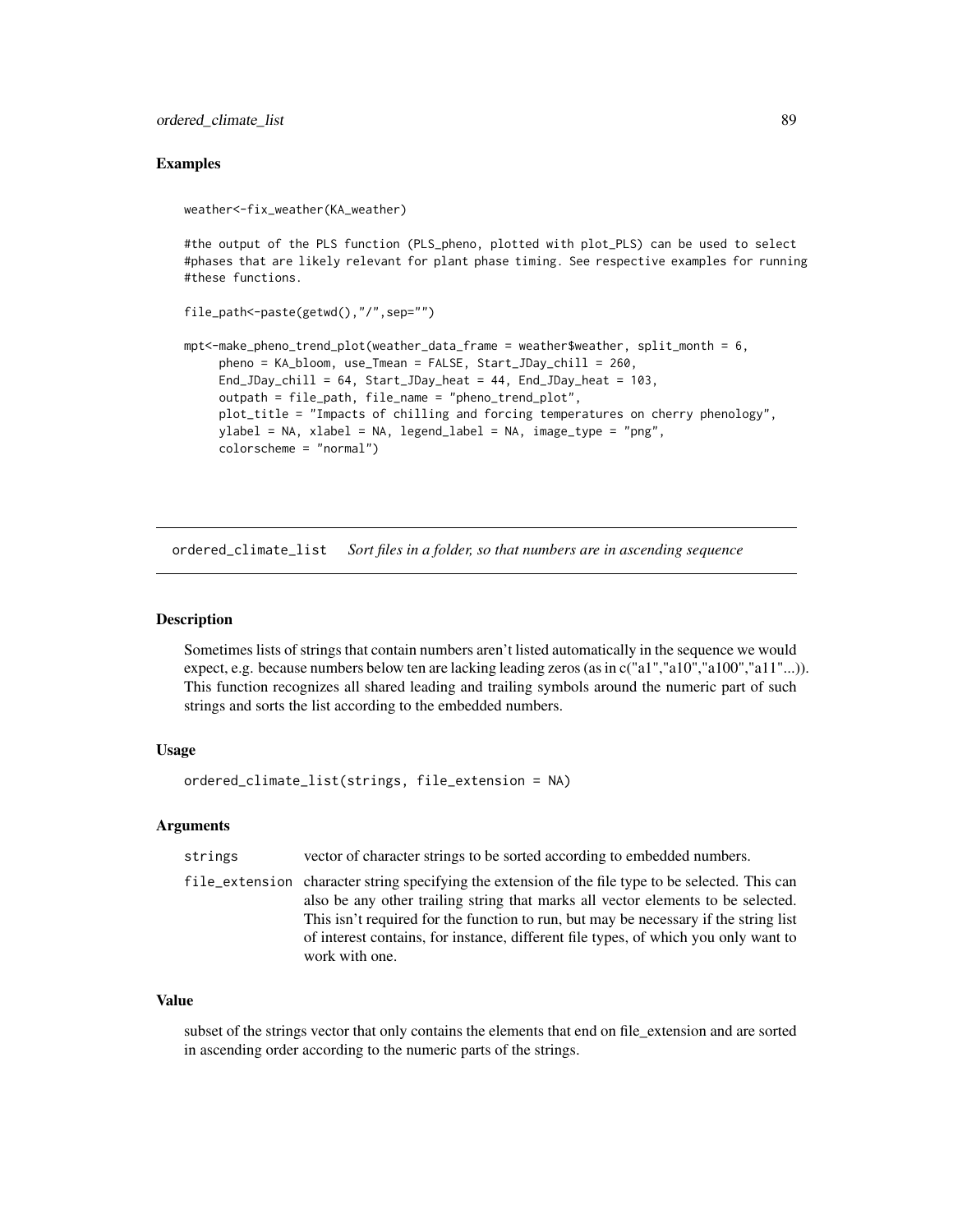#### Author(s)

Eike Luedeling

## Examples

```
ordered_climate_list(c("Temp1_ws30.csv","Temp1_ws30.xls",
                       "Temp10_ws30.csv","Temp10_ws30.xls",
                       "Temp2_ws30.csv","Temp2_ws30.xls"),"csv")
ordered_climate_list(c("Tx12", "Tx2","Tx4","Tx1"))
```
patch\_daily\_temperatures

*Patch gaps in daily weather records*

#### Description

This function uses auxiliary data sources to fill gaps in daily weather data. It can accommodate multiple sources of auxiliary information, which are used in the user-specified sequence. There have to be some overlapping records for this to work, because without bias correction, this procedure could produce erroneous records. Bias correction is done by computing the mean difference between main and auxiliary data for each variable and adjusting for it in filling the gaps. You can specify a maximum mean bias and a maximum standard deviation of the bias to exclude unsuitable records that aren't similar enough to the original data.

## Usage

```
patch_daily_temperatures(weather, patch_weather, vars = c("Tmin",
  "Tmax"), max_mean_bias = NA, max_stdev_bias = NA)
```

| weather       | chill R-compatible weather record to be patched                                                                                                                                                                                                                                                                  |
|---------------|------------------------------------------------------------------------------------------------------------------------------------------------------------------------------------------------------------------------------------------------------------------------------------------------------------------|
| patch_weather | list of chill R-compatible weather records to be used for patching holes in weather.<br>They are used sequentially, until all have been used or until there are no holes<br>left.                                                                                                                                |
| vars          | vector of column names to be considered in patching. Defaults to c("Tmin","Tmax"),<br>the most common variables in chill R applications.                                                                                                                                                                         |
| max_mean_bias | maximum mean bias of auxiliary data compared to the original dataset (applied<br>to all variables in vars). If this threshold is exceeded, the respective variable from<br>that particular dataset will not be used. Defaults to NA, meaning no records are<br>excluded.                                         |
|               | max_stdev_bias maximum standard deviation of the bias in the auxiliary data compared to the<br>original dataset (applied to all variables in vars). If this threshold is exceeded,<br>the respective variable from that particular dataset will not be used. Defaults to<br>NA, meaning no records are excluded. |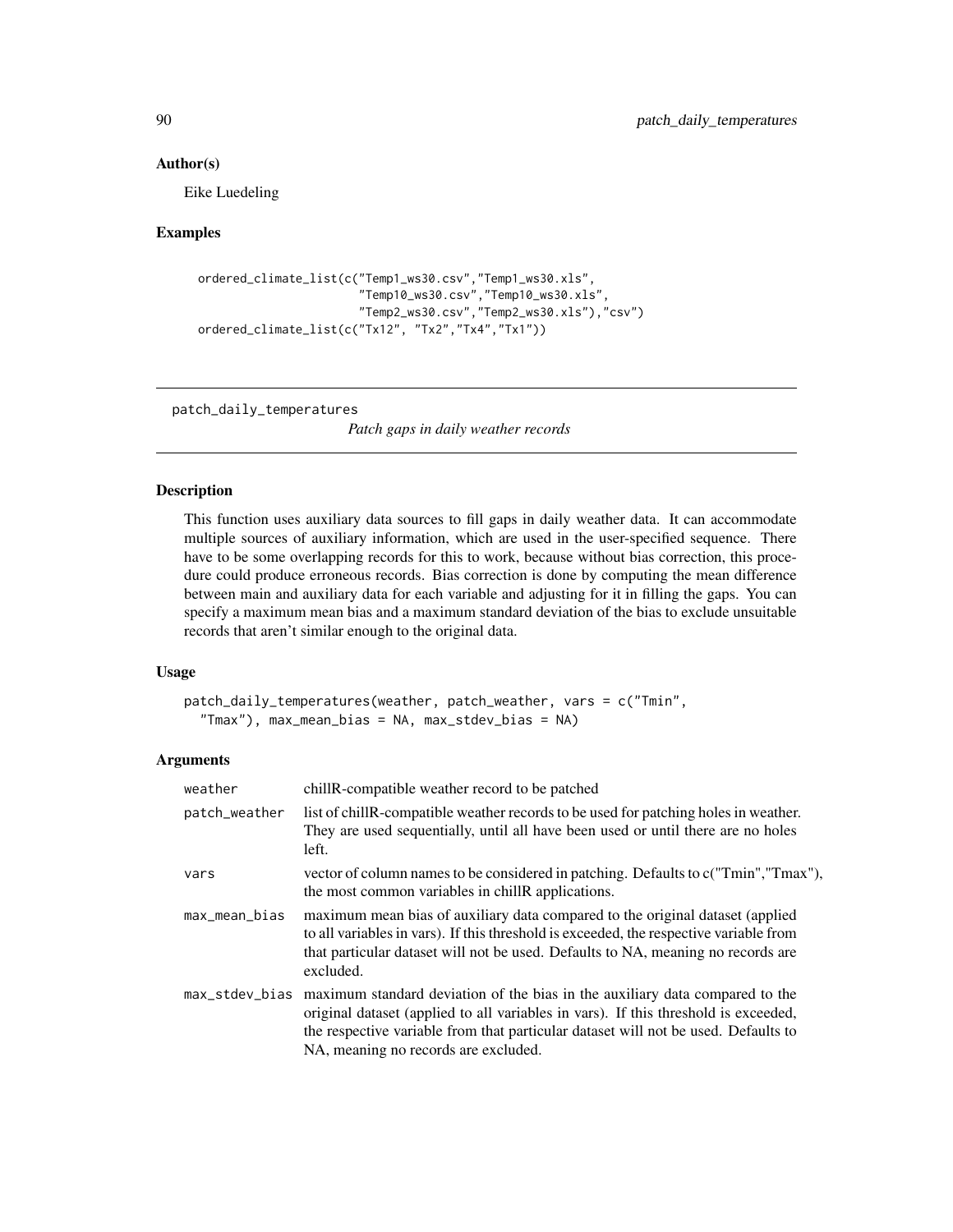## Value

list of two elements: weather (the patched weather record, with additional columns specifying the data source for each value) and statistics (containing data.frames for each element of patch\_weather that indicate the mean bias, the number of values that were filled from this source and the number of missing records that remained after exhausting this auxiliary data source.)

## Author(s)

Eike Luedeling

#### Examples

```
gap_weather<-KA_weather[1:100,]
gap_weather[c(3,4,7:15,20,22:25,27:28,35:45,55,67,70:75,80:88,95:97),"Tmin"]<-NA
gap_weather[c(10:25,30,36:44,50,57,65,70:80,86,91:94),"Tmax"]<-NA
p1<-KA_weather[65:95,]
p1$Tmin<-p1$Tmin-2
p2<-KA_weather[c(15:40,60:80),]
p2$Tmax<-p2$Tmax+3
p3<-KA_weather[12:35,]
p3$Tmax<-p3$Tmax-2
p4<-KA_weather
p4$Tmax<-p4$Tmax+0.5
patch_weather<-list(stat1=p1,st2=p2,home=p3,last=p4)
```
patched<-patch\_daily\_temperatures(gap\_weather,patch\_weather,max\_mean\_bias=1)

plot\_climateWizard\_scenarios

*Plot mutltiple ClimateWizard scenarios obtained with getClimateWizard\_scenarios*

## Description

This function plots multiple scenarios obtained with the getClimateWizard\_scenarios function.

## Usage

```
plot_climateWizard_scenarios(getscenarios_element, low_filter = -1000,
  high_filter = 1000, color = "cadetblue")
```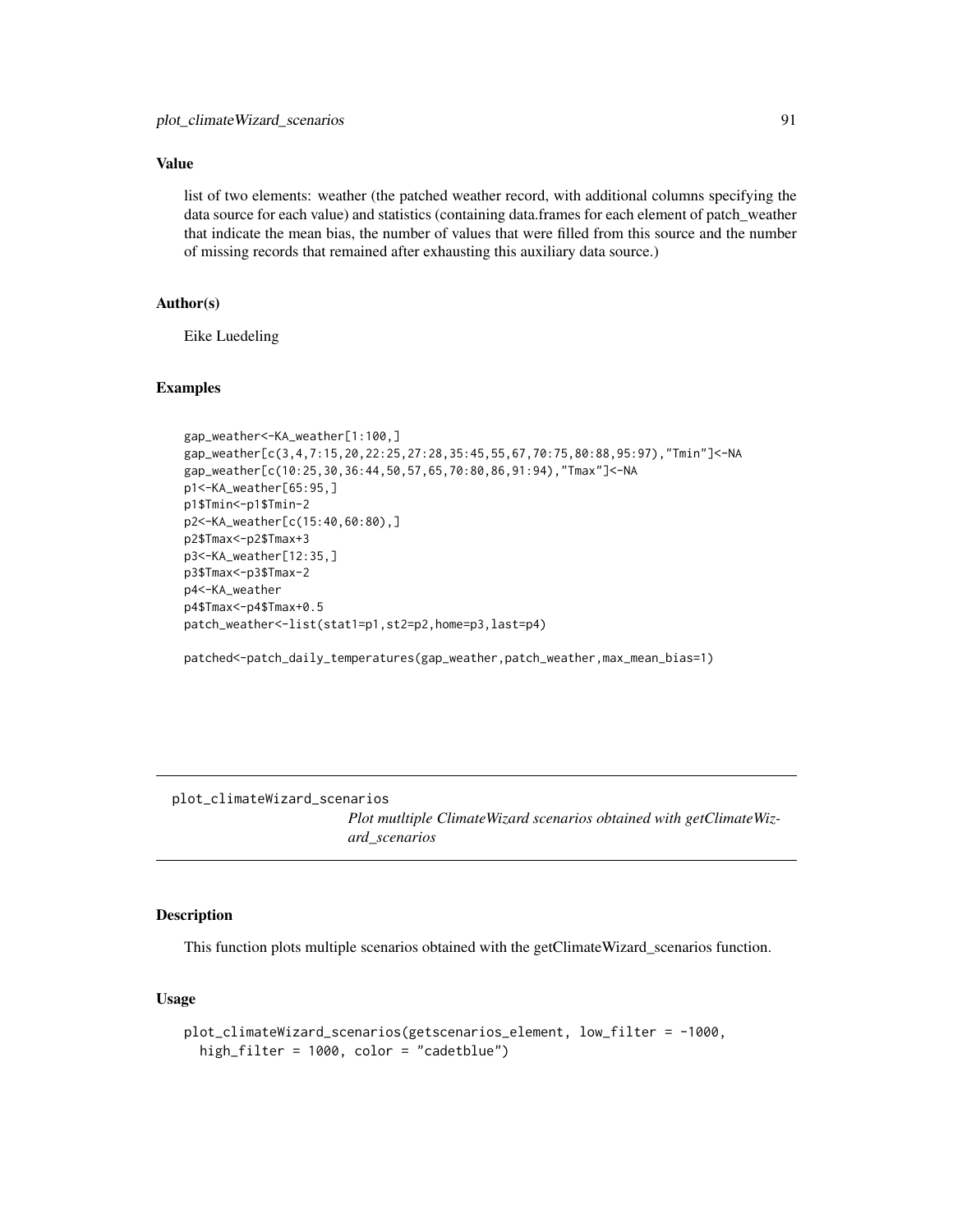## **Arguments**

| getscenarios_element |                                                                                                                                                                                  |
|----------------------|----------------------------------------------------------------------------------------------------------------------------------------------------------------------------------|
|                      | outputs from the getClimateWizard_scenarios function                                                                                                                             |
| low_filter           | numeric value specifying the lowest plausible value for the variable of interest.<br>This is sometimes necessary to exclude erroneous values in the Climate Wizard<br>database.  |
| high_filter          | numeric value specifying the highest plausible value for the variable of interest.<br>This is sometimes necessary to exclude erroneous values in the Climate Wizard<br>database. |
| color                | color to be used for the plots.                                                                                                                                                  |

# Value

returns nothing, but a plot is produced as a side effect.

#### Author(s)

Eike Luedeling

#### References

Girvetz E, Ramirez-Villegas J, Navarro C, Rodriguez C, Tarapues J, undated. ClimateWizard REST API for querying climate change data. https://github.com/CIAT-DAPA/climate\_wizard\_api

## Examples

```
#example is #d out, because of runtime issues.
#getC<-getClimateWizard_scenarios(coordinates=c(longitude=6.99,latitude=50.62),
# scenarios=c("rcp45","rcp45","rcp85","rcp85"),
# start_years=c(2035,2070,2035,2070),
# end_years=c(2065,2100,2065,2100),
# metric=c("monthly_tmean"),
# GCMs=c("all"))
#plot_climateWizard_scenarios(getC,low_filter=-6,high_filter=6,color="red")
```
plot\_climate\_scenarios

*Plot multiple chilling scenario groups (or for other metrics)*

# Description

For quantifying climate risks, it is useful to generate many version of plausible weather for particular climate scenarios. This can, for example, be done with the temperature\_generation function. This function facilitates illustration of these results by providing various options to show them as boxplots. The function can plot either a single panel of climate scenarios or multiple panels side by side.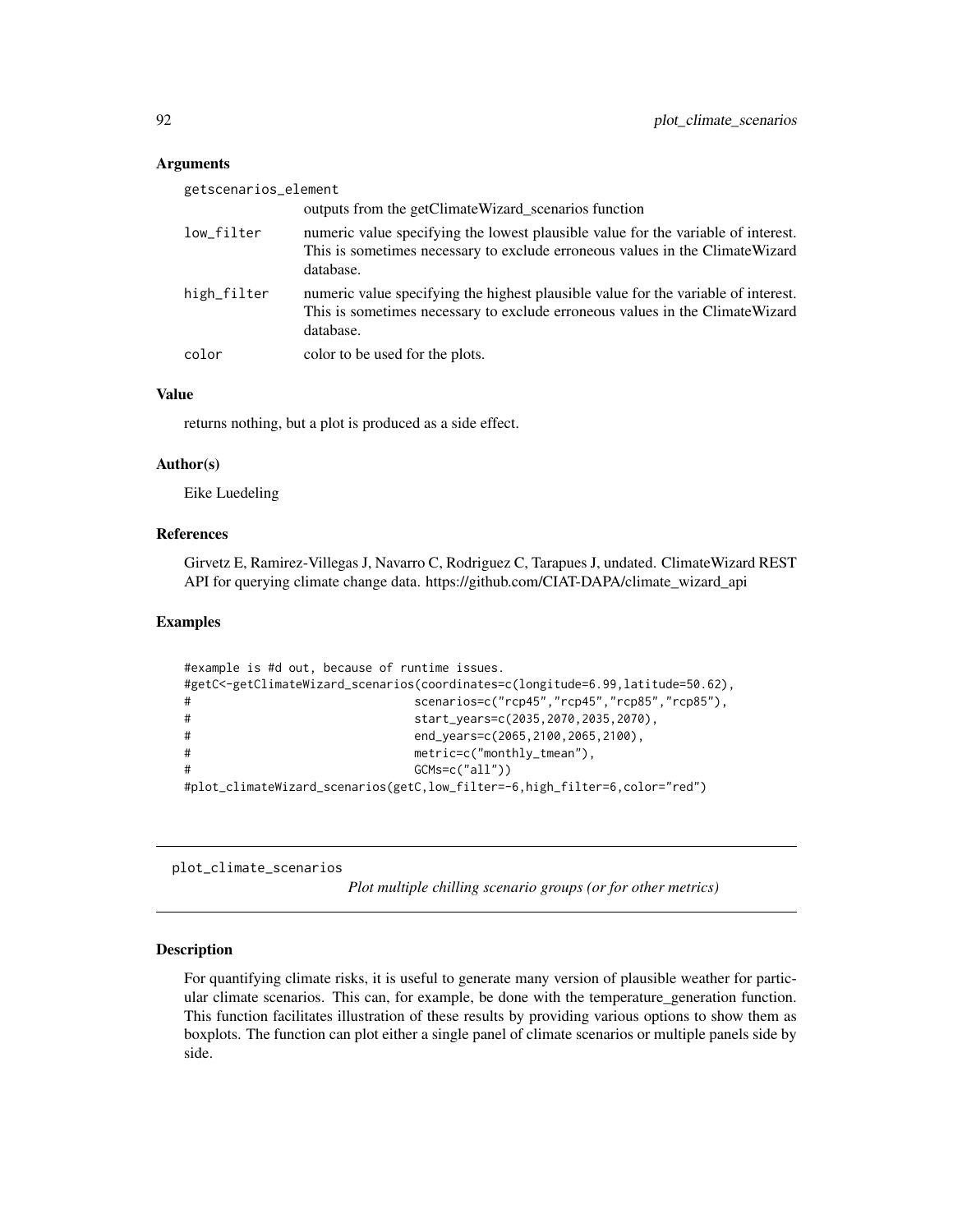#### Usage

```
plot_climate_scenarios(climate_scenario_list, metric, metric_label,
  year_name = "End_year", label_sides = "both", ylim = c(0, NA),
  reference_line = NULL, col_rect = NA, col_line = NA,
  hist\_col = NA, texcex = 2, caption_above = FALSE,
  family = "serif", no_scenario_numbers = FALSE)
```

```
climate_scenario_list
```
- list of lists containing information about the chill scenarios. These lists must have an element named 'data' which should contain a data.frame with a column named the same as the 'metric' argument, which contains (numeric) information to be plotted. Additional optional elements are 'time\_series' (Boolean, indicating if a time series is to be plotted), 'labels' (vector of length 'length(data)' containing labels for the scenarios - if this is a time series scenario, these must be numeric; if the data are not a time series, the labels aren't shown in the plot, because there wouldn't normally be enough space - only numbers are shown there, and the legend is provided in the value returned by this function), 'caption' (up to three character strings indicating the caption to be displayed in the respective plot panel; the elements of this vector are displayed on different lines. If caption above==TRUE, only the first element is displayed) and 'historic\_data' (a data.frame containing at least two columns named the same as 'metric' and 'year\_name'). documentation of 'make\_chill\_scenario\_plot' for details on these.
- metric character string corresponding to the name of the column that contains the data of interest in the climate\_scenario\_list data.frames (and if applicable the historic\_data data.frame).
- metric\_label character string specifying the y-axis label.
- year\_name character string indicating the name of the time column in the historic\_data data.frame.
- label\_sides indicates what sides of the plot y-axis labels are to be drawn. Can be "left', "right" or "both". If label\_sides assumes any other value, no labels are plotted.
- ylim numeric vector of length 2, specifying the lower and upper limits of the y-axis. If either of these two values is NA, it is automatically selected based on the data range.
- reference\_line numeric vector of length 1, 2 or 3, specifying a horizontal reference bar to be drawn across the plot (e.g. to indicate exceedance of a threshold). A reference\_line argument of length 1 is interpreted by drawing a line across the plot at the specified value. If length(reference\_line)==2, the values are interpreted as lower and upper limit of a rectangular threshold area. If length(reference  $\text{line}$ )==3, the lowest and highest values are used to draw a rectangle and the median value to draw a line (e.g. to show a best estimate and a confidence interval around it).
- col\_rect color code or name for the color of the reference line rectangle.
- col\_line color code or name for the color of the reference line line.
- hist\_col color code or name for the color of the historic data points.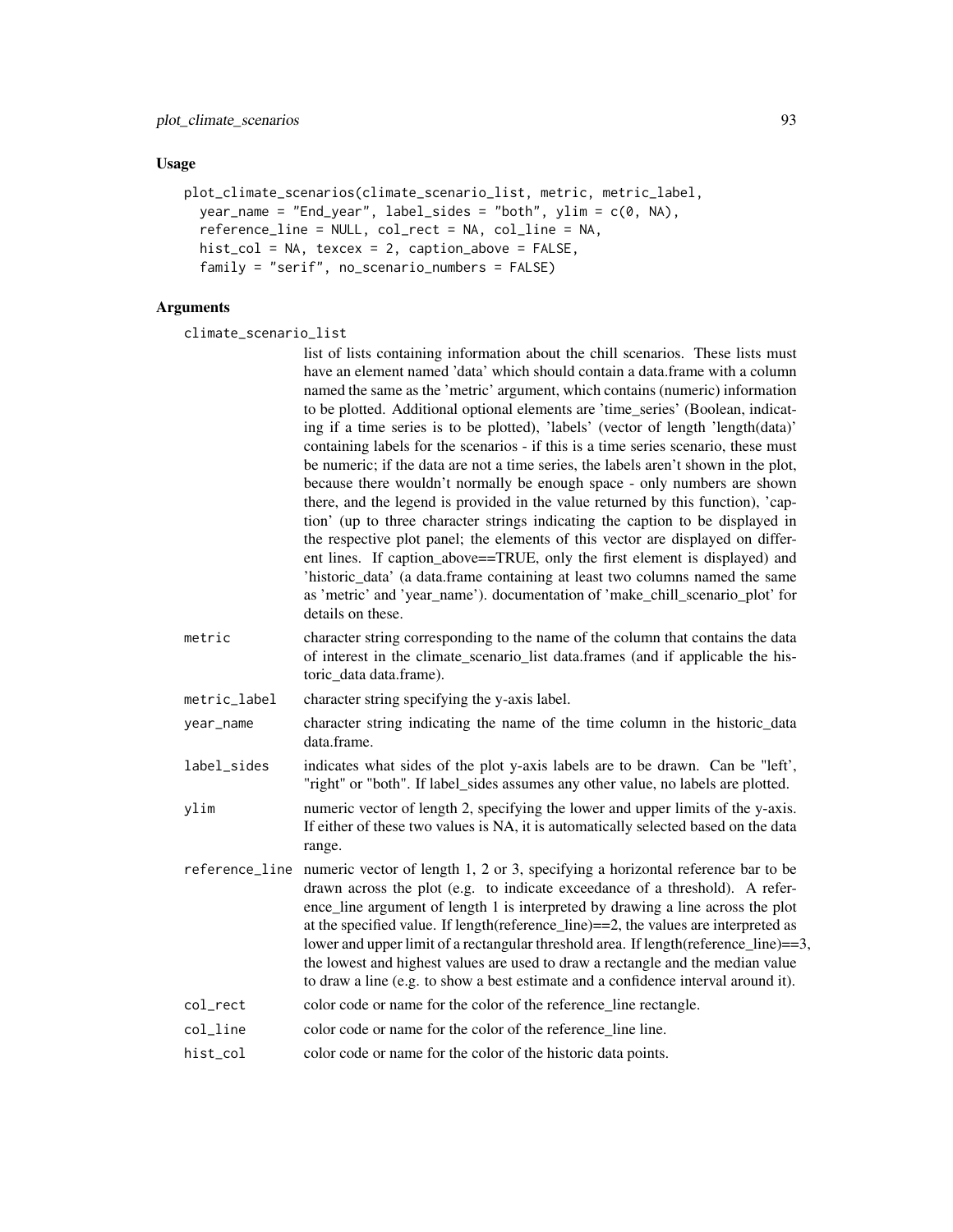| texcex              | numeric variable indicating character size (cex for all text elements in the plot).                   |  |
|---------------------|-------------------------------------------------------------------------------------------------------|--|
| caption_above       | Boolean variable indicating whether the caption should be drawn above (TRUE)<br>or inside the figure. |  |
| family              | character string specifying the font family ('serif', 'sans' or 'mono').                              |  |
| no_scenario_numbers |                                                                                                       |  |
|                     | Boolean variable indicating whether climate scenarios should be numbered in                           |  |
|                     | the plot (this can clutter the figure).                                                               |  |

#### Value

List of legends for the different panels of the plot. This list reads 'time series labels' for time series plot, 'no adequate labels provided' for unlabeled collections of boxplot, and a data.frame explaining the number codes used as the legend in labeled collections of boxplots. As a side effect, a plot of the climate scenarios is drawn.

The function generates errors, when problems arise.

#### Author(s)

Eike Luedeling

# Examples

```
#making 3 identical objects as scenarios; let's assume these represent the
#years 2000, 2005 and 2010.
```

```
models<-list(Chilling_Hours=Chilling_Hours,Utah_Chill_Units=Utah_Model,Chill_Portions=
   Dynamic_Model,GDH=GDH)
```

```
chill<-tempResponse(stack_hourly_temps(
   fix_weather(KA_weather[which(KA_weather$Year>2003),]),latitude=50.4),
   Start_JDay = 305,End_JDay = 60,models)
scenario_results<-list(chill,chill,chill)
```

```
climate_scenario_list<-list(list(data=scenario_results,
                                 caption=c("Historic","data"),
                                 time_series=TRUE,
                                 labels=c(2000,2005,2010),
                                 historic_data=chill),
                            list(data=scenario_results,
                                 caption=c("Scenario","1"),
                                 labels=c("Climate model 1",
                                           "Climate model 2",
                                          "Climate model 3")),
                            list(data=scenario_results,
                                 caption=c("Scenario","2")),
                            list(data=scenario_results,
                                 caption=c("Scenario","3")))
```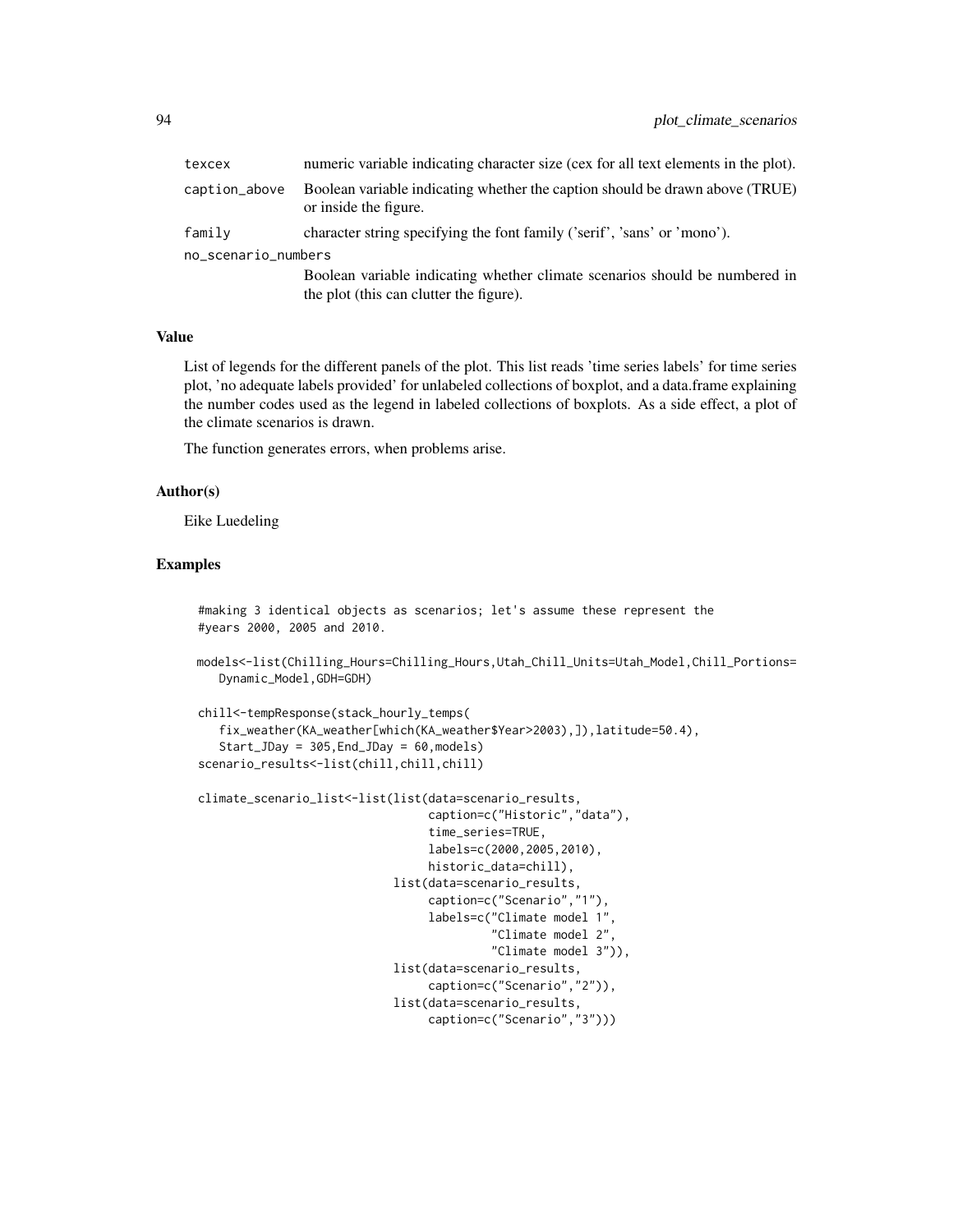```
plot_climate_scenarios(climate_scenario_list,metric="Chill_Portions",
                                metric_label="Chill Portions",
                                year_name="End_year",label_sides="both",
                                reference_line=c(40,45,50),col_rect=NA,col_line=NA,
                                texcex=2,caption_above=FALSE)
```
plot\_climate\_scenarios(climate\_scenario\_list,"Chill\_Portions","Chill Portions", texcex=1)

plot\_PLS *Output of Partial Least Squares analysis results of phenology vs. daily mean temperatures*

## Description

This function produces figures that illustrate statistical correlations between temperature variation during certain phases and the timing of phenological event, based on a PLS analysis conducted with the PLS\_pheno or the PLS\_chill\_force function.

#### Usage

```
plot_PLS(PLS_output, PLS_results_path, VIP_threshold = 0.8,
  colorscheme = "color", plot_bloom = TRUE, fonttype = "serif",
  add\_child = c(NA, NA), add\_heat = c(NA, NA))
```

| PLS_output       | a PLS_output object - the output of the PLS_pheno function. This object is<br>a list with a list element called PLS_summary (and an optional object called<br>PLS_output). This element is a data.frame with the following columns: Date,<br>JDay, Coef, VIP, Tmean, Tstdev. Date is the day of the year in MDD format.<br>JDay is the Julian day (day of the year) of the year in which the biological event<br>is observed; since the analysis will often start in the year before the event, this<br>column often starts with negative numbers. Coef is the coefficient of the PLS<br>regression output. VIP is the Variable Importance in the Projection, another<br>output of the PLS regression. Tmean is the mean observed temperature of the<br>respective day of the year, for the duration of the phenology record. Tstdev is<br>the standard deviation of temperature on a given day of the year over the length<br>of the phenology record. |
|------------------|---------------------------------------------------------------------------------------------------------------------------------------------------------------------------------------------------------------------------------------------------------------------------------------------------------------------------------------------------------------------------------------------------------------------------------------------------------------------------------------------------------------------------------------------------------------------------------------------------------------------------------------------------------------------------------------------------------------------------------------------------------------------------------------------------------------------------------------------------------------------------------------------------------------------------------------------------------|
| PLS_results_path |                                                                                                                                                                                                                                                                                                                                                                                                                                                                                                                                                                                                                                                                                                                                                                                                                                                                                                                                                         |
|                  | the path where analysis outputs should be saved. Should include the file name,<br>but without suffix.                                                                                                                                                                                                                                                                                                                                                                                                                                                                                                                                                                                                                                                                                                                                                                                                                                                   |
| VIP_threshold    | the VIP threshold, above which a variable is considered important. Defaults to<br>0.8.                                                                                                                                                                                                                                                                                                                                                                                                                                                                                                                                                                                                                                                                                                                                                                                                                                                                  |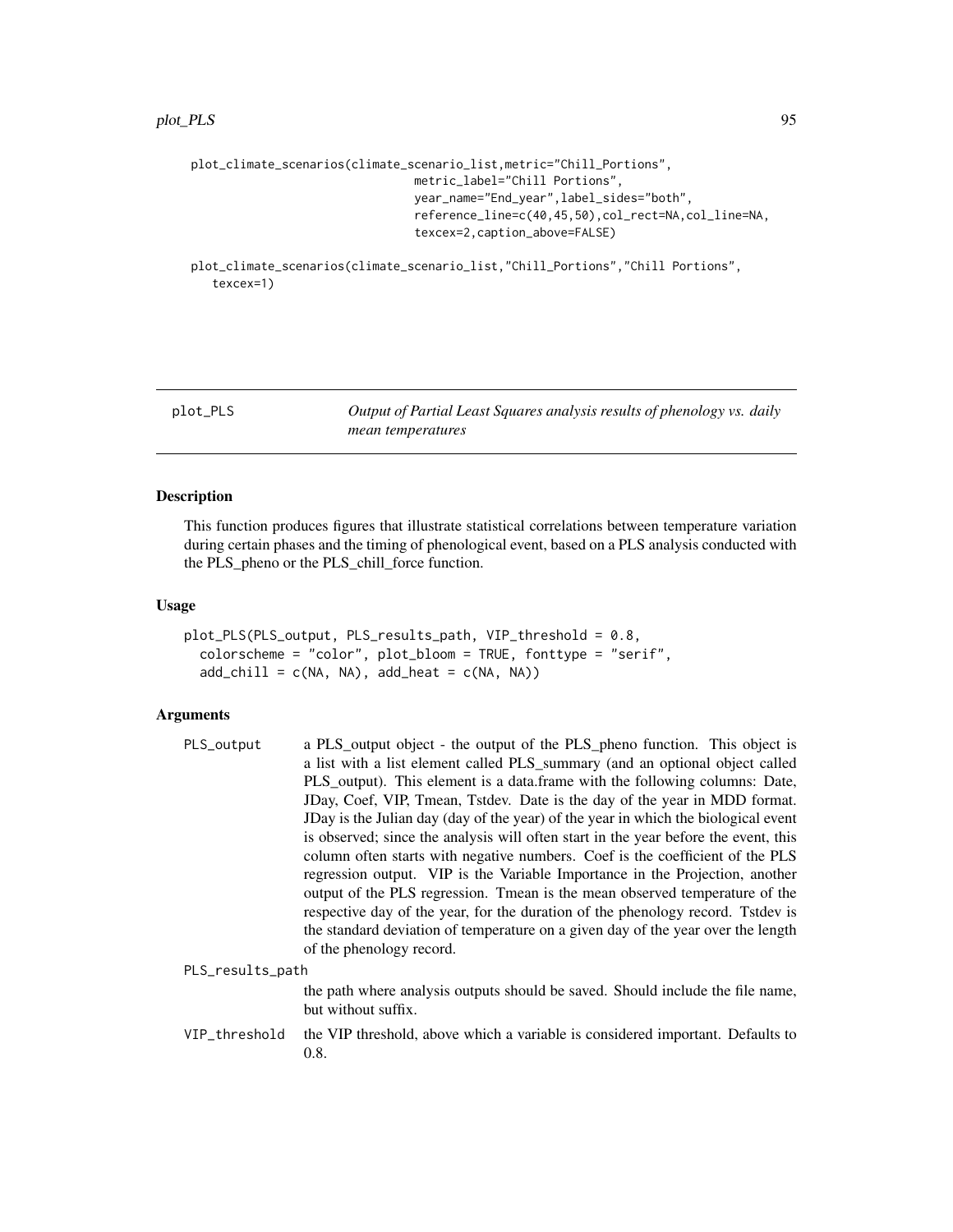| colorscheme | color scheme used for plotting. For grayscale image, this should be set to "bw".<br>Otherwise a color plot is produced.                                                                                                                                                                                                                                                                                       |
|-------------|---------------------------------------------------------------------------------------------------------------------------------------------------------------------------------------------------------------------------------------------------------------------------------------------------------------------------------------------------------------------------------------------------------------|
| plot_bloom  | boolean variable specifying whether the range of bloom dates should be shown<br>in the plots. If set to TRUE, this range is shown by a semi-transparent gray<br>rectangle. The median bloom date is shown as a dashed line. This only works if<br>the full range of bloom dates is visible in the plot, and it should be set to FALSE<br>if anything other than Julian dates are used as dependent variables. |
| fonttype    | font style to be used for the figure. Can be 'serif' (default) or 'sans'.                                                                                                                                                                                                                                                                                                                                     |
| add_chill   | option for indicating the chilling period in the plot. This should be a numeric<br>vector: c(start_chill,end_chill).                                                                                                                                                                                                                                                                                          |
| add heat    | option for indicating the forcing period in the plot. This should be a numeric<br>vector: c(start_heat,end_heat).                                                                                                                                                                                                                                                                                             |

#### Details

Ths figure illustrates results from the PLS\_pheno function, which uses Partial Least Squares (or Projection to Latent Structures) regression to examine the relationship between mean daily temperatures and the timing of an annual biological event. It produces a plot (as a bmp image) with three panels: the top panel shows the value of the VIP score for each day of the year; the middle panel shows the model coefficients and the bottom panel shows the mean temperature and its standard deviation. In the top plot, all days with VIP scores above VIP\_threshold are shown in blue. In the other two panels, values for the same days are shown in red, which high VIP scores coincide with negative model coefficients, and in green for positive coefficients. This function does not produce an output, but as side effects it produces a bmp image and a table that summarizes all data used for making the figure in the specified folder.

#### Author(s)

Eike Luedeling

## References

The method is described here:

Luedeling E and Gassner A, 2012. Partial Least Squares Regression for analyzing walnut phenology in California. Agricultural and Forest Meteorology 158, 43-52.

Wold S, 1995. PLS for multivariate linear modeling. In: van der Waterbeemd H (ed) Chemometric methods in molecular design: methods and principles in medicinal chemistry, vol 2. Chemie, Weinheim, pp 195-218.

Wold S, Sjostrom M, Eriksson L, 2001. PLS-regression: a basic tool of chemometrics. Chemometr Intell Lab 58(2), 109-130.

Mevik B-H, Wehrens R, Liland KH, 2011. PLS: Partial Least Squares and Principal Component Regression. R package version 2.3-0. http://CRAN.R-project.org/package0pls.

Some applications:

Guo L, Dai J, Wang M, Xu J, Luedeling E, 2015. Responses of spring phenology in temperate zone trees to climate warming: a case study of apricot flowering in China. Agricultural and Forest Meteorology 201, 1-7.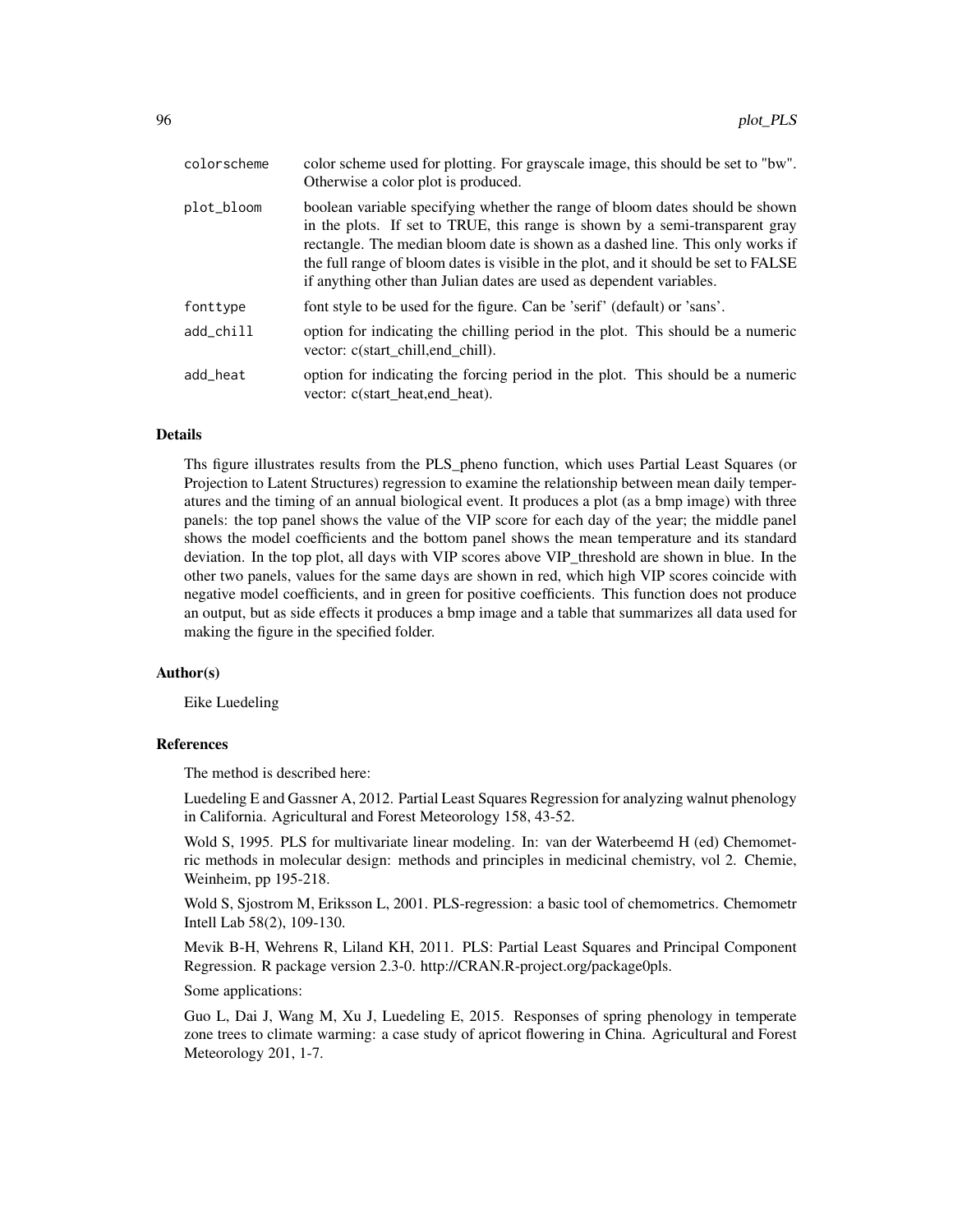## PLS\_chill\_force 97

Luedeling E, Kunz A and Blanke M, 2013. Identification of chilling and heat requirements of cherry trees - a statistical approach. International Journal of Biometeorology 57,679-689.

Yu H, Luedeling E and Xu J, 2010. Stronger winter than spring warming delays spring phenology on the Tibetan Plateau. Proceedings of the National Academy of Sciences (PNAS) 107 (51), 22151- 22156.

Yu H, Xu J, Okuto E and Luedeling E, 2012. Seasonal Response of Grasslands to Climate Change on the Tibetan Plateau. PLoS ONE 7(11), e49230.

## Examples

```
weather<-fix_weather(KA_weather[which(KA_weather$Year>2004),])
#Plots look much better with weather<-fix_weather(KA_weather)
#but that takes to long to run for passing CRAN checks
PLS_results<-PLS_pheno(
 weather_data=weather$weather,
 split_month=6, #last month in same year
 bio_data=KA_bloom)
PLS_results_path<-paste(getwd(),"/PLS_output",sep="")
plot_PLS(PLS_results,PLS_results_path)
#plot_PLS(PLS_results,PLS_results_path,add_chill=c(307,19),add_heat=c(54,109))
dc<-daily_chill(stack_hourly_temps(weather,50.4), 11)
plscf<-PLS_chill_force(daily_chill_obj=dc, bio_data_frame=KA_bloom, split_month=6)
plot_PLS(plscf,PLS_results_path)
#plot_PLS(plscf,PLS_results_path,add_chill=c(307,19),add_heat=c(54,109))
```
PLS\_chill\_force *Partial Least Squares analysis of phenology vs. accumulated daily chill and heat*

#### **Description**

This function conducts a Partial Least Squares (PLS) regression analysis relating an annual biological phenomenon, e.g. fruit tree flowering or leaf emergence, to mean daily rates of chill (with three models) and heat accumulation of the preceding 12 months. It produces figures that illustrate statistical correlations between temperature variation during certain phases and the timing of phenological events.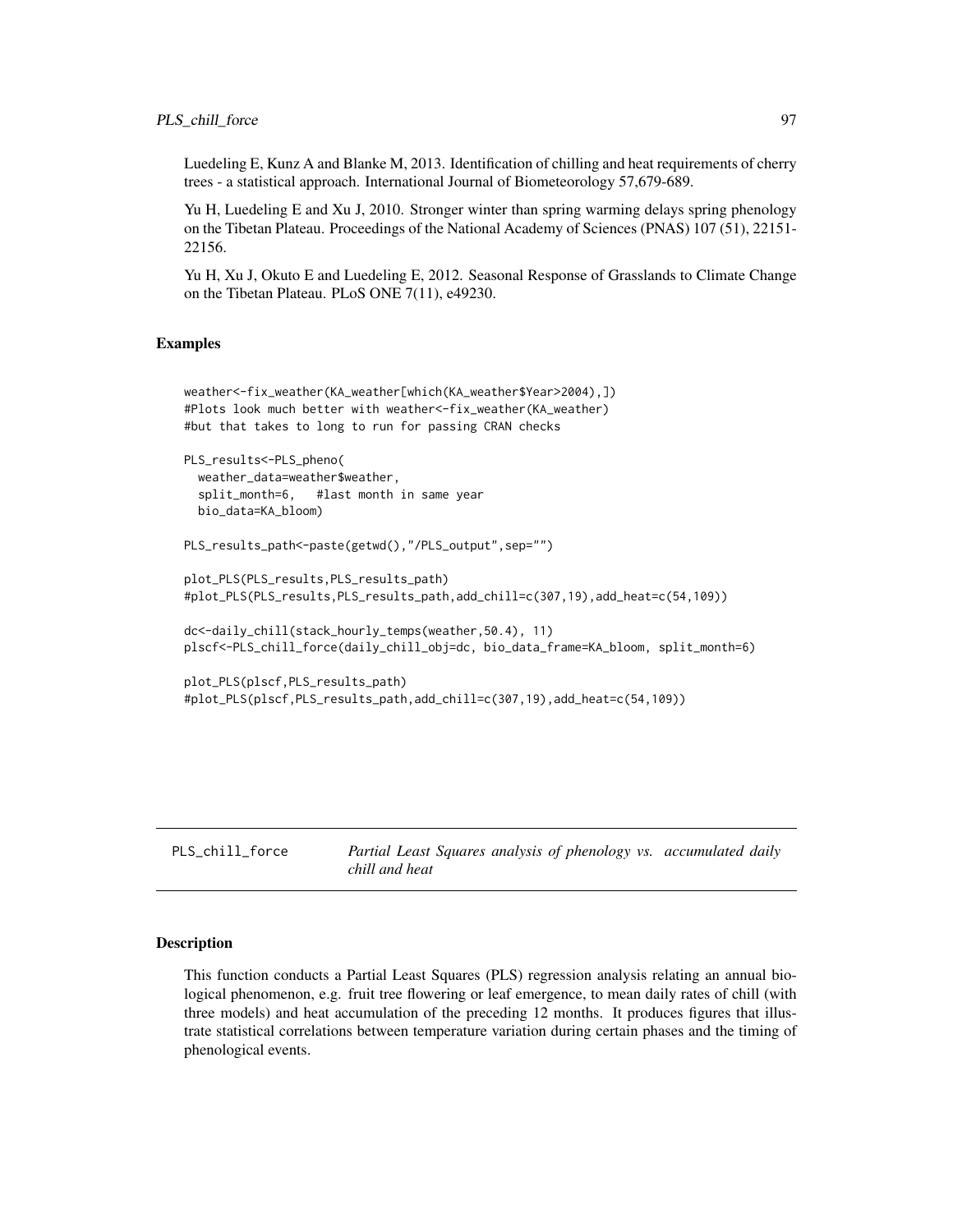## Usage

```
PLS_chill_force(daily_chill_obj, bio_data_frame, split_month,
  exp1-var = 30, ncomp.fix = NULL, return.al1 = FALSE,
  crossvalidate = "none", end_at_pheno_end = TRUE,
  chill_models = c("Chilling_Hours", "Utah_Chill_Units",
  "Chill_Portions"), heat_models = c("GDH"))
```
## Arguments

daily\_chill\_obj

a daily chill object. This should be generated with the daily\_chill function.

- bio\_data\_frame a data frame that contains information on the timing of phenological events by year. It should consist of two columns called Year and pheno. Data in the pheno column should be in Julian date (day of the year).
- split\_month the procedure analyzes data by phenological year, which can start and end in any month during the calendar year (currently only at the beginning of a month). This variable indicates the last month (e.g. 5 for May) that should be included in the record for a given phenological year. All subsequent months are assigned to the following phenological year.
- expl.var percentage of the variation in the dependent variable that the PLS model should explain. This is used as a threshold in finding the appropriate number of components in the PLS regression procedure.
- ncomp.fix fixed number of components for the PLS model. Defaults to NULL, so that the number is automatically determined, but it can also be set by the user.
- return.all boolean variable indicating whether or not the full set of PLS results should be returned by the function. If this is set to TRUE, the function output is a list with two elements (besides the object\_type string): PLS\_summary and PLS\_output; if it is set to FALSE, only the PLS\_summary is returned.
- crossvalidate character variable indicating what kind of validation should be performed by the PLS procedure. This defaults to "none", but the plsr function (of the pls package) also takes "CV" and "LOO" as inputs. See the documentation for the plsr function for details.

#### end\_at\_pheno\_end

boolean variable indicating whether the analysis should disregard temperatures after the last date included in the bio\_data\_frame dataset. If set to TRUE, only temperatures up this date are considered. Phenology data is extracted from the PLS output files. If this parameter is assigned a numeric value, only data up to the Julian date specified by this number are considered.

- chill\_models Character vector containing names of chill models that should be considered in the PLS regression. These names should correspond to column names of daily\_chill. This defaults to c("Chilling\_Hours", "Utah\_Chill\_Units", "Chill\_Portions").
- heat\_models Character vector containing names of heat models that should be considered in the PLS regression. These names should correspond to column names of daily\_chill. This defaults to c("GDH").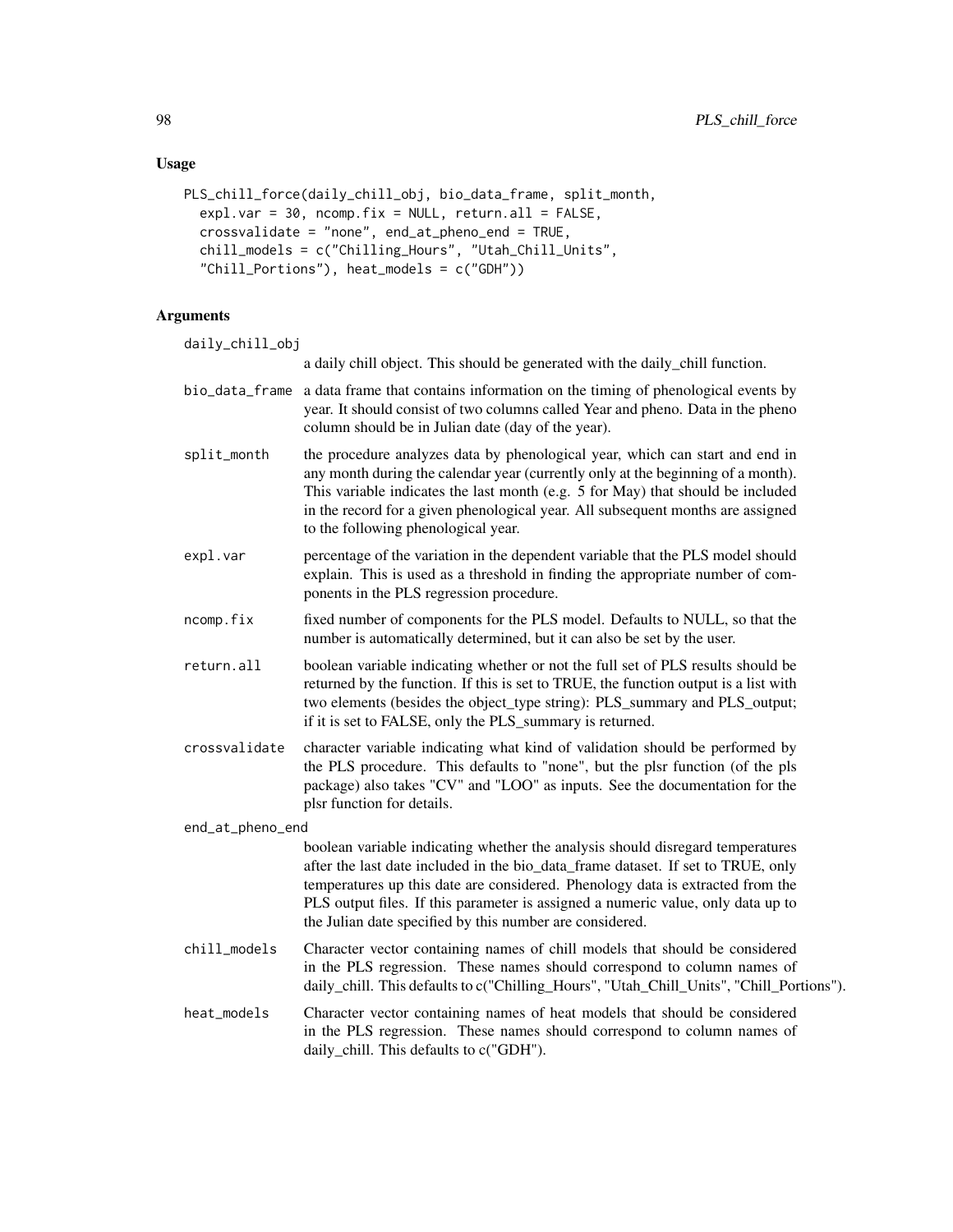#### Details

PLS regression is useful for exploring the relationship between daily chill and heat accumulation rates and biological phenomena that only occur once per year. The statistical challenge is that a normally quite small number of observations must be related to variation in a much larger number (730) of daily chill and heat values, which are also highly autocorrelated. Most regression approaches are not suitable for this, but PLS regression offers a potential solution. The method is frequently used in chemometrics and hyperspectral remote sensing, where similar statistical challenges are encountered. The basic mechanism is that PLS first constructs latent factors (similar to principal components) from the independent data (daily chill and heat accumulation) and then uses these components for the regression. The contribution of each individual variable to the PLS model is then evaluated with two main metrics: the Variable Importance in the Projection statistic (VIP) indicates how much variation in a given independent variable is correlated with variation in the dependent variable. A threshold of 0.8 is often used for determining importance. The standardized model coefficients of the PLS model then give an indication of the direction and strength of the effect, e.g. if coefficients are positive and high, high values for the respective independent variable are correlated with high values of the dependent variable (e.g. late occurrence of a phenological stage). This procedure was inspired by the challenge of explaining variation in bloom and leaf emergence dates of temperate fruit trees in Mediterranean climates. These are generally understood to result from (more of less) sequential fulfillment of a chilling and a forcing requirement. During the chilling phase, cool temperatures are needed; during the forcing phase, trees need heat. There is no easily visible change in tree buds that would indicate the transition between these two phases, making it difficult to develop a good model of these processes. Where long-term phenology data are available and can be coupled with daily chill and heat records (derived from daily temperature data), PLS regression allows detection of the chilling/forcing transition. This procedure has not often been applied to biological phenomena at the time of writing this, and there may be constraints to how generally applicable it is. Yet is has passed the test of scientific peer review a few times, and it has produced plausible results in a number of settings. This package draws heavily from the pls package.

Per default, chill metrics used are the ones given in the references below. Chilling Hours are all hours with temperatures between 0 and 7.2 degrees C. Units of the Utah Model are calculated as suggested by Richardson et al. (1974) (different weights for different temperature ranges, and negation of chilling by warm temperatures). Chill Portions are calculated according to Fishman et al. (1987a,b). More honestly, they are calculated according to an Excel sheet produced by Amnon Erez and colleagues, which converts the complex equations in the Fishman papers into relatively simple Excel functions. These were translated into R. References to papers that include the full functions are given below. Growing Degree Hours are calculated according to Anderson et al. (1986), using the default values they suggest.

It is possible, however, for the user to specify other metrics to be evaluated. These should be indicated by the chill\_models and heat\_models parameters, which should contain the names of the respective columns of the daily chill obj\$daily chill data frame.

#### Value

| object_type | the character string "PLS_chillforce_pheno". This is only needed for choosing<br>the correct method for the plot PLS function. |
|-------------|--------------------------------------------------------------------------------------------------------------------------------|
| pheno       | a data frame containing the phenology data used for the PLS regression, with<br>columns Year and pheno.                        |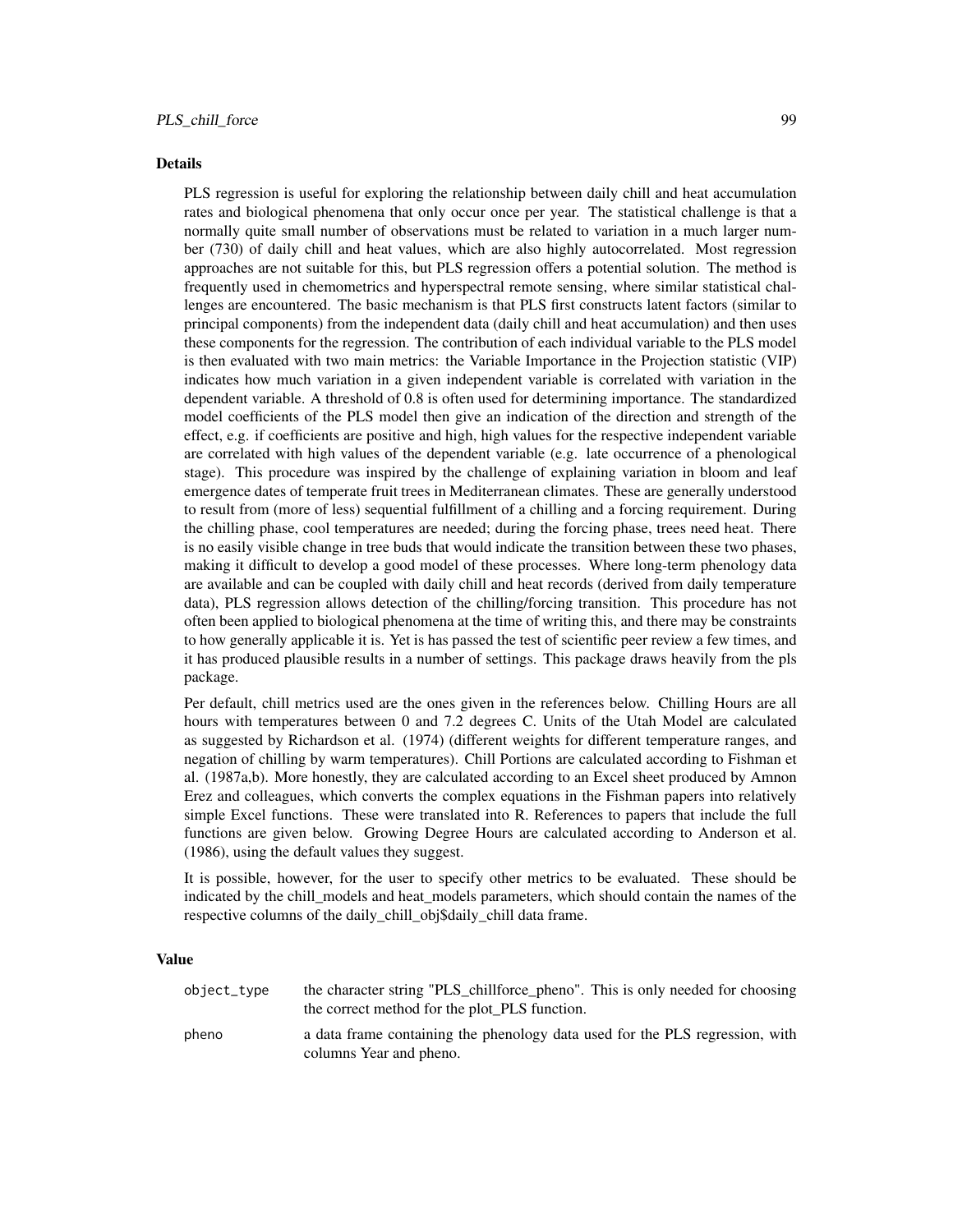#### <chill\_model>\$<heat\_model>

for each combination of elements from chill\_models and heat\_models, a list element is generated, which contains a list with elements PLS\_summary and (if(return.all=TRUE) PLS\_output. These contain the results of the PLS analysis that used the respective chill and heat metrics as independent variables.

#### **Note**

After doing extensive model comparisons, and reviewing a lot of relevant literature, I do not recommend using the Chilling Hours or Utah Models, especially in warm climates! The Dynamic Model (Chill Portions), though far from perfect, seems much more reliable.

#### Author(s)

Eike Luedeling, with contributions from Sabine Guesewell

## References

Model references, for the default option:

Chilling Hours:

Weinberger JH (1950) Chilling requirements of peach varieties. Proc Am Soc Hortic Sci 56, 122- 128

Bennett JP (1949) Temperature and bud rest period. Calif Agric 3 (11), 9+12

Utah Model:

Richardson EA, Seeley SD, Walker DR (1974) A model for estimating the completion of rest for Redhaven and Elberta peach trees. HortScience 9(4), 331-332

Dynamic Model:

Erez A, Fishman S, Linsley-Noakes GC, Allan P (1990) The dynamic model for rest completion in peach buds. Acta Hortic 276, 165-174

Fishman S, Erez A, Couvillon GA (1987a) The temperature dependence of dormancy breaking in plants - computer simulation of processes studied under controlled temperatures. J Theor Biol 126(3), 309-321

Fishman S, Erez A, Couvillon GA (1987b) The temperature dependence of dormancy breaking in plants - mathematical analysis of a two-step model involving a cooperative transition. J Theor Biol 124(4), 473-483

Growing Degree Hours:

Anderson JL, Richardson EA, Kesner CD (1986) Validation of chill unit and flower bud phenology models for 'Montmorency' sour cherry. Acta Hortic 184, 71-78

Model comparisons and model equations:

Luedeling E, Zhang M, Luedeling V and Girvetz EH, 2009. Sensitivity of winter chill models for fruit and nut trees to climatic changes expected in California's Central Valley. Agriculture, Ecosystems and Environment 133, 23-31

Luedeling E, Zhang M, McGranahan G and Leslie C, 2009. Validation of winter chill models using historic records of walnut phenology. Agricultural and Forest Meteorology 149, 1854-1864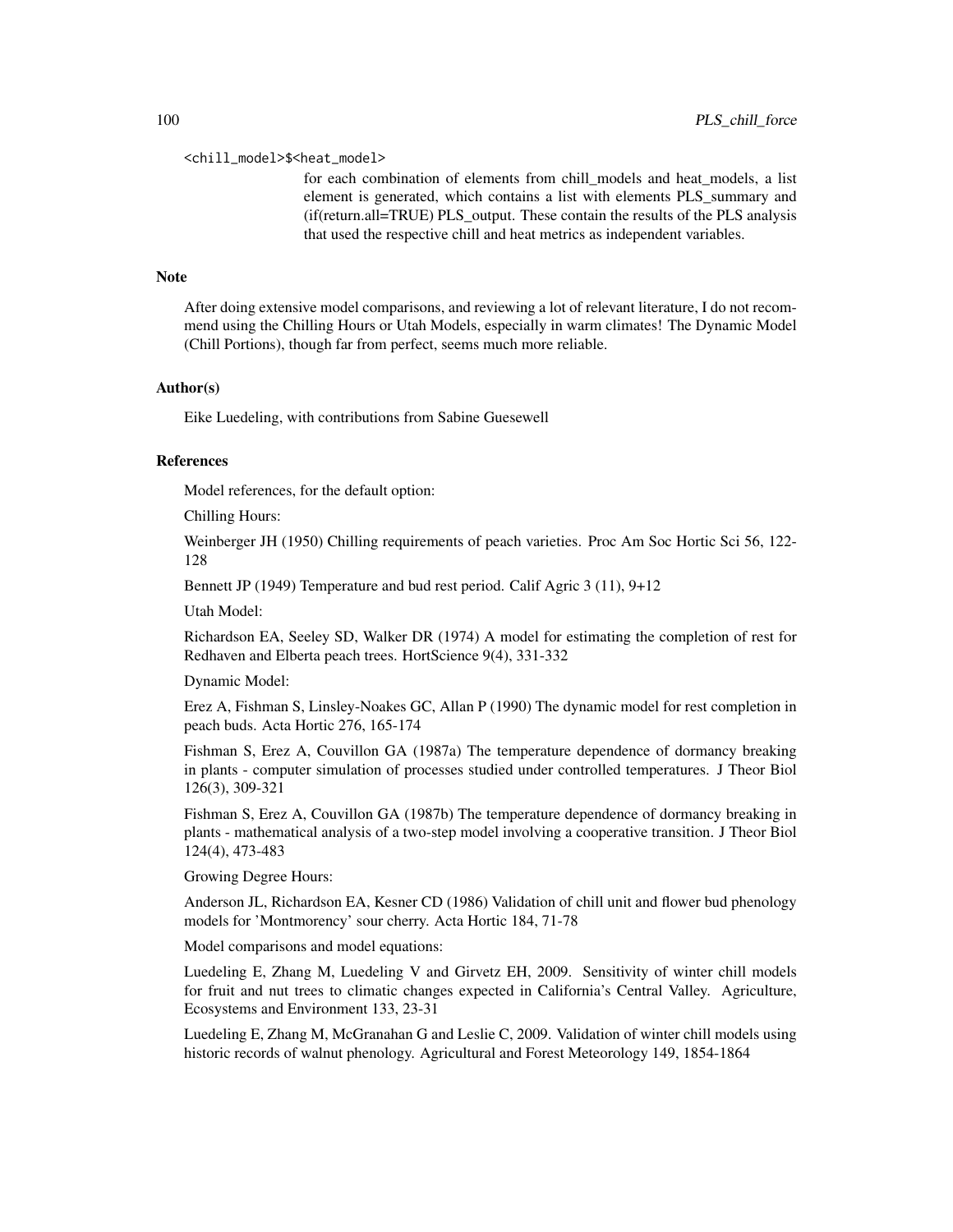## PLS\_chill\_force 101

Luedeling E and Brown PH, 2011. A global analysis of the comparability of winter chill models for fruit and nut trees. International Journal of Biometeorology 55, 411-421

Luedeling E, Kunz A and Blanke M, 2011. Mehr Chilling fuer Obstbaeume in waermeren Wintern? (More winter chill for fruit trees in warmer winters?). Erwerbs-Obstbau 53, 145-155

Review on chilling models in a climate change context:

Luedeling E, 2012. Climate change impacts on winter chill for temperate fruit and nut production: a review. Scientia Horticulturae 144, 218-229

The PLS method is described here:

Luedeling E and Gassner A, 2012. Partial Least Squares Regression for analyzing walnut phenology in California. Agricultural and Forest Meteorology 158, 43-52.

Wold S (1995) PLS for multivariate linear modeling. In: van der Waterbeemd H (ed) Chemometric methods in molecular design: methods and principles in medicinal chemistry, vol 2. Chemie, Weinheim, pp 195-218.

Wold S, Sjostrom M, Eriksson L (2001) PLS-regression: a basic tool of chemometrics. Chemometr Intell Lab 58(2), 109-130.

Mevik B-H, Wehrens R, Liland KH (2011) PLS: Partial Least Squares and Principal Component Regression. R package version 2.3-0. http://CRAN.R-project.org/package0pls.

Some applications of the PLS procedure:

Luedeling E, Kunz A and Blanke M, 2013. Identification of chilling and heat requirements of cherry trees - a statistical approach. International Journal of Biometeorology 57,679-689.

Yu H, Luedeling E and Xu J, 2010. Stronger winter than spring warming delays spring phenology on the Tibetan Plateau. Proceedings of the National Academy of Sciences (PNAS) 107 (51), 22151- 22156.

Yu H, Xu J, Okuto E and Luedeling E, 2012. Seasonal Response of Grasslands to Climate Change on the Tibetan Plateau. PLoS ONE 7(11), e49230.

The exact procedure was used here:

Luedeling E, Guo L, Dai J, Leslie C, Blanke M, 2013. Differential responses of trees to temperature variation during the chilling and forcing phases. Agricultural and Forest Meteorology 181, 33-42.

The chillR package:

Luedeling E, Kunz A and Blanke M, 2013. Identification of chilling and heat requirements of cherry trees - a statistical approach. International Journal of Biometeorology 57,679-689.

## Examples

```
weather<-fix_weather(KA_weather[which(KA_weather$Year>2004),])
#Plots look much better with weather<-fix_weather(KA_weather)
#but that takes too long to run for passing CRAN checks
dc<-daily_chill(stack_hourly_temps(weather,50.4), 11)
plscf<-PLS_chill_force(daily_chill_obj=dc, bio_data_frame=KA_bloom, split_month=6)
#PLS_results_path<-paste(getwd(),"/PLS_output",sep="")
#plot_PLS(plscf,PLS_results_path)
```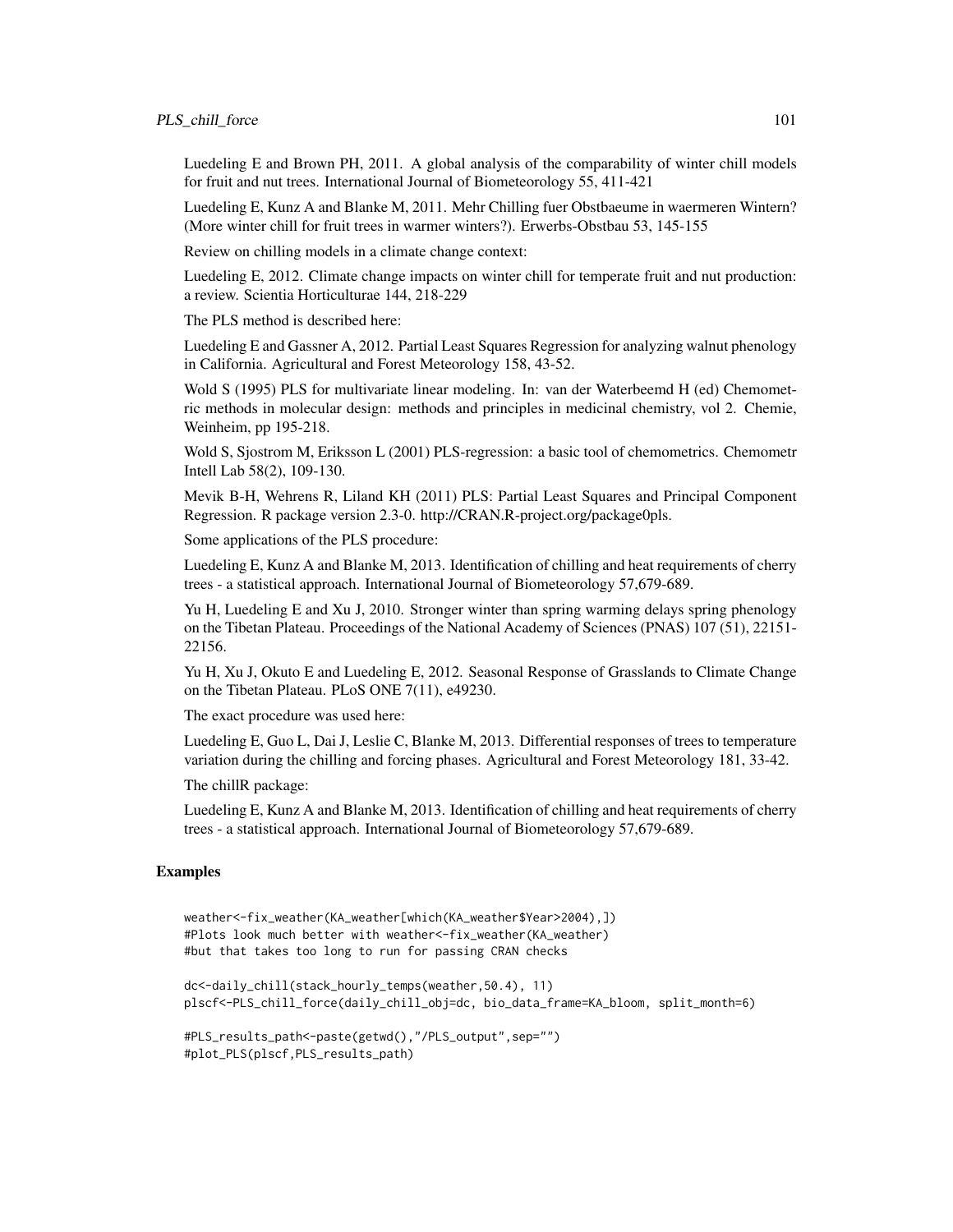#plot\_PLS(plscf,PLS\_results\_path,add\_chill=c(307,19),add\_heat=c(54,109))

PLS\_pheno *Partial Least Squares analysis of phenology vs. daily mean temperatures*

## Description

This function conducts a Partial Least Squares (PLS) regression analysis relating an annual biological phenomenon, e.g. fruit tree flowering or leaf emergence, to mean daily temperatures of the preceding 12 months. It produces figures that illustrate statistical correlations between temperature variation during certain phases and the timing of phenological event.

#### Usage

```
PLS_pheno(weather_data, bio_data, split_month = 7, runn_mean = 11,
  exp1.var = 30, ncomp.fix = NULL, use\_Tmean = FALSE,
  return.all = FALSE, crossvalidate = "none",
  end_at_pheno_end = TRUE)
```

| weather_data | a dataframe containing daily minimum and maximum temperature data (in columns<br>called Tmin and Tmax, respectively), and/or mean daily temperature (in a col-<br>umn called Tmean). There also has to be a column for Year and one for JDay<br>(the Julian date, or day of the year). Alternatively, the date can also be given in<br>three columns (Years, Month and Day).  |
|--------------|-------------------------------------------------------------------------------------------------------------------------------------------------------------------------------------------------------------------------------------------------------------------------------------------------------------------------------------------------------------------------------|
| bio_data     | a data frame that contains information on the timing of phenological events by<br>year. It should consist of two columns called Year and pheno. Data in the pheno<br>column should be in Julian date (day of the year).                                                                                                                                                       |
| split_month  | the procedure analyzes data by phenological year, which can start and end in<br>any month during the calendar year (currently only at the beginning of a month).<br>This variable indicates the last month (e.g. 5 for May) that should be included<br>in the record for a given phenological year. All subsequent months are assigned<br>to the following phenological year. |
| runn_mean    | application of a running mean function to daily mean temperatures before run-<br>ning the PLS procedure substantially enhances the clarity of outputs. runn_mean<br>requires an odd integer value specifying how many days should be included in<br>this running mean. runn_mean=11 has usually produced good results.                                                        |
| expl.var     | percentage of the variation in the dependent variable that the PLS model should<br>explain. This is used as a threshold in finding the appropriate number of com-<br>ponents in the PLS regression procedure.                                                                                                                                                                 |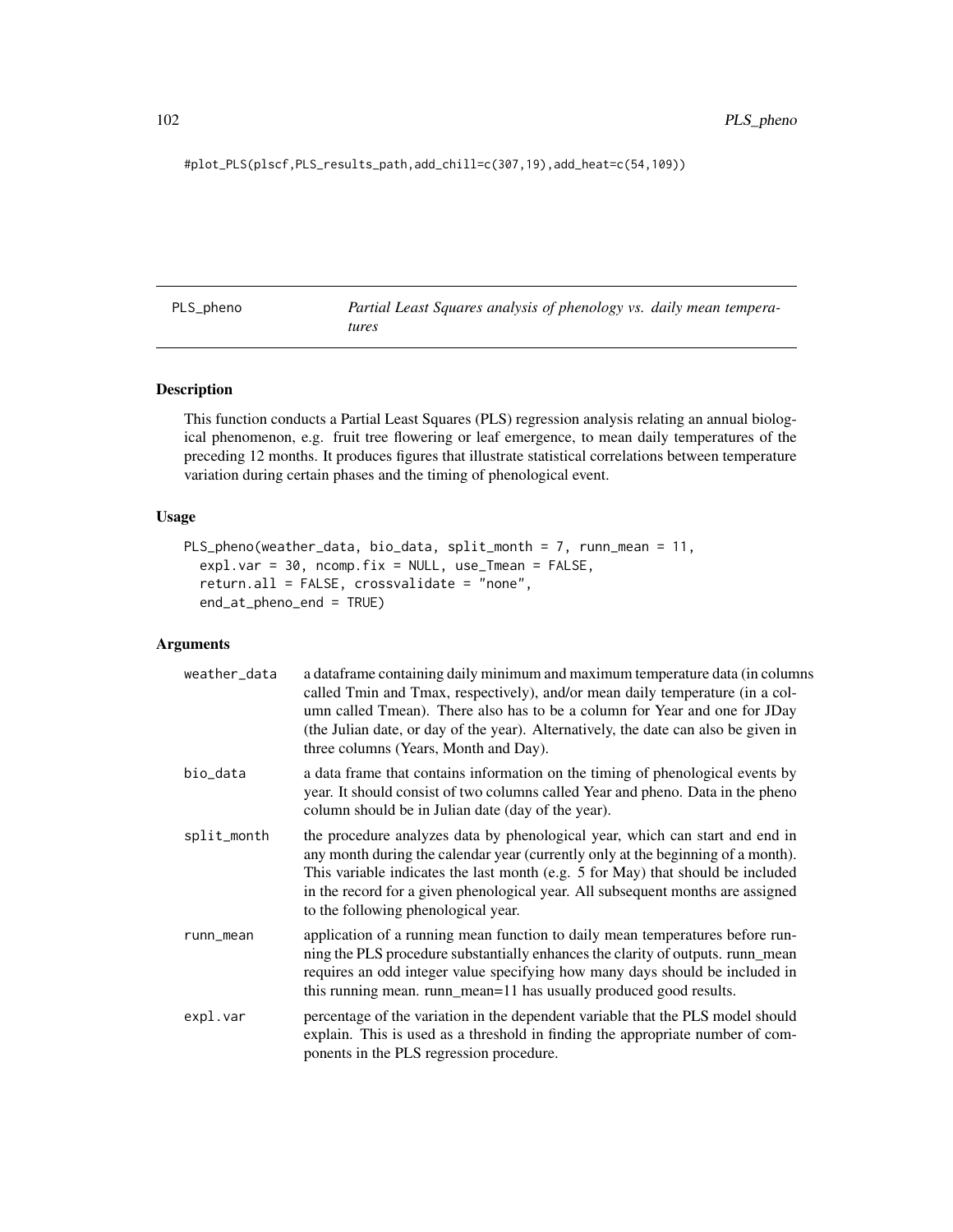| ncomp.fix        | fixed number of components for the PLS model. Defaults to NULL, so that the<br>number is automatically determined, but is can also be set by the user.                                                                                                                                                                                   |  |
|------------------|------------------------------------------------------------------------------------------------------------------------------------------------------------------------------------------------------------------------------------------------------------------------------------------------------------------------------------------|--|
| use_Tmean        | boolean variable indicating whether or not the column Tmean from the weather_data_frame<br>should be used as input for the PLS analysis. If this is set to FALSE, Tmean is<br>calculated as the arithmetic mean of Tmin and Tmax.                                                                                                        |  |
| return.all       | boolean variable indicating whether or not the full set of PLS results should be<br>output from the function. If this is set to TRUE, the function output is a list with<br>two elements: PLS_summary and PLS_output; if it is set to FALSE, only the<br>PLS_summary is returned.                                                        |  |
| crossvalidate    | character variable indicating what kind of validation should be performed by<br>the PLS procedure. This defaults to "none", but the plsr function (of the pls<br>package) also takes "CV" and "LOO" as inputs. See the documentation for the<br>plsr function for details.                                                               |  |
| end_at_pheno_end |                                                                                                                                                                                                                                                                                                                                          |  |
|                  | boolean variable indicating whether the analysis should disregard temperatures<br>after the last date included in the bio_data_frame dataset. If set to TRUE, only<br>temperatures up this date are considered. Phenology data is extracted from the<br>PLS output files. If this parameter is assigned a numeric value, only data up to |  |

#### Details

PLS regression is useful for exploring the relationship between daily temperature data and biological phenomena that only occur once per year. The statistical challenge is that a normally quite small number of observations must be related to variation in a much larger number (365) of daily temperatures, which are also highly autocorrelated. Most regression approaches are not suitable for this, but PLS regression offers a potential solution. The method is frequently used in chemometrics and hyperspectral remote sensing, where similar statistical challenges are encountered. The basic mechanism is that PLS first constructs latent factors (similar to principal components) from the independent data (temperatures) and then uses these components for the regression. The contribution of each individual variable to the PLS model is then evaluated with two main metrics: the Variable Importance in the Projection statistic (VIP) indicates how much variation in a given independent variable is correlated with variation in the dependent variable. A threshold of 0.8 is often used for determining importance. The standardized model coefficients of the PLS model then give an indication of the direction and strength of the effect, e.g. if coefficients are positive and high, high values for the respective independent variable are correlated with high values of the dependent variable (e.g. late occurrence of a phenological stage). This procedure was inspired by the challenge of explaining variation in bloom and leaf emergence dates of temperate fruit trees in Mediterranean climates. These are generally understood to result from (more of less) sequential fulfillment of a chilling and a forcing requirement. During the chilling phase, cool temperatures are needed; during the forcing phase, trees need heat. There is no easily visible change in tree buds that would indicate the transition between these two phases, making it difficult to develop a good model of these processes. Where long-term phenology data are available and can be couple with daily temperature records, PLS regression allows detection of the chilling/forcing transition. This procedure has not often been applied to biological phenomena at the time of writing this, and there may be constraints to how generally applicable it is. Yet is has passed the test of scientific peer review a few times, and it has produced plausible results in a number of settings. This package draws heavily from the pls package. It also incorporates very helpful comments from Sabine Guesewell of ETH

the Julian date specified by this number are considered.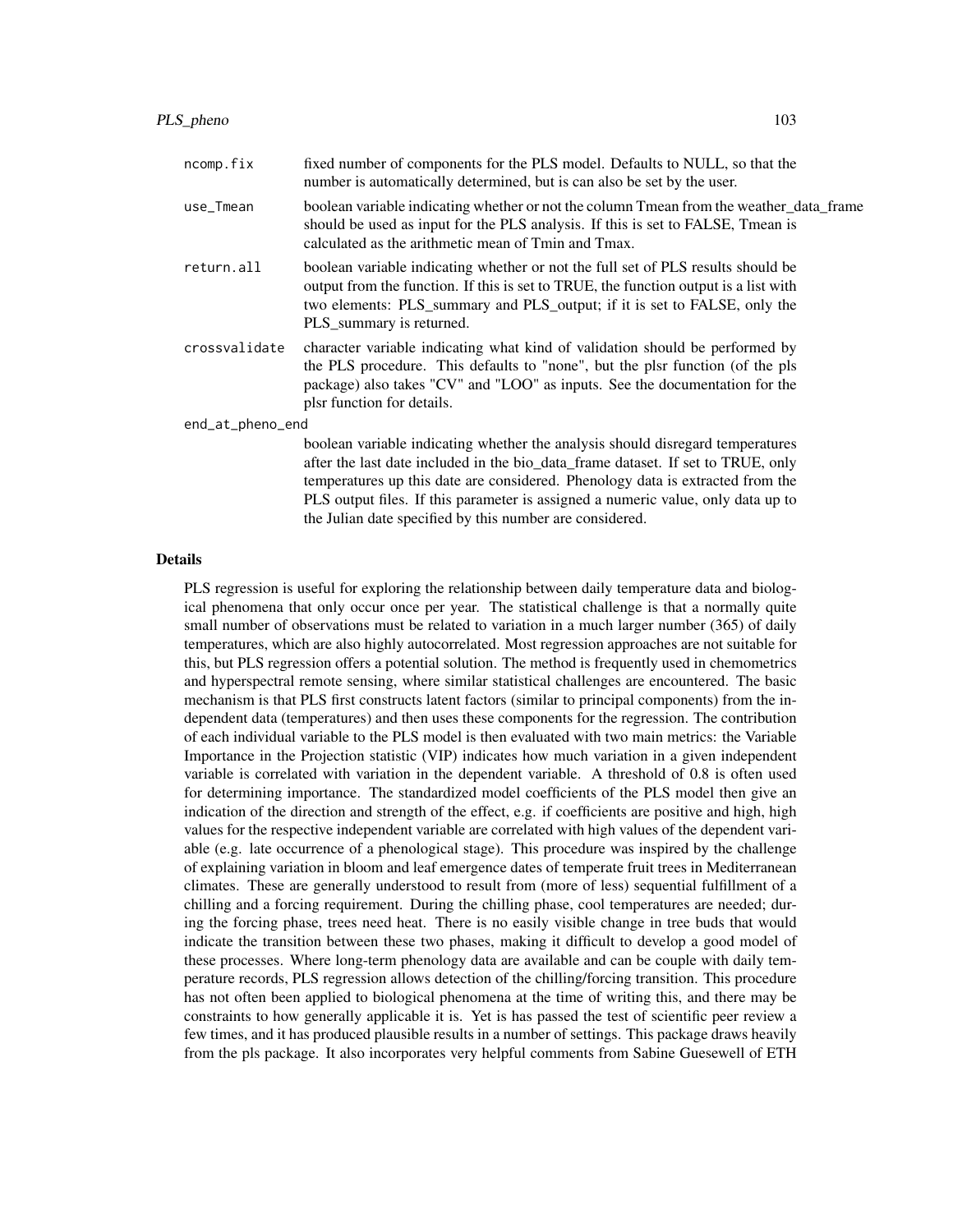Zurich (Switzerland), who pointed out some errors in the PLS procedure and made suggestions for improvement.

#### Value

| object_type | the character string "PLS_Temp_pheno". This is only needed for choosing the<br>correct method for the plot_PLS function.                                                                                                                                                                                                                                                                                               |
|-------------|------------------------------------------------------------------------------------------------------------------------------------------------------------------------------------------------------------------------------------------------------------------------------------------------------------------------------------------------------------------------------------------------------------------------|
| pheno       | a data frame containing the phenology data used for the PLS regression, with<br>columns Year and pheno.                                                                                                                                                                                                                                                                                                                |
| PLS_summary | a data frame containing all important outputs of the PLS regression. Columns<br>are Date (in MMDD format), JDay (Julian date, or day of the year), Coefficient<br>(the PLS model coefficient for each daily temperature variable), and VIP (the<br>Variable Importance in the Projection score). The columns Tmean and Tstdev<br>contain the means and standard deviations of temperature for each day of the<br>year. |
| PLS_output  | this is the complete output of the plsr function of the pls package. See the<br>documentation for that package for further details.                                                                                                                                                                                                                                                                                    |

## Author(s)

Eike Luedeling, with contributions from Sabine Guesewell

#### References

The method is described here:

Luedeling E and Gassner A, 2012. Partial Least Squares Regression for analyzing walnut phenology in California. Agricultural and Forest Meteorology 158, 43-52.

Wold S (1995) PLS for multivariate linear modeling. In: van der Waterbeemd H (ed) Chemometric methods in molecular design: methods and principles in medicinal chemistry, vol 2. Chemie, Weinheim, pp 195-218.

Wold S, Sjostrom M, Eriksson L (2001) PLS-regression: a basic tool of chemometrics. Chemometr Intell Lab 58(2), 109-130.

Mevik B-H, Wehrens R, Liland KH (2011) PLS: Partial Least Squares and Principal Component Regression. R package version 2.3-0. http://CRAN.R-project.org/package0pls.

Some applications:

Luedeling E, Kunz A and Blanke M, 2013. Identification of chilling and heat requirements of cherry trees - a statistical approach. International Journal of Biometeorology 57,679-689.

Yu H, Luedeling E and Xu J, 2010. Stronger winter than spring warming delays spring phenology on the Tibetan Plateau. Proceedings of the National Academy of Sciences (PNAS) 107 (51), 22151- 22156.

Yu H, Xu J, Okuto E and Luedeling E, 2012. Seasonal Response of Grasslands to Climate Change on the Tibetan Plateau. PLoS ONE 7(11), e49230.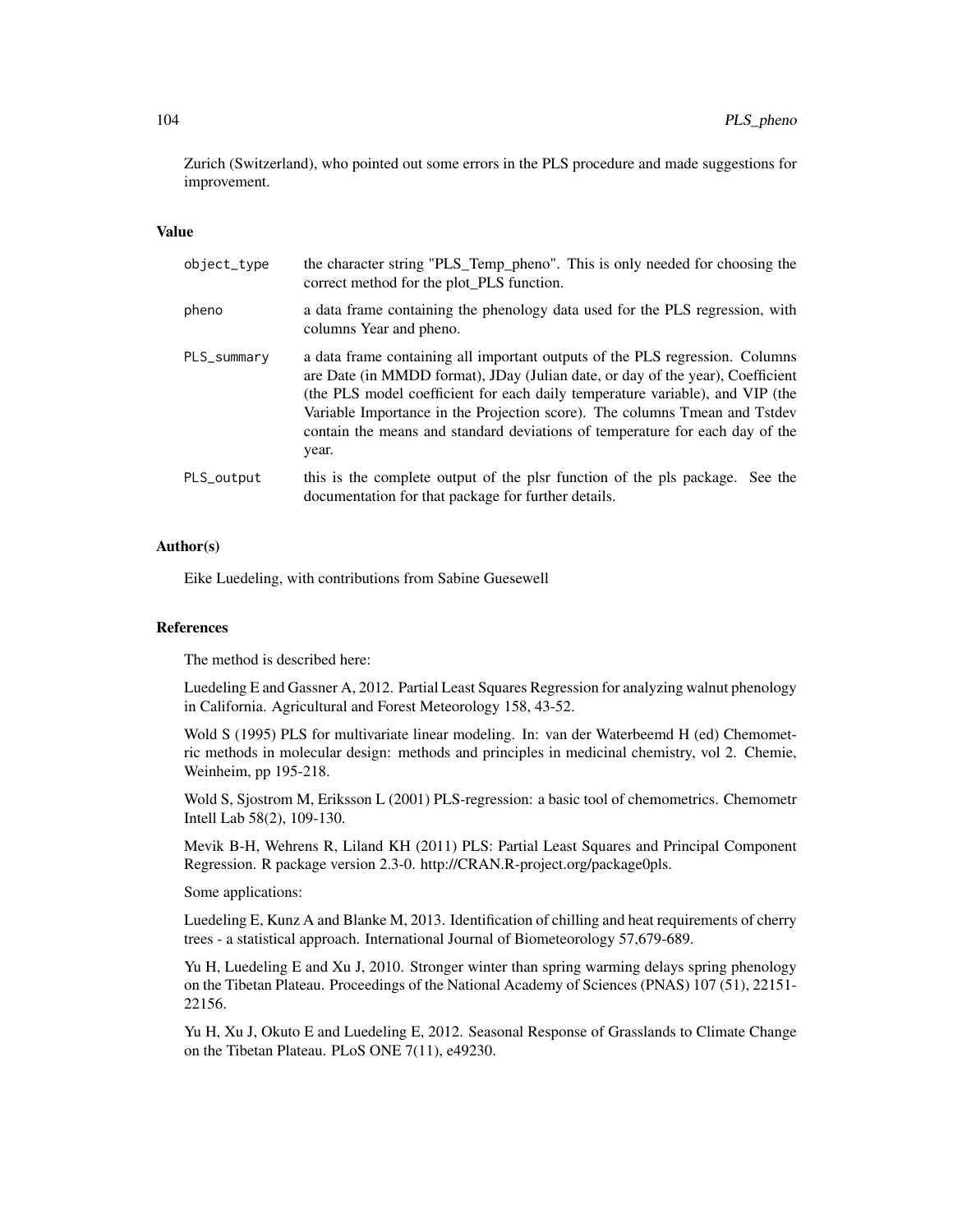#### read\_tab 105

# Examples

```
PLS_results<-PLS_pheno(
 weather_data=KA_weather,
 split_month=6, #last month in same year
 bio_data=KA_bloom)
PLS_results_path<-paste(getwd(),"/PLS_output",sep="")
plot_PLS(PLS_results,PLS_results_path)
```
read\_tab *Read csv table regardless of whether it is a true csv or the French type*

## Description

csv tables are widely used for storing data as 'comma-separated values'. This doesn't work, however, when the comma is also used as a decimal symbol, as is practiced in French or German, for example. The separator symbol for csv files then becomes a semi-colon. This is not problematic when you only work on one machine, but it causes problems when you collaborate with people who use different types of csv encoding.

## Usage

read\_tab(tab)

## Arguments

tab file name of a table to be read.

## Details

This function overcomes this problem by checking first, which of the two characters occurs most frequently in the table, assuming then that this is the separator symbol. It then opens the table accordingly.

Currently limited to files that are either comma-separated with point as decimal symbol or semicolonseparated with comma as decimal symbol. Files should also have a header.

## Value

If the table is in one of the two formats described above, the stored table is returned.

## Author(s)

Eike Luedeling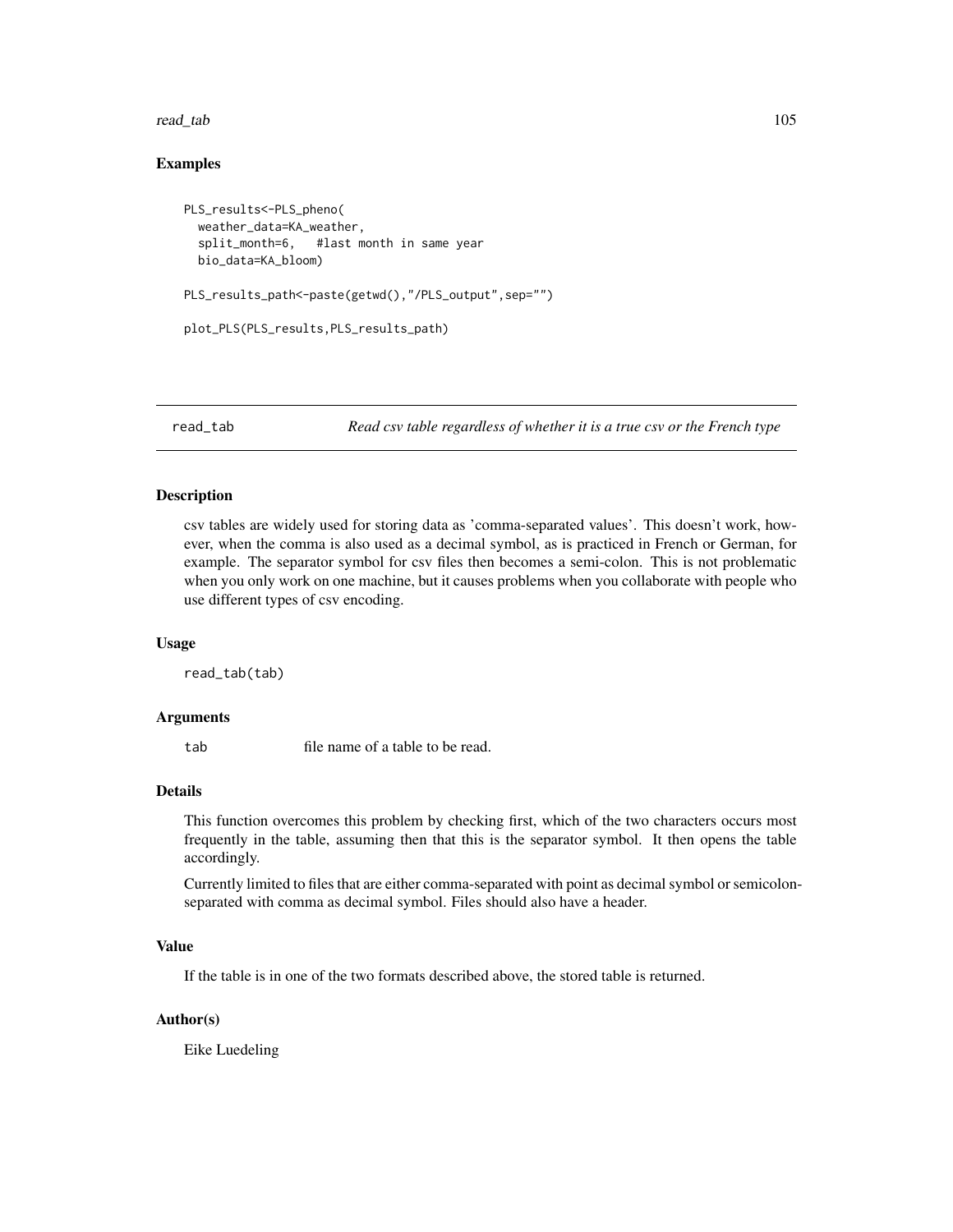# Examples

```
df<-data.frame(Var1=c(1,2,3.2,1.2),Var2=c(1.2,6,2.6,7))
write.csv(df,"filecsv.csv",row.names=FALSE)
read_tab("filecsv.csv")
write.table(df,"filesemicolon.csv",sep=";",dec=",")
read_tab("filesemicolon.csv")
file.remove("filecsv.csv")
file.remove("filesemicolon.csv")
```
RMSEP *Root Mean Square Error of Prediction (RMSEP)*

# Description

This function computes the Root Mean Square Error of Prediction (RMSEP), a commonly used measure for the predictive capacity of a model. It compares values predicted with a model with observed values.

## Usage

RMSEP(predicted, observed)

## Arguments

| predicted | a numeric vector containing predicted values.                                   |
|-----------|---------------------------------------------------------------------------------|
| observed  | a numeric vector of the same length as ""predicted" containing observed values. |

# Value

numeric value of the RMSEP.

## Author(s)

Eike Luedeling

# Examples

```
predicted<-c(1,2,3,4,5,6,7,8,9,10)
observed<-c(1.5,1.8,3.3,3.9,4.4,6,7.5,9,11,10)
```
RMSEP(predicted,observed)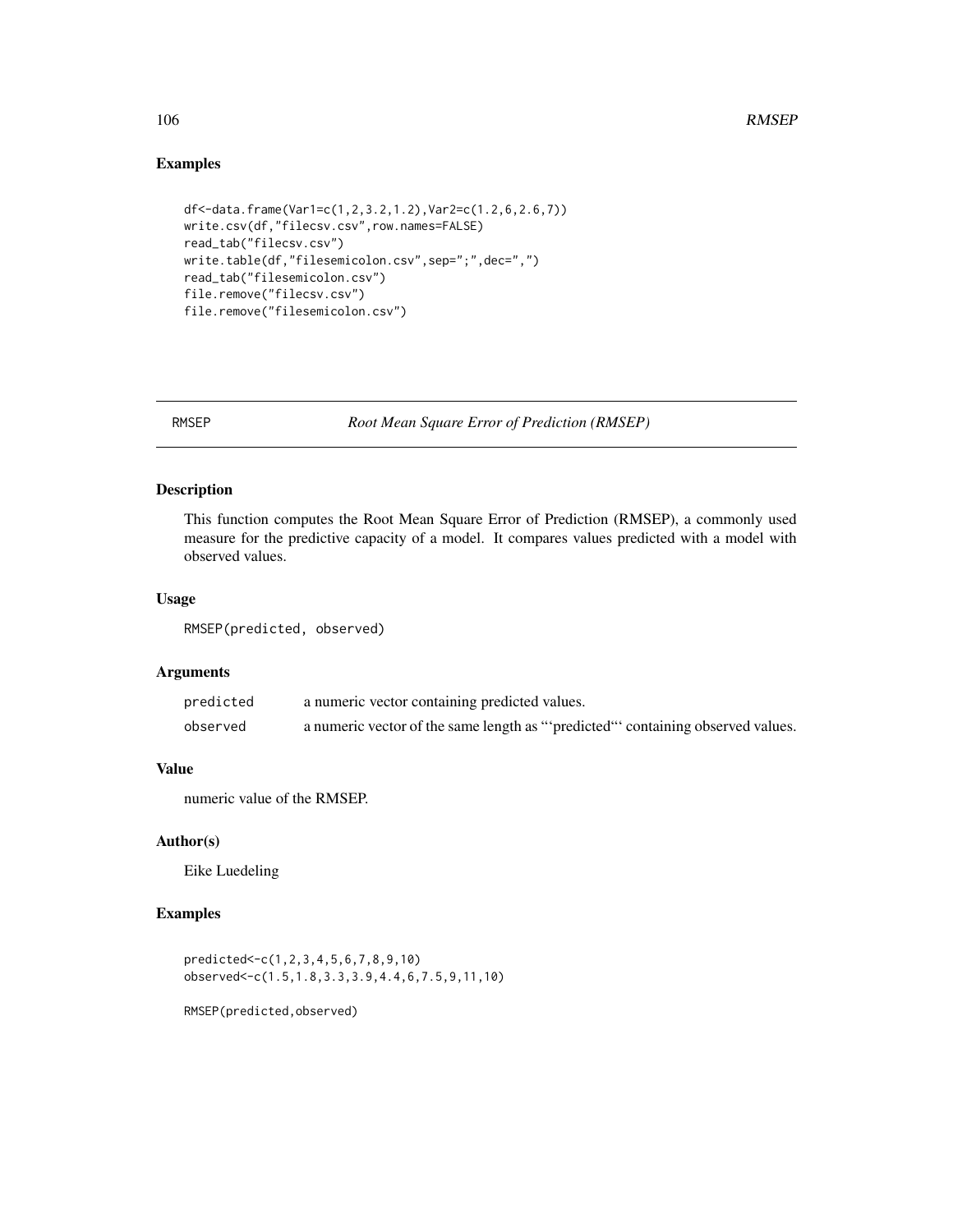## **Description**

This function computes the Residual Prediction Deviation (RPD), which is defined as the standard deviation of observed values divided by the Root Mean Square Error or Prediction (RMSEP). The RDP takes both the prediction error and the variation of observed values into account, providing a metric of model validity that is more objective than the RMSEP and more easily comparable across model validation studies. The greater the RPD, the better the model's predictive capacity.

#### Usage

RPD(predicted, observed)

## Arguments

| predicted | a numeric vector containing predicted values.                                  |
|-----------|--------------------------------------------------------------------------------|
| observed  | a numeric vector of the same length as "predicted" containing observed values. |

#### Details

Interpretation of the RPD is somewhat arbitrary, with different thresholds for a good model used in the literature. Many studies call a model \*excellent\*, when the RPD is above 2 (but other classification use thresholds as high as 8 for this).

## Value

numeric value of the RDP.

## Author(s)

Eike Luedeling

# References

Williams PC and Sobering DC (1993) Comparison of commercial near infrared transmittance and reflectance instruments for analysis of whole grains and seeds. J. Near Infrared Spectrosc. 1, 25-32 (I didn't have access to this paper, but have noticed that it is often provided as the key reference for the RPD).

## Examples

predicted<-c(1,2,3,4,5,6,7,8,9,10) observed<-c(1.5,1.8,3.3,3.9,4.4,6,7.5,9,11,10)

RPD(predicted,observed)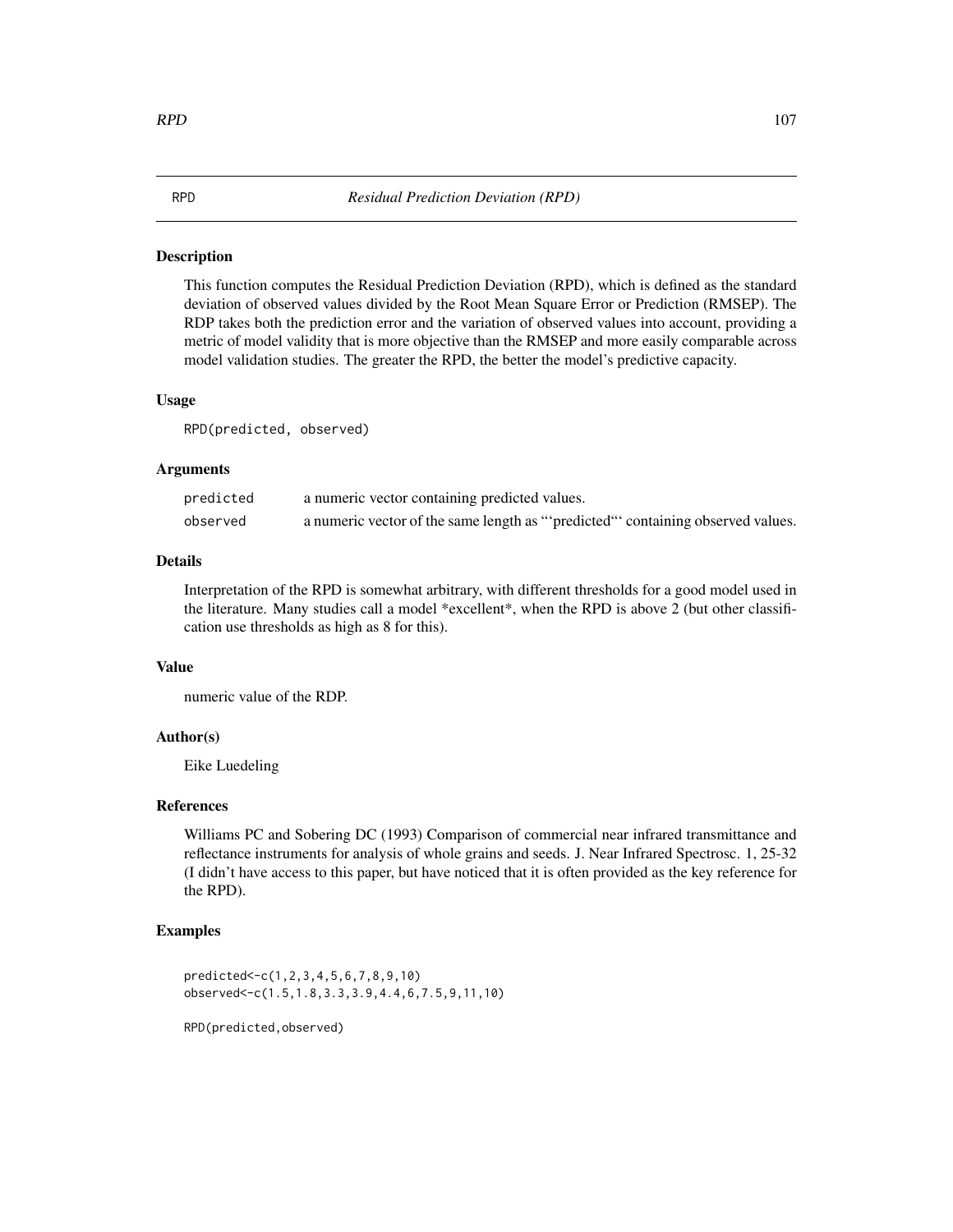## Description

This function computes the Ratio of Performance to InterQuartile distance (RPIQ), which is defined as interquartile range of the observed values divided by the Root Mean Square Error or Prediction (RMSEP). The RPIQ takes both the prediction error and the variation of observed values into account, providing a metric of model validity that is more objective than the RMSEP and more easily comparable across model validation studies. The greater the RPIQ, the better the model's predictive capacity. In contrast to the Residual Prediction Deviation (RPD), the RPIQ makes no assumptions about the distribution of the observed values (since the RDP includes a standard deviation, it assumed normal distribution of the observed values).

# Usage

```
RPIQ(predicted, observed)
```
## Arguments

| predicted | a numeric vector containing predicted values.                                  |
|-----------|--------------------------------------------------------------------------------|
| observed  | a numeric vector of the same length as "predicted" containing observed values. |

## Details

Interpretation of the RPIQ differs in the literature, with different thresholds used for judging model quality.

#### Value

```
numeric value of the RPIQ
```
#### Author(s)

Eike Luedeling

#### References

Bellon-Maurel V, Fernandez-Ahumada E, Palagos B, Roger J-M, McBratney A, 2010. Critical review of chemometric indicators commonly used for assessing the quality of the prediction of soil attributes by NIR spectroscopy, In TrAC Trends in Analytical Chemistry 29(9), 1073-1081.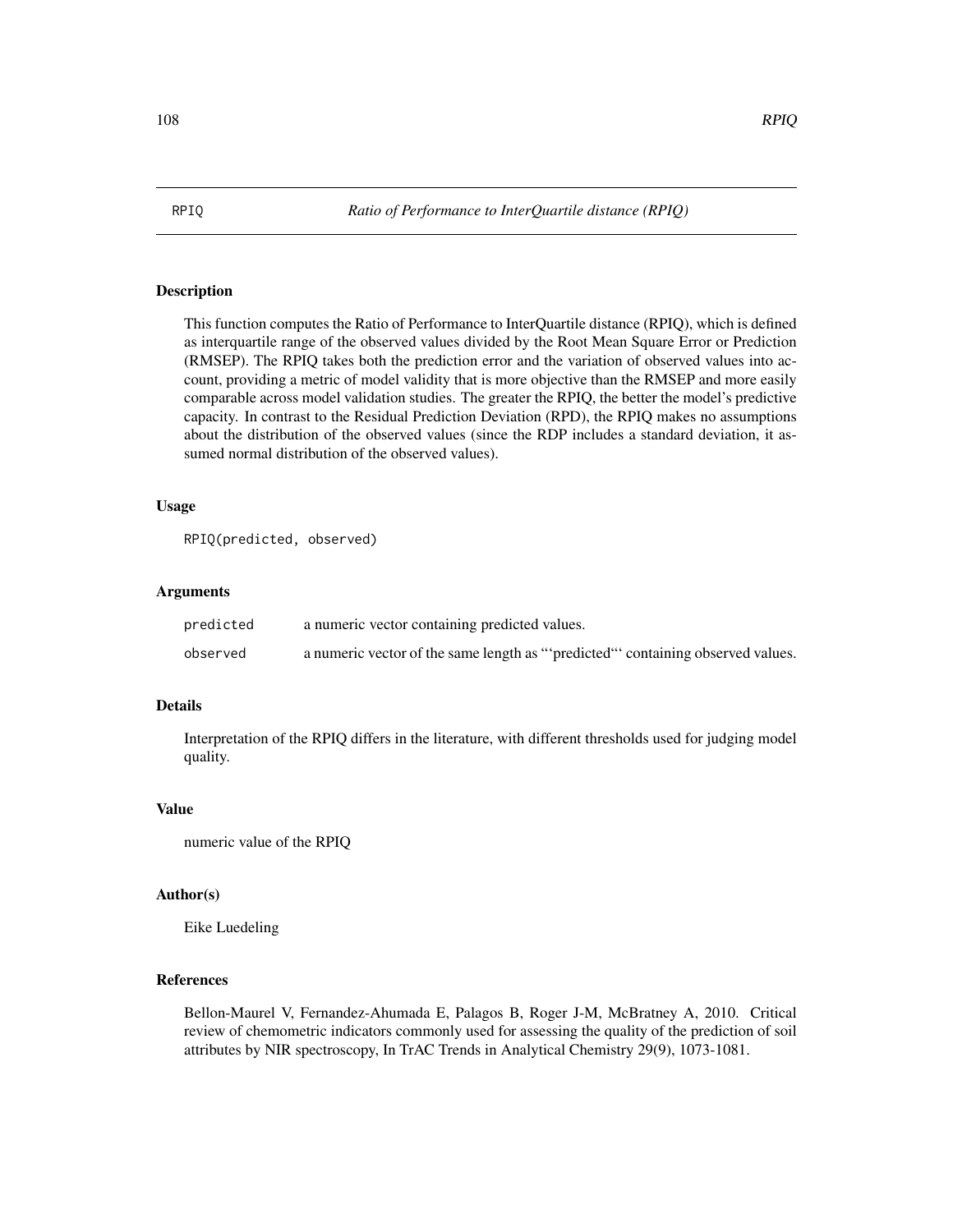# <span id="page-108-0"></span>runn\_mean 109

# Examples

```
predicted<-c(1,2,3,4,5,6,7,8,9,10)
observed<-c(1.5,1.8,3.3,3.9,4.4,6,7.5,9,11,10)
```
RPD(predicted,observed)

# runn\_mean *Running mean of a vector*

# Description

Function to calculate the running mean of a numeric vector

# Usage

```
runn_mean(vec, runn_mean, na.rm = FALSE, exclude_central_value = FALSE,
 FUN = mean)
```
# Arguments

| <b>vec</b>            | numeric vector                                                                                                                                                                                                                                |  |
|-----------------------|-----------------------------------------------------------------------------------------------------------------------------------------------------------------------------------------------------------------------------------------------|--|
| runn_mean             | number of vector elements to use for calculating the running mean                                                                                                                                                                             |  |
| na.rm                 | ignore NA values when calculating means. Defaults to FALSE.                                                                                                                                                                                   |  |
| exclude_central_value |                                                                                                                                                                                                                                               |  |
|                       | exclude central value in calculating means. Defaults to FALSE.                                                                                                                                                                                |  |
| <b>FUN</b>            | function to be applied. For a running mean, this is usually mean (the default),<br>but other functions can also be specified here (the na.rm parameter won't work<br>then, and the function has to be dependent on one numeric variable only. |  |

# Value

numeric vector containing the running mean

#### Author(s)

Eike Luedeling

# Examples

plot(runn\_mean(rnorm(1000),150))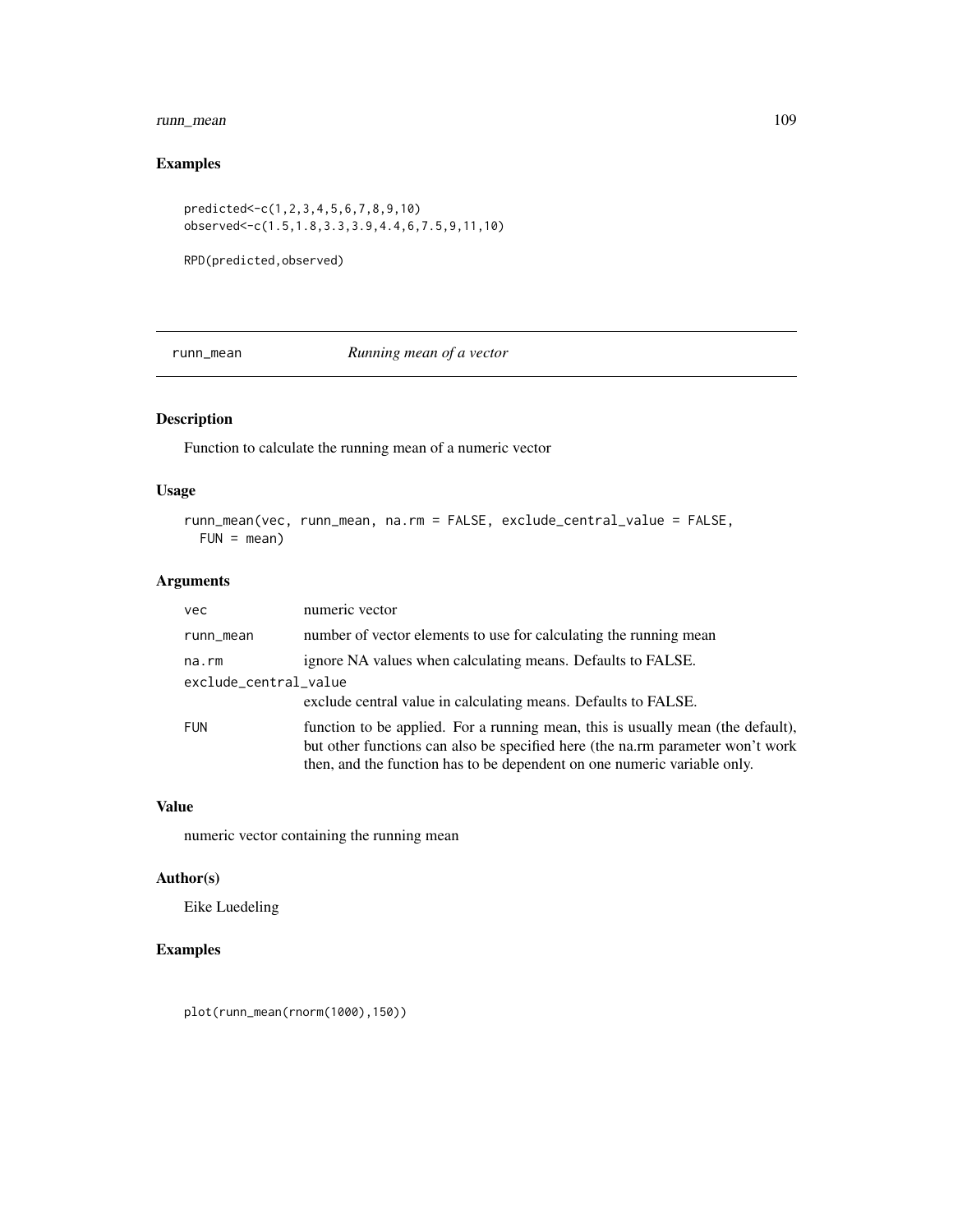<span id="page-109-0"></span>

# Description

Function to predict values based on a running mean (or another function) of a numeric vector.

# Usage

```
runn_mean_pred(indep, dep, pred, runn_mean = 11, na.rm = FALSE,
 exclude_central_value = FALSE, FUN = mean)
```
#### Arguments

| indep                 | numeric vector of independent variables, should be sequential                                                                                                                                                                                 |  |
|-----------------------|-----------------------------------------------------------------------------------------------------------------------------------------------------------------------------------------------------------------------------------------------|--|
| dep                   | numeric vector of dependent variables                                                                                                                                                                                                         |  |
| pred                  | numeric vector of values to be predicted                                                                                                                                                                                                      |  |
| runn_mean             | number of vector elements to use for calculating the running mean                                                                                                                                                                             |  |
| na.rm                 | ignore NA values when calculating means. Defaults to FALSE.                                                                                                                                                                                   |  |
| exclude_central_value |                                                                                                                                                                                                                                               |  |
|                       | exclude central value in calculating means. Defaults to FALSE.                                                                                                                                                                                |  |
| <b>FUN</b>            | function to be applied. For a running mean, this is usually mean (the default),<br>but other functions can also be specified here (the na.rm parameter won't work<br>then, and the function has to be dependent on one numeric variable only. |  |

# Details

The running mean calculation that underlies the prediction is based purely on the sequence of observed values, without accounting for any variation in intervals of the independent data. This means that the function performs best with regularly spaced independent variables. Note that the function will return NA when asked to predict values that are outside the range of independent values provided as input. The prediction results are computed by linearly interpolating between the running mean values determined for the nearest neighbors of the value that is to be predicted.

# Value

list of two elements, with \$x containing the values to be predicted and \$predicted the predicted values

# Author(s)

Eike Luedeling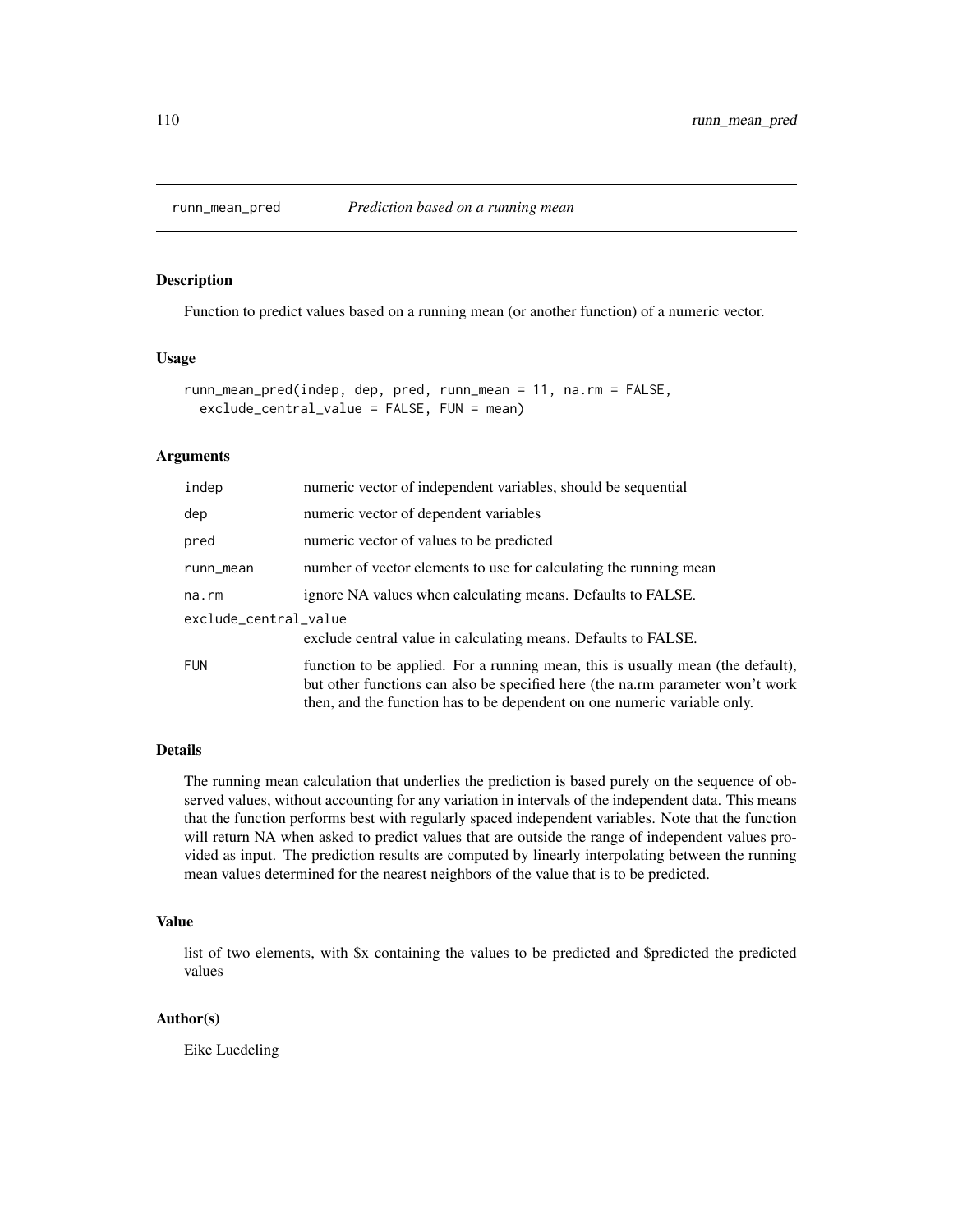# <span id="page-110-0"></span>Examples

indep<-(1:100) dep<-sin(indep/20)+rnorm(100)/5 pred<-c(12,13,51,70,90)

predicted<-runn\_mean\_pred(indep,dep,pred,runn\_mean = 25)

```
plot(dep~indep)
points(predicted$predicted~predicted$x,col="red",pch=15)
```
save\_temperature\_scenarios

*Save temperature scenarios generated with temperature\_generation*

# Description

The temperature\_generation can produce synthetic temperature scenarios, but it can take a while to run, especially for large ensembles of climate scenarios. The save\_temperature\_scenarios function can then save these scenarios to disk as a series of .csv files, so that they can later be used again, without re-running the generation function. Conversely, the load\_temperature\_scenarios function allows reading the data back into R. This function also works with any other list of data.frames.

#### Usage

```
save_temperature_scenarios(generated_temperatures, path, prefix)
```
# Arguments

| generated_temperatures |                                                                                       |
|------------------------|---------------------------------------------------------------------------------------|
|                        | list of temperature scenarios produced with the temperature generation func-<br>tion. |
| path                   | character string indicating the file path where the files are to be written.          |
| prefix                 | character string specifying the prefix for all files.                                 |

#### Value

no values are returned, but files are written as a side\_effect.

#### Author(s)

Eike Luedeling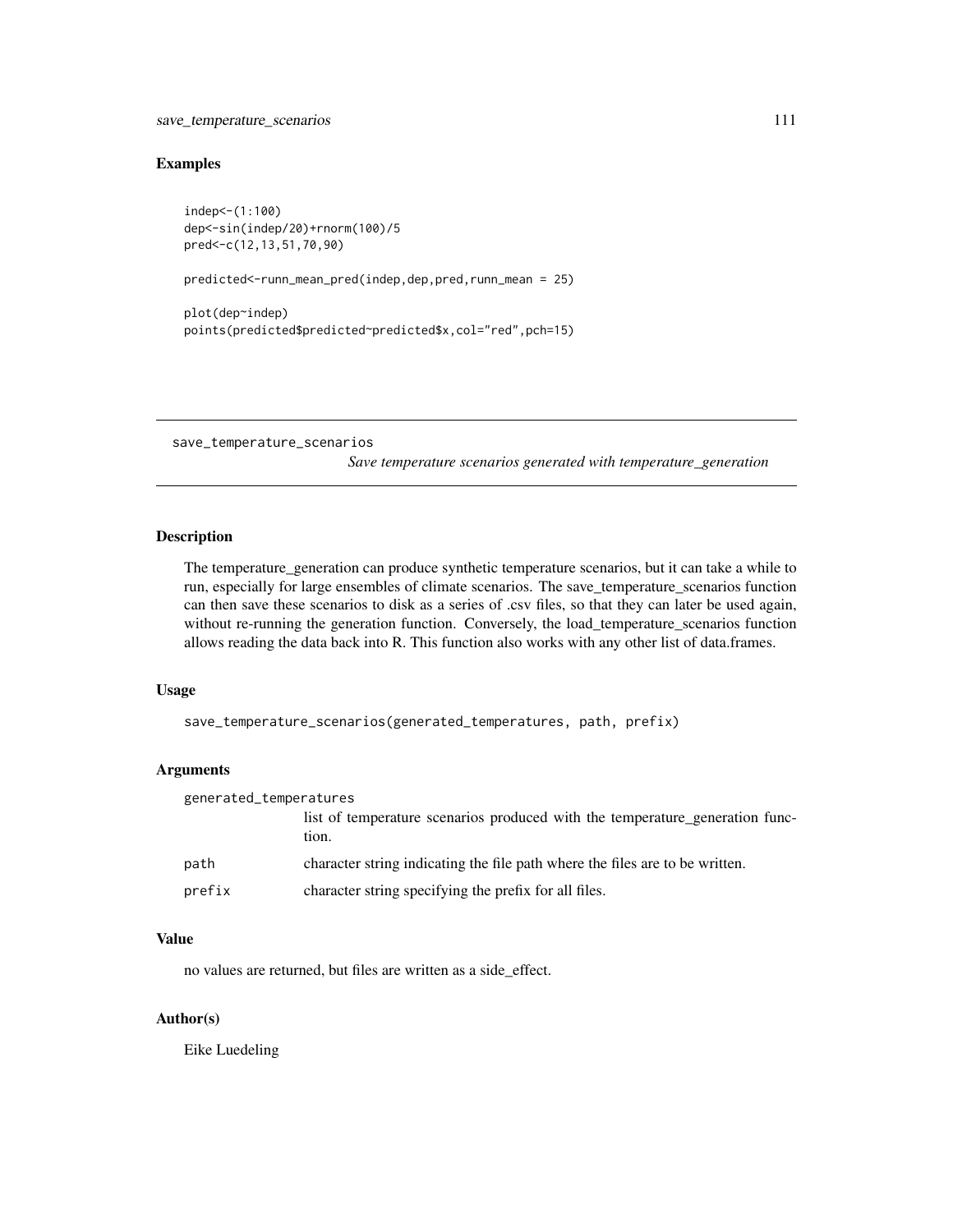# Examples

```
temps<-list(Element1=data.frame(a=1,b=2),Element2=data.frame(a=c(2,3),b=c(8,4)))
save_temperature_scenarios(temps,path=getwd(),prefix="temperatures")
temps_reloaded<-load_temperature_scenarios(path=getwd(),prefix="temperatures")
```
select\_by\_file\_extension

*Select string that end in a particular way (e.g. a certain file extension)*

#### Description

Sometimes it makes sense to apply a function to several files in a folder, but only to those of a particular file type. This function can selects all elements in a vector of strings that end in a particular way, e.g. on a common file extension.

#### Usage

select\_by\_file\_extension(strings, file\_extension)

# Arguments

| strings | vector of character strings for elements to be extracted from.                                     |
|---------|----------------------------------------------------------------------------------------------------|
|         | file_extension character string specifying the extension of the file type to be selected. This can |
|         | also be any other trailing string that marks all vector elements to be selected.                   |

#### Value

subset of the strings vector that only contains the elements that end on file\_extension.

# Author(s)

Eike Luedeling

# Examples

```
select_by_file_extension(c("Temp1.csv","Temp1.xls","Temp2.csv","Temp2.xls"),"csv")
select_by_file_extension(c("red car","blue car","yellow duck"), "car")
```
<span id="page-111-0"></span>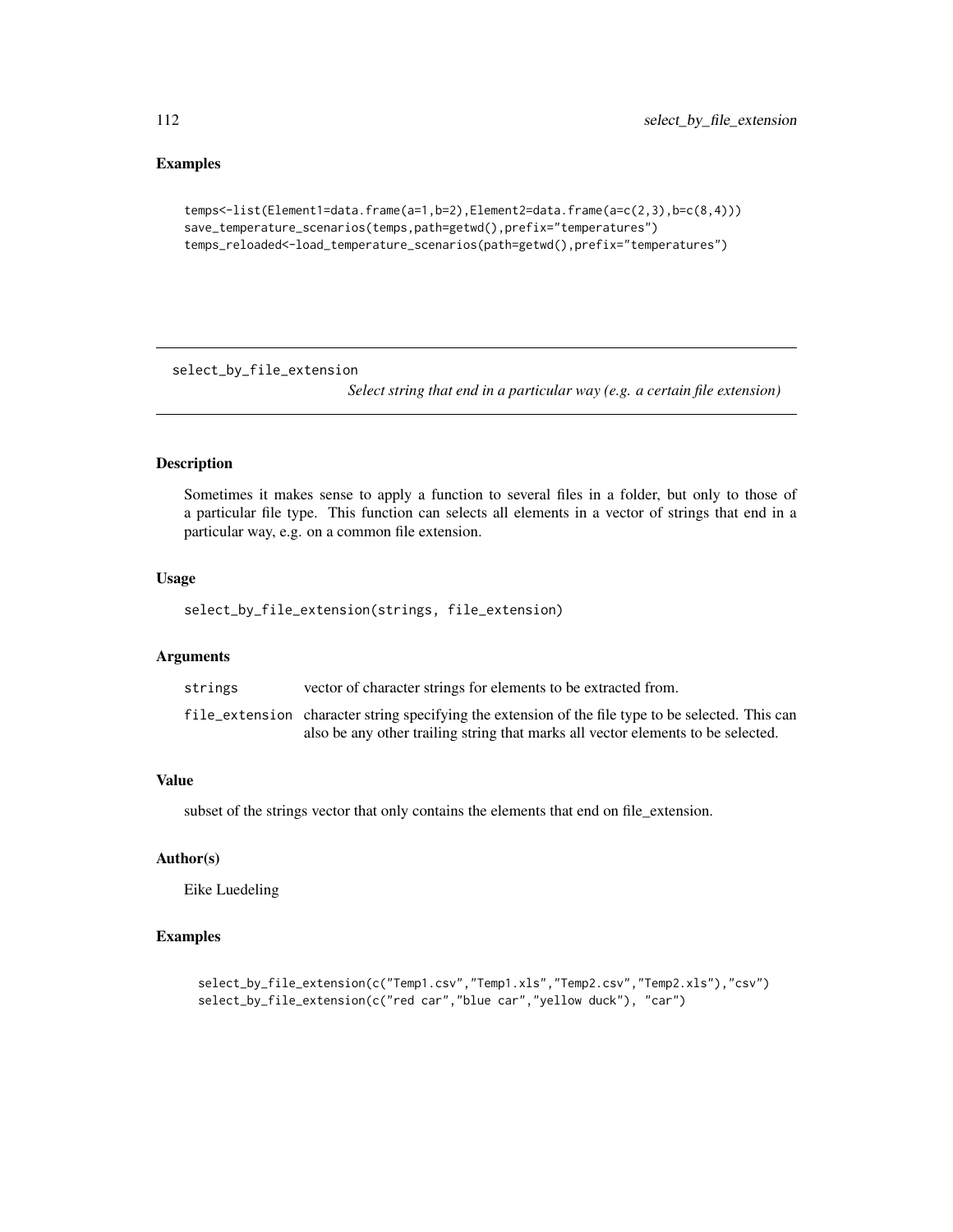# <span id="page-112-0"></span>Description

This function processes hourly temperatures generated by make\_hourly\_temps for calculation of chilling and forcing. The chilling function requires temperatures to be in a long list, and this function prepares them in this way.

#### Usage

```
stack_hourly_temps(weather = NULL, latitude = 50, hour_file = NULL,
 keep_sunrise_sunset = FALSE)
```
# Arguments

| weather             | weather data frame containing either daily minimum ("Tmin") and maximum<br>("Tmax") temperatures in the format generated by fix_weather, of hourly tem-<br>peratures in the format generated by make_hourly_temps (see below; this can<br>also be passed as hour file).                                                                                                                            |
|---------------------|----------------------------------------------------------------------------------------------------------------------------------------------------------------------------------------------------------------------------------------------------------------------------------------------------------------------------------------------------------------------------------------------------|
| latitude            | the geographic latitude (in decimal degrees) of the location of interest                                                                                                                                                                                                                                                                                                                           |
| hour_file           | this is a data frame of hourly temperatures, as generated by make_hourly_temps.<br>It has columns describing the date (Year+JDay or Year+Month+Day) and 24<br>columns called Hour_1  Hour_24 that contain hourly temperatures. This is no<br>longer required, since weather can be specified by the weather argument. This<br>parameter is only for compatibility with earlier versions of chillR. |
| keep_sunrise_sunset |                                                                                                                                                                                                                                                                                                                                                                                                    |
|                     | boolean variable indicating whether information on sunrise, sunset and daylength,<br>which is calculated for producing hourly temperature records, should be pre-<br>served in the output. Defaults to FALSE.                                                                                                                                                                                      |

# Value

list containing two elements: hourtemps: data frame containing all the columns of the input data frame, except the hourly temperatures. Instead, two columns are added: Hour is the hour of the day, and Temp is the corresponding modeled mean temperature for that hour. QC: either the Quality control attribute ("QC") passed into the function within the daily temperature record produced by fix\_weather, or NA.

# Author(s)

Eike Luedeling

#### References

Luedeling E, Kunz A and Blanke M, 2013. Identification of chilling and heat requirements of cherry trees - a statistical approach. International Journal of Biometeorology 57,679-689.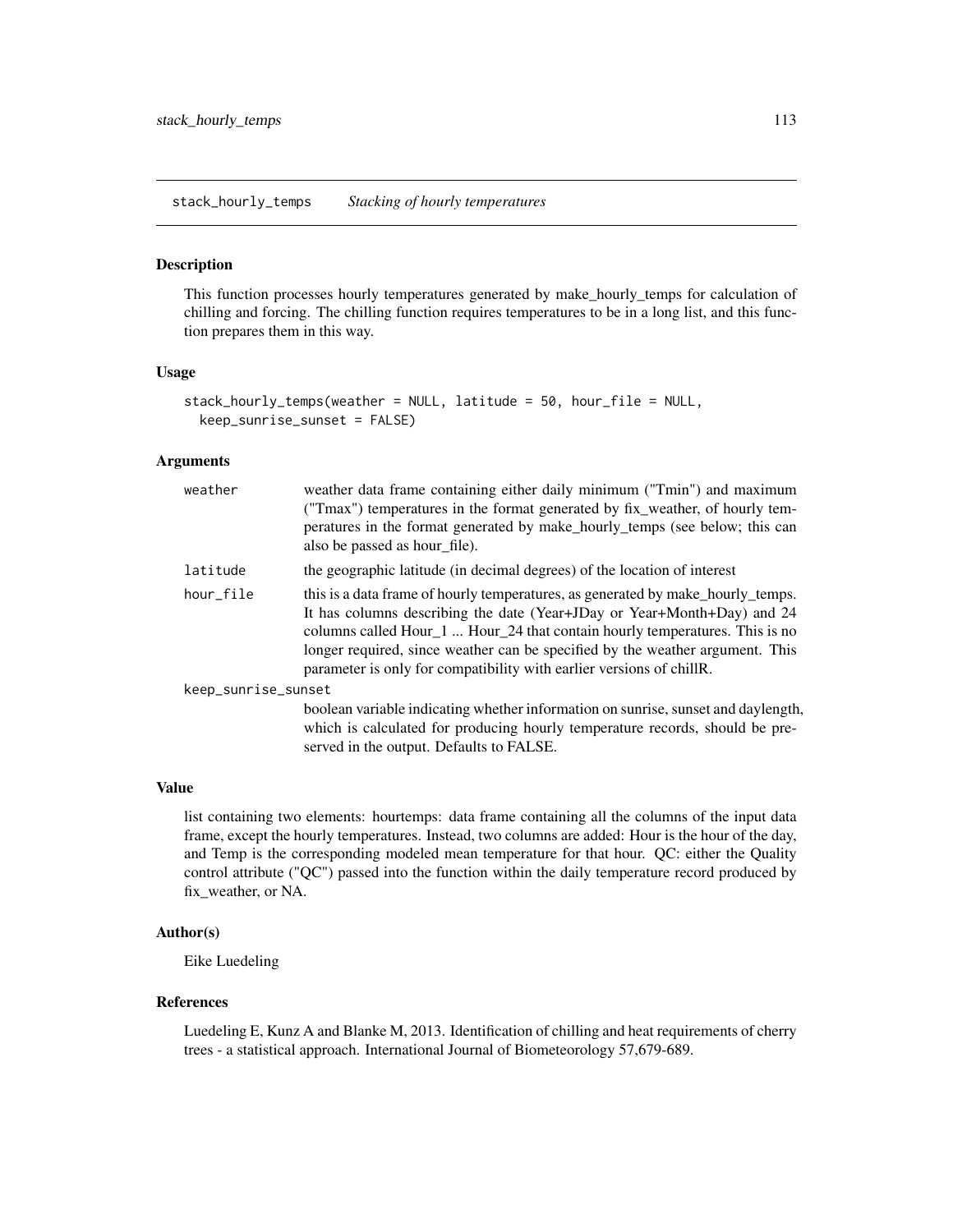# <span id="page-113-0"></span>Examples

```
weather<-fix_weather(KA_weather[which(KA_weather$Year>2004),])
```

```
hourtemps<-stack_hourly_temps(weather, latitude=50.4)
```
stage\_transitions *Compute what it takes to advance through development stages*

# Description

Function to compute the thermal requirements of transitioning through a series of developmental stages.

# Usage

```
stage_transitions(observations, hourtemps, stages,
 models = list(Chill_Portions = Dynamic_Model, GDH = GDH),
 max_steps = length(stages))
```
# Arguments

| observations | data.frame containing observed developmental dates, e.g. different stages of<br>flower or leaf development. Should contain the columns 'Stage' (containing the<br>names of the development stages), 'Season' (containing the 'development year'<br>the observation belongs to, e.g. budbreak for trees may be considered a stage<br>of the 'dormancy year' that started in the previous calendar year), 'Year' (the<br>calendar year the observation was made), 'JDay' (the Julian Date, a.k.a. day of<br>the year, that the stage was observed).         |
|--------------|-----------------------------------------------------------------------------------------------------------------------------------------------------------------------------------------------------------------------------------------------------------------------------------------------------------------------------------------------------------------------------------------------------------------------------------------------------------------------------------------------------------------------------------------------------------|
| hourtemps    | a list of two elements, with element 'hourtemps' being a data frame of hourly<br>temperatures (e.g. produced by stack_hourly_temps). This data frame must<br>have a column for Year, a column for JDay (Julian date, or day of the year),<br>a column for Hour and a column for Temp (hourly temperature). The second<br>(optional) element is QC, which is a data.frame indicating completeness of the<br>dataset. This is automatically produced by stack_hourly_temps. This also works<br>if only the 'hourtemps' dataframe is passed to the function. |
| stages       | character vector containing the relevant development stages in their order of<br>occurrence.                                                                                                                                                                                                                                                                                                                                                                                                                                                              |
| models       | named list of models that should be applied to the hourly temperature data.<br>These should be functions that take as input a vector of hourly temperatures.<br>This defaults to list(Chill_Portions=Dynamic_Model, GDH=GDH), models that<br>are often used for describing chill and heat accumulation in temperate fruit trees.                                                                                                                                                                                                                          |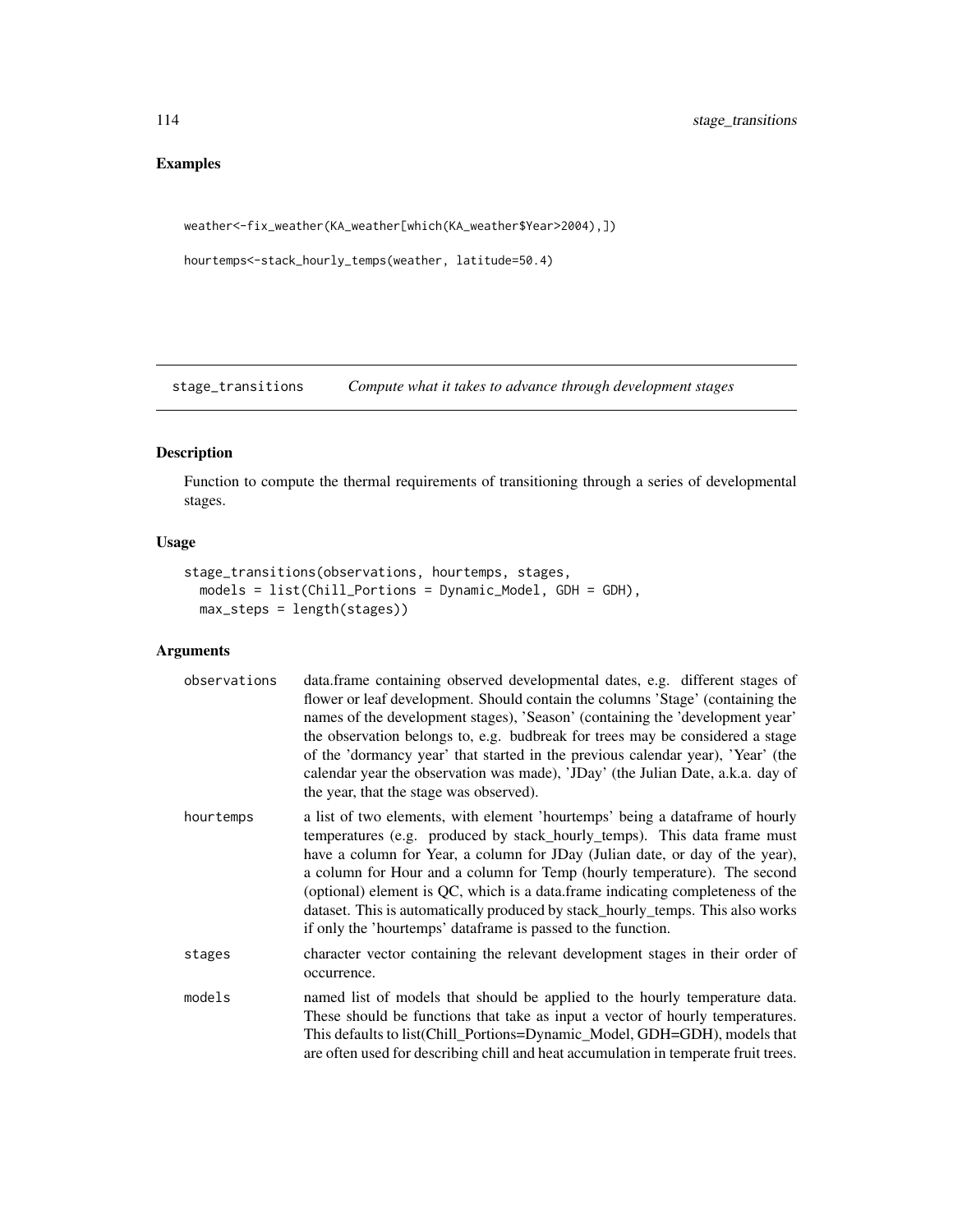<span id="page-114-0"></span>max\_steps integer indicating the maximum number of stage steps (i.e. transitions from one step to the next), for which thermal requirements should be calculated. This defaults to length(stages), which is also the maximum value. If only requirements between each stage and the following stage are of interest, this should be set to 1.

# Value

data frame with rows for all transitions that occurred during the observed records and the values of the metrics specified in 'models' that accrued between the respective dates. Columns are c('Season','Stage', 'to\_Stage','stage\_steps') and one column for each thermal metrics.

#### Author(s)

Eike Luedeling

#### Examples

```
hourtemps<-stack_hourly_temps(KA_weather)
observations<-data.frame(Stage=c("V1","V2","V3","V1","V2","V3","V1","V3"),
                        Season=c(2001,2001,2001,2002,2002,2002,2003,2003),
                        Year=c(2001,2001,2001,2002,2002,2002,2003,2003),
                        JDay=c(30,45,60,35,42,55,37,62))
stages<-c("V1","V2","V3")
```
stage\_transitions(observations,hourtemps,stages)

| step_model | Calculation of cumulative temperature metric according to a user- |
|------------|-------------------------------------------------------------------|
|            | defined stepwise weight function                                  |

#### Description

This function calculates heat for temperate trees according to a stepwise model provided by the user.

#### Usage

```
step_model(HourTemp, df = data frame(lower = c(-1000, 1.4, 2.4, 9.1, ...)12.4, 15.9, 18), upper = c(1.4, 2.4, 9.1, 12.4, 15.9, 18, 1000), weight =
  c(0, 0.5, 1, 0.5, 0, -0.5, -1), summ = TRUE)
```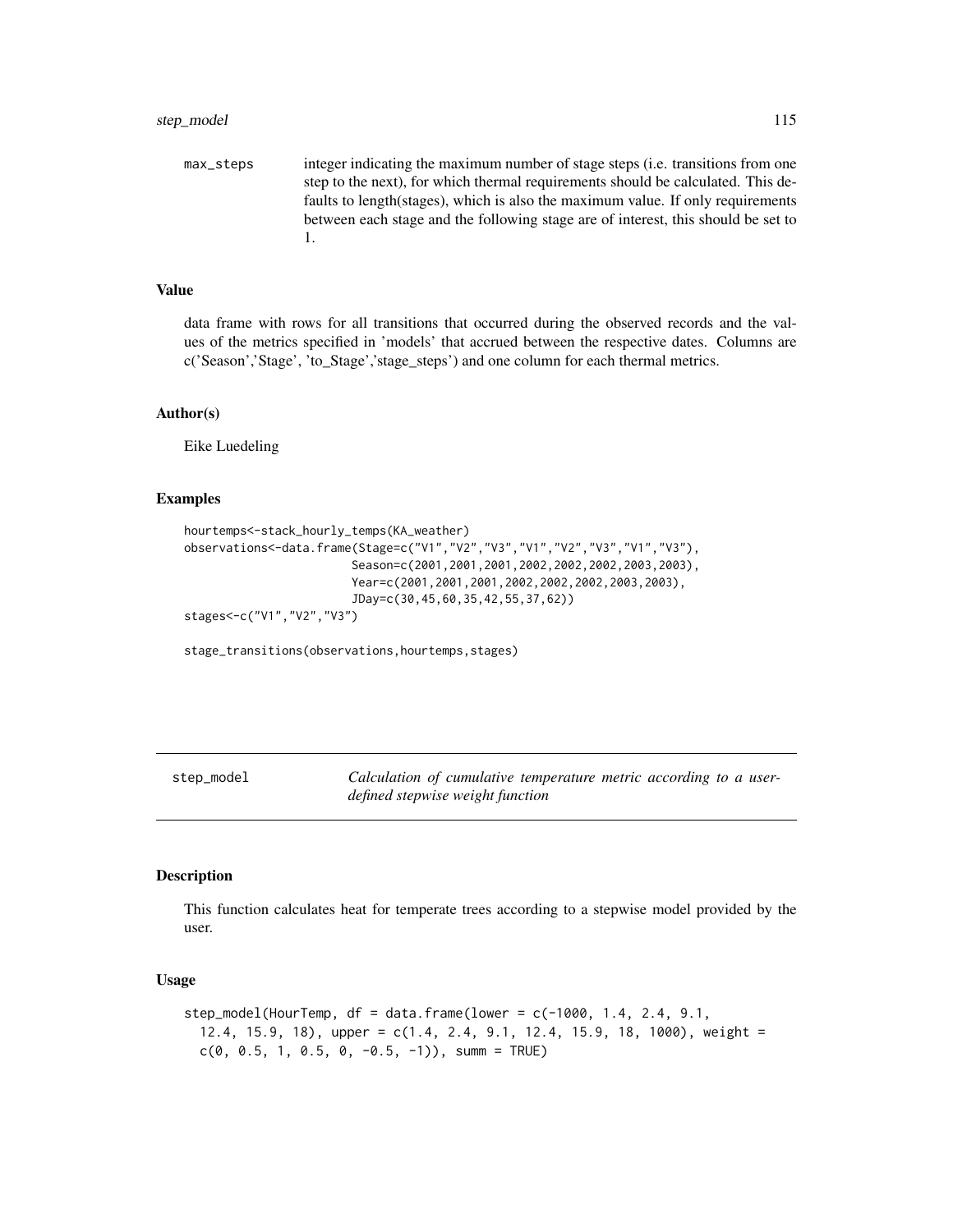# Arguments

| HourTemp | Vector of hourly temperatures.                                                                                                                                                                                                                                            |
|----------|---------------------------------------------------------------------------------------------------------------------------------------------------------------------------------------------------------------------------------------------------------------------------|
| df       | data. frame with three columns: lower, upper and weight. lower should contain<br>the lower boundary of a chilling weight interval and upper should contain the<br>upper boundary, weight indicates the weighting to be applied to the respective<br>temperature interval. |
| summ     | Boolean parameter indicating whether calculated metrics should be provided as<br>cumulative values over the entire record (TRUE) or as the actual accumulation<br>for each hour (FALSE).                                                                                  |

# Details

Temperature-based metric calculated according to the user-defined model.

# Value

Vector of length length(HourTemp) containing the cumulative temperature metric over the entire duration of HourTemp.

# Author(s)

Eike Luedeling

#### Examples

```
weather<-fix_weather(KA_weather[which(KA_weather$Year>2006),])
```

```
stack<-stack_hourly_temps(weather,latitude=50.4)
```

```
df=data.frame(
 lower=c(-1000,1,2,3,4,5,6),
 upper=c(1,2,3,4,5,6,1000),
 weight=c(0,1,2,3,2,1,0))
```
custom<-function(x) step\_model(x,df)

```
custom(stack$Temp)
```

```
models<-list(Chilling_Hours=Chilling_Hours,Utah_Chill_Units=Utah_Model,
Chill_Portions=Dynamic_Model,GDH=GDH,custom=custom)
```

```
tempResponse(stack,Start_JDay = 305,End_JDay = 60,models)
```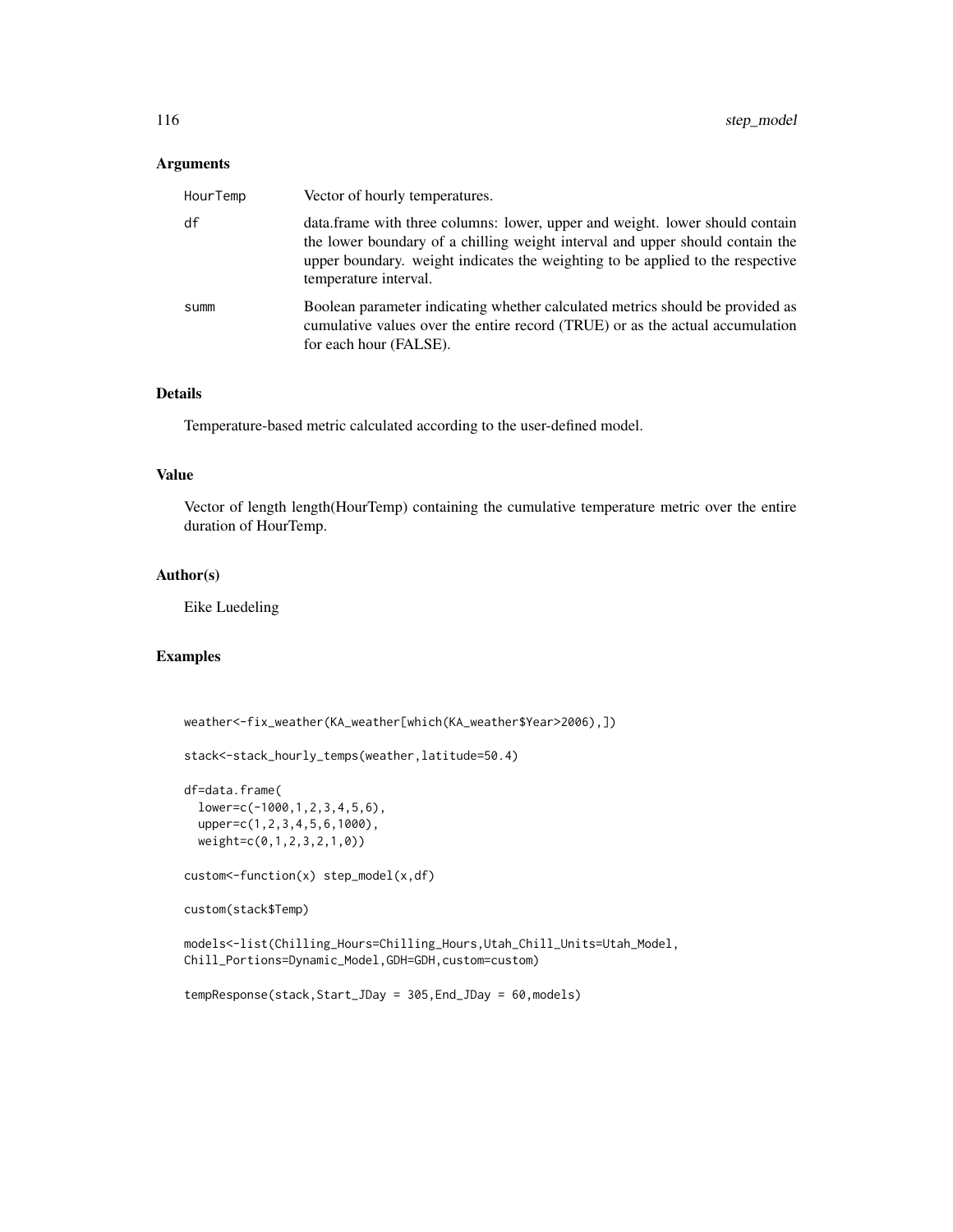<span id="page-116-0"></span>temperature\_generation

*Generation of synthetic temperature records*

# Description

Function to incorporate the temperature generation function of the RMAWGEN weather generator into chillR. The weather generator is calibrated using the weather data.frame (years between years[1] and years[2]), and then generates synthetic weather for a user-defined time frame (bounded by sim\_years[1] and sim\_years[2]). Monthly change vectors for minimum and maximum temperatures can be specified to allow generation of temperature change scenarios.

# Usage

```
temperature_generation(weather, years, sim_years,
 temperature_scenario = data.frame(Tmin = rep(0, 12), Tmax = rep(0,12)), seed = 99, check_temperature_scenario_type = TRUE,
  temperature_check_args = NULL, max_reference_year_difference = 5,
 warn_me = TRUE, remove_NA_scenarios = TRUE)
```
# Arguments

| weather              | daily weather, as produced with the fix_weather function. Can also be generated<br>by other means, but should contain the columns c("Month","Day","Year","Tmin","Tmax").                                                                                                                                                                                                                                                                                                                                                                                                                                                                                                                                                                                                                                                                                                                                                                                                                                                   |
|----------------------|----------------------------------------------------------------------------------------------------------------------------------------------------------------------------------------------------------------------------------------------------------------------------------------------------------------------------------------------------------------------------------------------------------------------------------------------------------------------------------------------------------------------------------------------------------------------------------------------------------------------------------------------------------------------------------------------------------------------------------------------------------------------------------------------------------------------------------------------------------------------------------------------------------------------------------------------------------------------------------------------------------------------------|
| years                | vector of length 2 indicating the start and end year of the time interval to be used<br>for calibrating the temperature generator.                                                                                                                                                                                                                                                                                                                                                                                                                                                                                                                                                                                                                                                                                                                                                                                                                                                                                         |
| sim_years            | vector of length 2 indicating the start and end year of the time interval for which<br>temperatures are to be generated.                                                                                                                                                                                                                                                                                                                                                                                                                                                                                                                                                                                                                                                                                                                                                                                                                                                                                                   |
| temperature_scenario |                                                                                                                                                                                                                                                                                                                                                                                                                                                                                                                                                                                                                                                                                                                                                                                                                                                                                                                                                                                                                            |
|                      | can be one of three options: 1) a data.frame with two columns Tmin and Tmax<br>and n_intervals (default: 12) rows containing temperature changes for all time<br>intervals, or absolute temperatures for these intervals. 2) a temperature sce-<br>nario object, consisting of the following elements: 'data' = a data frame with<br>n_intervals elements containing the absolute or relative temperature information<br>(as in input option 1); 'scenario_year' = the year the scenario is representative<br>of; 'reference_year' = the year the scenario is representative of; 'scenario_type'<br>= the scenario type ('absolute' or 'relative' - if NA, this is assigned automati-<br>cally); 'labels' = and elements attached to the input temperature_scenario as an<br>element names 'labels'. A subset of these elements can also be specified, but<br>'data' must be present. 3) a (named or unnamed) list containing multiple objects<br>of types 1 and 2. In this case, outputs are generated for all scenarios. |
| seed                 | integer specifying the random seed for the weather generation.                                                                                                                                                                                                                                                                                                                                                                                                                                                                                                                                                                                                                                                                                                                                                                                                                                                                                                                                                             |
|                      | check_temperature_scenario_type<br>boolean variable specifying whether temperature scenarios should be checked -<br>and the scenario_type updated if necessary - with the check_temperature_scenario<br>function.                                                                                                                                                                                                                                                                                                                                                                                                                                                                                                                                                                                                                                                                                                                                                                                                          |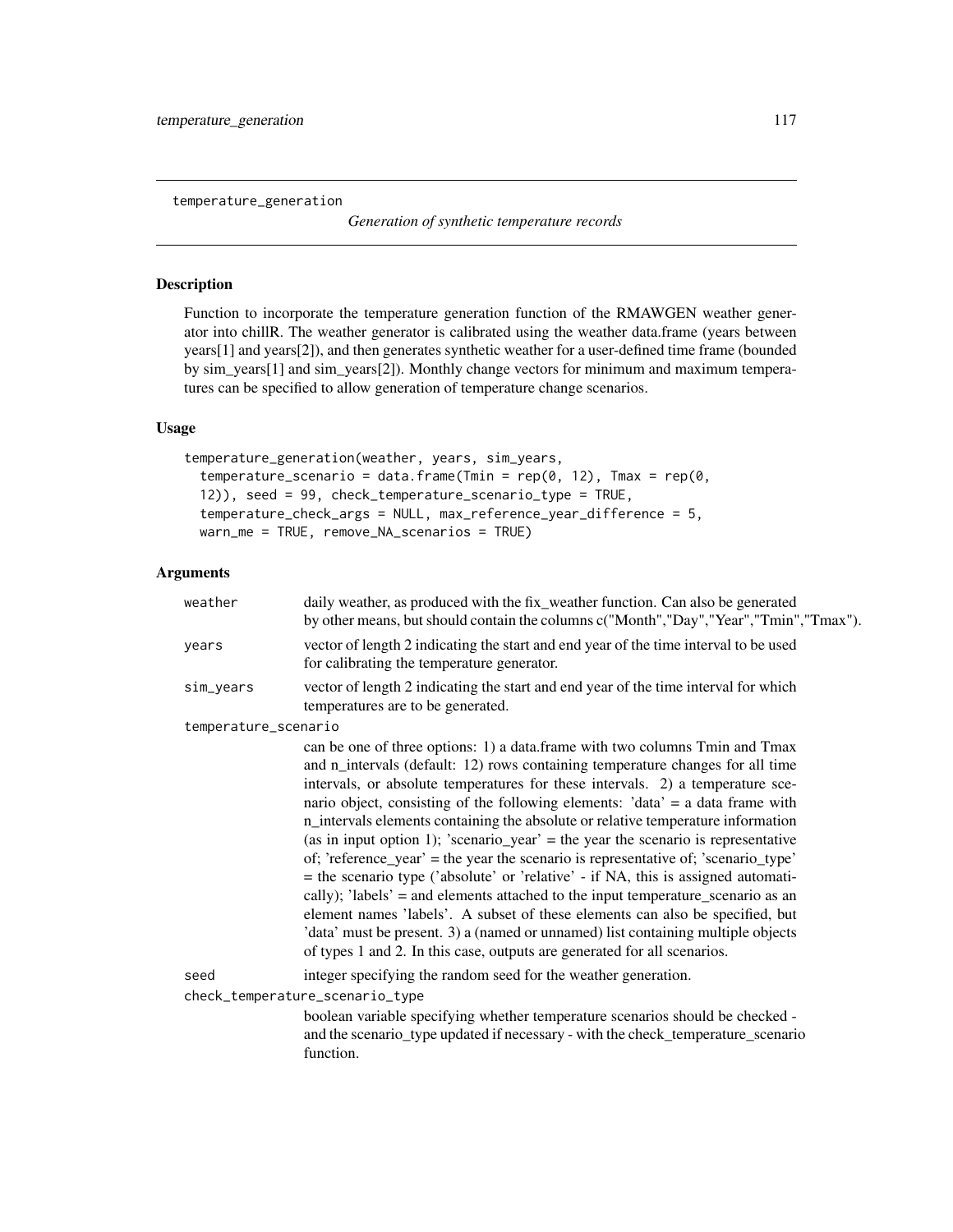<span id="page-117-0"></span>

| temperature_check_args        |                                                                                                                                                                                                                     |
|-------------------------------|---------------------------------------------------------------------------------------------------------------------------------------------------------------------------------------------------------------------|
|                               | list of arguments to be passed to the check_temperature_scenario function. Check<br>documentation of that function for details.                                                                                     |
| max_reference_year_difference |                                                                                                                                                                                                                     |
|                               | for relative temperature scenarios, the maximum difference between the ref-<br>erence years of the scenario and the weather record used for calibration (the<br>median of the two elements in the 'years' argument. |
| warn_me                       | boolean variable specifying whether warnings should be shown. Defaults to<br>TRUE.                                                                                                                                  |
| remove_NA_scenarios           |                                                                                                                                                                                                                     |
|                               | boolean parameter indicating whether temperature scenarios that contain NA<br>values should be removed. Such scenarios would generate an error.                                                                     |

# Details

Note that this function uses the temperature generation algorithms of the RMAWGEN package. For more details, refer to the documentation of this package.

# Value

list of data.frames containing the simulated weather, with columns c("YEARMODA", "DATE","Year","Month","Day","Tmin If temperature\_scenario is a list, the output list contains simulated temperature records for all scenarios.

# Author(s)

Eike Luedeling

# Examples

```
Temp<-temperature_generation(KA_weather,years=c(1999,2001),
 sim_years = c(2001,2005),temperature_scenario = data.frame(Tmin=c(1,3,2,1,5,7,3,2,1,5,4,3),
  Tmax=c(1,2,3,2,1,3,2,1,2,3,4,5)))
Temp<-temperature_generation(weather=KA_weather,years=c(1999,2001),
  sim_years = c(2005,2010),
  temperature_scenario=data.frame(Tmin=c(1,3,5,8,12,15,15,15,10,8,3,1),
  Tmax=c(6,8,10,13,17,20,20,20,15,13,8,6)))
```
temperature\_scenario\_baseline\_adjustment *Make temperature scenario relative to a particular baseline*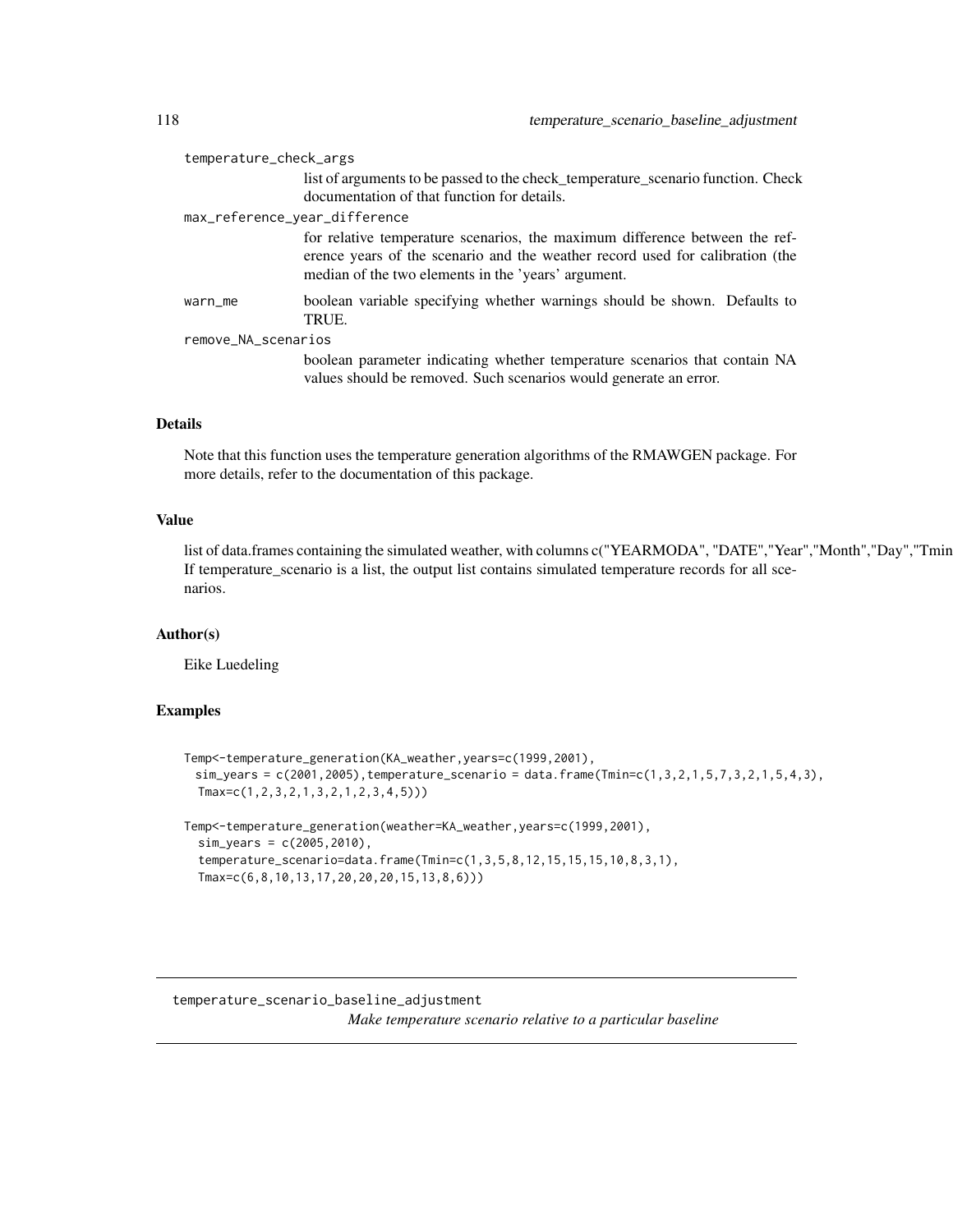#### Description

When interpreting future (or past) temperature scenarios that provide absolute temperatures, it is important to consider the temperature baseline, i.e. a temperature scenario produced with similar models and methods that corresponds to the current temperature regime. Such baselines are normally available from the same source that provided the future scenarios. This function implements this adjustment. The function can be used for two situations: 1) two absolute temperature scenarios: the output is the difference between the scenarios, i.e. a relative temperature scenario describing the difference between monthly temperature extreme means between the two scenarios. 2) two relative temperature scenarios: the output is a relative temperature scenario that describes the difference between the scenario year of the temperature scenario and the baseline year of the baseline\_temperature\_scenario. This only works if the scenario\_year of the baseline temperature scenario is the same as the reference year of the temperature scenario.

#### Usage

```
temperature_scenario_baseline_adjustment(baseline_temperature_scenario,
 temperature_scenario, temperature_check_args = NULL, warn_me = TRUE,
 required_variables = c("Tmin", "Tmax"))
```
# Arguments

baseline\_temperature\_scenario

baseline temperature scenario (e.g. produced with 'extract\_temperatures\_from\_grids'). This is a temperature scenario object, consisting of the following elements: 'data' = data.frame with two columns Tmin and Tmax containing absolute (normally monthly) mean minimum and maximum temperatures; 'reference\_year'  $=$  the year the scenario refers to (this is normally NA for absolute temperature scenarios, because they don't require considering a reference scenario); 'scenario\_type' = the scenario type, normally "absolute" (but can also be "relative" or NA - then the type is automatically assigned); 'labels' = elements attached to the input temperature\_scenario. A subset of these elements can also be specified, but 'data' must be present.

corresponds to the period, for which observed weather records are available. The first step in this is to compute the change generation. This is needed for making extracting information on prospective changes from sense of future climate scenarios, climate change analyses

temperature\_scenario

can be one of three options: 1) a data.frame with two columns Tmin and Tmax and n\_intervals (default: 12) rows containing temperature changes for all time intervals, or absolute temperatures for these intervals. 2) a temperature scenario object, consisting of the following elements: 'data' = a data frame with n\_intervals elements containing the absolute or relative temperature information (as in input option 1); 'scenario\_year' = the year the scenario is representative of; 'reference year' = the year the scenario is representative of; 'scenario type' = the scenario type ('absolute' or 'relative' - if NA, this is assigned automatically); 'labels' = and elements attached to the input temperature scenario as an element names 'labels'. A subset of these elements can also be specified, but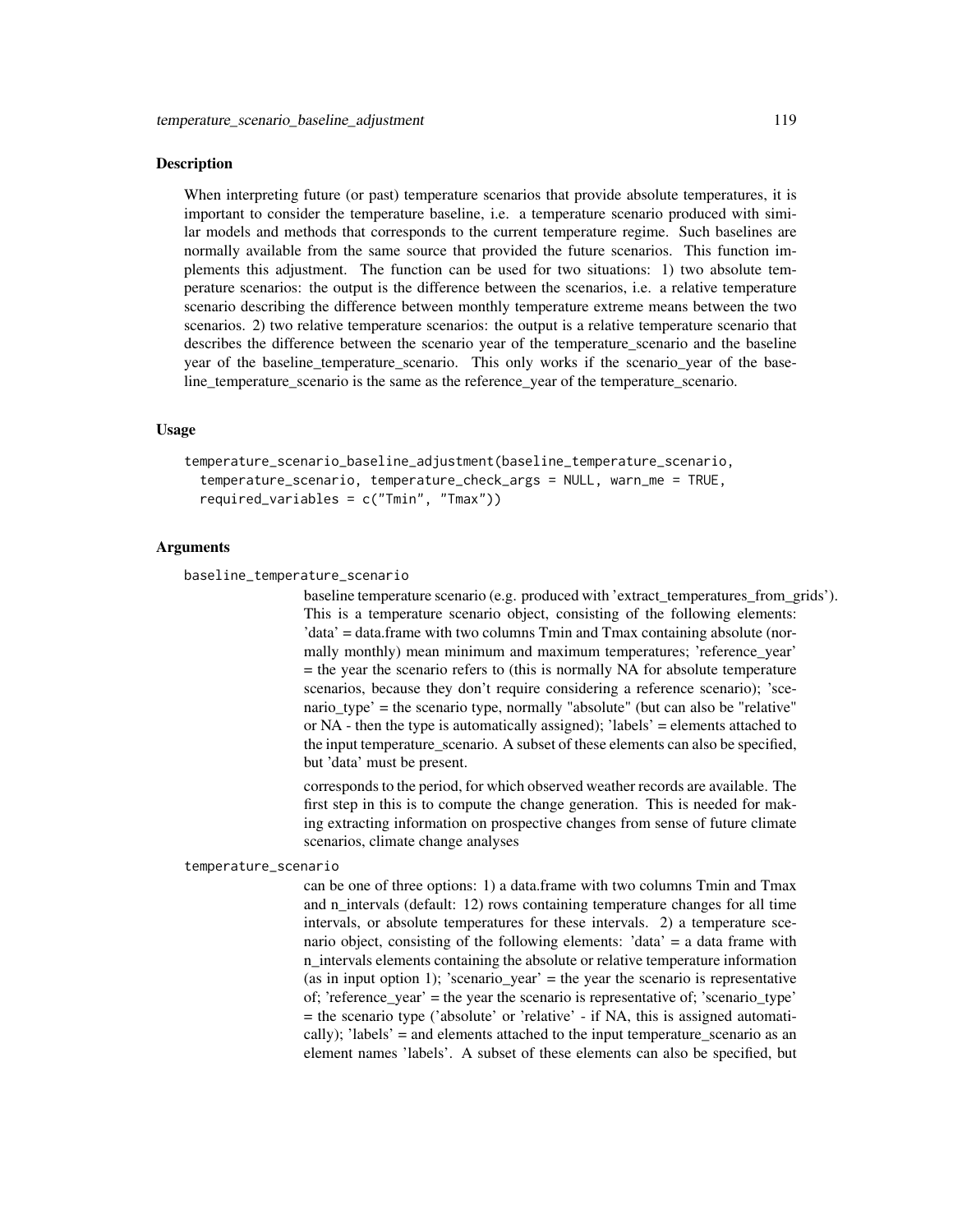'data' must be present. 3) a list of elements of type 1 or 2. Then the adjustment is done for all elements.

| temperature_check_args |                                                                                                                                 |  |
|------------------------|---------------------------------------------------------------------------------------------------------------------------------|--|
|                        | list of arguments to be passed to the check temperature scenario function. Check<br>documentation of that function for details. |  |
| warn_me                | boolean variable specifying whether warnings should be shown. Defaults to<br>TRUE.                                              |  |
| required_variables     |                                                                                                                                 |  |
|                        | character vectors containing names of variables that must be included in the<br>scenario.                                       |  |

# Value

temperature scenario object, consisting of the following elements: 'data' = a data frame with n\_intervals elements containing the absolute or relative temperature information. 'reference\_year' = the year the scenario is representative of. 'scenario\_type' = the scenario type ('absolute' or 'relative'); 'labels' = and elements attached to the input temperature\_scenario as an element names 'labels'.

The function also returns warnings, where elements are missing or the scenario\_type appears to be wrong, and it stops with an error, if the scenario isn't specified in a format that is usable by chillR.

#### Author(s)

Eike Luedeling

# Examples

```
baseline_temperature_scenario<-list(data=data.frame(Tmin=c(1,1,1,1,1,1,1,1,1,1,1,1),
                                                    Tmax=c(1,1,1,1,1,1,1,1,1,1,1,1)),
                                                    scenario_year=1990,
                                                    reference_year=1975,
                                                    scenario_type="relative")
temperature_scenario<-list(data=data.frame(Tmin=c(4,4,4,4,4,4,4,4,4,4,4,4),
                                           Tmax=c(4,4,4,4,4,4,4,4,4,4,4,4)),
                                           scenario_year=2000,
                                           reference_year=1990,
                                           scenario_type="relative")
relative_temperature_scenario<-temperature_scenario_baseline_adjustment(
                     baseline_temperature_scenario,temperature_scenario,
                     temperature_check_args=NULL)
baseline_temperature_scenario<-list(data=data.frame(Tmin=c(-5,-2,2,5,10,12,15,15,12,10,5,1),
                                             Tmax=c( 1, 4,7,10,15,18,22,24,17,15,11,6)),
                                                    scenario_year=1980,
                                                    reference_year=NA,
                                                    scenario_type="absolute")
```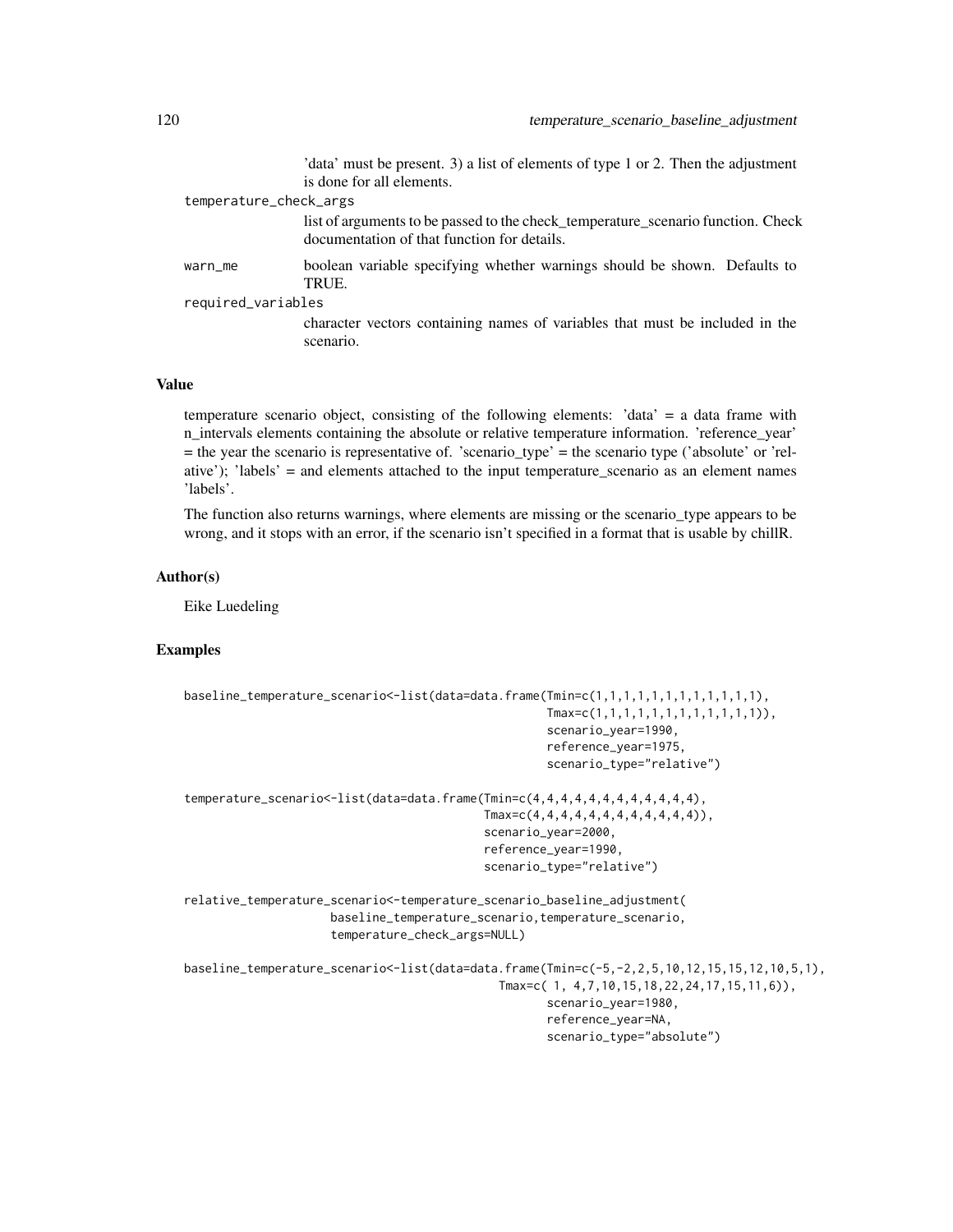```
temperature_scenario<-list(data=data.frame(Tmin=c(-3,0,4,7,12,14,17,17,14,12,7,3),
                                               Tmax=c(3,6,9,12,17,20,24,26,19,17,13,8)),
                                           scenario_year=2000,
                                           reference_year=NA,
                                           scenario_type="absolute")
```
relative\_temperature\_scenario<-temperature\_scenario\_baseline\_adjustment( baseline\_temperature\_scenario,temperature\_scenario, temperature\_check\_args=NULL)

temperature\_scenario\_from\_records

*Make monthly temperature scenario from historic records*

# Description

Produces a list of scenarios containing monthly means for Tmin and Tmax that are representative of particular years. These scenario are computed by applying linear regression to a file containing Tmin and Tmax records, and using the regression model to calculate typical values for the userspecified years.

#### Usage

```
temperature_scenario_from_records(weather, year, weather_start = NA,
 weather_end = NA, scen_type = "running_mean", runn_mean = 15)
```
#### Arguments

| weather       | daily weather, as produced with the fix_weather function. Can also be generated<br>by other means, but shouold contain the columns c("Month","Day","Year","Tmin","Tmax").                                                                                                                                                                                                                                                                                 |
|---------------|-----------------------------------------------------------------------------------------------------------------------------------------------------------------------------------------------------------------------------------------------------------------------------------------------------------------------------------------------------------------------------------------------------------------------------------------------------------|
| year          | numeric vector of years, for which the scenario is to be produced.                                                                                                                                                                                                                                                                                                                                                                                        |
| weather_start | start year of the period to be considered in calculating the regression. Defaults<br>to NA, which means the first year of the record is used as start year.                                                                                                                                                                                                                                                                                               |
| weather_end   | end year of the period to be considered in calculating the regression. Defaults to<br>NA, which means the last year of the record is used as end year.                                                                                                                                                                                                                                                                                                    |
| scen_type     | character string, either "regression" or "running_mean", specifying how the sce-<br>nario should be produced. "regression" computed the scenario based on an<br>assumed linear trend in the data; "running_mean" uses a running mean func-<br>tion instead, with the length of the running mean window determined by the<br>runn_mean parameter. The default is a running mean function, since the as-<br>sumption of a linear trend often does not hold. |
| runn_mean     | number of vector elements to use for calculating the running mean; this is re-<br>duced, if the time series is not long enough to accommodate the specified win-<br>dow. Defaults to 15.                                                                                                                                                                                                                                                                  |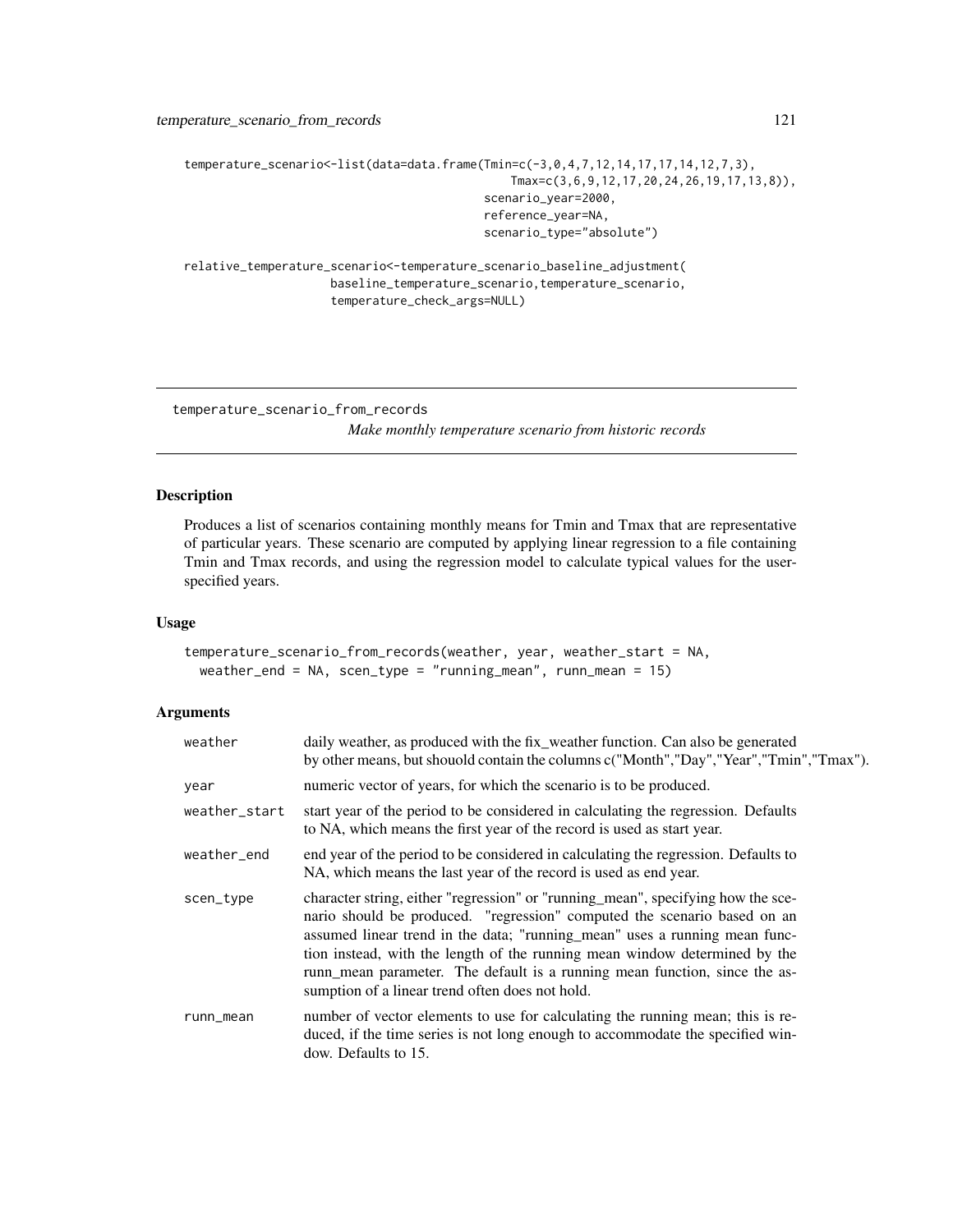# <span id="page-121-0"></span>Details

This function produces outputs that can be used as input for the temperature\_generation function. Sample applications are the use of the temperature\_generation function for making replicate weather records for a given year for risk assessment purposes, or the generation of a weather scenario that can be compared with other datasets (e.g. climate scenarios based on the WorldClim dataset refer to a 1951-2000 baseline, so that meaningful use of such scenarios for local contexts requires consideration of a scenario that corresponds to temperatures in 1975, the central year of this period).

## Value

list of climate scenario objects, consisting of the following elements: 'data' = a data frame with n\_intervals elements containing the absolute temperature information. 'scenario\_year' = the year the scenario is representative of, i.e. the specified 'year' parameter. 'reference\_year' = NA (because this is an absolute temperature scenarios, not a relative one); 'scenario\_type' = 'absolute' (because this is an absolute temperature scenario, not a relative one); 'labels' = 'regression-based scenario'.

# Author(s)

Eike Luedeling

#### Examples

temperature\_scenario\_from\_records(weather=KA\_weather,year=2001,weather\_start=2000,weather\_end=2005)

tempResponse *Calculation of climatic metrics from hourly temperature records*

# Description

Extension of the chilling function, which calculated four pre-defined temperature-based metrics. This function has more flexibility, because it allows specifying the models that should be calculated. These can be selected from a small set of models provided with chillR, but they can also be defined by the user. Precondition at the moment is that they require hourly temperature only as inputs.

#### Usage

```
tempResponse(hourtemps, Start_JDay = 1, End_JDay = 366,
 models = list(Chilling_Hours = Chilling_Hours, Utah_Chill_Units =
 Utah_Model, Chill_Portions = Dynamic_Model, GDH = GDH),
  misstolerance = 50, whole_record = FALSE)
```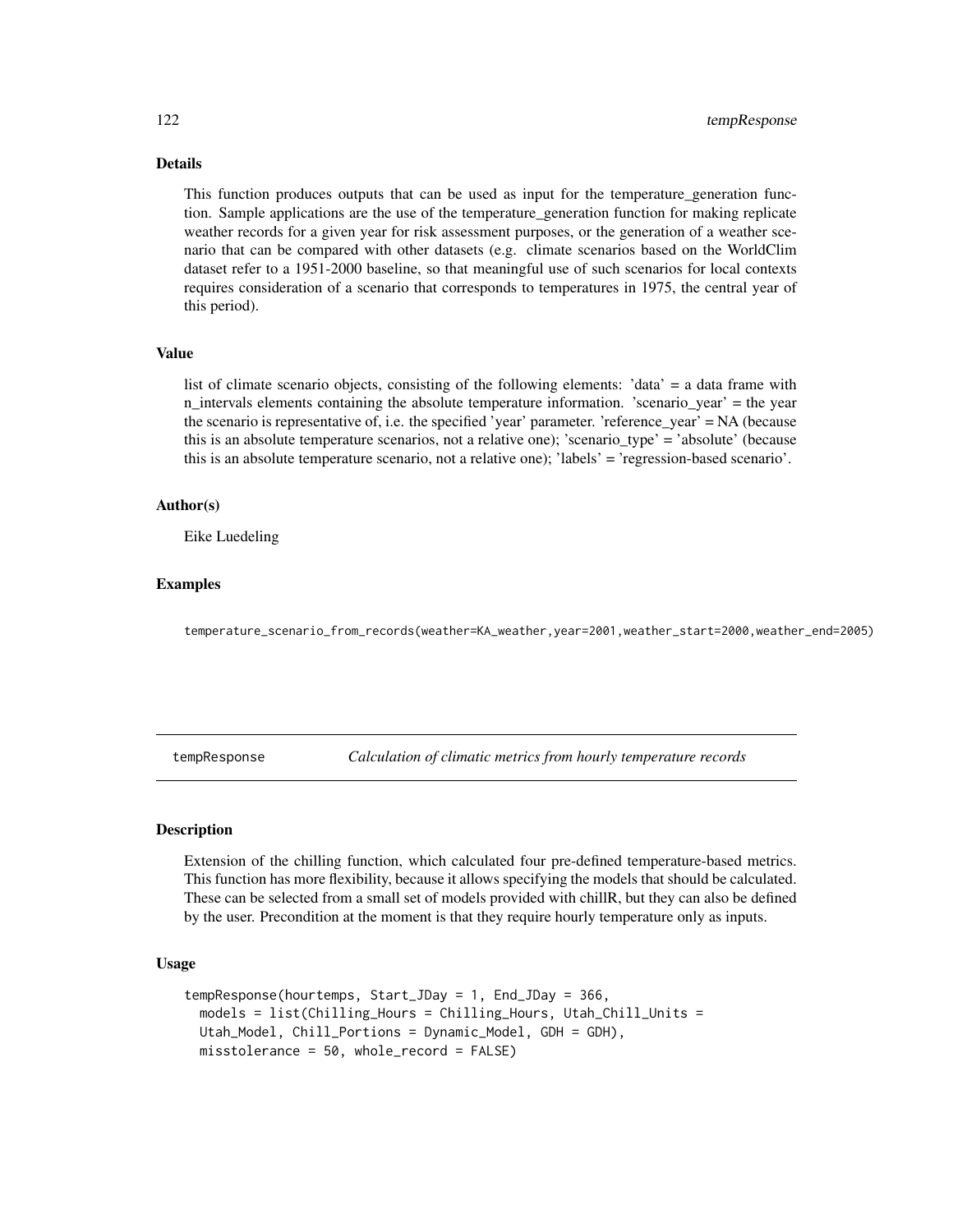# tempResponse 123

#### **Arguments**

| hourtemps     | a list of two elements, with element 'hourtemps' being a dataframe of hourly<br>temperatures (e.g. produced by stack_hourly_temps). This data frame must<br>have a column for Year, a column for JDay (Julian date, or day of the year),<br>a column for Hour and a column for Temp (hourly temperature). The second<br>(optional) element is QC, which is a data frame indicating completeness of the<br>dataset. This is automatically produced by stack_hourly_temps. |
|---------------|--------------------------------------------------------------------------------------------------------------------------------------------------------------------------------------------------------------------------------------------------------------------------------------------------------------------------------------------------------------------------------------------------------------------------------------------------------------------------|
| Start_JDay    | the start date (in Julian date, or day of the year) of the period, for which chill<br>and heat should be quantified.                                                                                                                                                                                                                                                                                                                                                     |
| End_JDay      | the end date (in Julian date, or day of the year) of the period, for which chill and<br>heat should be quantified.                                                                                                                                                                                                                                                                                                                                                       |
| models        | named list of models that should be applied to the hourly temperature data.<br>These should be functions that take as input a vector of hourly temperatures.<br>This defaults to the set of models provided by the chilling function.                                                                                                                                                                                                                                    |
| misstolerance | maximum percentage of values for a given season that can be missing without<br>the record being removed from the output. Defaults to 50.                                                                                                                                                                                                                                                                                                                                 |
| whole_record  | boolean parameter indicating whether the metrics should be summed over the<br>entire temperature record. If set to TRUE (default is FALSE), then the function<br>ignores the specified start and end dates and simply returns the totals of each<br>metric that accumulated over the entire temperature record.                                                                                                                                                          |

# Details

The function calculates the total of user-specified temperature-based metrics over periods delineated by Start\_JDay and End\_JDay. Models for calculating these metrics are provided in the models list, whose elements are named functions that convert hourly temperature records into a cumulative record of the climate metric of interest. The metric is then added up cumulatively over the entire temperature record and then summarized by season. Examples of functions that can be used are Chilling\_Hours, Utah\_Model, Dynamic\_Model and GDH. The custom\_model function allows customized simply weight-based models, which assign differential weights to temperatures within certain intervals. See custom\_model documentation for details.

#### Value

data frame showing totals for all specified models for the respective periods for all seasons included in the temperature records. Columns are Season, End\_year (the year when the period ended) and Days (the duration of the period), as well as one column per model, which receives the same name as the function in the models list. If the weather input consisted of a list with elements stack and QC, the output also contains columns from QC that indicate the completeness of the weather record that the calculations are based on.

# Author(s)

Eike Luedeling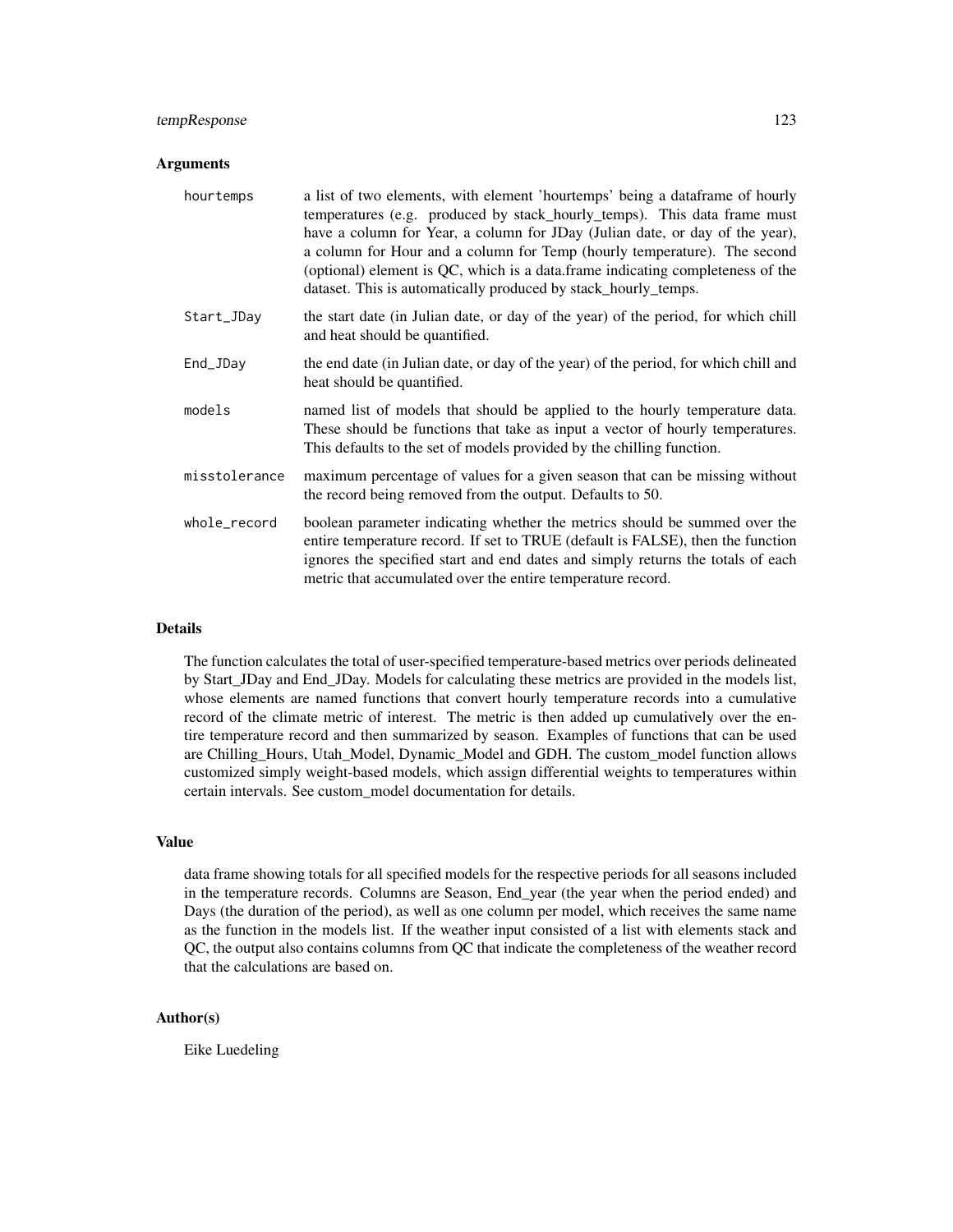#### References

The chillR package:

Luedeling E, Kunz A and Blanke M, 2013. Identification of chilling and heat requirements of cherry trees - a statistical approach. International Journal of Biometeorology 57,679-689.

# Examples

```
weather<-fix_weather(KA_weather[which(KA_weather$Year>2006),])
```

```
hourtemps<-stack_hourly_temps(weather,latitude=50.4)
```

```
df=data.frame(
 lower=c(-1000,1,2,3,4,5,6),
 upper=c(1,2,3,4,5,6,1000),
 weight=c(0,1,2,3,2,1,0))
```

```
custom<-function(x) step_model(x,df)
```

```
models<-list(Chilling_Hours=Chilling_Hours,Utah_Chill_Units=Utah_Model,Chill_Portions=
 Dynamic_Model,GDH=GDH,custom=custom)
```
tempResponse(hourtemps,Start\_JDay = 305,End\_JDay = 60,models)

tempResponse\_daily\_list

*Calculation of climatic metrics from lists of daily temperature records*

# **Description**

Wrapper for the tempResponse function, to facilitate its use on lists of daily temperature records, e.g. those produced by the temperature generation function. Daily temperature records are converted into hourly records using the stack\_hourly\_temps function. These hourly records are then used as input into the tempResponse function, to which most parameters are passed. See the documentation of tempResponse for more details.

#### Usage

```
tempResponse_daily_list(temperature_list, latitude, Start_JDay = 1,
 End_JDay = 366, models = list(Chilling_Hours = Chilling_Hours,
 Utah_Chill_Units = Utah_Model, Chill_Portions = Dynamic_Model, GDH =
  GDH), misstolerance = 50, whole_record = FALSE)
```
<span id="page-123-0"></span>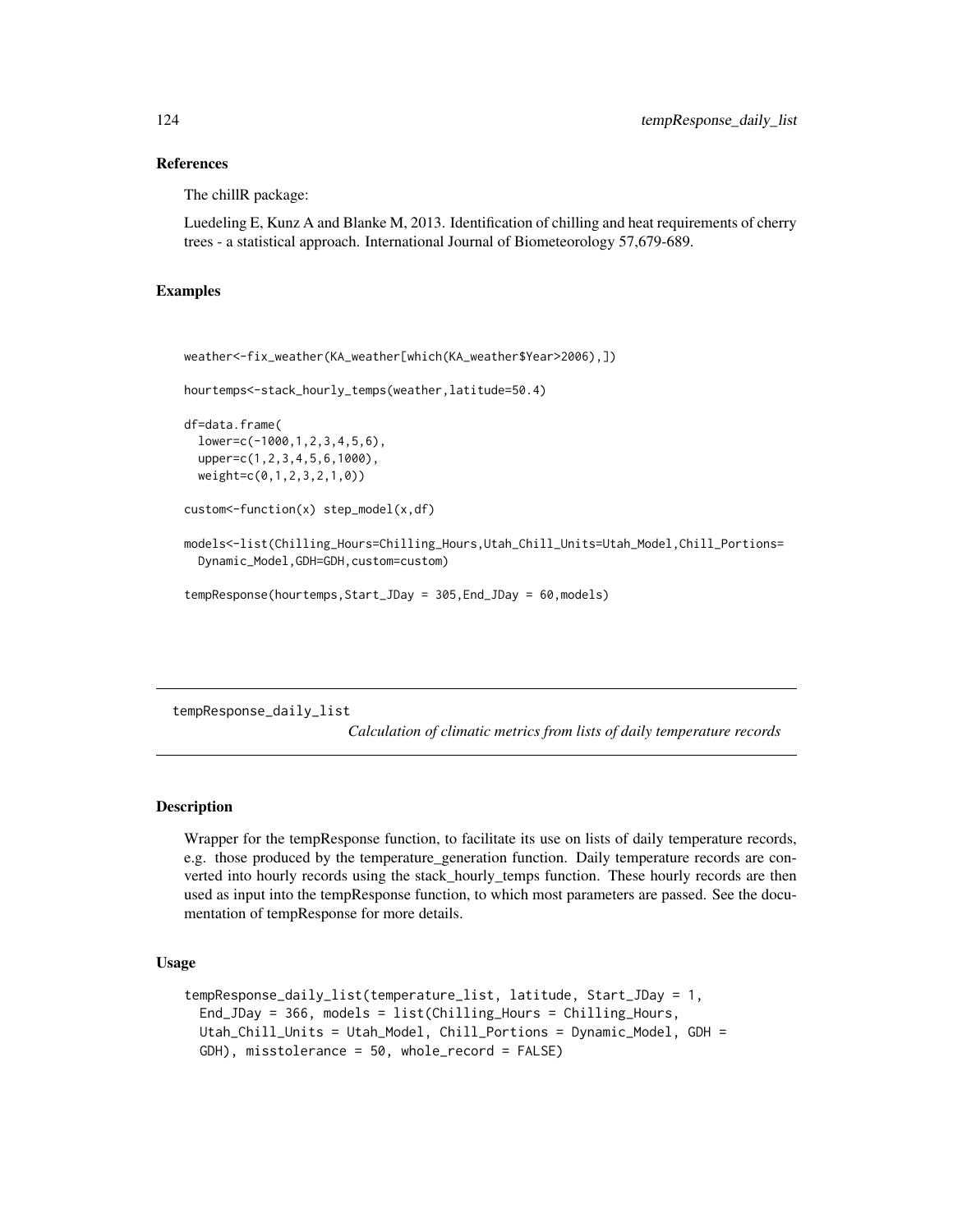# Arguments

| temperature_list |                                                                                                                                                                                                                                                                                                                 |  |
|------------------|-----------------------------------------------------------------------------------------------------------------------------------------------------------------------------------------------------------------------------------------------------------------------------------------------------------------|--|
|                  | list of daily temperature records, as produced by temperature_generation.                                                                                                                                                                                                                                       |  |
| latitude         | latitude of the location of interest (used for generating hourly records).                                                                                                                                                                                                                                      |  |
| Start_JDay       | the start date (in Julian date, or day of the year) of the period, for which chill<br>and heat should be quantified.                                                                                                                                                                                            |  |
| End_JDay         | the end date (in Julian date, or day of the year) of the period, for which chill and<br>heat should be quantified.                                                                                                                                                                                              |  |
| models           | named list of models that should be applied to the hourly temperature data.<br>These should be functions that take as input a vector of hourly temperatures.<br>This defaults to the set of models provided by the chilling function.                                                                           |  |
| misstolerance    | maximum percentage of values for a given season that can be missing without<br>the record being removed from the output. Defaults to 50.                                                                                                                                                                        |  |
| whole_record     | boolean parameter indicating whether the metrics should be summed over the<br>entire temperature record. If set to TRUE (default is FALSE), then the function<br>ignores the specified start and end dates and simply returns the totals of each<br>metric that accumulated over the entire temperature record. |  |

#### Value

data frame showing totals for all specified models for the respective periods for all seasons included in the temperature records. Columns are Season, End\_year (the year when the period ended) and Days (the duration of the period), as well as one column per model, which receives the same name as the function in the models list. If the weather input consisted of a list with elements stack and QC, the output also contains columns from QC that indicate the completeness of the weather record that the calculations are based on.

# Author(s)

Eike Luedeling

# References

The chillR package:

Luedeling E, Kunz A and Blanke M, 2013. Identification of chilling and heat requirements of cherry trees - a statistical approach. International Journal of Biometeorology 57,679-689.

# Examples

```
weather<-fix_weather(KA_weather[which(KA_weather$Year>2006),])
temperature_list<-list(weather,weather,weather)
```

```
tempResponse_daily_list(temperature_list,latitude=50.4)
```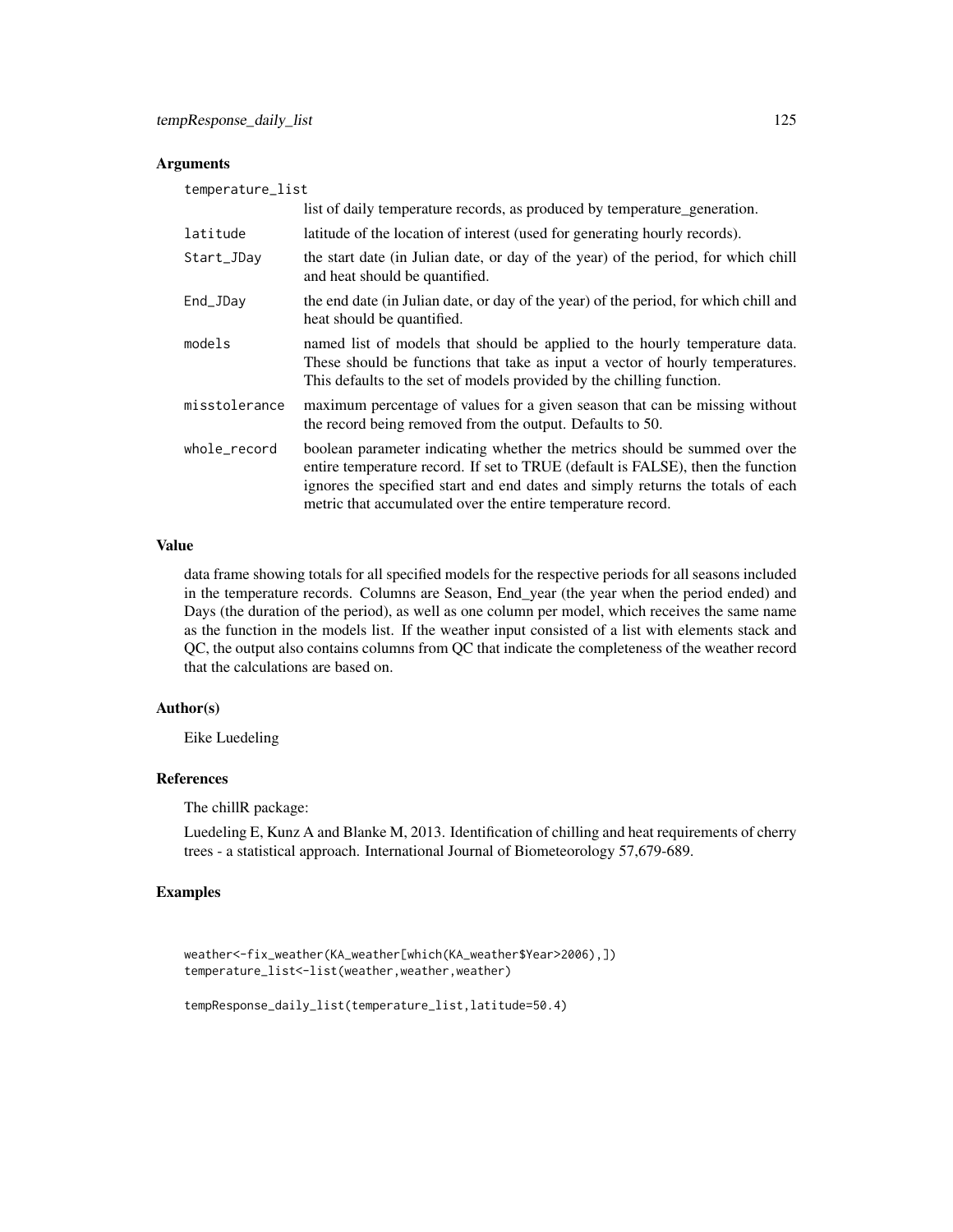```
tempResponse_hourtable
```
*Add metric accumulation to table of hourly temperatures*

# Description

This function calculates cumulative values for temperature response metrics for every hour of an hourly temperature record. The count is restarted on a specified date each year. The function is a generalized version of chilling\_hourtable, which only worked with three predefined chilling one predefined heat metrics.

#### Usage

```
tempResponse_hourtable(hourtemps, Start_JDay, models = c(Chill_Portions =
 Dynamic_Model, GDH = GDH_model))
```
#### Arguments

| hourtemps  | a dataframe of stacked hourly temperatures (e.g. produced by stack_hourly_temps).<br>This data frame must have a column for Year, a column for JDay (Julian date,<br>or day of the year), a column for Hour and a column for Temp (hourly tempera-<br>ture).                                                                                           |
|------------|--------------------------------------------------------------------------------------------------------------------------------------------------------------------------------------------------------------------------------------------------------------------------------------------------------------------------------------------------------|
| Start_JDay | the start date (in Julian date, or day of the year) of the calculation for the four<br>metrics. The count is restarted on this date every year.                                                                                                                                                                                                        |
| models     | named list of models that should be applied to the hourly temperature data.<br>These should be functions that take as input a vector of hourly temperatures.<br>This defaults to $c$ (Chill_Portions = Dynamic_Model, GDH = GDH_model),<br>which refer to the Dynamic chill model and the Growing Degree Hours model<br>functions contained in chillR. |

#### Value

data frame consisting of all the columns of the THourly input data frame, plus one additional column for each model, which contains the cumulative number of model metrics since the last Start\_JDay).

#### Note

After doing extensive model comparisons, and reviewing a lot of relevant literature, I do not recommend using the Chilling Hours or Utah Models, especially in warm climates! The Dynamic Model (Chill Portions), though far from perfect, seems much more reliable.

# Author(s)

Eike Luedeling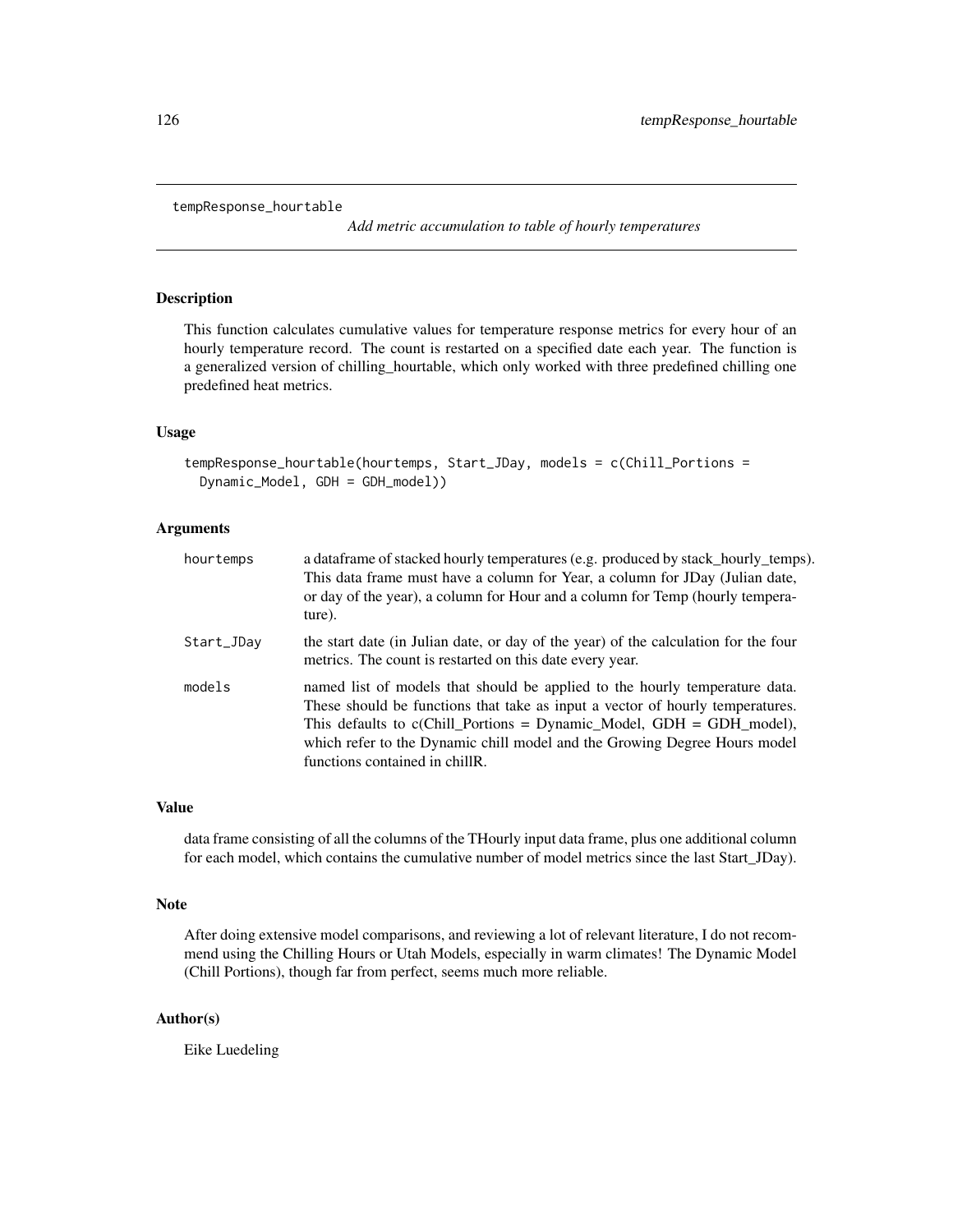<span id="page-126-0"></span>test\_if\_equal 127

#### References

Model references:

Dynamic Model:

Erez A, Fishman S, Linsley-Noakes GC, Allan P (1990) The dynamic model for rest completion in peach buds. Acta Hortic 276, 165-174

Fishman S, Erez A, Couvillon GA (1987a) The temperature dependence of dormancy breaking in plants - computer simulation of processes studied under controlled temperatures. J Theor Biol 126(3), 309-321

Fishman S, Erez A, Couvillon GA (1987b) The temperature dependence of dormancy breaking in plants - mathematical analysis of a two-step model involving a cooperative transition. J Theor Biol 124(4), 473-483

Growing Degree Hours:

Anderson JL, Richardson EA, Kesner CD (1986) Validation of chill unit and flower bud phenology models for 'Montmorency' sour cherry. Acta Hortic 184, 71-78

Review on chilling models in a climate change context:

Luedeling E, 2012. Climate change impacts on winter chill for temperate fruit and nut production: a review. Scientia Horticulturae 144, 218-229

# Examples

weather<-fix\_weather(KA\_weather[which(KA\_weather\$Year>2008),])

hourtemps<-stack\_hourly\_temps(weather,latitude=50.4)

cht<-chilling\_hourtable(hourtemps,20)

test\_if\_equal *Test if all character vectors in a string are equal*

## Description

Compares all elements of a vector of numbers or character strings and returns TRUE if they are all the same, FALSE otherwise.

#### Usage

```
test_if_equal(test_vector)
```
#### Arguments

test\_vector vector of strings or numbers to be tested.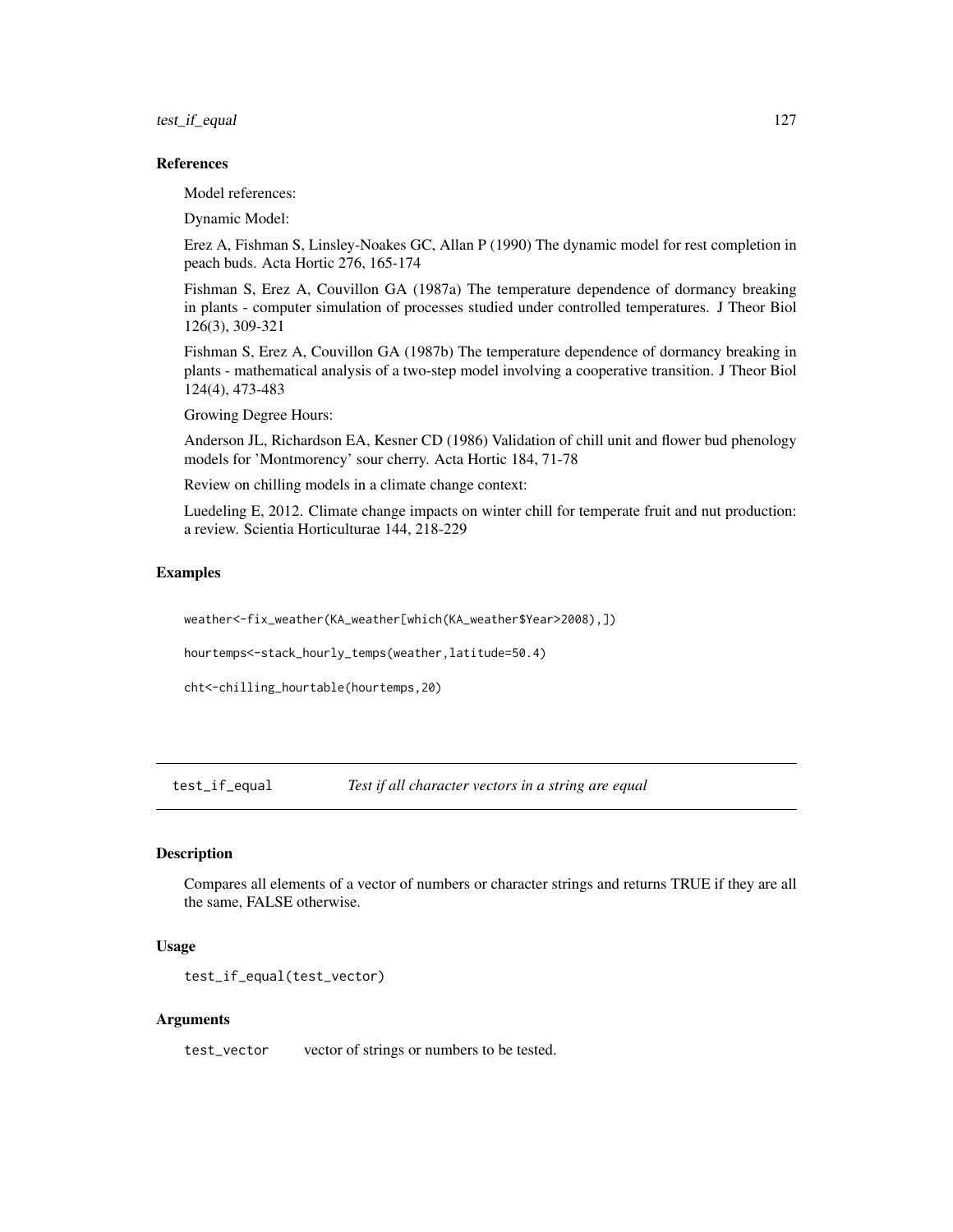TRUE if all elements of the vector are the same; FALSE otherwise.

#### Author(s)

Eike Luedeling

# Examples

```
test_i f_{equal}(c(1,3,1))test_if_equal(c("a","a","a"))
test_if_equal(c("a","b","a"))
```
Utah\_Model *Calculation of cumulative chill according to the Utah Model*

#### Description

This function calculates winter chill for temperate trees according to the Utah Model.

#### Usage

Utah\_Model(HourTemp, summ = TRUE)

#### **Arguments**

| HourTemp | Vector of hourly temperatures.                                                |
|----------|-------------------------------------------------------------------------------|
| summ     | Boolean parameter indicating whether calculated metrics should be provided as |
|          | cumulative values over the entire record (TRUE) or as the actual accumulation |
|          | for each hour (FALSE).                                                        |

# Details

Units of the Utah Model are calculated as suggested by Richardson et al. (1974) (different weights for different temperature ranges, and negation of chilling by warm temperatures).

## Value

Vector of length length(HourTemp) containing the cumulative Utah Chill Units over the entire duration of HourTemp.

# Note

After doing extensive model comparisons, and reviewing a lot of relevant literature, I do not recommend using the Utah Model, especially in warm climates! The Dynamic Model (Chill Portions), though far from perfect, seems much more reliable.

<span id="page-127-0"></span>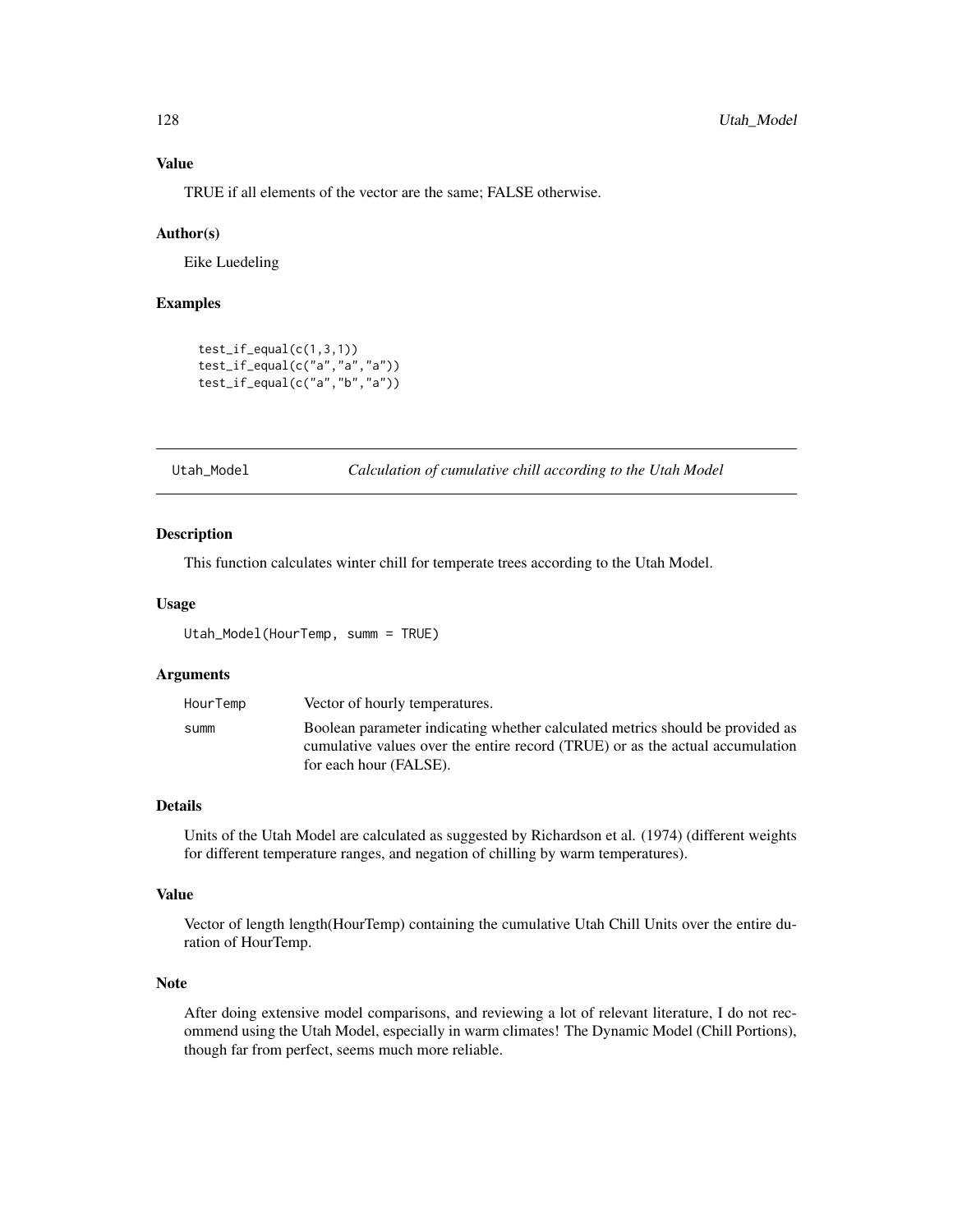# <span id="page-128-0"></span> $VIP$  129

# Author(s)

Eike Luedeling

#### References

Utah Model reference:

Richardson EA, Seeley SD, Walker DR (1974) A model for estimating the completion of rest for Redhaven and Elberta peach trees. HortScience 9(4), 331-332

# Examples

```
weather<-fix_weather(KA_weather[which(KA_weather$Year>2006),])
```
stack<-stack\_hourly\_temps(weather,latitude=50.4)

```
Utah_Model(stack$hourtemps$Temp)
```
VIP *Calculate VIP scores for PLS regression*

# Description

This function calculates the Variable Importance in the Projection statistic for the Partial Least Squares regression. It is used in the PLS function. Executing it in isolation will probably not be useful to most users.

# Usage

VIP(object)

# Arguments

object an mvr object, as produced by the pls procedure or a range of other functions

# Details

This is required to produce the VIP scores for the PLS procedure.

# Value

data frame with as many columns as independent variables are input into the PLS analysis. The number of columns corresponds to the number of latent components selected for the analysis. Values in the data frame are the VIP values corresponding to each variable for the respective component.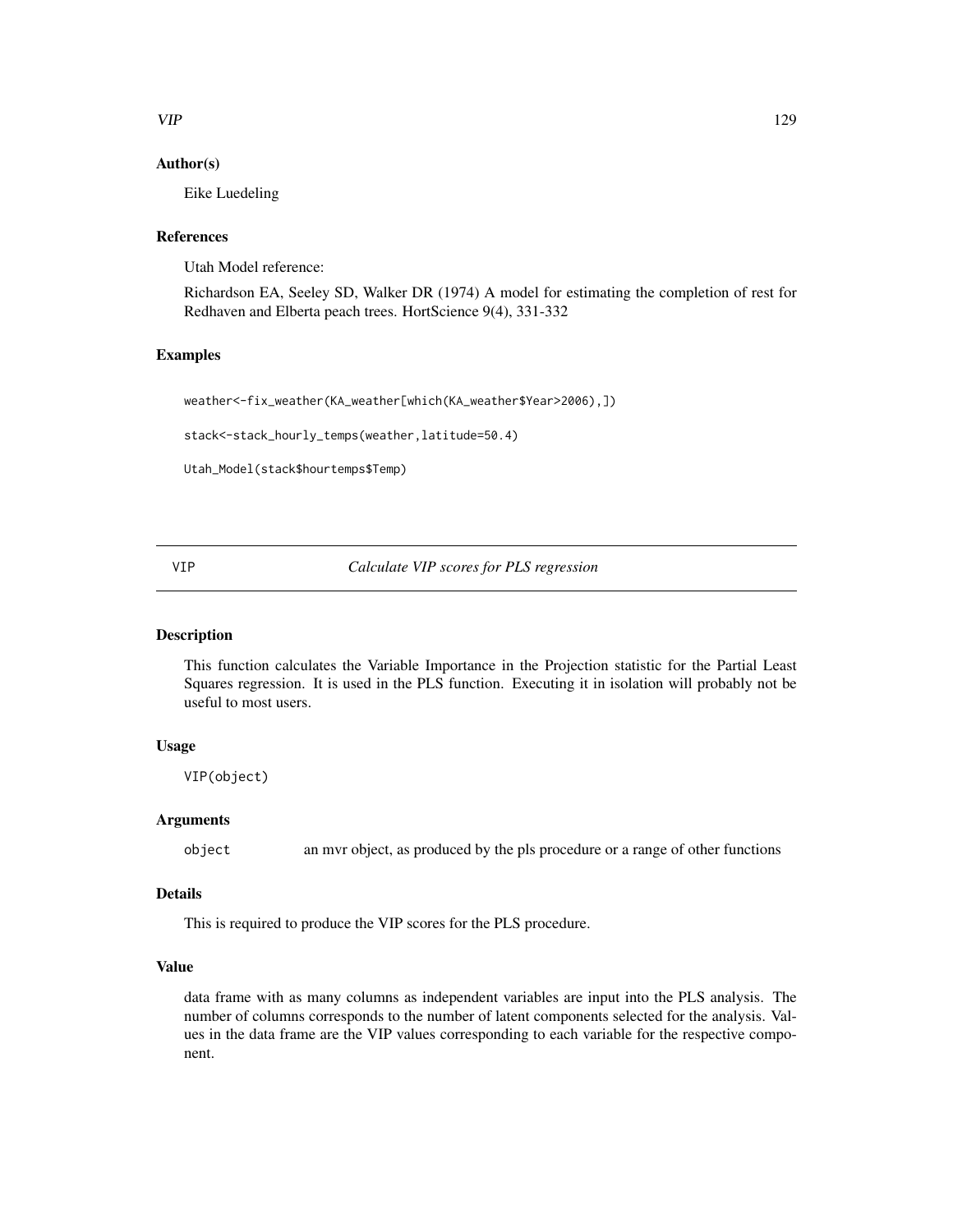#### <span id="page-129-0"></span>Author(s)

Eike Luedeling, but the function was mainly copied from http://mevik.net/work/software/pls.html; the reference given there is listed below

# References

the function is mostly identical to the one provided on http://mevik.net/work/software/pls.html.

Here is the reference given there:

Chong, Il-Gyo & Jun, Chi-Hyuck, 2005, Performance of some variable selection methods when multicollinearity is present, Chemometrics and Intelligent Laboratory Systems 78, 103-112

This reference refers to the chillR package:

Luedeling E, Kunz A and Blanke M, 2013. Identification of chilling and heat requirements of cherry trees - a statistical approach. International Journal of Biometeorology 57,679-689.

# Examples

```
PLS_results<-PLS_pheno(
 weather_data=KA_weather,
 split_month=6, #last month in same year
 bio_data=KA_bloom,return.all=TRUE)
```
#return.all makes the function return the whole PLS object - needed for next line to work

```
VIP(PLS_results$PLS_output)
```
weather2chillR *Convert downloaded weather to chillR format*

#### Description

Convert downloaded weather data into a data frame that makes running other chillR functions easy.

#### Usage

```
weather2chillR(downloaded_weather, database = "GSOD", drop_most = TRUE)
```
#### **Arguments**

| downloaded_weather |                                                                                                                                                            |
|--------------------|------------------------------------------------------------------------------------------------------------------------------------------------------------|
|                    | weather file downloaded with the get_weather function. This can be a data.frame<br>or a list with elements database and weather as produced by get_weather |
|                    |                                                                                                                                                            |
| database           | weather database that the file was downloaded from. Can only be "GSOD" at<br>this point.                                                                   |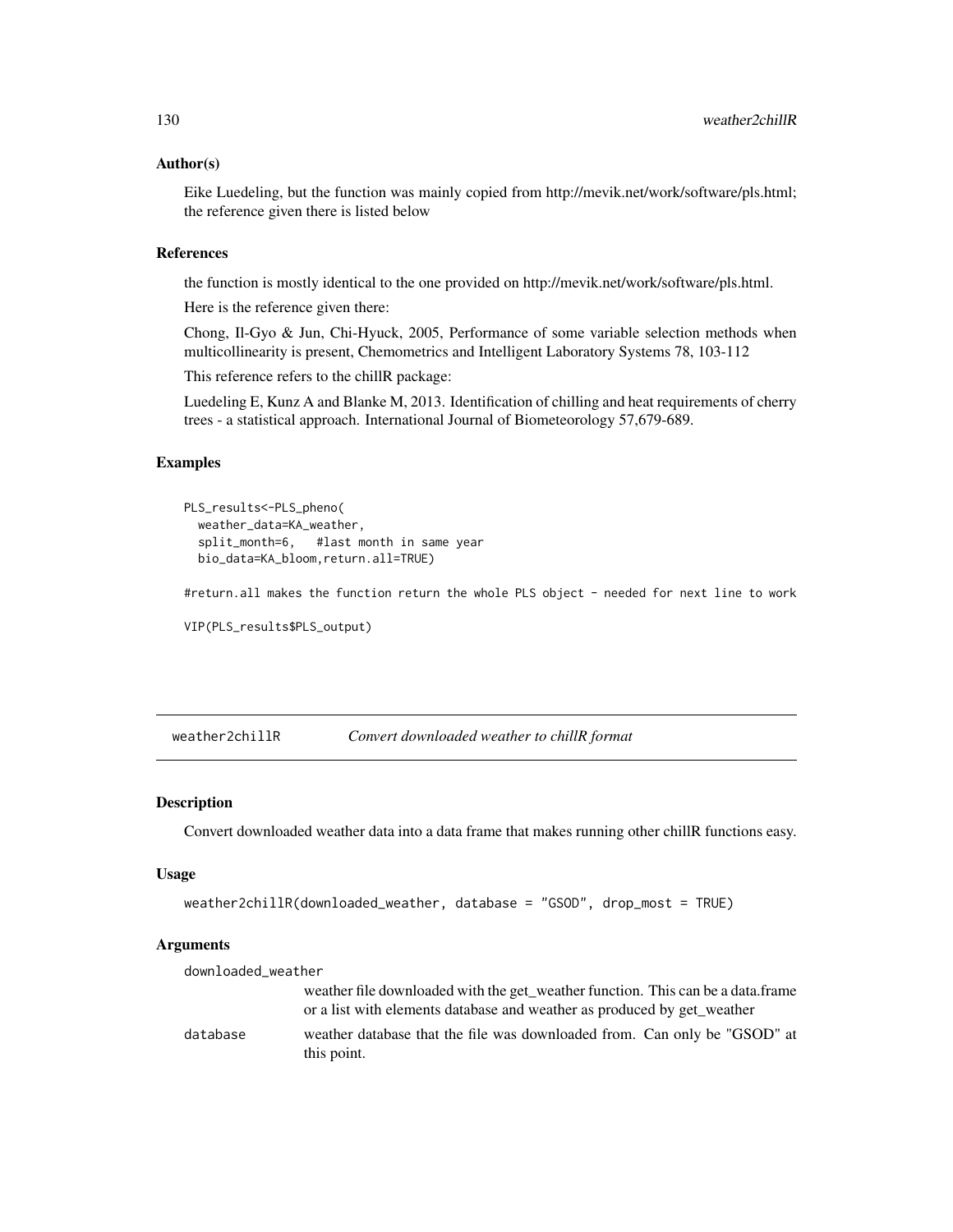drop\_most boolean variable indicating if most columns should be dropped from the file. If set to TRUE (default), only essential columns for running chillR functions are retained.

# Details

weather databases, from which chillR can download data: NOAA NCDC Global Summary of the Day - "GSOD" (https://data.noaa.gov/dataset/global-surface-summary-of-the-day-gsod)

Weather Underground ("Wunderground") airport database - "Wunderground" (http://www.wunderground.com/)

California Irrigation Management Information System (CIMIS) - "CIMIS" (http://www.cimis.water.ca.gov/)

University of California Integrated Pest Management (UCIPM) - "UCIPM" (http://ipm.ucdavis.edu/WEATHER/)

data should first be downloaded with get\_weather. Then the database name is passed to the function and can be skipped in the call. If only a data.frame is provided, then the database name must be specified.

Processing the data with this function will make the data work well with the remainder of this package.

#### Value

a data.frame with weather data, according to the downloaded file provided as input. If drop\_most is FALSE, all columns from the original dataset are preserved, although some column names are adjusted to chillR's preferences ("Year","Month","Day","Tmin","Tmax","Tmean","Prec"). If drop most is TRUE, only columns likely to be of interest to chillR users are retained. If a list with elements database and weather is passed to this function, this structure will be retained in the output.

#### Note

Many databases have data quality flags, which may sometimes indicate that data aren't reliable. These are not considered by this function!

#### Author(s)

Eike Luedeling

#### References

The chillR package:

Luedeling E, Kunz A and Blanke M, 2013. Identification of chilling and heat requirements of cherry trees - a statistical approach. International Journal of Biometeorology 57,679-689.

#### Examples

# All examples are disabled, because the database is sometimes unavailable. This then generates # an error when R runs its package functionality checks. To run the examples, remove the # mark, # before running the code.

#stat\_list<-get\_weather(location=c(lat=40,lon=-120,ele=150),time\_interval=c(2015,2016),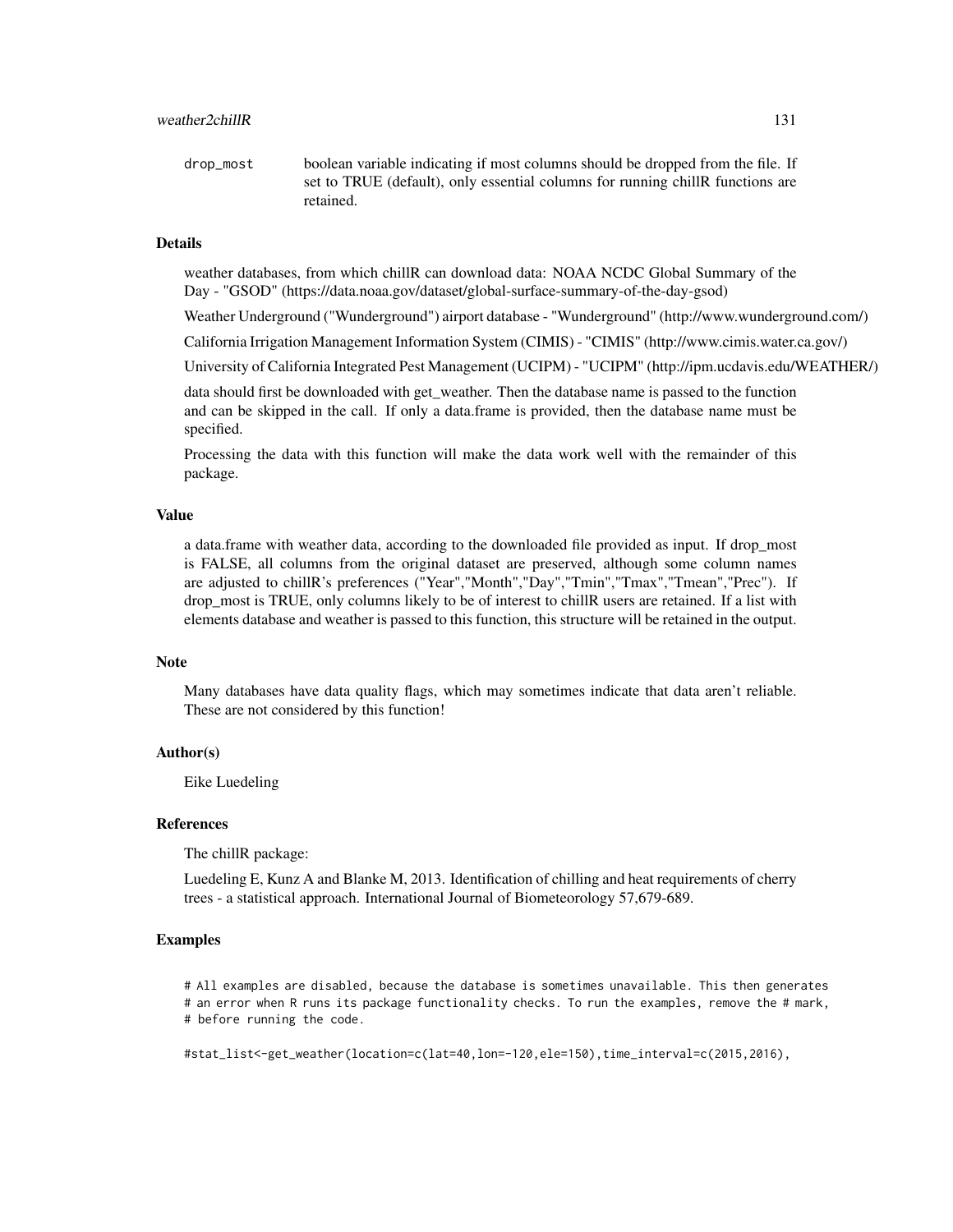```
#database="UCIPM")
#chillRcode<-stat_list[which(stat_list$Perc_interval_covered==
#max(stat_list$Perc_interval_covered)),"chillR_code"][1]
#chillRcode should equal "DOYLE.C" now.
#gw<-get_weather(location="DOYLE.C",time_interval=c(2002,2002),database="UCIPM")
#weather<-weather2chillR(gw$weather,"GSOD")
#weather<-weather2chillR(gw)
```
Winters\_hours\_gaps *Hourly temperature data sample*

#### Description

Hourly temperature data recorded in a walnut orchard near the city of Winters, California, USA for 3rd March to 11th November 2008. The dataset contains the full record of recorded temperatures, as well as an additional dataset, in which 500 data gaps of different length were introduced.

#### Format

A data frame with observations on the following 5 variables.

Year a numeric vector - the observation year

Month a numeric vector - the observation month

Day a numeric vector - the observation day

Hour a numeric vector - the observation day

Temp\_gaps a numeric vector - daily maximum temperature

Temp a numeric vector - daily minimum temperature

# Source

data were collected by Eike Luedeling, at that time at the University of California Davis (now University of Bonn) in a walnut orchard near Winters, California

# Examples

data(Winters\_hours\_gaps)

<span id="page-131-0"></span>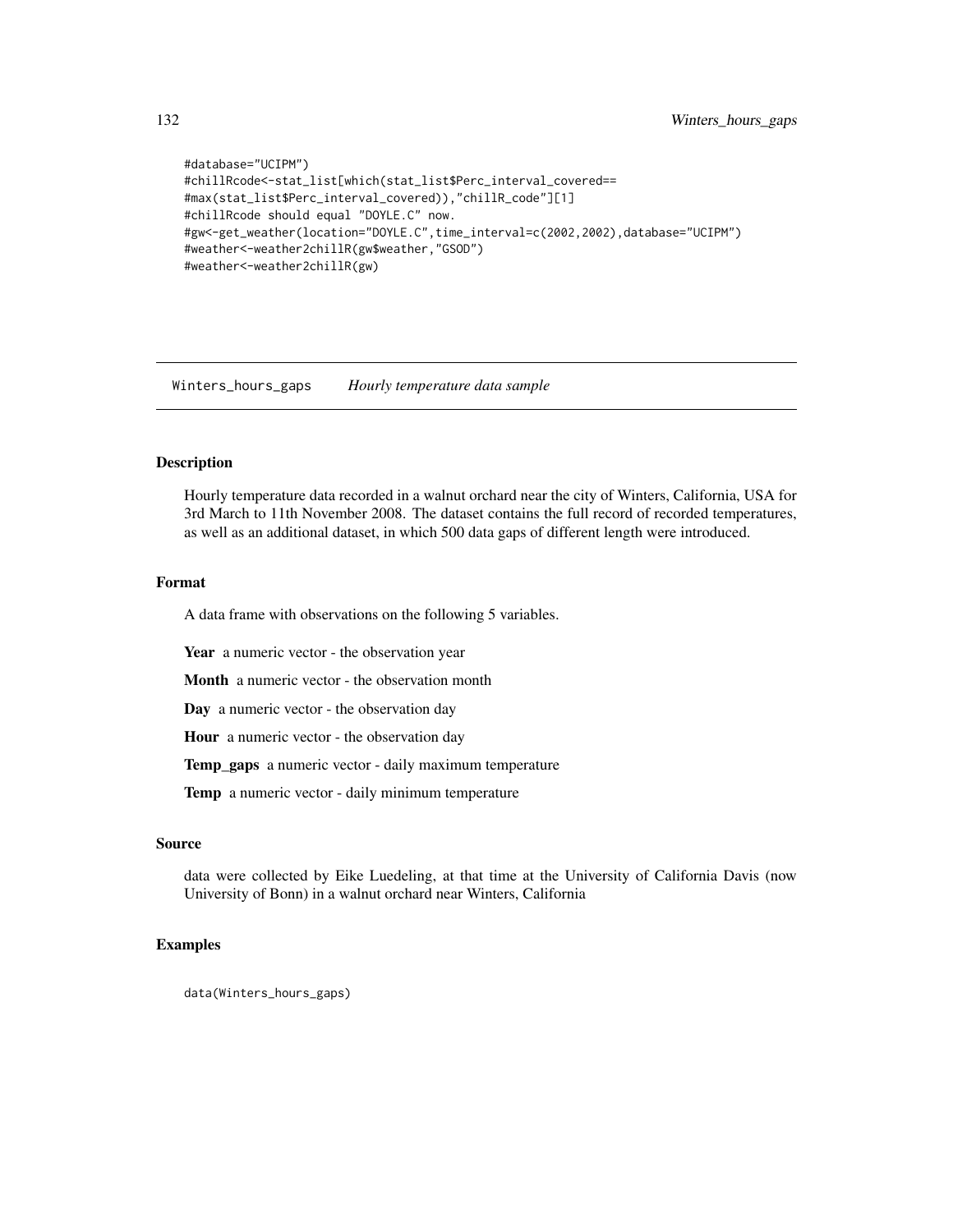<span id="page-132-0"></span>YEARMODA2Date *YEARMODA to Date conversion*

# Description

Converts dates in YEARMODA format to R date format

# Usage

YEARMODA2Date(YEARMODA)

# Arguments

YEARMODA Date in YEARMODA format (e.g. 20160206 for 6th Feb 2016)

# Details

Converts YEARMODA to R date

# Value

Date object

# Author(s)

Eike Luedeling

# Examples

YEARMODA2Date(20001205) YEARMODA2Date(19901003)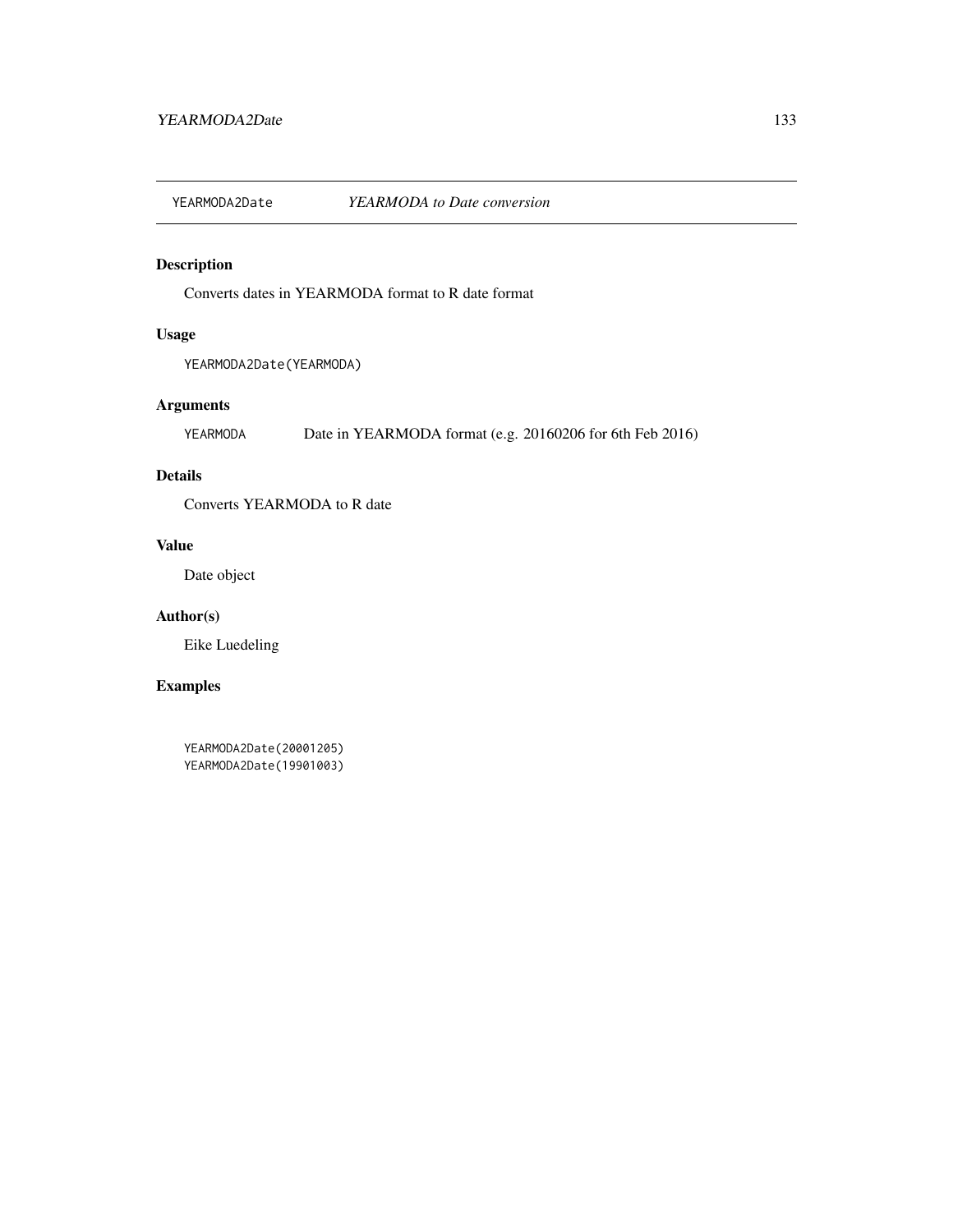# **Index**

∗Topic Julian JDay\_count, [63](#page-62-0) JDay\_earlier, [64](#page-63-0) JDay\_later, [65](#page-64-0) ∗Topic analysis make\_pheno\_trend\_plot, [86](#page-85-0) plot\_PLS, [95](#page-94-0) PLS\_chill\_force, [97](#page-96-0) PLS\_pheno, [102](#page-101-0) ∗Topic and chilling, [18](#page-17-0) Chilling\_Hours, [21](#page-20-0) chilling\_hourtable, [22](#page-21-0) daily\_chill, [26](#page-25-0) Dynamic\_Model, [31](#page-30-0) GDD, [37](#page-36-0) GDH, [38](#page-37-0) GDH\_model, [39](#page-38-0) make\_daily\_chill\_figures, [76](#page-75-0) PLS\_chill\_force, [97](#page-96-0) step\_model, [115](#page-114-0) tempResponse, [122](#page-121-0) tempResponse\_daily\_list, [124](#page-123-0) tempResponse\_hourtable, [126](#page-125-0) Utah\_Model, [128](#page-127-0) ∗Topic bloom bloom\_prediction, [5](#page-4-0) bloom\_prediction2, [8](#page-7-0) bloom\_prediction3, [10](#page-9-0) ∗Topic calculation chilling, [18](#page-17-0) Chilling\_Hours, [21](#page-20-0) chilling\_hourtable, [22](#page-21-0) daily\_chill, [26](#page-25-0) Dynamic\_Model, [31](#page-30-0) GDD, [37](#page-36-0) GDH, [38](#page-37-0) GDH\_model, [39](#page-38-0) make\_daily\_chill\_figures, [76](#page-75-0)

PLS\_chill\_force, [97](#page-96-0) step\_model, [115](#page-114-0) tempResponse, [122](#page-121-0) tempResponse\_daily\_list, [124](#page-123-0) tempResponse\_hourtable, [126](#page-125-0) Utah\_Model, [128](#page-127-0) ∗Topic chill chilling, [18](#page-17-0) Chilling\_Hours, [21](#page-20-0) chilling\_hourtable, [22](#page-21-0) daily\_chill, [26](#page-25-0) Dynamic\_Model, [31](#page-30-0) GDD, [37](#page-36-0) GDH, [38](#page-37-0) GDH\_model, [39](#page-38-0) make\_daily\_chill\_figures, [76](#page-75-0) PLS\_chill\_force, [97](#page-96-0) step\_model, [115](#page-114-0) tempResponse, [122](#page-121-0) tempResponse\_daily\_list, [124](#page-123-0) tempResponse\_hourtable, [126](#page-125-0) Utah\_Model, [128](#page-127-0) ∗Topic datasets california\_stations, [12](#page-11-0) KA\_bloom, [66](#page-65-0) KA\_weather, [66](#page-65-0) Winters\_hours\_gaps, [132](#page-131-0) ∗Topic date JDay\_count, [63](#page-62-0) JDay\_earlier, [64](#page-63-0) JDay\_later, [65](#page-64-0) ∗Topic gap-filling patch\_daily\_temperatures, [90](#page-89-0) ∗Topic heat chilling, [18](#page-17-0) Chilling\_Hours, [21](#page-20-0) chilling\_hourtable, [22](#page-21-0) daily\_chill, [26](#page-25-0) Dynamic\_Model, [31](#page-30-0)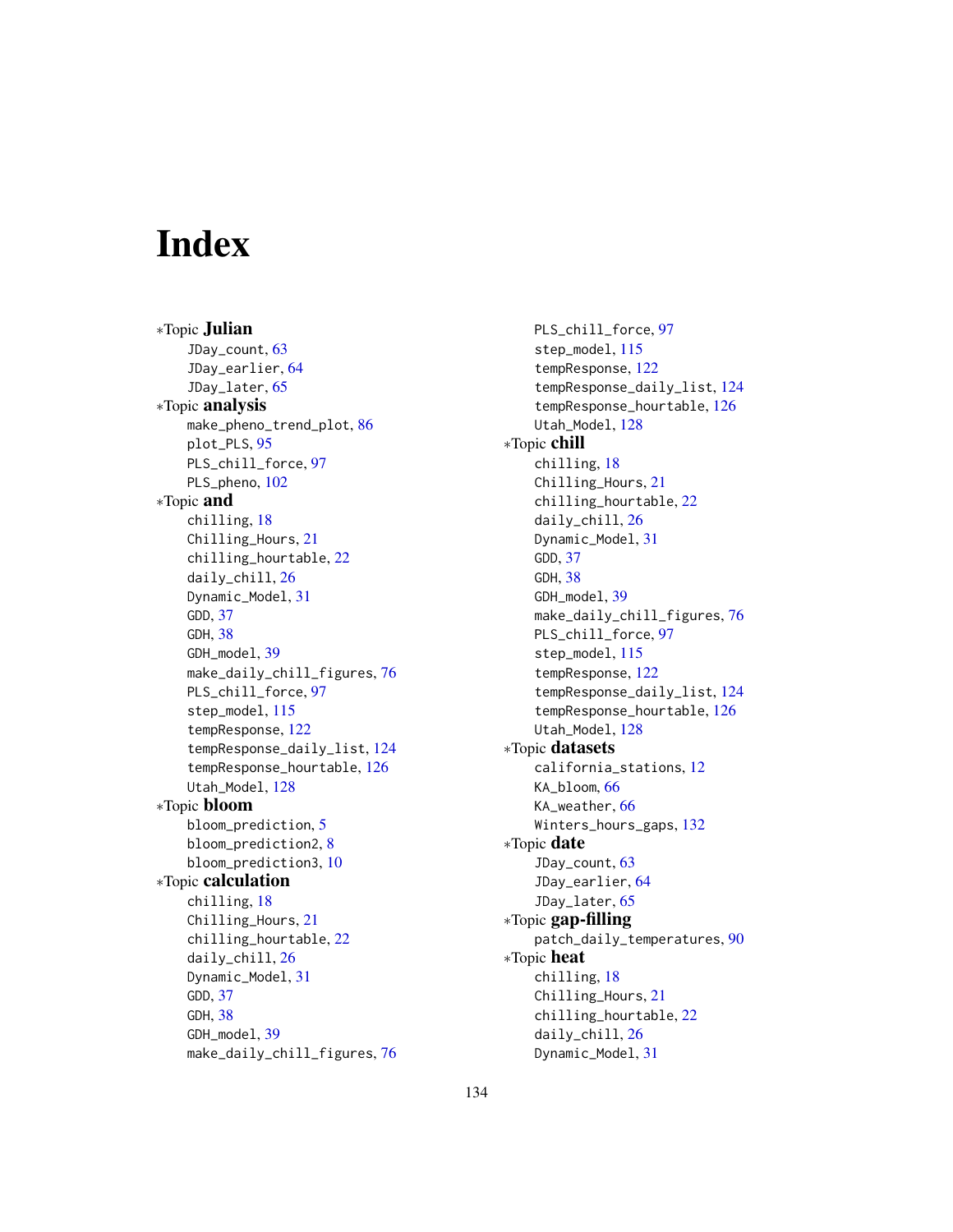GDD, [37](#page-36-0) GDH, [38](#page-37-0) GDH\_model, [39](#page-38-0) make\_daily\_chill\_figures, [76](#page-75-0) PLS\_chill\_force, [97](#page-96-0) step\_model, [115](#page-114-0) tempResponse, [122](#page-121-0) tempResponse\_daily\_list, [124](#page-123-0) tempResponse\_hourtable, [126](#page-125-0) Utah\_Model, [128](#page-127-0) ∗Topic model RMSEP, [106](#page-105-0) RPD, [107](#page-106-0) RPIQ, [108](#page-107-0) ∗Topic package chillR-package, [4](#page-3-0) ∗Topic phenology JDay\_count, [63](#page-62-0) JDay\_earlier, [64](#page-63-0) JDay\_later, [65](#page-64-0) make\_pheno\_trend\_plot, [86](#page-85-0) plot\_PLS, [95](#page-94-0) PLS\_chill\_force, [97](#page-96-0) PLS\_pheno, [102](#page-101-0) ∗Topic prediction bloom\_prediction, [5](#page-4-0) bloom\_prediction2, [8](#page-7-0) bloom\_prediction3, [10](#page-9-0) runn\_mean\_pred, [110](#page-109-0) ∗Topic running runn\_mean, [109](#page-108-0) runn\_mean\_pred, [110](#page-109-0) ∗Topic season JDay\_count, [63](#page-62-0) JDay\_earlier, [64](#page-63-0) JDay\_later, [65](#page-64-0) ∗Topic stage stage\_transitions, [114](#page-113-0) ∗Topic temperature patch\_daily\_temperatures, [90](#page-89-0) ∗Topic transitions stage\_transitions, [114](#page-113-0) ∗Topic utilities check\_temperature\_record, [13](#page-12-0) chile\_agromet2chillR, [16](#page-15-0) get\_weather, [44](#page-43-0) handle\_chile\_agromet, [46](#page-45-0) handle\_cimis, [48](#page-47-0)

handle\_gsod, [51](#page-50-0) handle\_ucipm, [53](#page-52-0) handle\_wunderground, [56](#page-55-0) make\_california\_UCIPM\_station\_list, [71](#page-70-0) make\_JDay, [84](#page-83-0) weather2chillR, [130](#page-129-0) ∗Topic utility check\_temperature\_scenario, [14](#page-13-0) color\_bar\_maker, [24](#page-23-0) Date2YEARMODA, [29](#page-28-0) daylength, [30](#page-29-0) extract\_differences\_between\_characters, [32](#page-31-0) extract\_temperatures\_from\_grids, [33](#page-32-0) filter\_temperatures, [34](#page-33-0) fix\_weather, [36](#page-35-0) get\_last\_date, [43](#page-42-0) getClimateWizard\_scenarios, [42](#page-41-0) getClimateWizardData, [40](#page-39-0) identify\_common\_string, [58](#page-57-0) interpolate\_gaps, [59](#page-58-0) interpolate\_gaps\_hourly, [60](#page-59-0) leap\_year, [67](#page-66-0) load\_ClimateWizard\_scenarios, [68](#page-67-0) load\_temperature\_scenarios, [69](#page-68-0) make\_all\_day\_table, [70](#page-69-0) make\_chill\_plot, [72](#page-71-0) make\_climate\_scenario, [74](#page-73-0) make\_climate\_scenario\_from\_files, [75](#page-74-0) make\_daily\_chill\_plot, [79](#page-78-0) make\_daily\_chill\_plot2, [81](#page-80-0) make\_hourly\_temps, [82](#page-81-0) make\_multi\_pheno\_trend\_plot, [85](#page-84-0) ordered\_climate\_list, [89](#page-88-0) plot\_climate\_scenarios, [92](#page-91-0) plot\_climateWizard\_scenarios, [91](#page-90-0) read\_tab, [105](#page-104-0) save\_temperature\_scenarios, [111](#page-110-0) select\_by\_file\_extension, [112](#page-111-0) stack\_hourly\_temps, [113](#page-112-0) temperature\_generation, [117](#page-116-0) temperature\_scenario\_baseline\_adjustment, [118](#page-117-0) temperature\_scenario\_from\_records, [121](#page-120-0)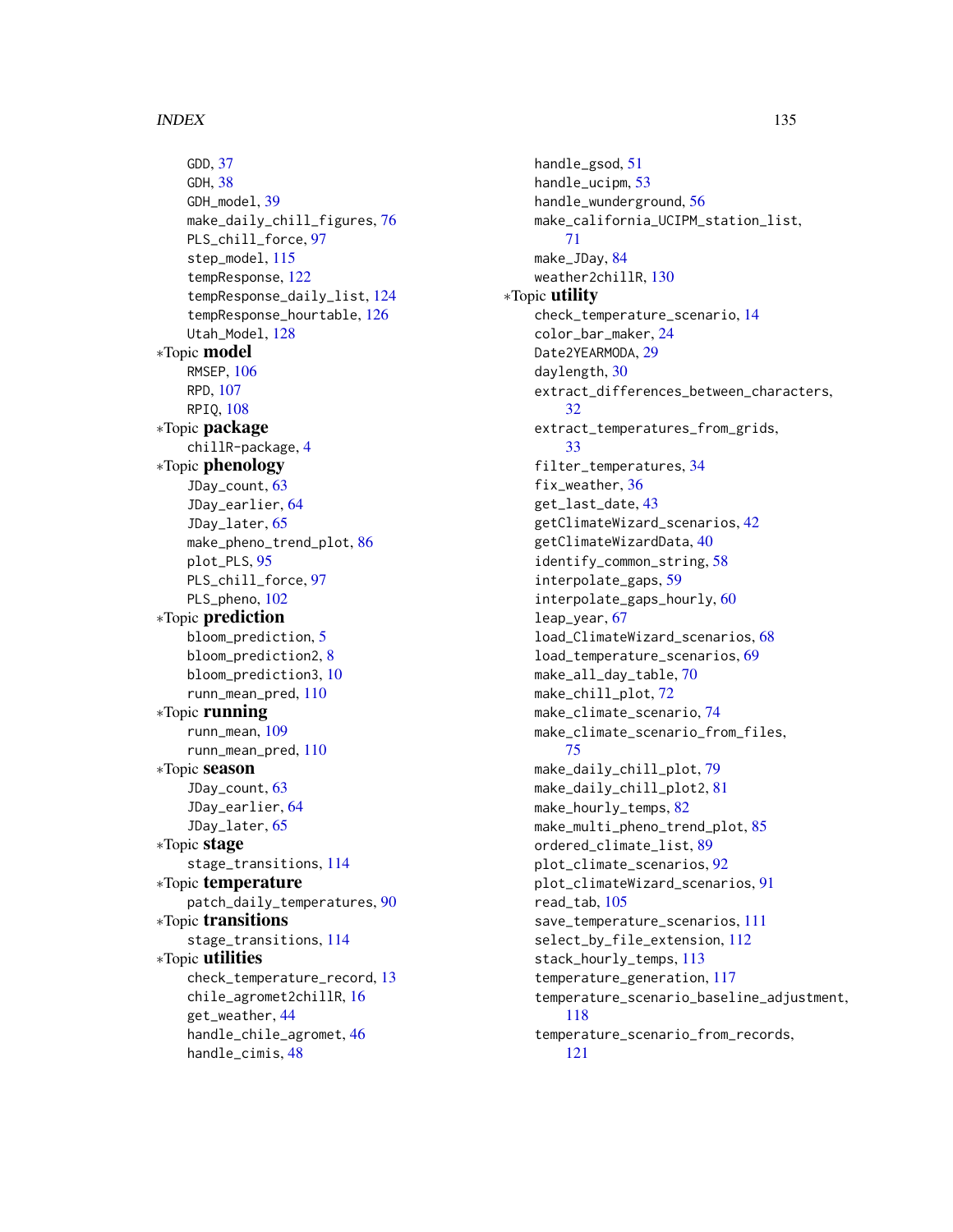# 136 INDEX

test\_if\_equal, [127](#page-126-0) VIP, [129](#page-128-0) YEARMODA2Date, [133](#page-132-0) ∗Topic validation RMSEP, [106](#page-105-0) RPD, [107](#page-106-0) RPIQ, [108](#page-107-0) bloom\_prediction, [5](#page-4-0) bloom\_prediction2, [8](#page-7-0) bloom\_prediction3, [10](#page-9-0) california\_stations, [12](#page-11-0) check\_temperature\_record, [13](#page-12-0) check\_temperature\_scenario, [14](#page-13-0) chile\_agromet2chillR, [16](#page-15-0) chilling, [18](#page-17-0) Chilling\_Hours, [21](#page-20-0) chilling\_hourtable, [22](#page-21-0) chillR *(*chillR-package*)*, [4](#page-3-0) chillR-package, [4](#page-3-0) color\_bar\_maker, [24](#page-23-0) daily\_chill, [26](#page-25-0) Date2YEARMODA, [29](#page-28-0) daylength, [30](#page-29-0) Dynamic\_Model, [31](#page-30-0) extract\_differences\_between\_characters, [32](#page-31-0) extract\_temperatures\_from\_grids, [33](#page-32-0) filter\_temperatures, [34](#page-33-0) fix\_weather, [36](#page-35-0) GDD, [37](#page-36-0) GDH, [38](#page-37-0) GDH\_model, [39](#page-38-0) get\_last\_date, [43](#page-42-0) get\_weather, [44](#page-43-0) getClimateWizard\_scenarios, [42](#page-41-0) getClimateWizardData, [40](#page-39-0) handle\_chile\_agromet, [46](#page-45-0) handle\_cimis, [48](#page-47-0) handle\_gsod, [51](#page-50-0) handle\_ucipm, [53](#page-52-0)

identify\_common\_string, [58](#page-57-0)

handle\_wunderground, [56](#page-55-0)

interpolate\_gaps, [59](#page-58-0) interpolate\_gaps\_hourly, [60](#page-59-0) JDay\_count, [63](#page-62-0) JDay\_earlier, [64](#page-63-0) JDay\_later, [65](#page-64-0) KA\_bloom, [66](#page-65-0) KA\_weather, [66](#page-65-0) leap\_year, [67](#page-66-0) load\_ClimateWizard\_scenarios, [68](#page-67-0) load\_temperature\_scenarios, [69](#page-68-0) make\_all\_day\_table, [70](#page-69-0) make\_california\_UCIPM\_station\_list, [71](#page-70-0) make\_chill\_plot, [72](#page-71-0) make\_climate\_scenario, [74](#page-73-0) make\_climate\_scenario\_from\_files, [75](#page-74-0) make\_daily\_chill\_figures, [76](#page-75-0) make\_daily\_chill\_plot, [79](#page-78-0) make\_daily\_chill\_plot2, [81](#page-80-0) make\_hourly\_temps, [82](#page-81-0) make\_JDay, [84](#page-83-0) make\_multi\_pheno\_trend\_plot, [85](#page-84-0) make\_pheno\_trend\_plot, [86](#page-85-0) ordered\_climate\_list, [89](#page-88-0) patch\_daily\_temperatures, [90](#page-89-0) plot\_climate\_scenarios, [92](#page-91-0) plot\_climateWizard\_scenarios, [91](#page-90-0) plot\_PLS, [95](#page-94-0) PLS\_chill\_force, [97](#page-96-0) PLS\_pheno, [102](#page-101-0) read\_tab, [105](#page-104-0) RMSEP, [106](#page-105-0) RPD, [107](#page-106-0) RPIQ, [108](#page-107-0) runn\_mean, [109](#page-108-0) runn\_mean\_pred, [110](#page-109-0) save\_temperature\_scenarios, [111](#page-110-0)

select\_by\_file\_extension, [112](#page-111-0) stack\_hourly\_temps, [113](#page-112-0) stage\_transitions, [114](#page-113-0) step\_model, [115](#page-114-0)

temperature\_generation, [117](#page-116-0)